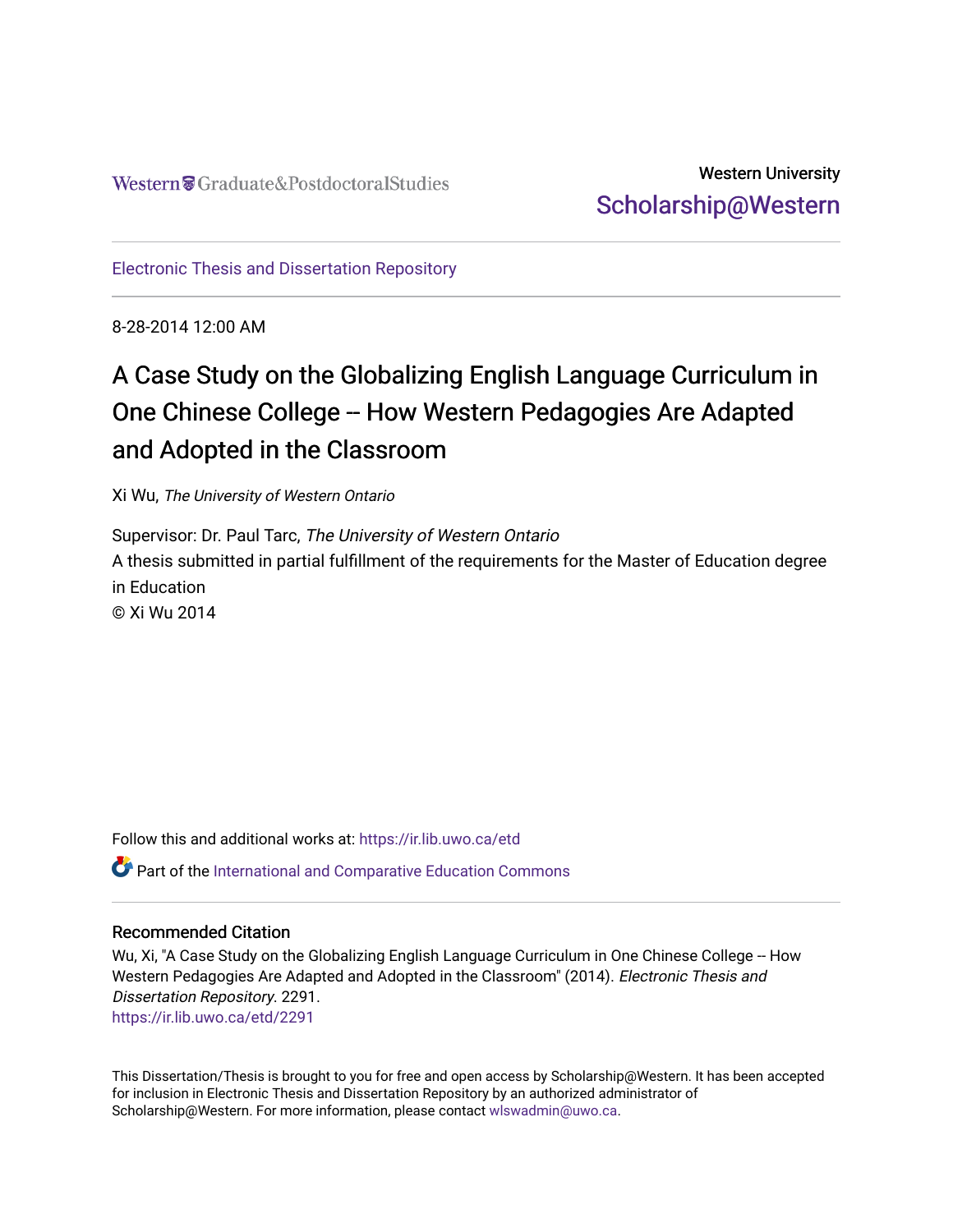# A CASE STUDY ON THE GLOBALIZING ENGLISH LANGUAGE CURRICULUM IN ONE CHINESE COLLEGE

# HOW WESTERN PEDAGOGIES ARE ADAPTED AND ADOPTED IN THE CLASSROOM

(Thesis format: Monograph)

by

Xi Wu

Faculty of Education

A thesis submitted in partial fulfillment of the requirements for the degree of Master of Education

The School of Graduate and Postdoctoral Studies The University of Western Ontario London, Ontario, Canada August 2014

© Xi Wu 2014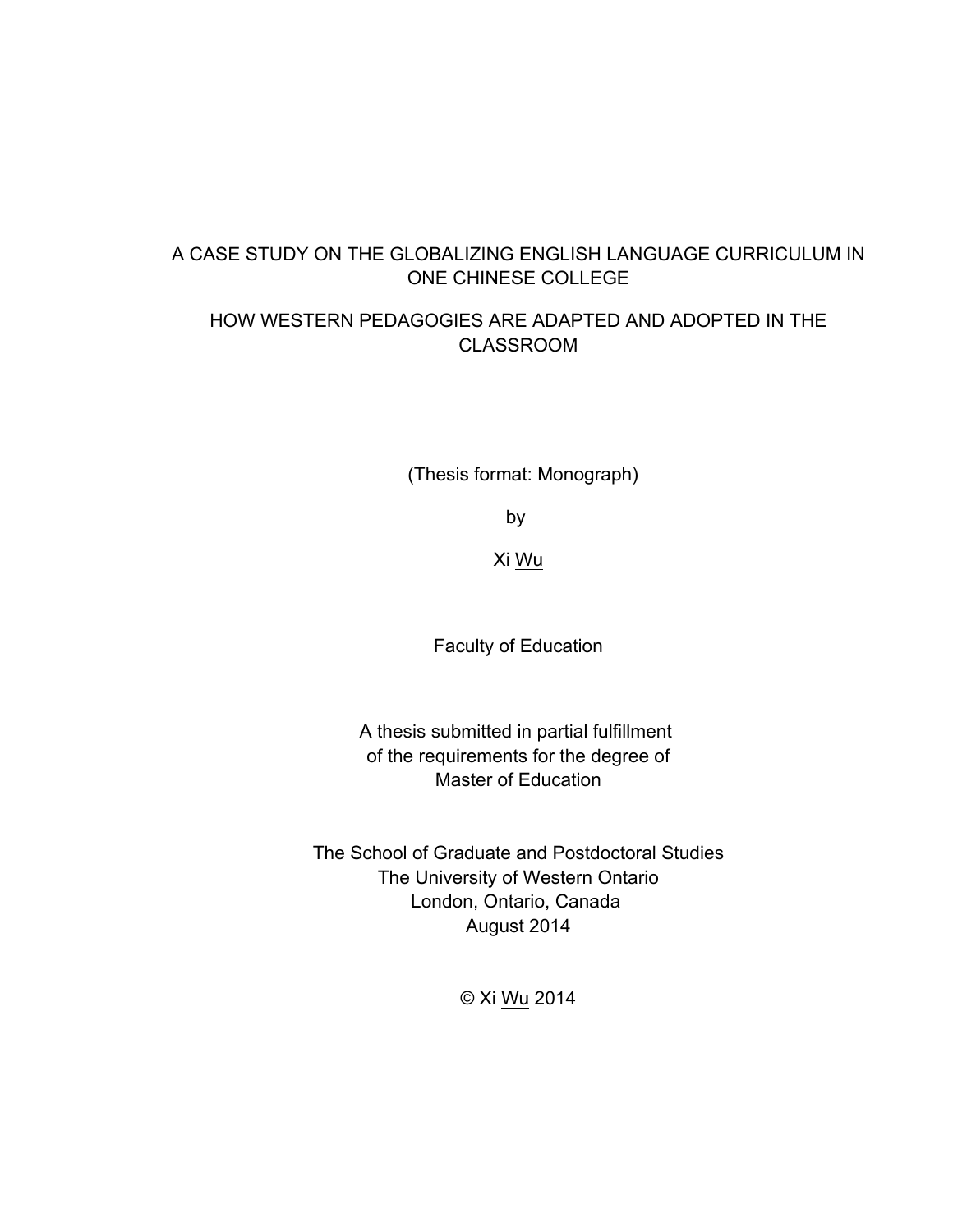#### **Abstract**

 Globalization intensifies international educational transfer; regional knowledge, values, and pedagogies flow across nations. Due to the unequal relations of power and influence between nations, Chinese educators typically favor knowledge and pedagogies from Western developed countries. Without enough careful consideration of the local context(s), undesirable learning effects appear to be generated. This study is motivated by the desire to enhance understanding on how Western knowledge and pedagogical practices could more optimally meet local college Chinese students' complex English language learning needs. To illuminate what actually happens in the processes of adoption and adaptation of Western language, knowledge, and pedagogy, I examined English language pedagogies in one Chinese college. I employed multi-staged interviews with six Chinese English language teachers and a small-scale survey for another seventeen participant-teachers. My study explores limits and possibilities for a non-coercive relationship between East and West, bottom-up influences, and more sensitivity and reflexivity in international educational transfer. It finds that Western knowledge as the curriculum content and Western pedagogy need to be adapted and modified according to students' uneven English language foundations, accustomed learning habits, learning goals and heterogeneous identities related to their socio-economic backgrounds.

Key words: Western pedagogy, English language pedagogy, international educational transfer, local contexts, Chinese college, transnational education

ii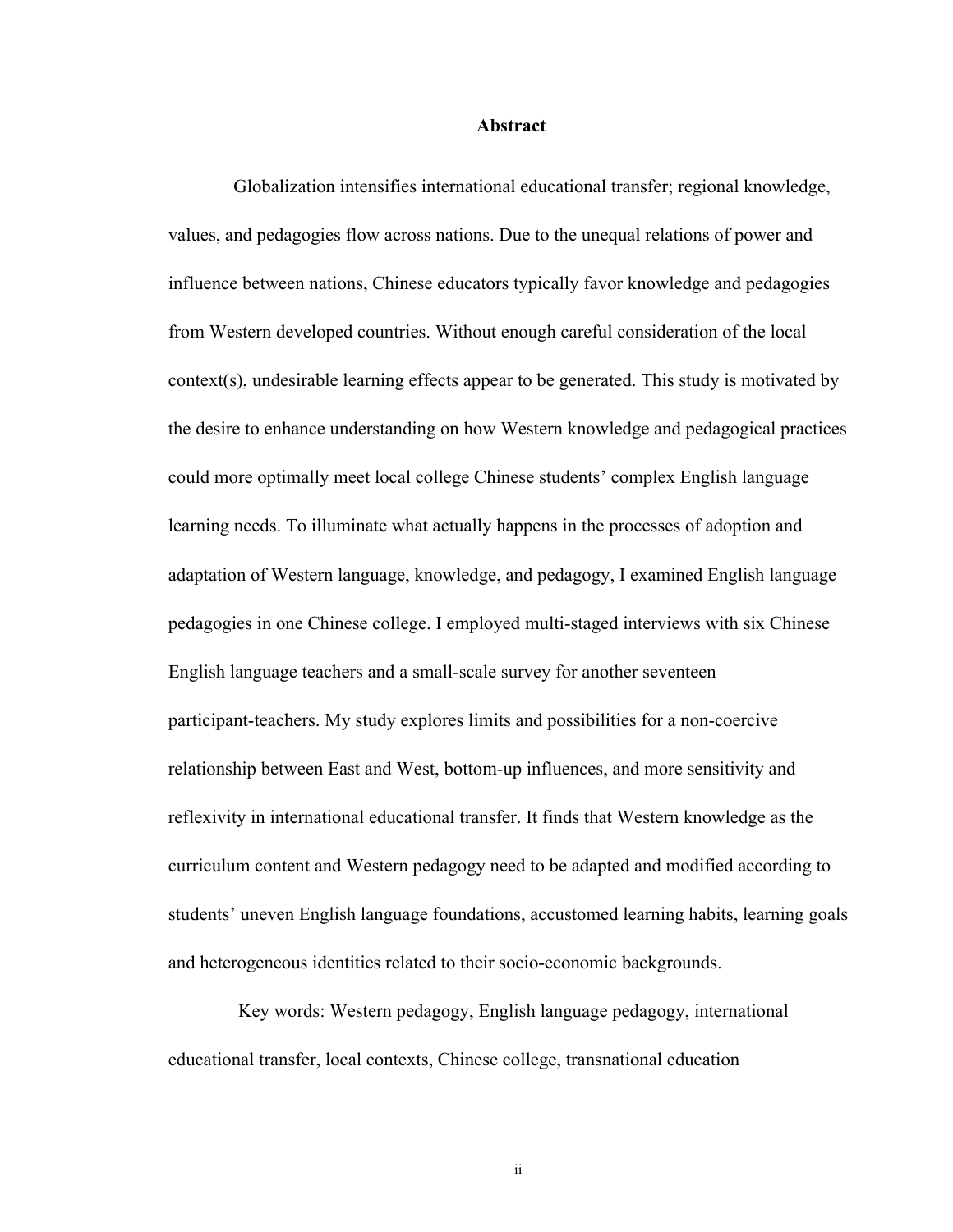# **Acknowledgements**

 This thesis involves support and encouragement from my supervisor, family and friends. I would like to give my deepest appreciation to Dr. Paul Tarc, my supervisor, who has provided kind support and valuable guidance for my whole thesis. Without his precious suggestions and patience, I couldn't have accomplished the thesis with its present quality. In addition, I would like to thank my committee member, Dr. Julie Byrd Clark, who gave me precise suggestions on English language teaching. Further, I also express my gratitude to my friends, who have shared their personal experience in my research. It is my honor to hear your points of view and stories about your personal teaching experiences. Finally, my thanks go to my dear parents, husband and son; they have given me emotional support during the process of writing the thesis.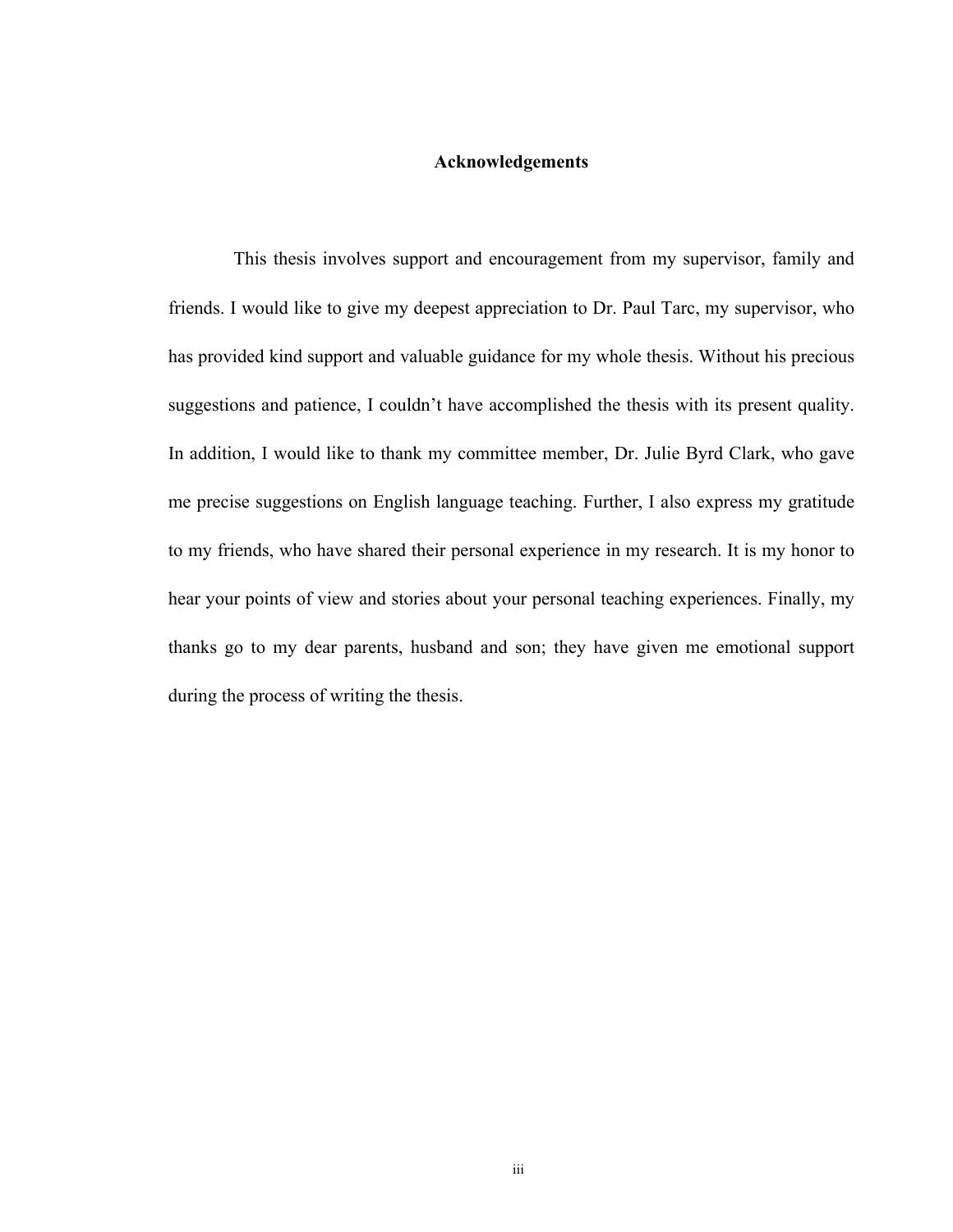# **TABLE OF CONTENTS**

| Globalization and its positive effects on English teaching in Chinese higher       |
|------------------------------------------------------------------------------------|
|                                                                                    |
| Challenges for the English curriculum and pedagogies of Chinese higher education   |
|                                                                                    |
|                                                                                    |
| National and local contextual features shaping the adoption of English education29 |
|                                                                                    |
| Socio-cultural dimensions of English language learning in the global context36     |
|                                                                                    |
|                                                                                    |
|                                                                                    |
|                                                                                    |
|                                                                                    |
|                                                                                    |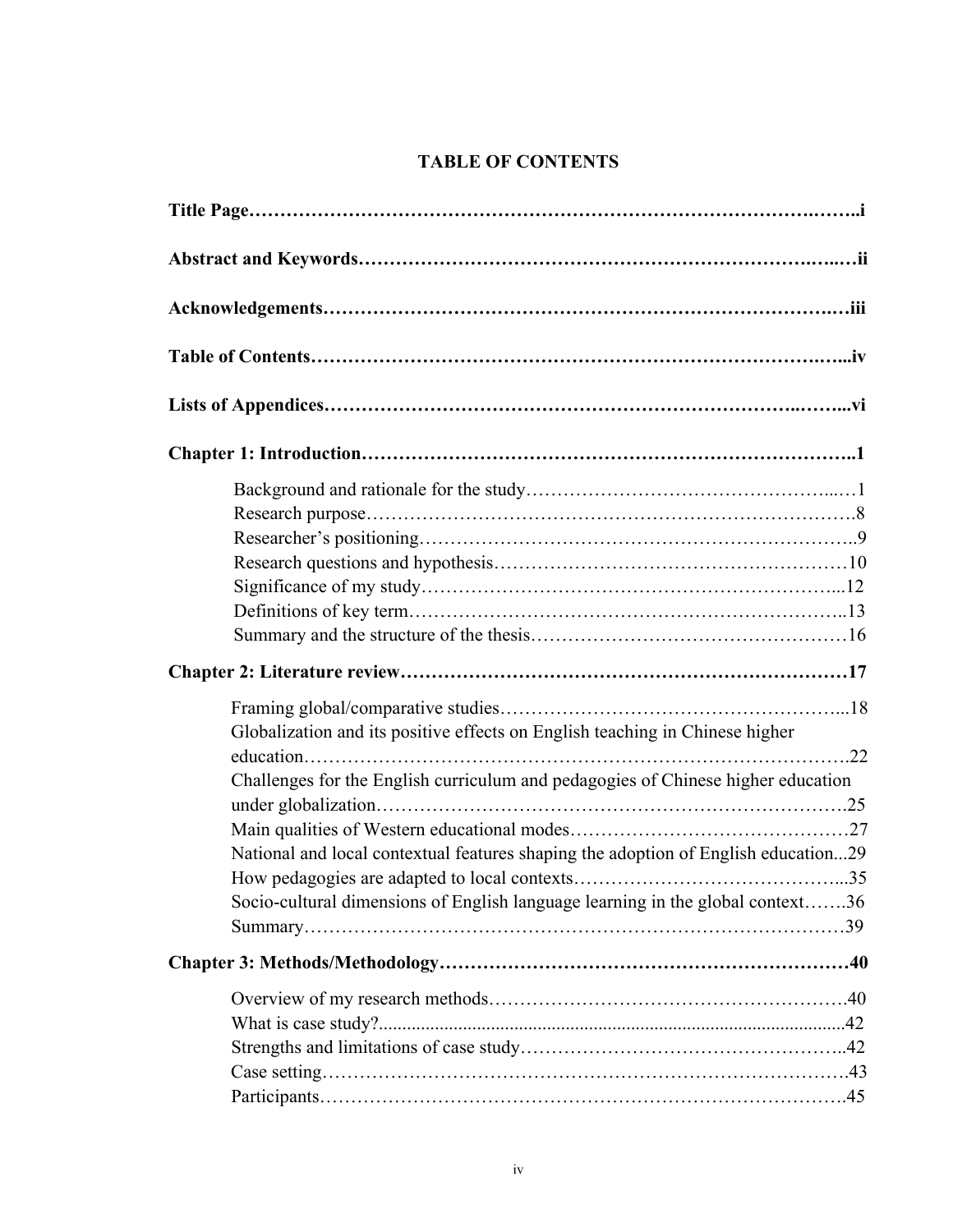| Limits and possibilities of (Western) English pedagogy in English language teaching |  |
|-------------------------------------------------------------------------------------|--|
| Follow-up discussion on the position of English, Western knowledge imposition and   |  |
|                                                                                     |  |
|                                                                                     |  |
| <b>Chapter 5: Discussion (Paradoxes of Western pedagogy in the English Language</b> |  |
|                                                                                     |  |
|                                                                                     |  |
|                                                                                     |  |
| Hybrid/blended forms of English curriculum and pedagogy104                          |  |
|                                                                                     |  |
|                                                                                     |  |
|                                                                                     |  |
|                                                                                     |  |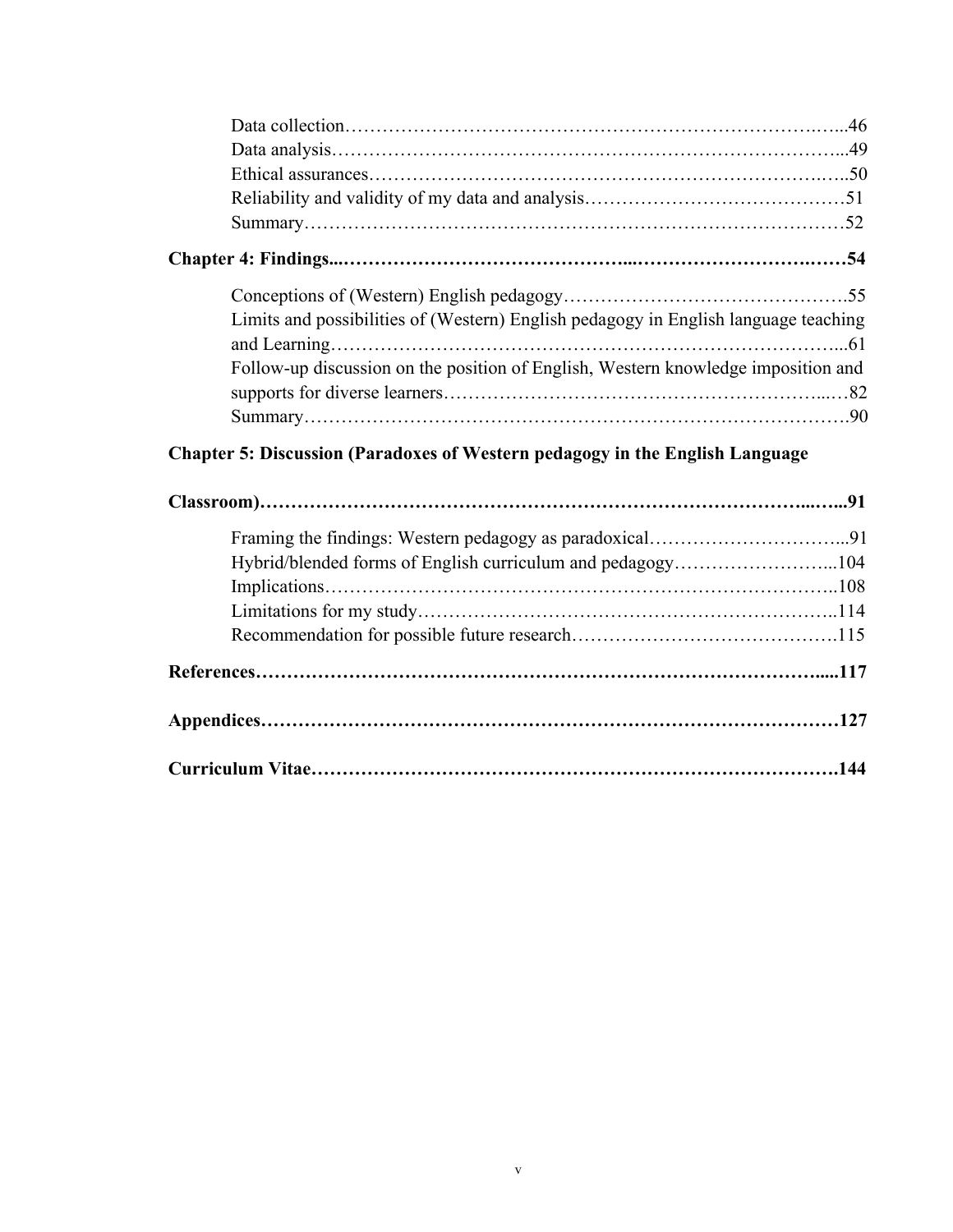# **List of Appendices**

- **A. Interview questions**
- **B. Survey paper**
- **C. Survey Results Summary**
- **D. Letter of Information and Consent form for Interview**
- **E. Letter of Information and Consent form for survey**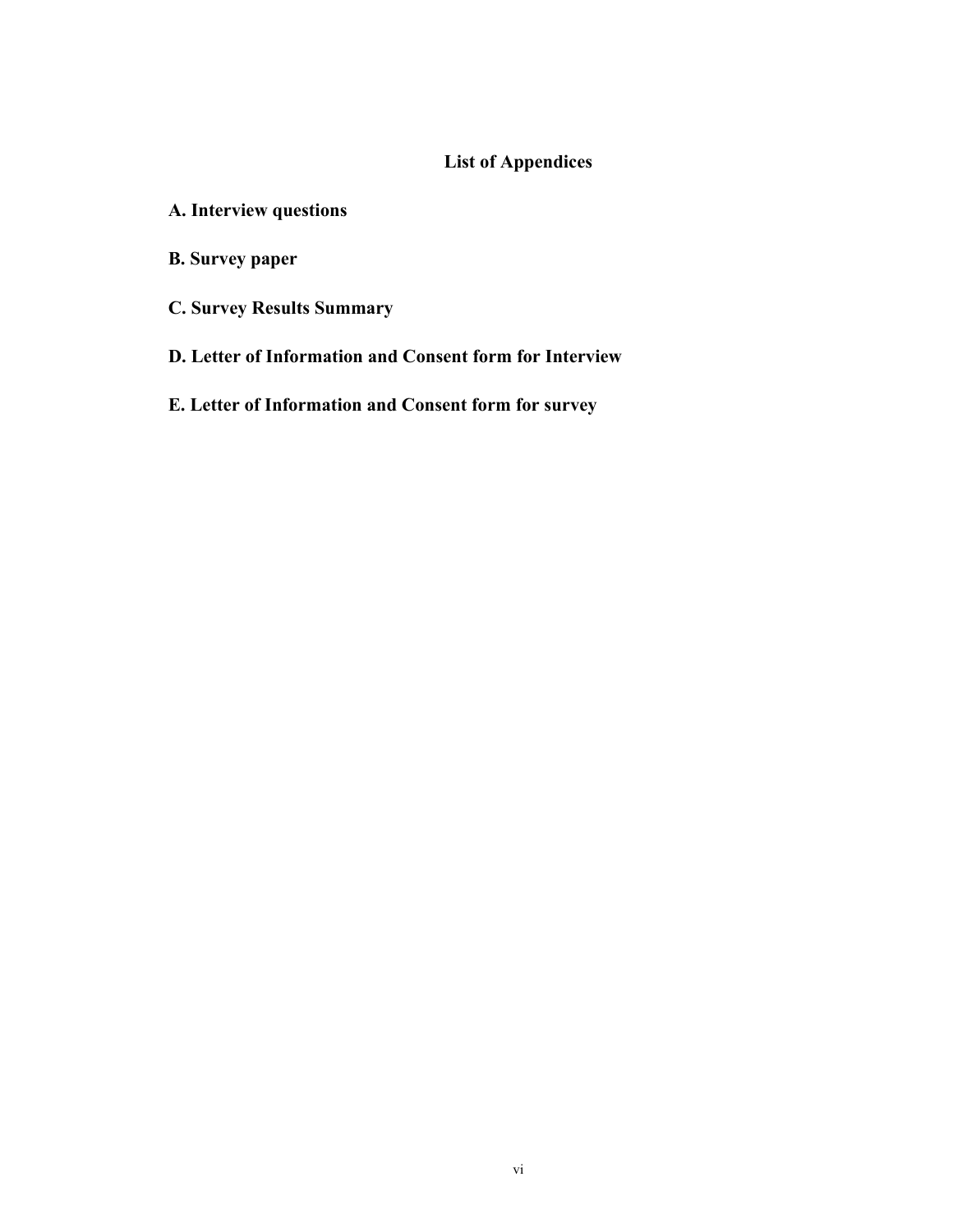#### **Chapter 1**

## **Introduction**

This chapter gives a brief introduction to the study. It begins with an overview of the background context in which the study is conducted as a rationale for my research. The purposes of the research are then defined. The chapter proceeds with explanations of the researcher's positioning, the hypothesis, the significance and some key terms of the study. At the end of the chapter, there is a brief summary and a chapter-by-chapter outline, illustrating how the thesis is organized.

### **Background and rationale for the study**

In recent years, globalization seems an irreversible trend in modern society. Giddens (1990) has defined globalization as "the intensification of world-wide social relations which link distant localities in such a way that local happenings are shaped by events occurring many miles away" (p. 27). Globalization gives particular visibility to education, which is linked into the flow of knowledge, technology, and cultures (Rizvi & Lingard, 2010, p. 22-23). These are having impact on second language teaching (Block  $\&$ Cameron, 2002). For instance, through textbooks, academic journals, teacher training programs, professional organizations, and high-tech facilities, Western language pedagogies are available to less developed regions (Canagarajah, 2002, p. 135). In my thesis, I use this term "the West" as a short form acknowledging that the West is a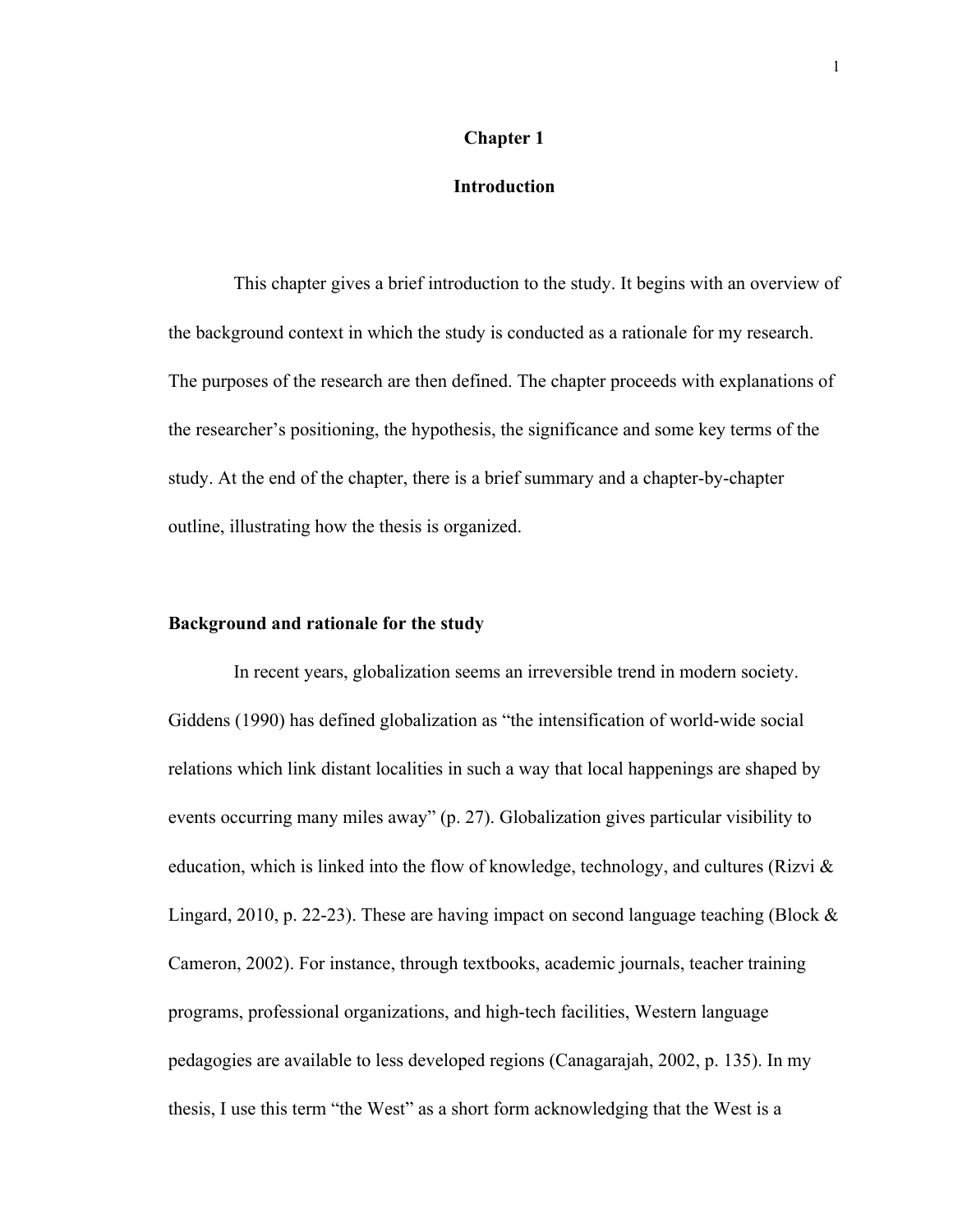construct. Regarding the geographical locations, Deng (2011) and Kachru (1992) pointed out that Western countries include developed countries in North America (USA and Canada), Europe (e.g. England and Ireland), Australia and New Zealand. "The East" in this thesis is referred to developing countries in Asia, such as China. The terms 'developing' and 'developed' suggest that "countries have achieved development while others are still in the process" (Phillips & Schweisfurth, 2008, p. 52). These terms not only refer to stages of Capitalist development and moving from authoritarian systems to democratic government, but also are also implicated in imperialist histories, as Western countries developed on the back of their colonial peripheries (Phillips & Schweisfurth, 2008, pp. 54, 106; Carnoy, 1974). Said (1978) explained the binary between the East and the West:

Orientalism as a form of thought for dealing with the foreign has typically shown the altogether regrettable tendency of any knowledge based on such hard-and-fast distinctions as 'East' and 'West': to channel thought into a West and East compartment. Because this tendency is right at the center of Orientalist theory, practice and values found in the West, the sense of Western power over the Orient is taken for granted as having the status of scientific truth. ( p. 46)

Andreotti (2011) emphasized that, for Said, the "Orient" represents Europe's "other", a political vision of reality that produces a binary between "them" (the Orient or the East) and "us" (Europe or the West). The stereotypes advanced in this binary affirmed the superiority of the West and the inferiority of the East. Nevertheless, postcolonial theory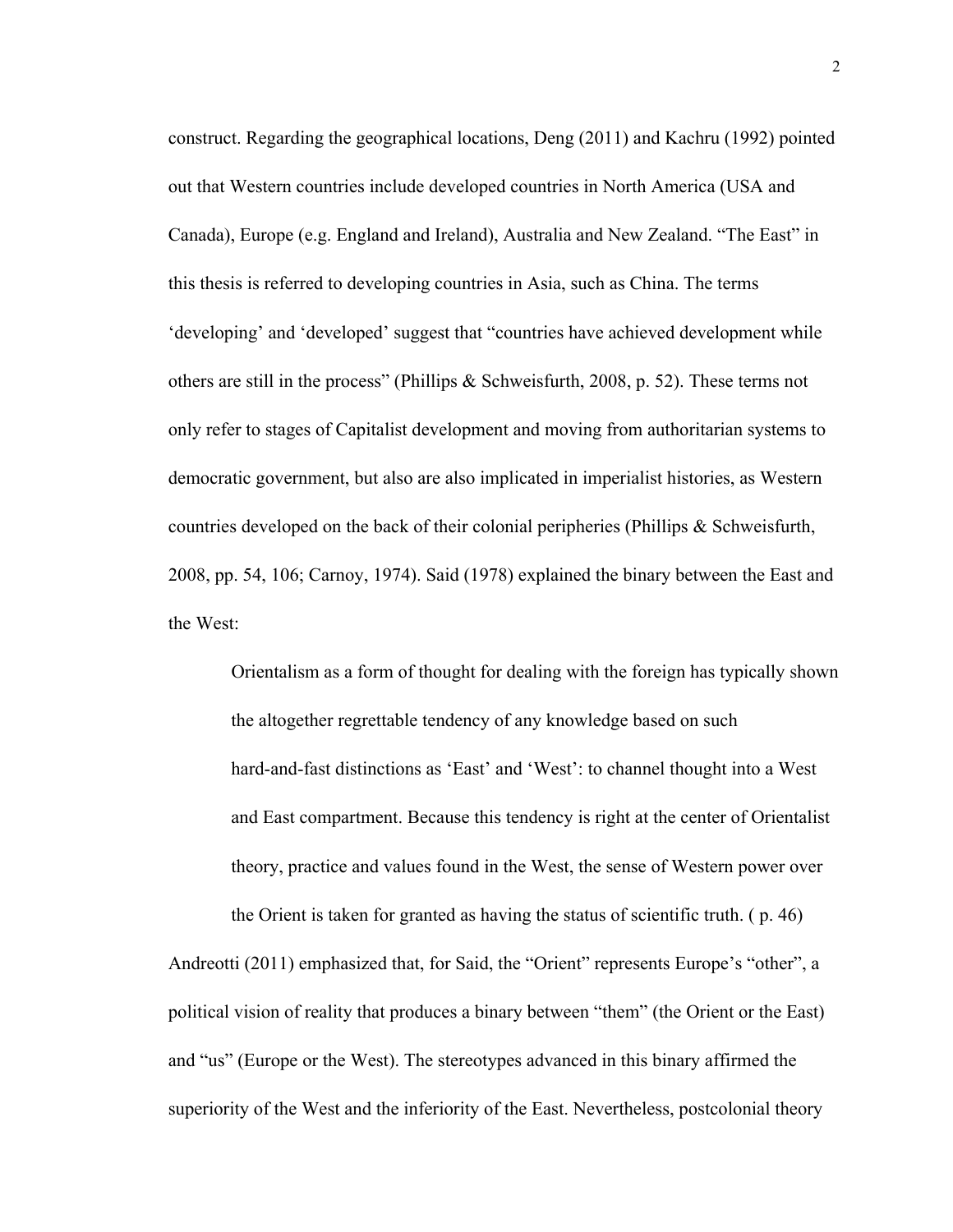emphasizes binaries (the East and the West), which distort the historical and ongoing relations and transfer between societies, such that the West already includes the East and vice-versa. Bhabha (1994) maintained that all cultures are already hybrid and proposed the recognition of this hybridity as the starting point for postcolonial analysis. The distinctions between East and West are becoming vague, though some typical traditions of different regions and communities may still exist. This study is more focused on the more recent intensification of Western-based "best practices" circulating globally, where orientalist ideology continues to have influence. My use of the 'West' is also quite literal, given the intensification of educational transfer from Europe and Anglo-Western countries to Asian countries. The dominant social imaginary of globalization and West to East transfer appears to be neo-liberalism, which emphasizes marketization, competition and efficiency (Rizvi & Lingard, 2010). Chinese universities and colleges employ different strategies to compete with each other in developing students with high English competencies who are seen as favorable in the global market. Marcus (2004) mentioned that "globalization is of several types: economic, political, and cultural" (p. 135). Some theorists argued that cultural globalization<sup>1</sup> involves the imposition of cultural uniformity, rather than an explosion of cultural exchange (Philippe, 2003). In this process, the positioning of English as a global language, is highly emphasized in Chinese higher

<sup>&</sup>lt;sup>1</sup> Marcus (2004) pointed out the communicational and cognitive layers of culture globalization. The first layer is related to the emergence of the new paradigm of information, communication and computation. The latter is a consequence of the globalization of the cognitive processes, characterized by the increasing interaction of different fields of knowledge and by the emergence of the so-called universal paradigms, such as space, information, communication, logic, language, model, symbol.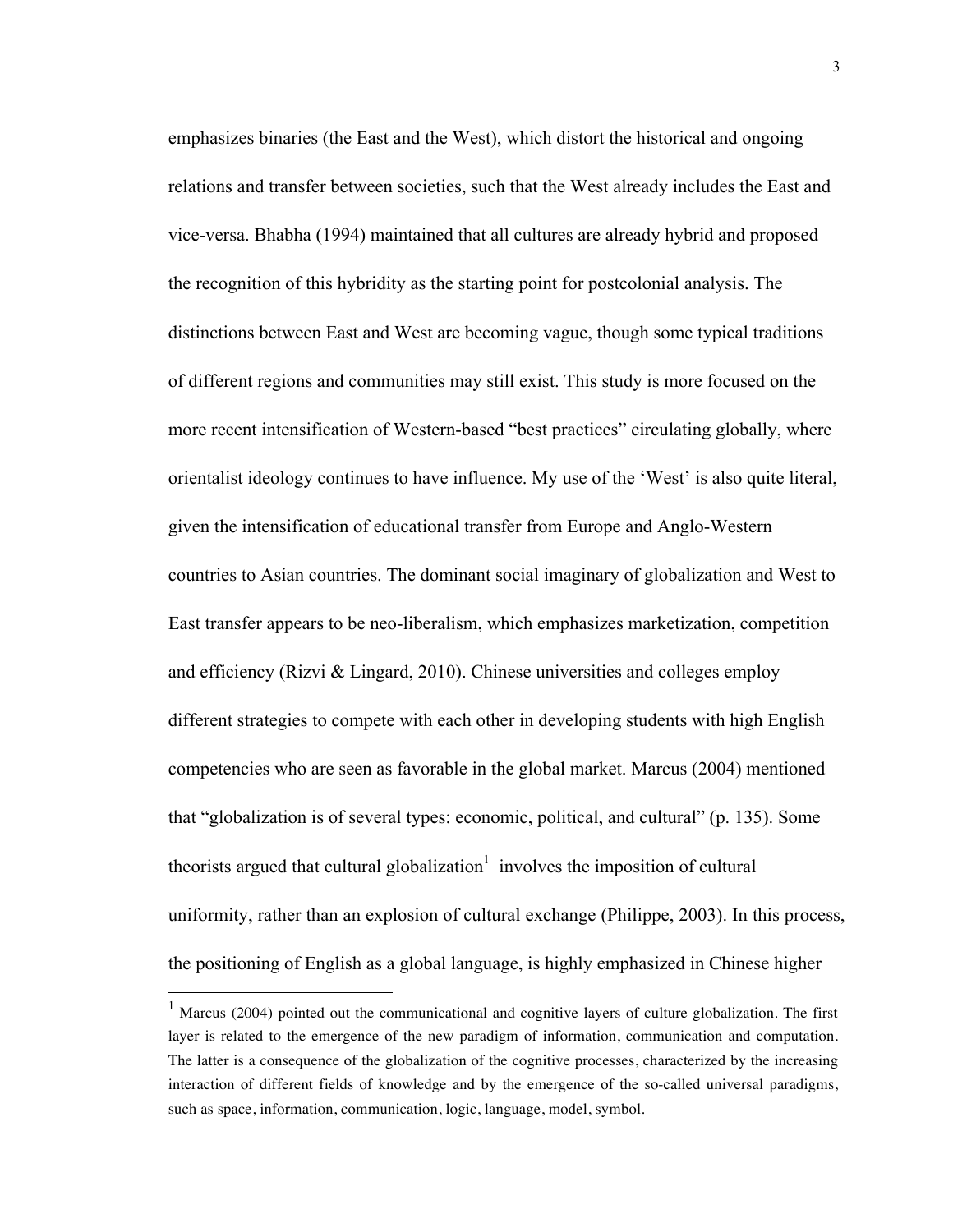education for the cultivation of "global citizens" to accelerate foreign trade and promote economic growth (Chang, 2006). Further, Yang, Zhang and Wang (2006) argued that developing countries in the third world prefer to assimilate to Western worldview(s), values, and knowledge. Kraidy (2002) claimed that "Western technology is depicted as an instrument that undermines censorship in non-Western countries, and also as a fetish as Western slickness, modernity, and creativity to which foreign audiences aspire" (p. 325). He gave an example that "Hollywood is described as a source of learning, elevating the level of sophistication of worldwide views- foreign audiences are claimed to have developed a more refined artistic taste as a result of their exposure to American movies" (p. 327). Kubota (2002) also maintained that "[w]hile globalization projects the image of diversity, it also implies cultural homogenization influenced by global standardization of economic activities and a flow of cultural goods from the center to the periphery" (p. 13). Latouche (1996) claimed that "a fundamentally Western ideology and culture, best exemplified by the modern United States, is becoming the norm around the world" (cited in Block & Cameron, 2002, pp. 3-4). Though China's economy is growing very rapidly, China is still a developing country ("China Overview", 2014). Since 1977, educational theories have been selected mostly from developed countries such as the US, the UK, Canada and were adapted to the special context of China in government educational planning reforms (Deng, 2011). Since 1997, the Chinese government has launched a series of basic education reforms. Those reforms have reoriented the system from traditional curricular orientations towards a focus on some knowledge and skills that are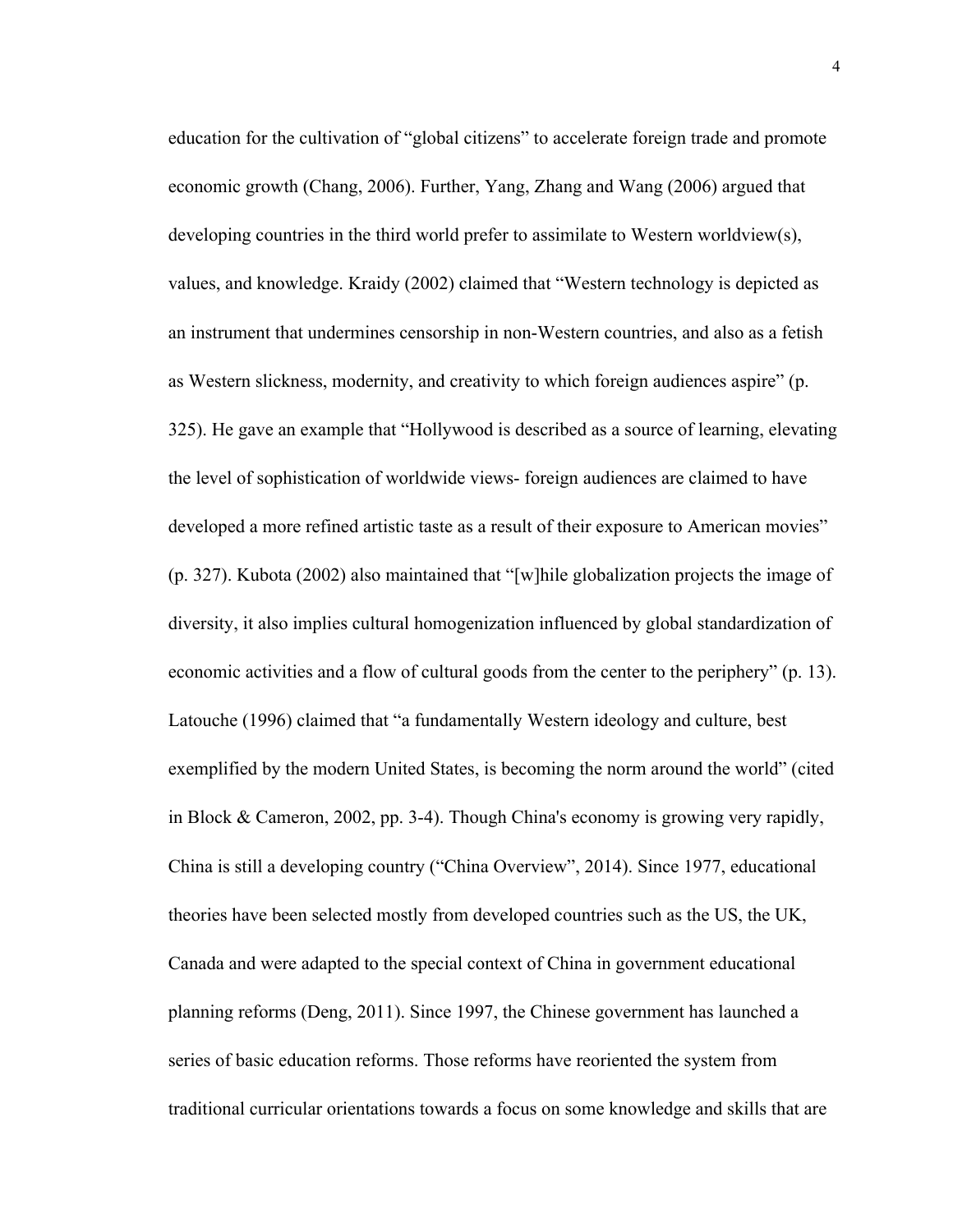perceived as requisite for globalized knowledge and information-saturated economies. The Chinese government has shifted the emphasis of teacher-centered pedagogy to student autonomy and from knowledge transmission to knowledge construction (Liu & Fang, 2009). The main emphases of Western pedagogies are teachers' professionalism and autonomy, learning based on students' interest and needs, active learning, and egalitarian relations (Spring, 2009). Zuhai (2012) and Spada (2007) emphasized that English language pedagogies focus on students' learning needs, responsibilities, and practical communicative English skills. I discuss the main qualities of Western pedagogy in Chapter two under the heading of "Main qualities of Western educational modes". By absorbing and utilizing Western teaching methods, Chinese teachers and students will get in touch with the interactive and heuristic teaching methods to realize complementary advantages (Xie, Hou & Li, 2011, p. 52). However, Wu (2011) highlighted a concern that "the Western educational system that accompanied Western knowledge became the only legitimate system of study and schooling" (p. 570). Many thousands of teachers and students in higher education in China have been affected by the adoption of Western English pedagogy with insufficient research into how such practices are or might be re-contextualized to optimize student learning. This study aims to offer insights into ways in which Western practices could deliver optimal results to meet the local students' complex English language learning needs due to their historic-cultural, geographical and socio-economic backgrounds.

If careful considerations are not given to the local context in English language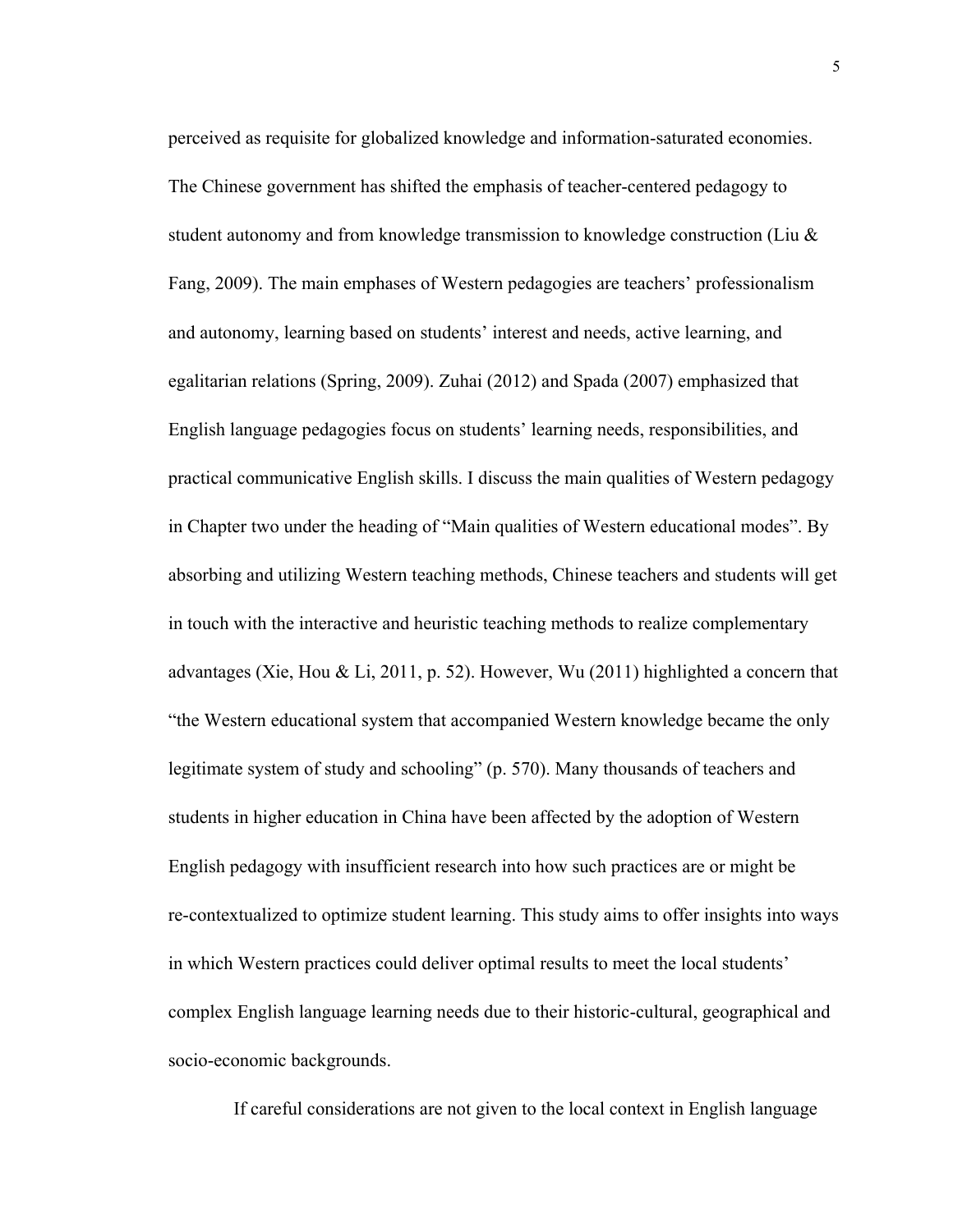teaching, some undesirable learning effects may be generated (Ouyang, 2004), such as students' confusion in knowledge understanding, students' criticism for teachers' irresponsibility in those Western liberal class activities, and their resistance to participate because of the lack of interests and anxiety. The effects of importing Western English pedagogies and knowledge are typically less than desirable (Wei, 2007) for the following reasons: Chinese students' diverse levels of English proficiency, their English learning motivations that are related to the present academic and future career and life needs, their varied socio-economic and geographical backgrounds, and their language learning histories under dominant instructional modes and learning habits (Lu, 2011, p. 80). For example, one of the national cultural learning characteristics of Chinese students (Lu, 2008) are influenced by the dominant traditional Confucian values of modesty and implicitness; some Chinese students often prefer to observe silently and be more obedient to teachers instead of speaking out in class, questioning the teacher or having discussions with their classmates. Some of them may feel nervous when they are under the pressure to engage actively in Western liberal style classes<sup>2</sup> (pp. 80-81). Further, Ouyang (2004) and Hu (2003) both emphasized the hierarchical relationship between Asian teachers and students, which means students are accustomed to teachers' role as the authority or as master in English language classes. Ouyang also highlighted how Chinese university students prefer serious and systematic language learning modes rather than some Western

 $\frac{1}{2}$  $F^2$ For Ouyang, "Western liberal style classes" are characterized by student-centered teaching and learning, a humanistic approach, and practical learning (Ouyang, 2004, p. 121).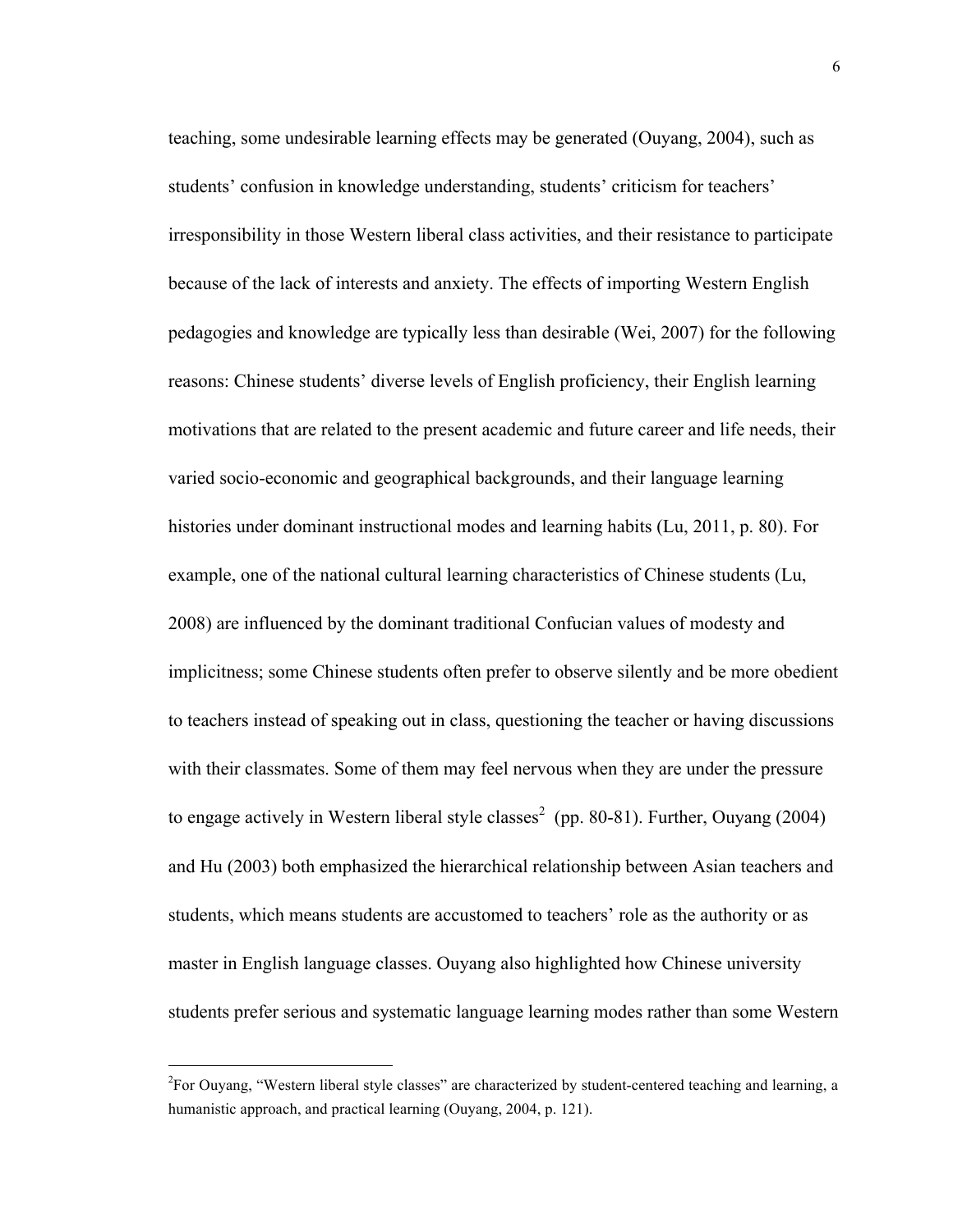liberal approaches, like games, which make them feel like children. Additionally, scholars like Hu (2003), Wu (2010) and Hayhoe and Mundy (2008) have mentioned the differences in Chinese students' English proficiencies and access to Western knowledge and pedagogies between students from wealthy developed areas and their counterparts from rural and distant areas. Further, Fu and Ma (2012) pointed out the substandard English language learning facilities and resources for students from disadvantaged backgrounds. Chinese college students from disadvantaged backgrounds may not only be less competent in English, but also less aware of the cultures, habits and pedagogies of Western developed countries and thereby with fewer internal resources to support their English learning. The lack of access to educational resources results in their reliance on the teacher's instruction as the main source to obtain new knowledge. Generally speaking, Canagarajah (2002) asserted that learning strategies may differ from student to student according to their personal and community-based style of learning. More sensitivity needs to be given to the context in language teaching pedagogy (p. 142).

With the present development of China's economy and greater openness to the Western world, more educators in China are thinking critically about how to apply and modify Western knowledge and pedagogies in more sensible ways to meet the learning needs of the local students (Deng, 2011; Liu & Fang, 2009; Hu, 2003; Ouyang, 2004). This study aims to examine the conditions under which the adoption and adaptation of certain Western practices deliver more desirable results as attuned to complex local contexts (Philips & Schweisfurth, 2008, p. 20). I have implemented a case study as it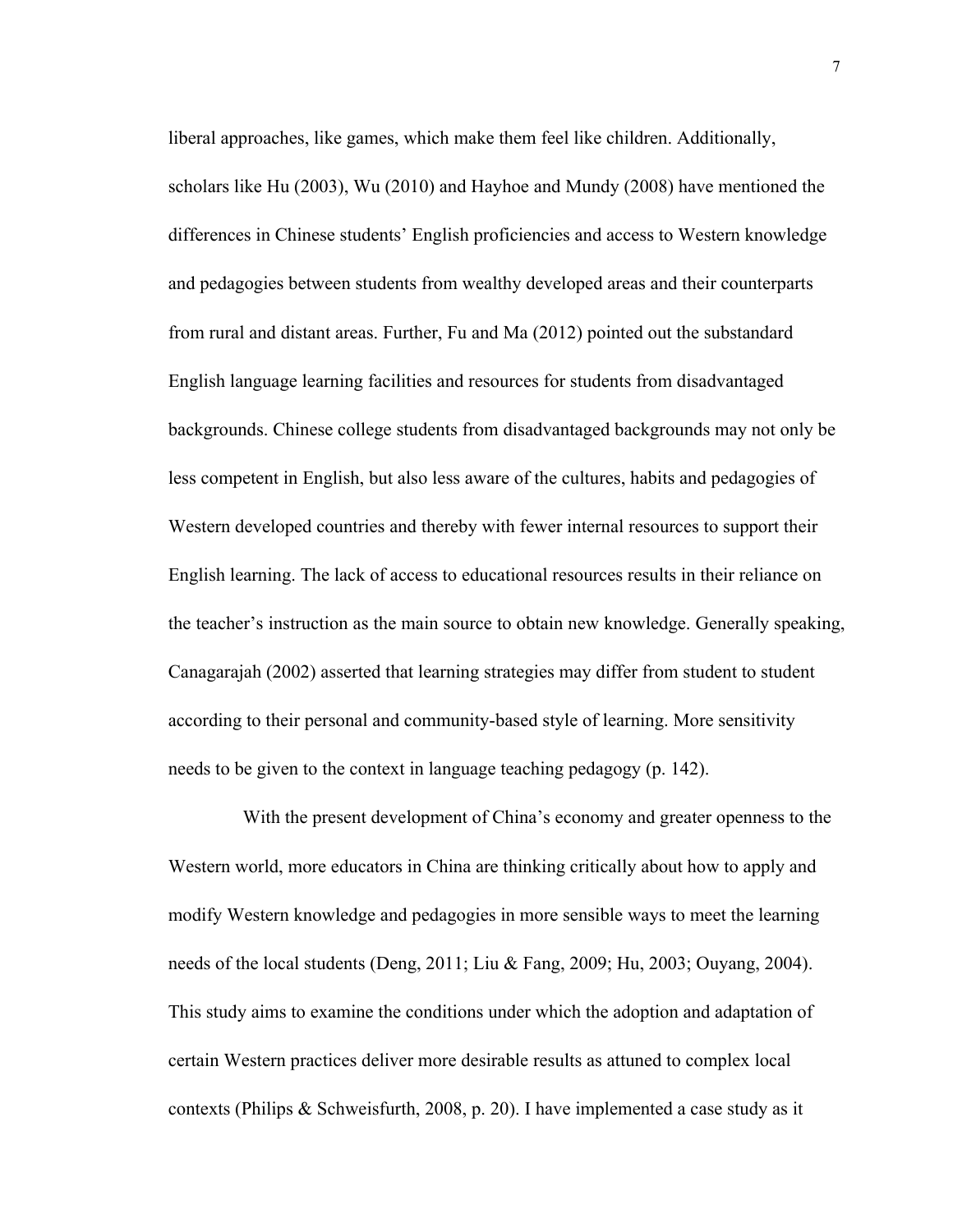provides a unique example of real people in real situations that enable us to understand ideas more precisely (Cohen, Manion & Morrison, 2011). I selected a technical and vocational college, which accepts secondary school graduates from different regions of China with diverse socio-economic backgrounds. I had worked as an English language teacher in this college before; so, most of the teachers in my research are my former colleagues. I received the dean's permission to conduct research in the English program of that college. To start, I interviewed six of my former colleagues. I also surveyed the remaining teachers in the English department to triangulate the sources of data and verify my findings in the interviews. My research focuses on teachers' understandings and perspectives. Students are not involved in my study and admittedly their perspectives might be different from those of their teachers. My research is based on a discursive and constructive epistemology, which emphasizes that knowledge is constructed in a relational process. One of the analytic aims of this study is to unpack taken-for-granted assumptions of reality (Andreotti, 2011, p. 88).

#### **Research purpose**

The broad purposes of my study are: 1) to illuminate current English language pedagogy in Chinese higher education due to the pursuit of "global" best practices, and 2) to explore the extent, limits and possibilities of Western educational transfer in supporting Chinese university and college students' learning. My research "emphasis is placed on [generating] knowledge that is useful in improving" (Cohen, Manion &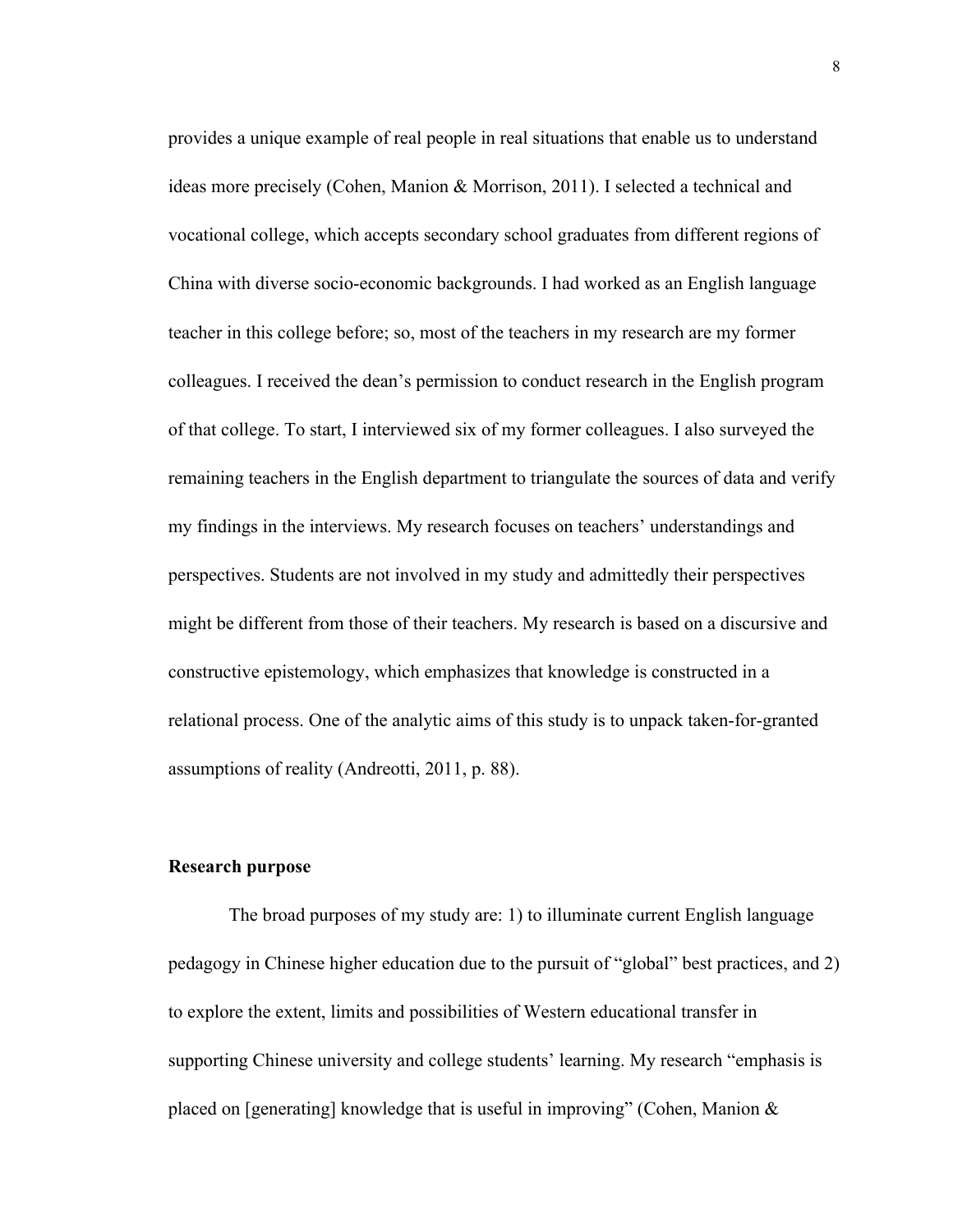Morrison, 2011, p. 37) the English language studies of Chinese students with diverse needs. However, my approach is not instrumental; the knowledge generated may ultimately provide more implications rather than direct applications or correctives.

# **Researcher's positioning**

 In this study, I position myself as a beginning researcher, an experienced Chinese English language teacher who wants to investigate some concerns and tensions arising from her personal teaching experiences and a graduate student who has experienced various challenges and cultural shock during her studies in a Canadian university. During my eight years English language teaching at the Chinese college under study, I had encountered some awkward situations whereby school administrators had convinced us that some Western pedagogies are so effective and advanced. However, those "advanced" knowledge and pedagogies did not generate desirable students' learning results in the actual situation. My research focuses on the English language curriculum so Western knowledge in this thesis signifies those culture, customs, social habits and practices in Western developed countries that overlap with the English language curriculum. Similarities and differences may coexist in Western and Chinese knowledge. I always think about whether, how and to what extent that Western knowledge and pedagogies can be used to facilitate students' English language learning.

 After I arrived in Canada and studied in a Western university, I was unfamiliar with Western knowledge and pedagogies in the first few months. I felt very nervous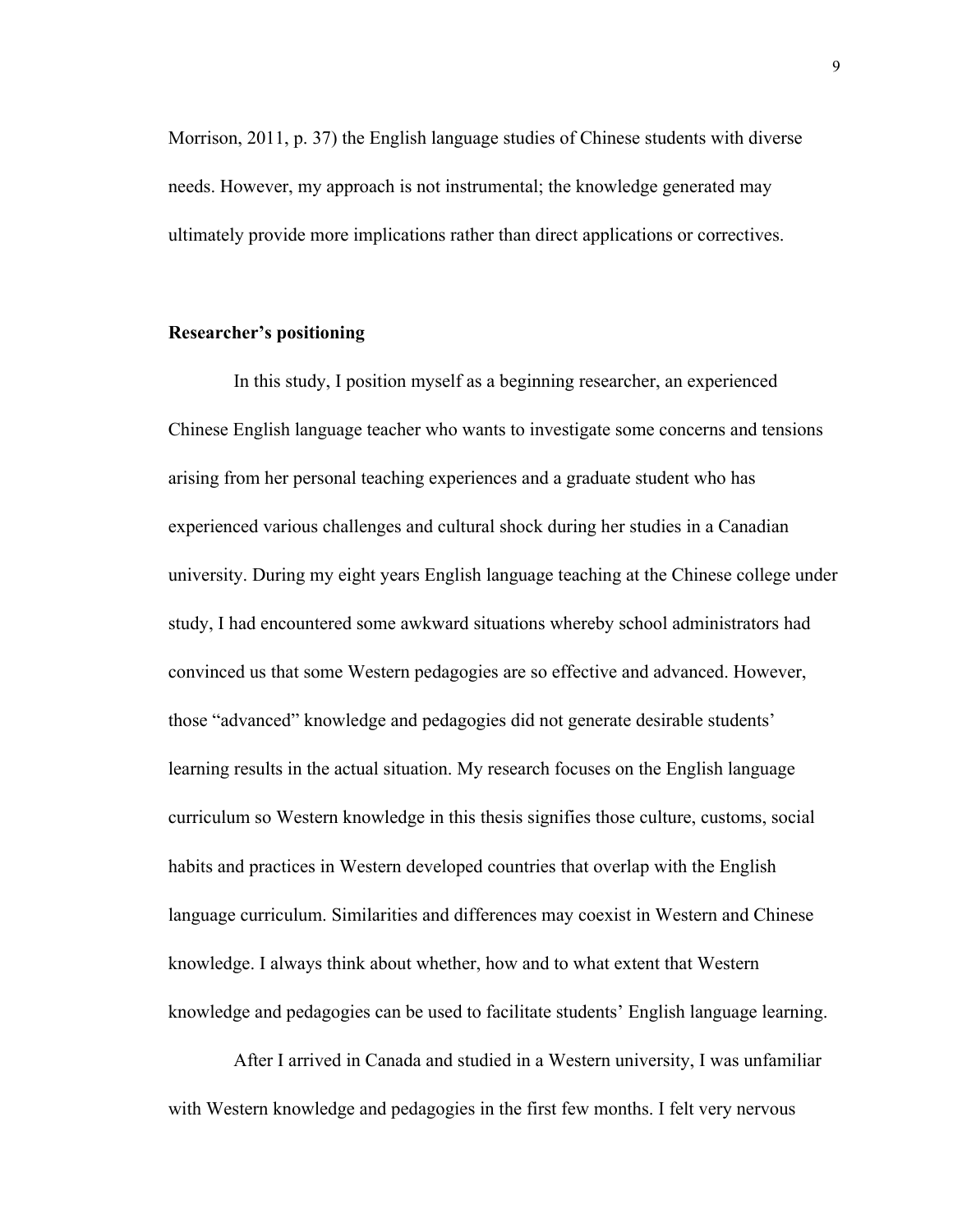during the transition period. I recalled that when I had the policy course, sometimes I was lost in the unfamiliar learning content and flexible class modes that the teacher had used. I experienced constant pain in my stomach because of the panic. Through hard work and persistence, I received good academic grades after the first term; nevertheless, some curriculum content and pedagogies continued to make me uncomfortable. I felt better after I went through the hard transition period. Further, I also want to mention that the teaching styles of Canadian teachers vary a lot. Most of the classes are very westernized, in which constant interactions and various class activities are involved. I remembered that in some courses, students dominated the whole class, while teachers talked less. Nevertheless, there still exist some professors who like to use teacher-dominant instructions as the main class modes. My former experience in China and present study in Canada have inspired my passion to conduct this research on how Western knowledge and pedagogies can be used in the English language curriculum in China to help local students who may face similar challenges as me.

#### **Research questions and hypotheses**

Given their significance in thoroughly understanding and interpreting the possibilities and limits of Western educational transfer in the English curriculum in China, I raise the following four main research questions:

1. What are some of the dominant representations of English language

pedagogies being received under the globalization of Chinese higher education?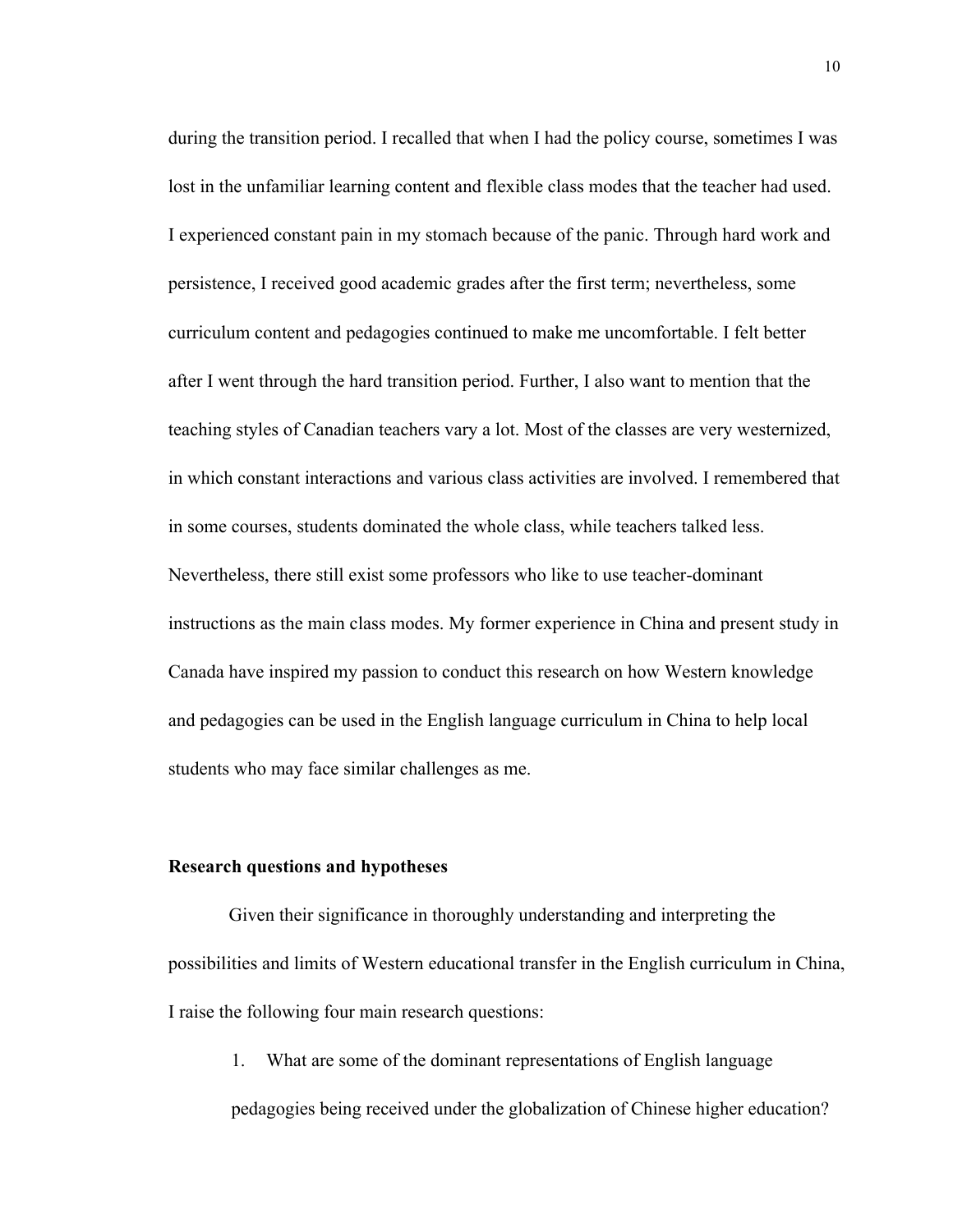2. How do teachers and administrators understand and interpret Western knowledge and pedagogies as external pressures?

3. How do these pressures impact upon teachers' practices and students' learning?

4. What forms of English language curriculum content and pedagogies are most productive<sup>3</sup> for students from diverse backgrounds after they enter into higher education?

# **Hypotheses:**

Globalization has accelerated flows of Western knowledge and practices into Chinese higher education, which has promoted the development and progress of English language education. Western language pedagogies appear to be liberal, student-centered, and progressive. The promotion and expanded opportunities for English language education and Western pedagogies likely produce positive outcomes, but they also come with complications and constraints that sometimes constrain teachers' practices and students' learning. On the one hand, teachers may face various pressures to use Western knowledge and pedagogies due to its status. On the other hand, local pressures dictate how the teacher must respond in the day-to-day. Consequently, pressures to adopt educational practices for the pursuit of so-called "advanced" Western educational

<sup>&</sup>lt;sup>3</sup> By "productive" I mean those approaches that best facilitate students' English language learning according to the goals of the courses and the aspirations of the students.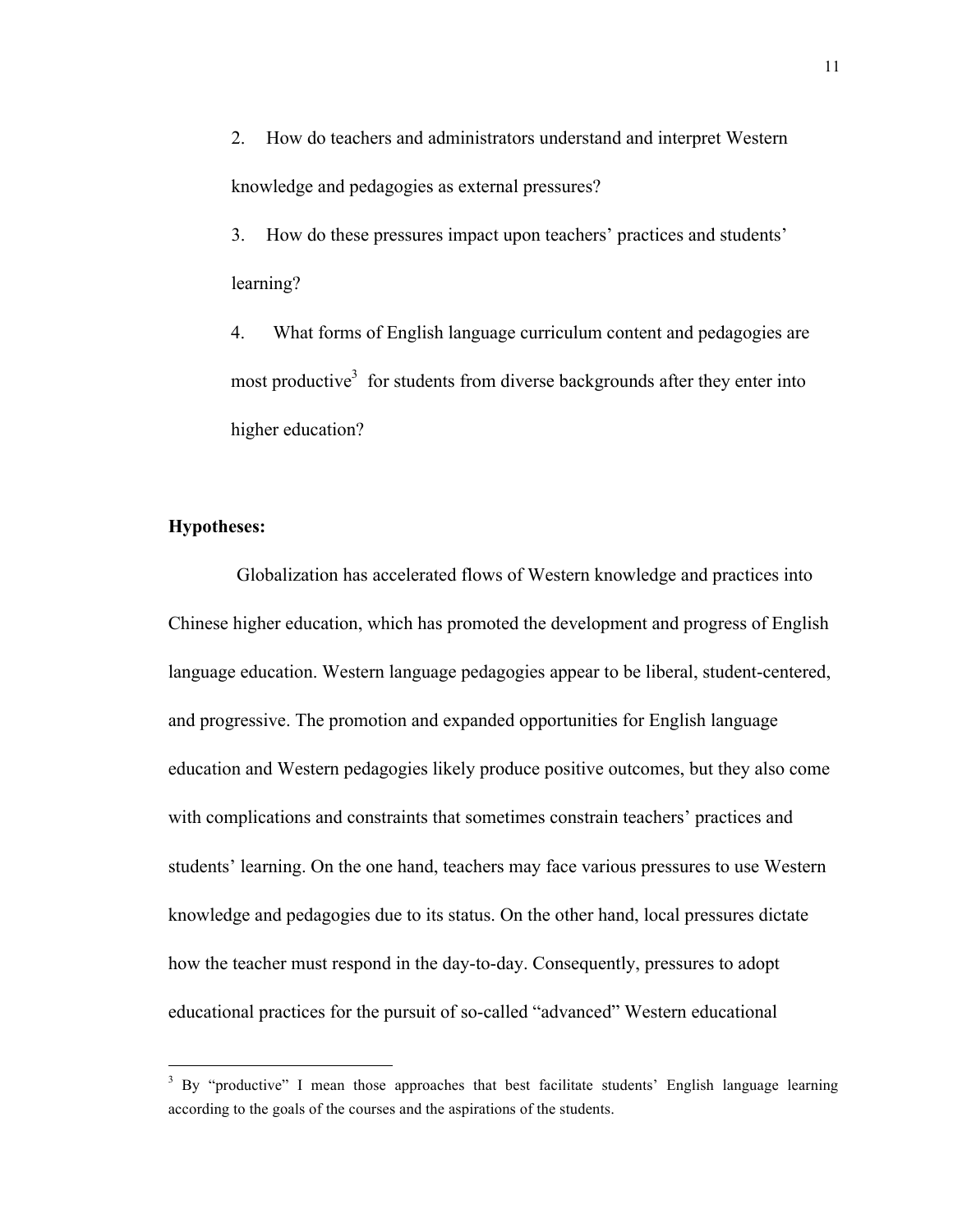practices may produce a range of effects including such undesirable learning effects as the following: student confusion, teacher or student resistance, and students' lack of interest in English language learning or learning itself, etc. Chinese English language teachers may need to re-conceptualize how to use Western knowledge and pedagogies more sensibly and productively, which requires constant adaptations and modifications that are based on students' disparate economic, social and cultural identities.

## **Significance of my study**

Globalization is associated with the technological development in transport, communications and data processing, which creates a partial collapse of boundaries within national, cultural and political spaces (Rizvi  $\&$  Lingard, 2010). When borrowing knowledge, values and practices from the West, failures to "understand the other nation's point of view can bring about in the fomenting of discord" (Meras, 1932, p. 251). Philips and Schweisfurth in 2008 emphasized that " it is important for comparativists to use their expertise in research to full effect to test the feasibility of the transfer of ideas in question and then to analyze what happens as the stages of its adoption and adaptation evolve" (p. 98).

My study examines how the pressures from the Western knowledge and pedagogies are and might be re-conceptualized by Chinese educators and administrators in a flexible way attuned to the local Chinese college students learning motivations, cultural learning habits and other needs, which are closely related to their diverse social,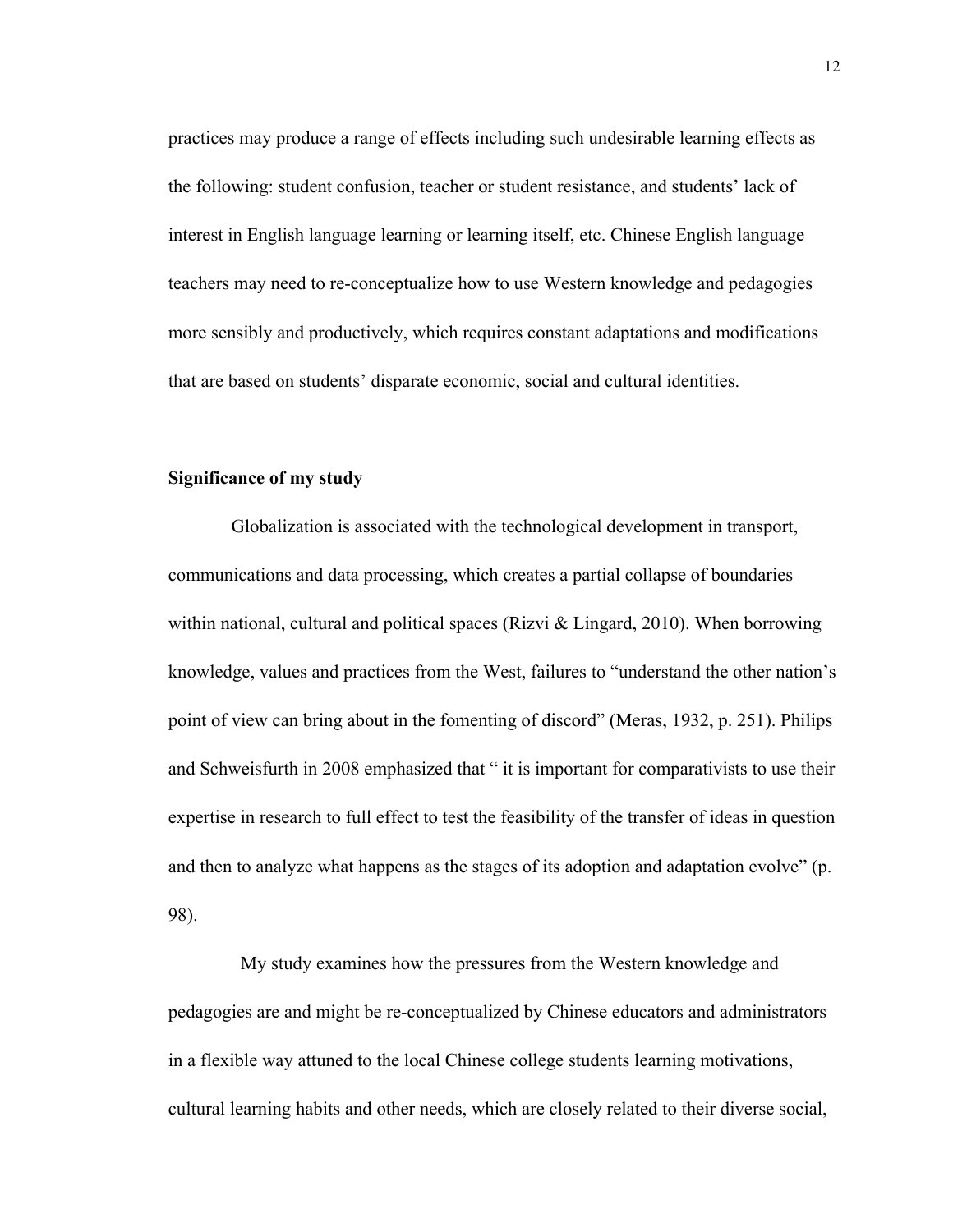family and educational backgrounds. I will also consider the transferability of my findings to practices of educational transfer and adaptation in other contexts.

#### **Definitions of key term**

Definitions of the following terms are meant to help readers better understand this thesis:

Globalization: Jenson and Santos (2000, p. 11) proposed the following definition of globalization, which is " a process by which a given local condition or entity succeeds in traversing borders and extending its reach over the global and, in doing so, develops the capacity to designate a rival social condition or entity as local" (cited in Stromquist, 2002, p. 3). Stromquist (2002) also mentioned that globalization has "multiple dimensions—economic, technological and political-all of which spill into culture and affect in all- encompassing ways the kinds of knowledge that are created, assigned merit, and distributed" (p. 3). My study involves how, why and to what extent knowledge and pedagogies of Western developed countries are flowing across global borders to the English language curriculum in China. Tarc (2012) emphasized that "globalization is more than a set of material (macro) processes (and more than a top-down neoliberal ideology), having entered into the social imaginary of individuals across many cultures and societies" (pp. 5-6). Here he is signaling that globalization also works from the bottom up as it is taken up by individuals, as English language teachers and learners, in their particular contexts. In my research, I address the concern about how global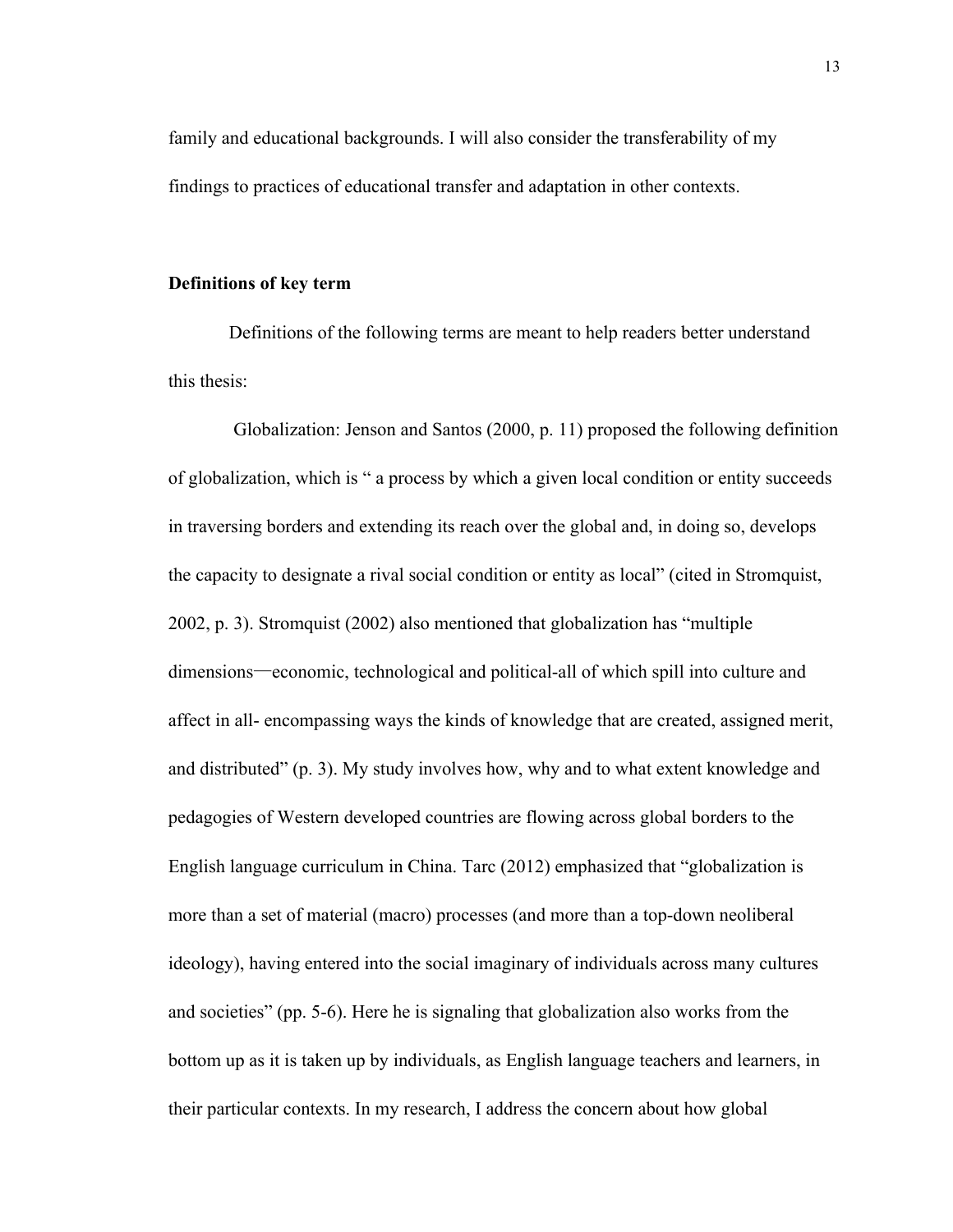economic, social and cultural ideologies and practices have reached and influenced the academic studies of college students, professional practices of teachers and educational administration.

Neo-liberalism: Shamir (2008, p. 3) defined neo-liberalism as "a complex, often incoherent, unstable, and even contradictory set of practices that are organized around a certain imagination of the 'market' as a basis for the universalization of market-based social relations, with the corresponding penetration in almost every single aspect of our lives of the discourse, and/or practice of commodification, capital-accumulation and profit-making". Stromqist (2002) argued that neo-liberalism emphasizes "a development model based on the hegemony of the market and the role of the state as a key supporter of market decision" (p. 7)

Educational transfer: In the field of comparative education, 'foreign influences' have been studied through 'educational transfer' (Beech, 2006). Beech (2006) further defined educational transfer as "the movement of educational ideas, institutions or practices across international borders" (p. 2).

Global or local: Anderson-Levitt (2012) concluded that global refers to "the movement of people and ideas or things, which travel from *one locality* to another and require translation in the new setting" (p. 442). Schriewer (2004) used " 'local agency' to refer to 'regional' level, to the 'regional' level, to 'a group or nation', or to socio-historical 'contexts' in general" (cited in Anderson-Levitt, 2012, p. 442).

Curriculum: Leask (2008) raised a more than holistic and complex view of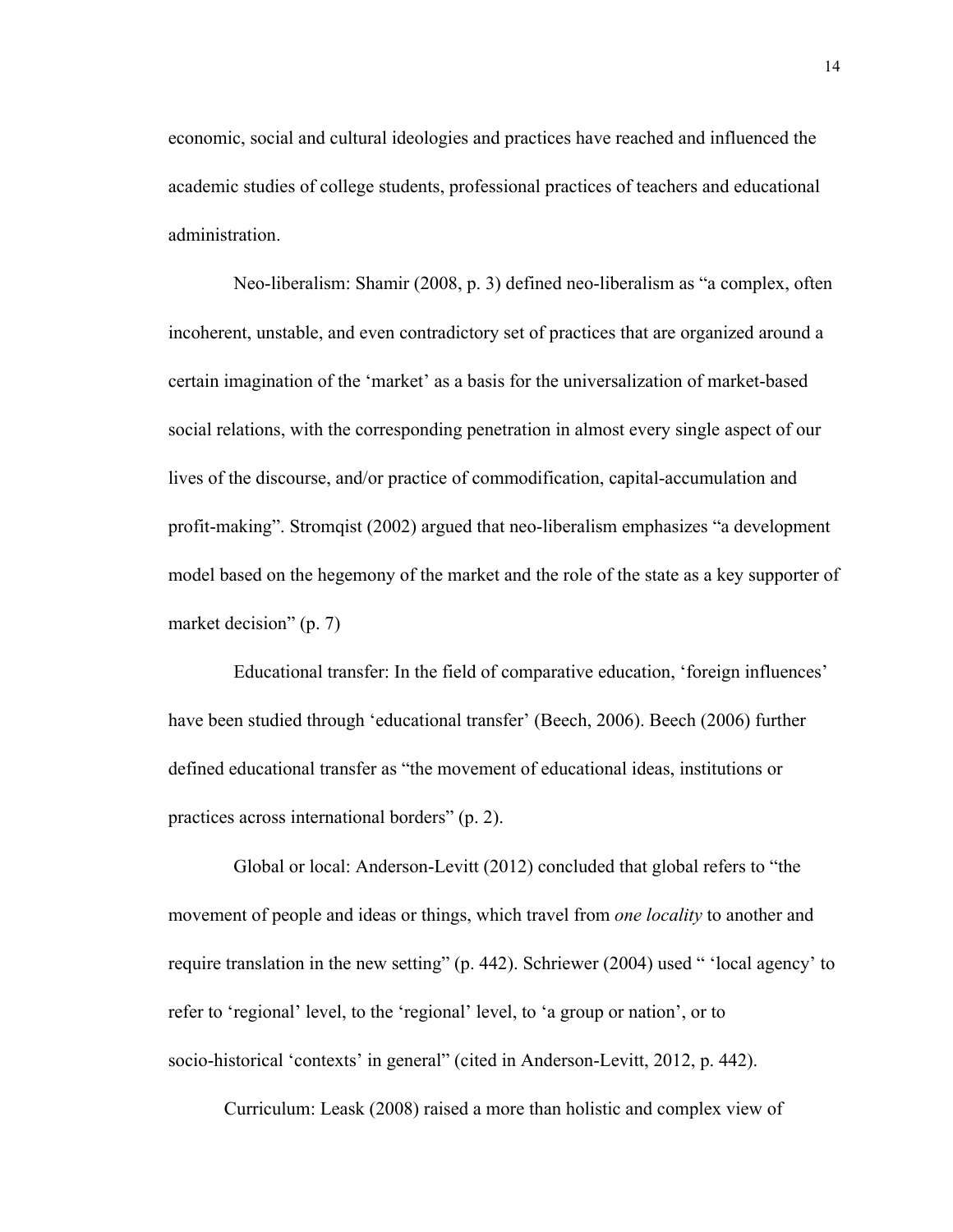curriculum, which includes "content, pedagogy, assessment and competencies; planned and unplanned exercises; intention and actuality" (p. 12). I use this holistic view of curriculum to implement my further research on the English language education.

Multicultural awareness: multicultural awareness includes "open-mindedness and nonprejudiced attitudes in interacting with people with diverse racial, ethnic, and linguistic backgrounds. These qualities encourage acceptance of unfamiliar beliefs as well as appreciation of foreign customs and artifacts" (Kubota, 2004, p. 31).

Motivation: Brown (1994) defines motivation as "the extent to which you make choices about (a) goals to pursue and (b) the effort you will devote to that pursuit" (p. 34). He highlights that education involves both extrinsic (e.g. parental expectations and test and exams) and intrinsic motivation (e.g. self-esteem, self-actualization, acceptance).

 Discursive epistemology and practices: discursive epistemology and practices signify that all truth and realities are discursively located. Those truth and realities are tied to specific social, cultural and historical local contexts. Therefore knowledge is constructed in a relational process (Andreotti, 2011, p. 88). In this thesis, discursive practices means that realities appear to be constructed through the negotiations between educators and the constantly changing local context.

Non-coercive relationship/practice in education: This kind of practice means that educators listen to local students' voices to understand their motivations rather than impose educators' own vision of what kinds of knowledge are needed for learners and how those knowledge should be taught (Canagarajah, 2005, p. 935).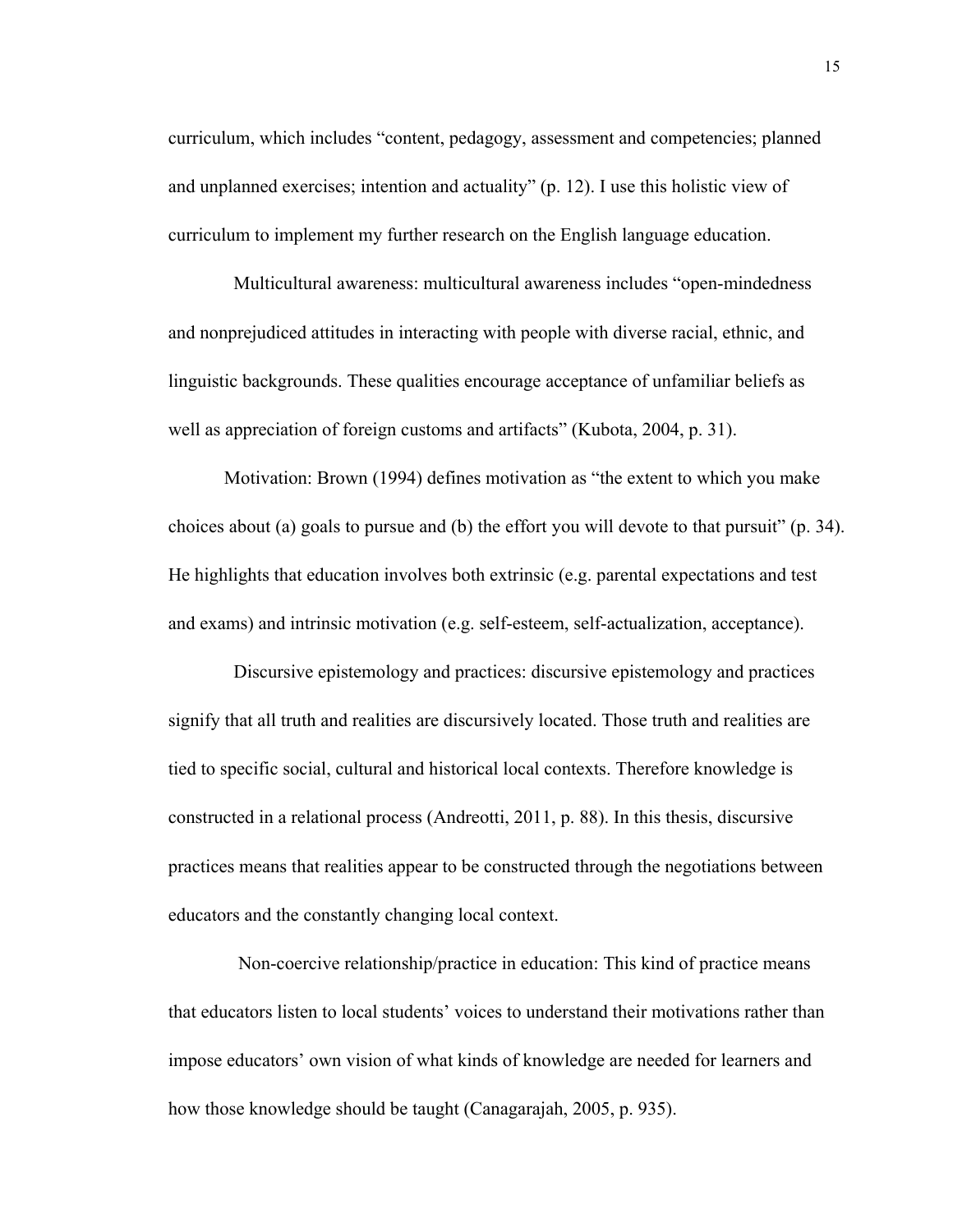#### **Summary and the structure of the thesis**

This chapter introduces the aims and background of my research and provides a set of definitions of the key terms that will appear throughout this thesis. The purpose of my study is to illuminate the limits and possibilities of Western pedagogies and English language curriculum content in Chinese higher education in a globalizing world. Local context is the main concern for educational actors' response to Western knowledge and pedagogies as external pressures, which will be the level I focus on through my case study. The results from my study may provide insights into how school administrators and educators adopt and adapt Western knowledge and pedagogies to better support students' English language learning.

This thesis is comprised of five chapters. Following this Introduction, Chapter Two reviews the relevant literature. Chapter Three elaborates the methodological approaches of the study and provides a rationale for their use. Chapter Four presents the findings of three turns of interviews, surveys and a follow-up turn interviews. The last chapter discusses the results, addresses the implications, raises limitations of the study, and points to some areas for further research.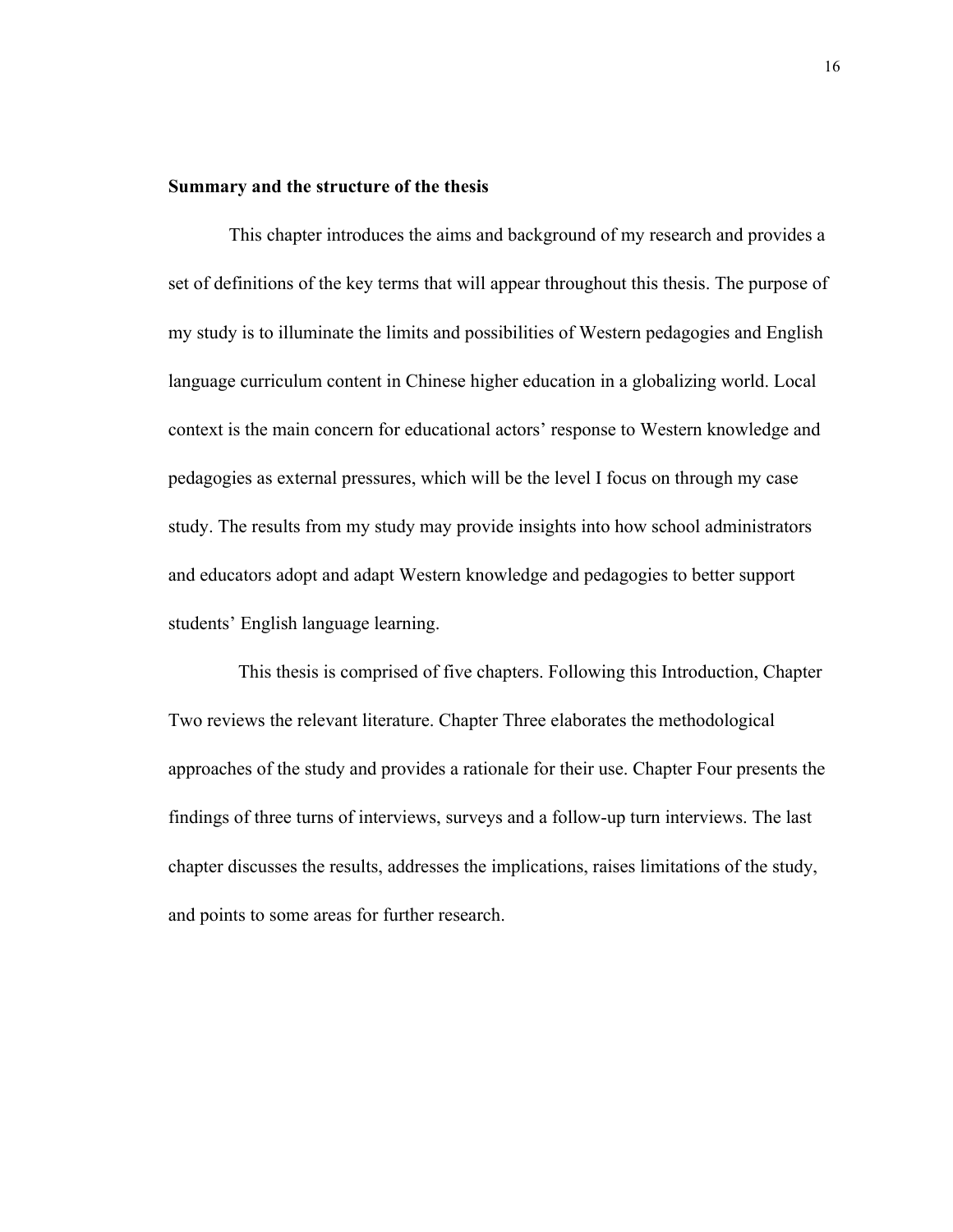## **Chapter 2**

### **Literature review**

The literature review is to set out the key issues in the field to be explored, which identify gaps that need to be researched (Cohen et al., 2011, p. 121). Many journal articles and published books advocate the effectiveness and usefulness of Western knowledge and pedagogies in the English language curriculum in China. Relatively little attention is given to the learning habits and needs of domestic university and college students, which results in some failures and ineffectiveness in students' English learning. Scholars like Wu (2011) and Liu and Fang (2009) have criticized the over-use of Western knowledge and pedagogies in China. I am interested in the flexible uses of Western knowledge, cultures and pedagogies in the English language curriculum attuned to the local context including Chinese students' complex geographical, cultural and socio-economic backgrounds. My literature review is comprised of five dimensions upon which my study is built: (1) opportunities and challenges for the English curriculum and pedagogies in Chinese higher education under the influence of globalization; (2) main qualities of Western educational modes; (3) diverse concerns given the national and local contexts of English education; (4) how pedagogies are adapted to local contexts; and (5) socio-cultural dimensions of English language learning in the global context.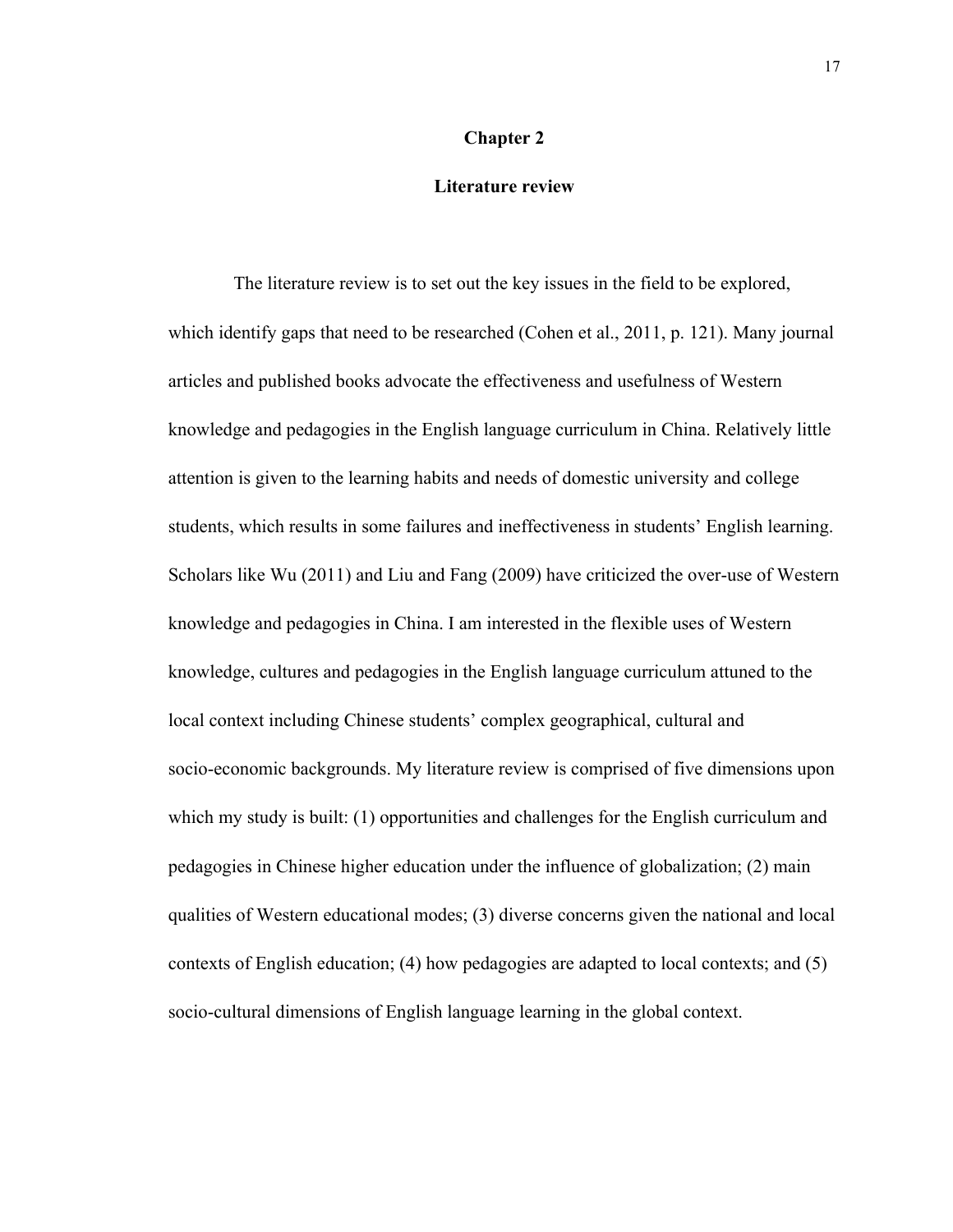# **Framing global/comparative studies**

 My examination of globalization and its influence on the English language curriculum and pedagogies in Chinese higher education is guided by postcolonial theory. Post-colonial theory "examines the after-effects, or continuation, of ideologies and discourses of imperialism, domination and repression, value system (e.g. the domination of western values and the delegitimization of non-western values), their effects on the daily lived experiences of participants" (Cohen, Manion & Morrison, 2011, p. 45). Stuart Hall in 1996 stated that post-colonialism consists of "a disruption of the domination of western ways of thinking and acting, a dominance that commenced with colonial expansion, conquest, and homogenization" (cited in Ninnes & Burnett, 2004, p. 183). Said (1978) foregrounded the heterogeneity in post-colonial society, the resistance to marginalization of groups within them and construction of identities in a post-colonial world. Yang, Zhang and Wang (2006) argued that post-colonialism examines globalization from the point of view of (de)colonization to further point out new arrangements of orientalization and the cultural hegemony of the West to the East. Yang et al. reaffirmed Said and Bhabha's "cultural 'hybridity' strategy" (p. 283), which tries to blend Eastern and Western cultures through dialogue between the East and the West to fight against cultural hegemony. Brady (1997) emphasized that in the post-colonial period it is important to "break down cultural divides and create a more equitable and harmonious relationship" (p. 418). He emphasized "the struggle over power, over what counts as knowledge and intellectual pursuit, over what is taught and how it is taught" (p.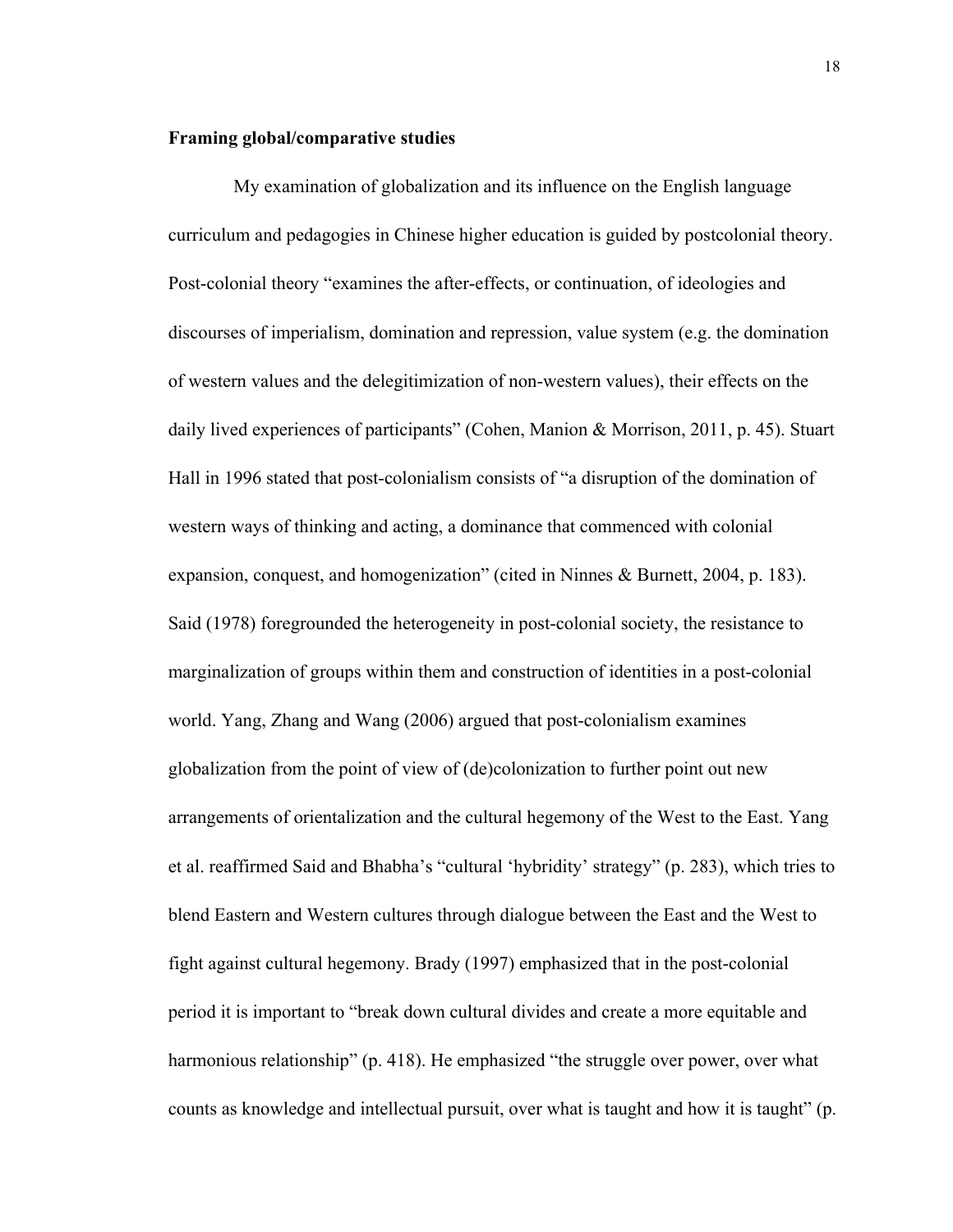416). Questions of power, hierarchy, directions of global flows are important given my focus on the take up of Western English pedagogy by a developing country. With a postcolonial lens, I am careful to examine how Western knowledge and pedagogy are influencing the present English language curriculum in Chinese higher education.

Bourdieu (1991) conceptualized language itself is a kind of symbolic power, which shapes people's vision of the world (p. 170). Globalization heightens the uses of English language as economic commodity. English, in many developing countries represents a kind of linguistic commodity with an exchange value in the global market (Block & Cameron, 2002, p. 7). Phillipson's theory of linguistic imperialism (1992, 1998) also suggests that "language-particularly English—is the means par excellence for economic and political domination by the West"(cited in Talbot, Atkinson, & Atkinson, 2003, p. 272). Boyle (1997, p. 169) commented that "English- under the innocuous guise of a helpful language for business and travel, has become a potent weapon for cultural and economic domination" (as cited in Talbot et al., 2003, p. 273). From the perspectives of the scholars mentioned above, English helps promote the dominant position and power of Western knowledge, culture and pedagogies in the contemporary world. Kachru (1992) put forward "concentric circles", which classifies countries, such as UK, Canada, the United States , Australia and New Zealand as inner circle nations. Kachru further noted that these inner circle nations can develop norms of English and claim the ownership rights of English. China belongs to the expanding circles or periphery community who acts like the followers in the use of English. The ranking of the circles exerts power over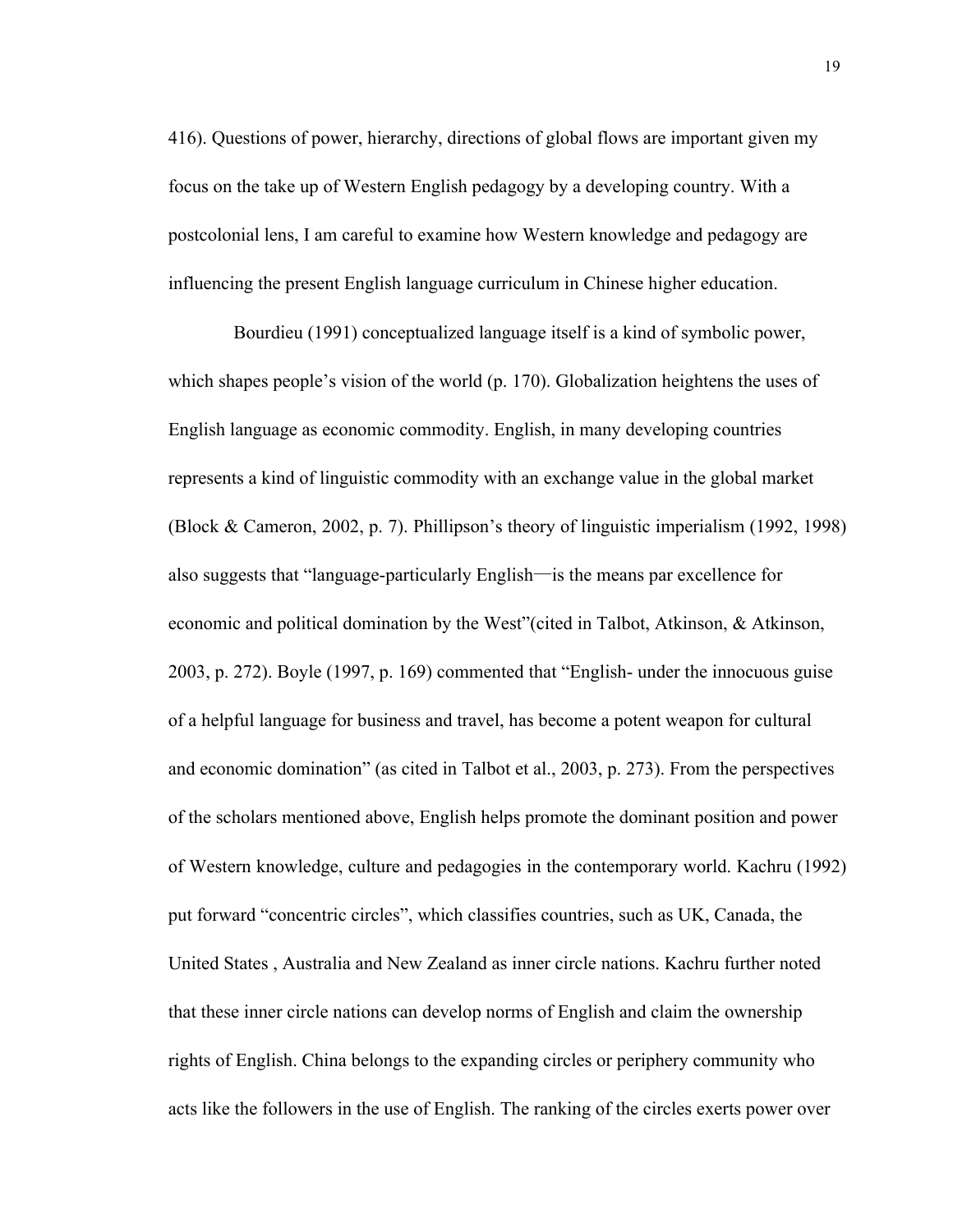not only the use of English, but also culture and norms in English language education (Mooney et al., 2011). Canagarajah (2002) adds:

Just as the technologically and economically developed nations of the West (or centre) hold unfair monopoly over less developed (or periphery) communities in industrial products, similar relations characterize the marketing of language teaching methods. The dominance of centre applied linguistic circles is helped by their resources for conducting sophisticated research with hi-tech facilities and then popularizing the knowledge globally through their publishing networks and academic institutions. (p. 135)

Canagarajah further emphasized that "[c]entre methods may make an assault on alternative styles of thinking, learning, and interacting preferred by other communities. They may limit critical thinking and impose homogeneous values and practices" (p. 136).

 However, China is not a passive victim of the 'hegemony' of global English. Moreover, simply rejecting Western knowledge and pedagogy may not be a wise or feasible option. When referring to the situation in China, Deng (2011) argued that there exists valuable knowledge, cultures, and pedagogies in both China and Western countries. Noah (1983) reminded scholars that:

[t] he authentic use of comparative study resides not in wholesale appropriation and propagation of foreign practices but in careful analysis of the conditions under which certain foreign practices deliver desirable results, followed by consideration of ways to adapt those practices to conditions found at home (p.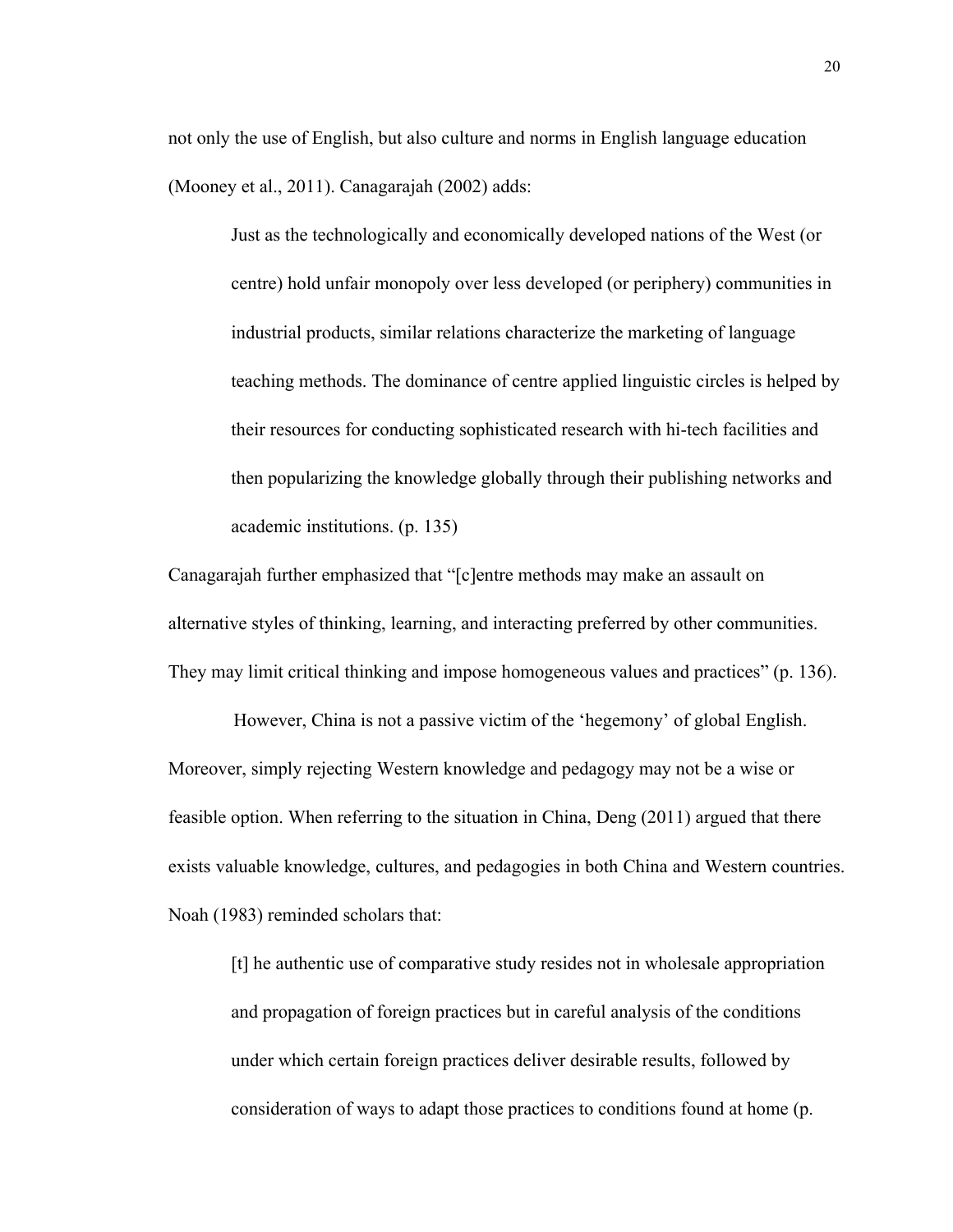Further, complexities exist in the learning needs of Chinese universities and college students, such as their unbalanced English foundations, unequal access to Western knowledge and pedagogies, etc. English language curriculum setting and the choices of pedagogies could be an interpretative and transformational constructive process. Where best practices from the West to East are imposed, there will likely be undesirable effects on both teachers and students, such as students' low motivation in English language learning and resistance in participation, teachers' some resistance when encountering students' inactive reactions and chaotic classrooms in some Western teaching approaches, appear to be generated (Ouyang, 2000). I discuss this issue further in the chapter four and five.

 My research is also based on theories of constructivist learning. Constructivists "such as Piaget (1954), Dewey (1929), and Vygotsky (1978) all maintained that students arrive in any learning situation with a range of prior knowledge and experience that influences how they respond to new information" (as cited in Hyslop-Margison &Strobel, 2008, p. 78). Cummins (2007) argued that first language and prior knowledge can function as stepping stones to scaffold more accomplished performance in the second language. ''Words and ideas do not have inherent meanings apart from those created and negotiated by people in particular contexts'' (Hyslop-Margison &Strobel, 2008, p. 81). Social constructivism supports the idea that knowledge is a cultural or negotiated product generated in the process of cooperation and negotiation with others. Language also

12).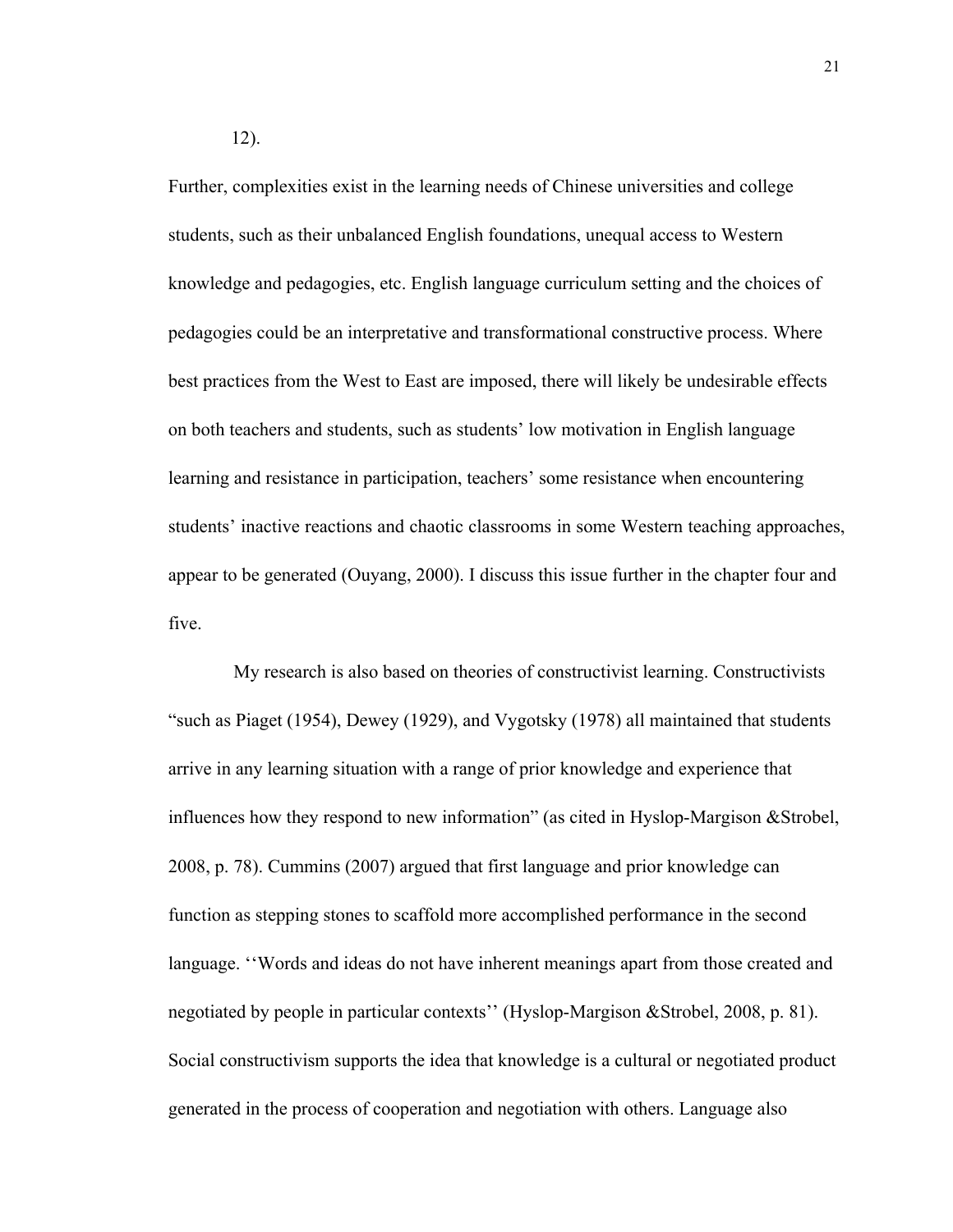represents a social construction. According to Dewey (1956), education is a process of ''continuous reconstruction'' (p. 11) which means learning is based on and extends from one's prior knowledge and former experience. Sutinen (2008) claimed that this reconstruction process by nature is "the educational activity in which an effort is made to connect the child's own world of experiences to the educational contents conveyed by the educator" (p. 9). According to constructivism, which emphasizes the constant interpretative process (Cohen et al., 2011, p. 18), the extent of Western educational transfer may be unfixed and always change according to the continually developing local contexts and dynamics of external flows.

# **Globalization and its positive effects on English teaching in Chinese higher education**

 In 2009, Spring mentioned that globalization of education "refers to the worldwide discussions, processes, and institutions affecting local educational practices and policies" (p. 1). Contemporary global discourses and trends have influenced the English education and policies in China profoundly. On the one hand, the development in English language education has been unprecedented due to China's "reform and opening door" strategies and successful application to WTO (World Trade Organization) aimed at modernizing the country's economy and at advancing geopolitical influence in the global world (Feng, 2009, pp. 86-89). Chang (2006) claimed that in order to cultivate qualified global citizens to accelerate foreign trade and promote economic growth, English as a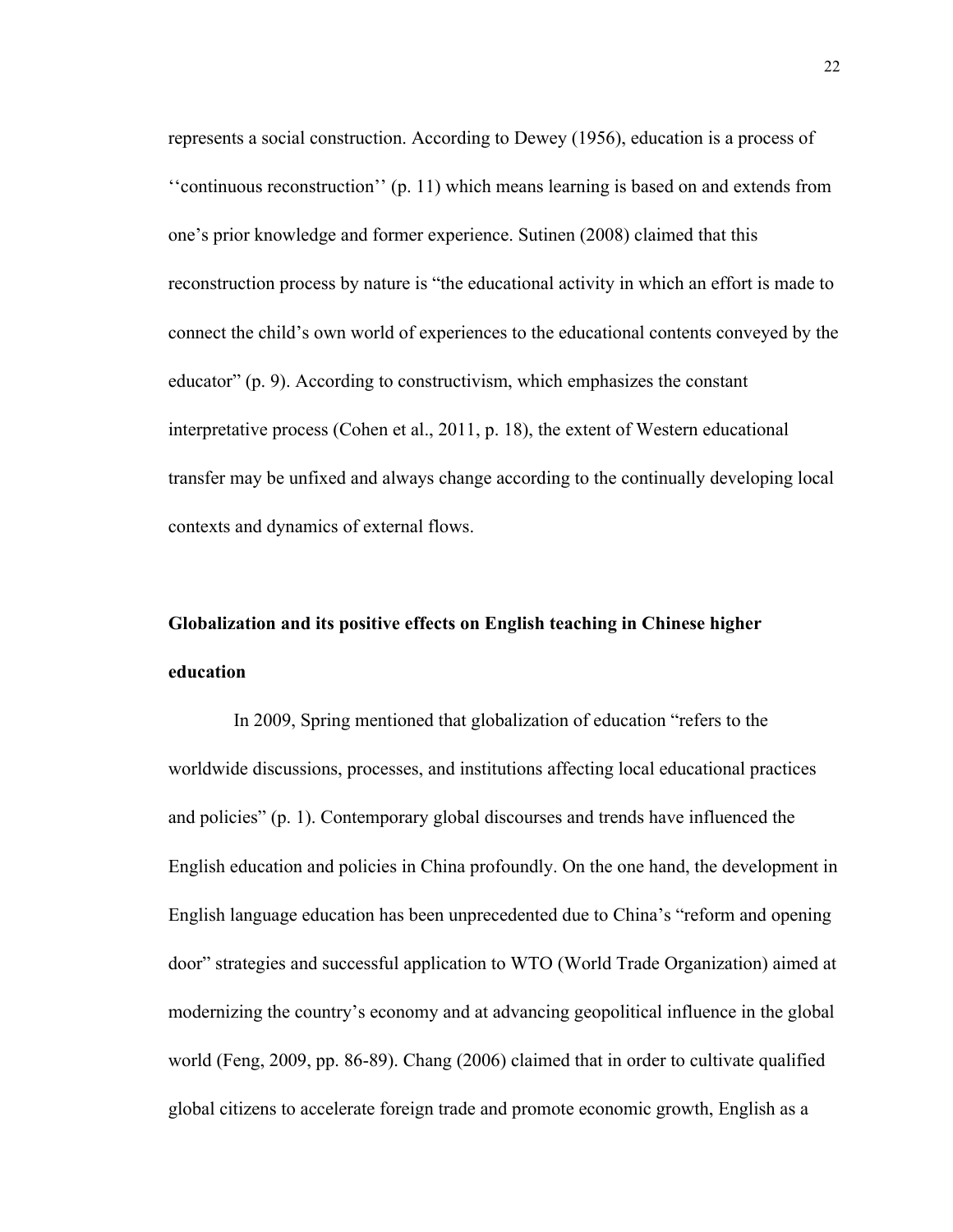global language has been highly emphasized in Chinese higher education for more than twenty years. English education is highly emphasized by Chinese administrators, researchers and teaching practitioners (pp. 513-515). On the other hand, global advances in transportation, communication and information technology have generated global flows of ideas, practices, institutions, and people who interact with local population (Spring, 2009, p. 6). An important consequence is the "knowledge society", which emphasizes that knowledge and skills are crossing country borders and into the marketplace (Stromquist, 2002, p. 15). This has affected English education in China, as more Western pedagogies and knowledge are available to Chinese teachers, students, and school administrators. Hayhoe and Mundy (2008) indicated that, since the 1930s, many Chinese scholars have taken great interest in learning progressive child-centered education promoted by Dewey and other educational leaders in American universities. In recent decades, more and more foreign engagements in higher education have brought about the "up-skills of the local workforce" (Ball, 2012, p, 128) in China. Through different forms of foreign engagements like training programs, cooperative educational programs and joint venture universities, Chinese teachers can get access to Western knowledge and various teaching methods (Ball, 2012) to apply to their English language teaching. According to Ball (2012), "the great pedagogy is potable, and educational quality is enhanced by international collaboration" (p. 123). Xie, Hou, and Li (2011) explained,

By absorbing foreign educational resources, utilizing advanced teaching methods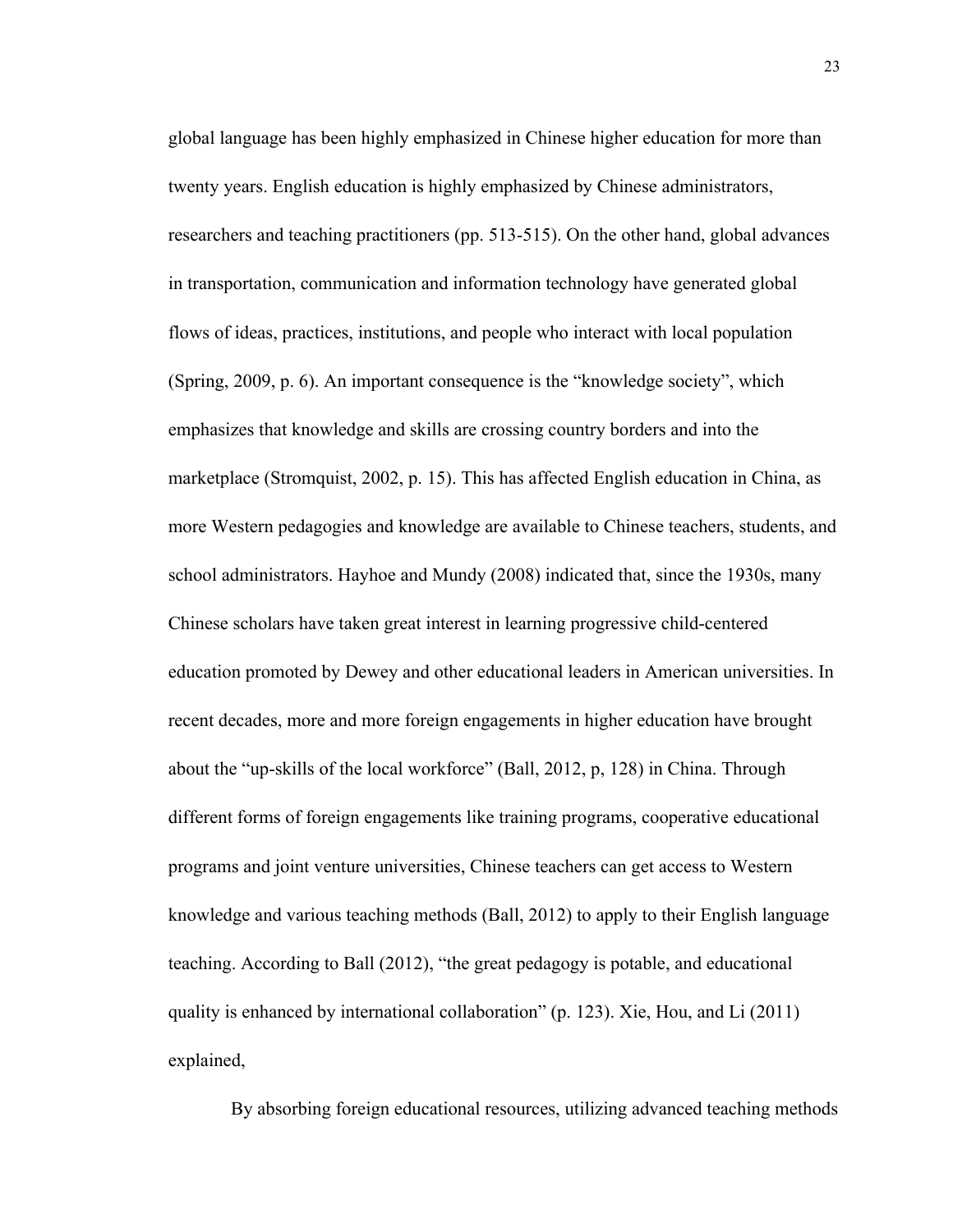such as case teaching, class discussion, debate and demonstrative teaching, students will get in touch with and learn about the interactive and heuristic teaching methods adopted by foreign educational institutions and realize complementary advantages. (p. 52)

 Many educational innovations and reforms are brought in under the influence of globalization, which result in the improvements in the quality of English education and more learning opportunities for students in higher education (Philips & Schweisfurth, 2008, pp. 42-46). Western knowledge and pedagogies are available and favored by teachers and students in the English curriculum in Chinese higher education, which leads to two questions. First, can Western knowledge and pedagogies facilitate Chinese students' engagement with English learning? For instance, some Western liberal educational models, like learner-centered pedagogies, are increasingly treated as the standard educational ideas worldwide. Bjork (2009) argued that Chinese education has changed from a focus on collective discipline to more individualized, student-centered approach to create a new generation (p. 266). These models "combine political concerns for democratization and rights with concerns for efficiency and value for money" (Carney, 2008, p. 68), which makes them so prevalent and standardized in different countries, including China. These Western educational ideas are regarded as the "best practices" and accepted knowledge in Chinese national educational arrangements (Carney, 2008, p. 72). The second question relates to whether Western models can respond to the English learning needs of Chinese students, which are closely related to the local cultural,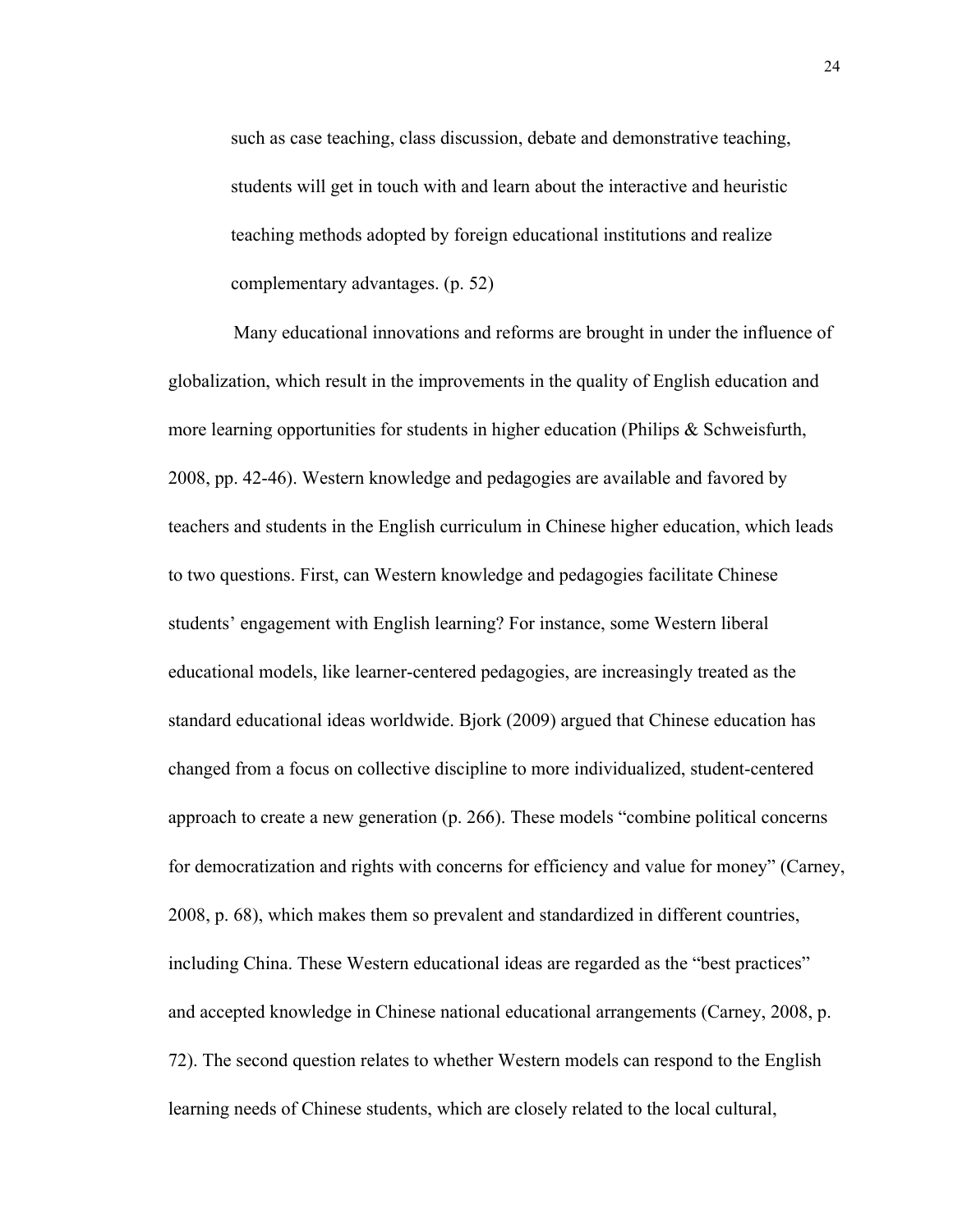socio-economic and geographical contexts. These challenges are pressing for English education classes in Chinese colleges, which I discuss in the next part.

# **Challenges for the English curriculum and pedagogies of Chinese higher education under globalization**

 Green (1997) stated that cultural globalization refers to "the emergence of the borderless world where national cultures are transformed by global communication and cultural hybridization" (cited in Tikly, 2001, p. 258). In this process, a key element of education like pedagogy becomes "a value-neutral transmission system rather than an expression of culture or locality" (Carney, 2008, p. 66). When referring to cultural globalization, scholars as Carnoy (1974) raised concerns that those who are most influential in the western metropole society control education. He explained that due to relations of dependency, underdeveloped countries are more likely to be involved in "cultural alienation" (p. 55), which means desired values and norms are taken from the Western metropolitan, not from the local experience. More recently, Ninnes and Burnett suggested that "colonialism instills a sense of inferiority in the colonized" (2004, p. 186). China had once experienced the situation of semi-colonial and semi-feudal society. Different from other colonized countries in the third world, China had never been totally colonized by any single country. However, China had encountered the threat of being conquered by several different developed imperial countries, which to some extent, still results in the belief of Western superiority in the area of culture and knowledge (He,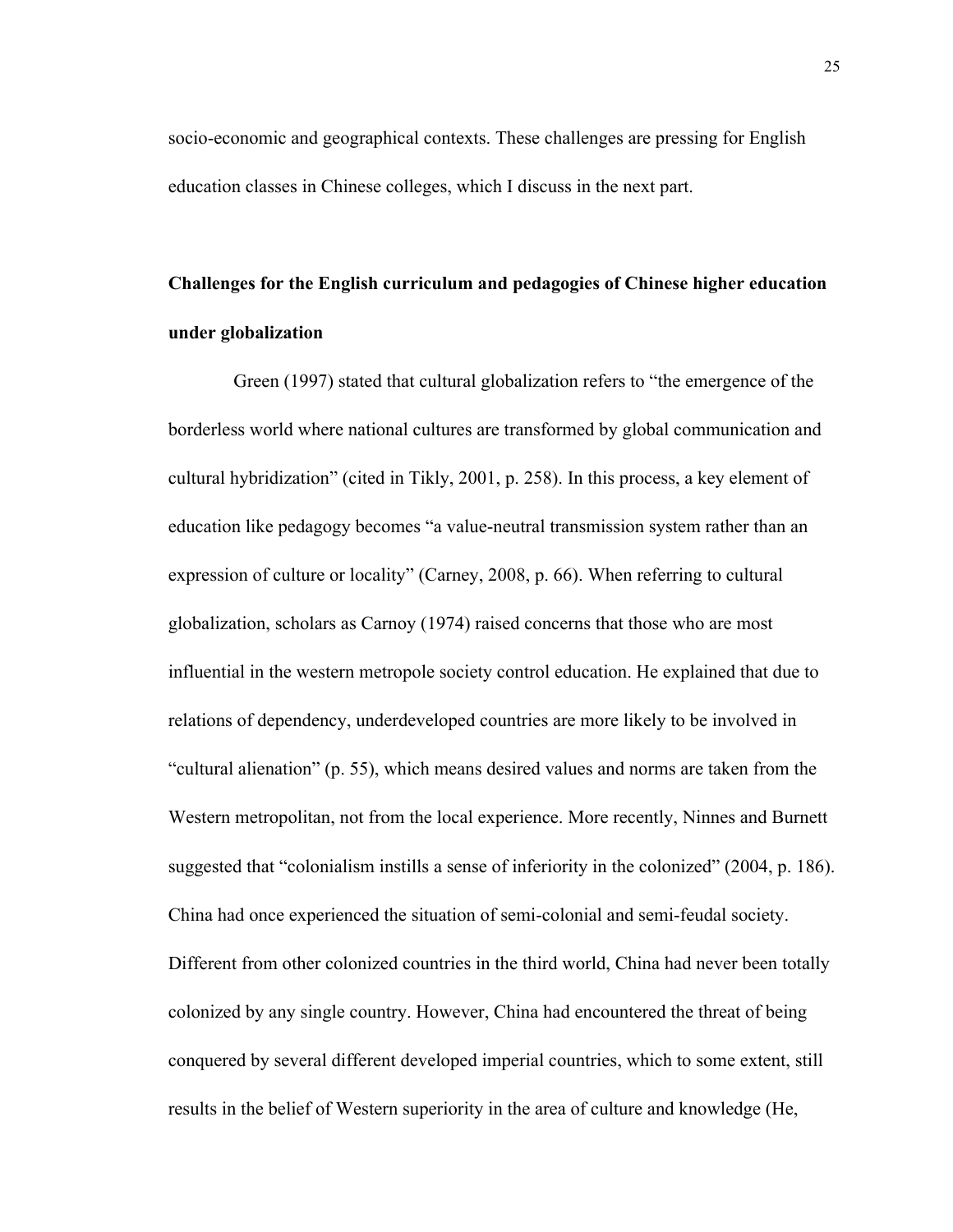2010).

 Further, economic status is another decisive factor for academic knowledge production. Lo (2011) argued that universities of Western developed countries "occupy and control most of the means and resources of knowledge production, whereas those in the developing world can only play the role of consumer and follower in the global academia" (p. 209). Carney (2008) emphasized, "the ideologies of neoliberalism (with its focus on new economic relations) and liberalism (where the individual is centered in relation to the state) currently embedded in international reforms" (p.68). Carney also proclaimed that Western "advanced liberal" (p.69) knowledge and pedagogies are regarded by Chinese government as more efficient and effective strategies to improve the quality of education to achieve "glorious modernization" (p. 74) and help students compete in the global market. Since the late 1970s, the more liberal socio- political climate has allowed more Western pedagogies grafted on indigenous methods and other established pedagogies, which have influenced curriculum greatly in China (Adamson, 2004, p. 201). China, as a developing country, is less capable in the capacity to steer their education system (Ball, 2012, p. 139).

 Many scholars in China have criticized the use of Western knowledge and pedagogies as best practices in China. Wu (2011) claimed that "the transformation of pedagogical discourse is perhaps the most pervasive: the Western education system that accompanied Western knowledge became the only legitimate system of study and schooling" (p. 570). Liu and Fang (2009) indicated that Chinese pedagogy is overly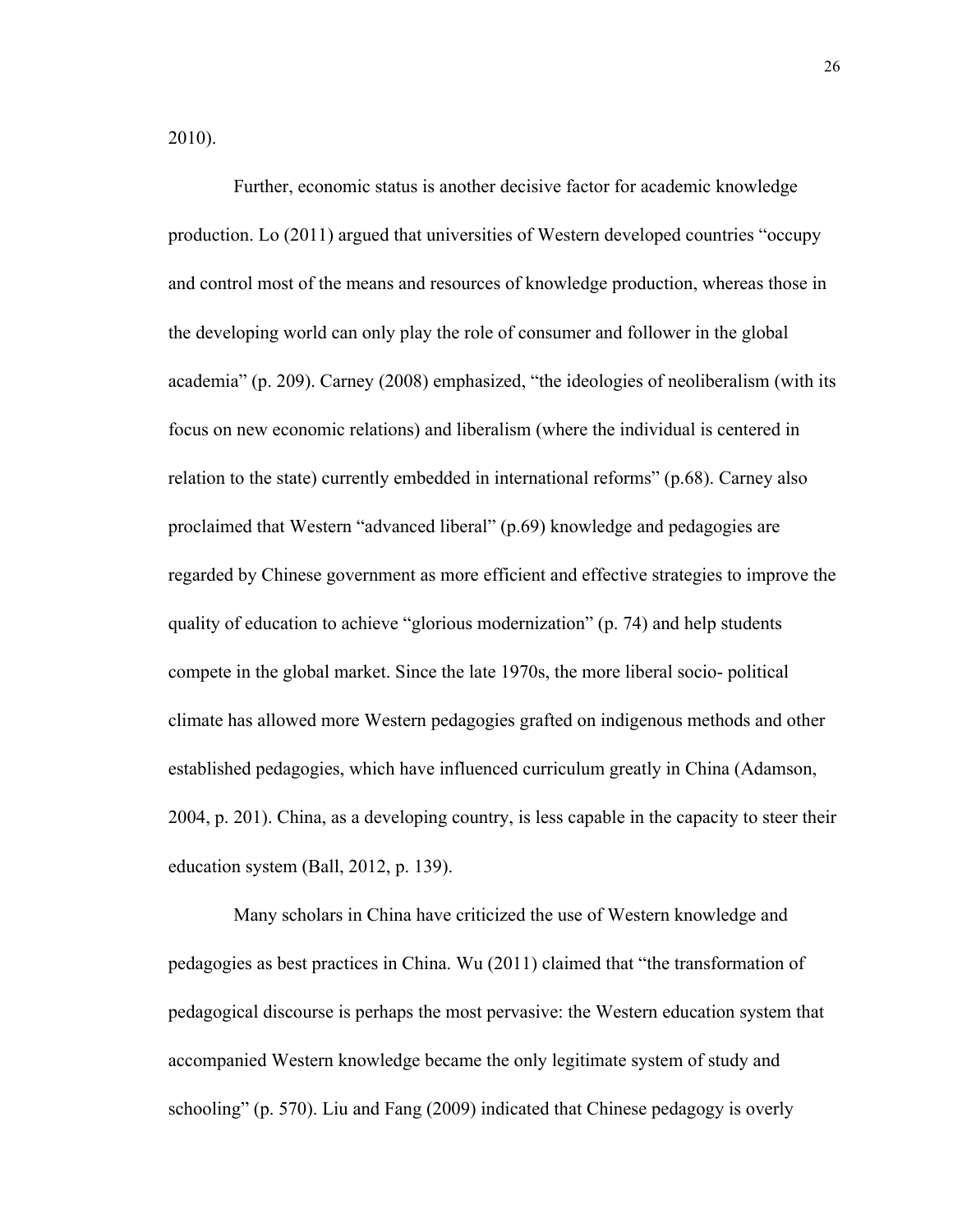driven by Western theories and far removed from actual school and classroom practices. Teachers focus more on the use of Western knowledge in curriculum rather than students' responses, progress and diverse learning needs (pp. 408-410).

Through ethnographical longitudinal participant research, Ouyang (2004) provided detailed and convincing data from the voices of Chinese students, teachers and some foreign teachers, to explain the reasons why some "Western-imported advanced" (p. 138) educational modes, like communicative language teaching, cannot be applied successfully to the local Chinese education. He further argued that local students and teachers in Guangdong University of Foreign Studies criticized the more liberal-style English instructional modes of some Western foreign teachers, who were too arrogant to make any adjustments according to the local students' cultural learning habits and characteristics. For instance, some students mentioned that they need traditional teachers' systematic organization of the course, which includes detailed analysis and corrections of the mistakes in the English language used in class.

 More and more scholars in recent years in China have realized and criticized the overuse of Western knowledge in curriculum. Will it result in the unwillingness to use Western knowledge and pedagogies in the future? My study investigates how teachers understand and respond to pressures of Western educational transfer.

# **Main qualities of Western educational modes**

As noted in the previous section, different scholars have emphasized that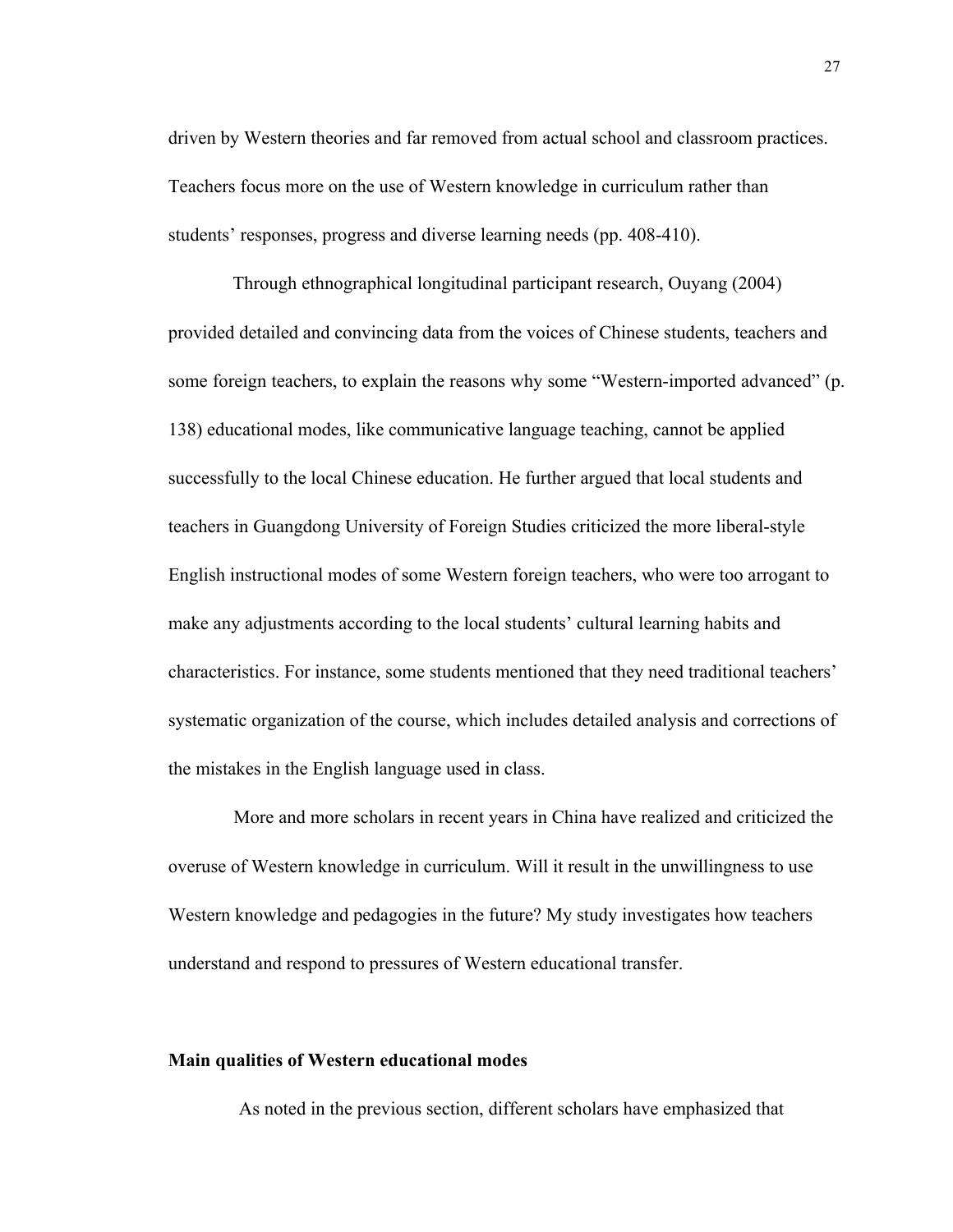Chinese educators and administrators prefer to use Western knowledge and pedagogies as the "best practices" in the English curriculum. What are the dominant common qualities of "advanced" Western knowledge and pedagogies? Spring (2008) indicated that the more liberal Western educational modes, such as the progressive educational model, focus on the following elements: teacher professionalism and autonomy, learning based on students' interests and participation, active learning, protection of local language, and social justice (p. 18). Zuhai (2012) argued that the Western student-centered teaching is "the arrangement of the teaching experience focusing on the students' responsibilities and activities in the learning process which takes into consideration the students' interests, demands and needs"(p. 49). Spada (2007) claimed that the Western CLT(communicative language teaching) focuses on students' practical English competencies, learning needs and interests. Savignon (2002, p. 3) emphasized that communicative language teaching puts the focus on the learner: "Learner communicative needs provide a framework for elaborating program goals in terms of functional competence". Hiep (2007) further indicated that what CLT looks like in classroom practices might not be uniform as practices may vary depending on context, which "constructs the actual meaning of communicative competence as well as the tools to develop it" (p. 195). Nunan (1991) offered two important features of CLT, one of which emphasizes that the learner's own experience is important to classroom learning. Another feature is that CLT links classroom language learning with language activation outside the classroom (p. 279).

From the above scholars' perspectives, the emphases and some common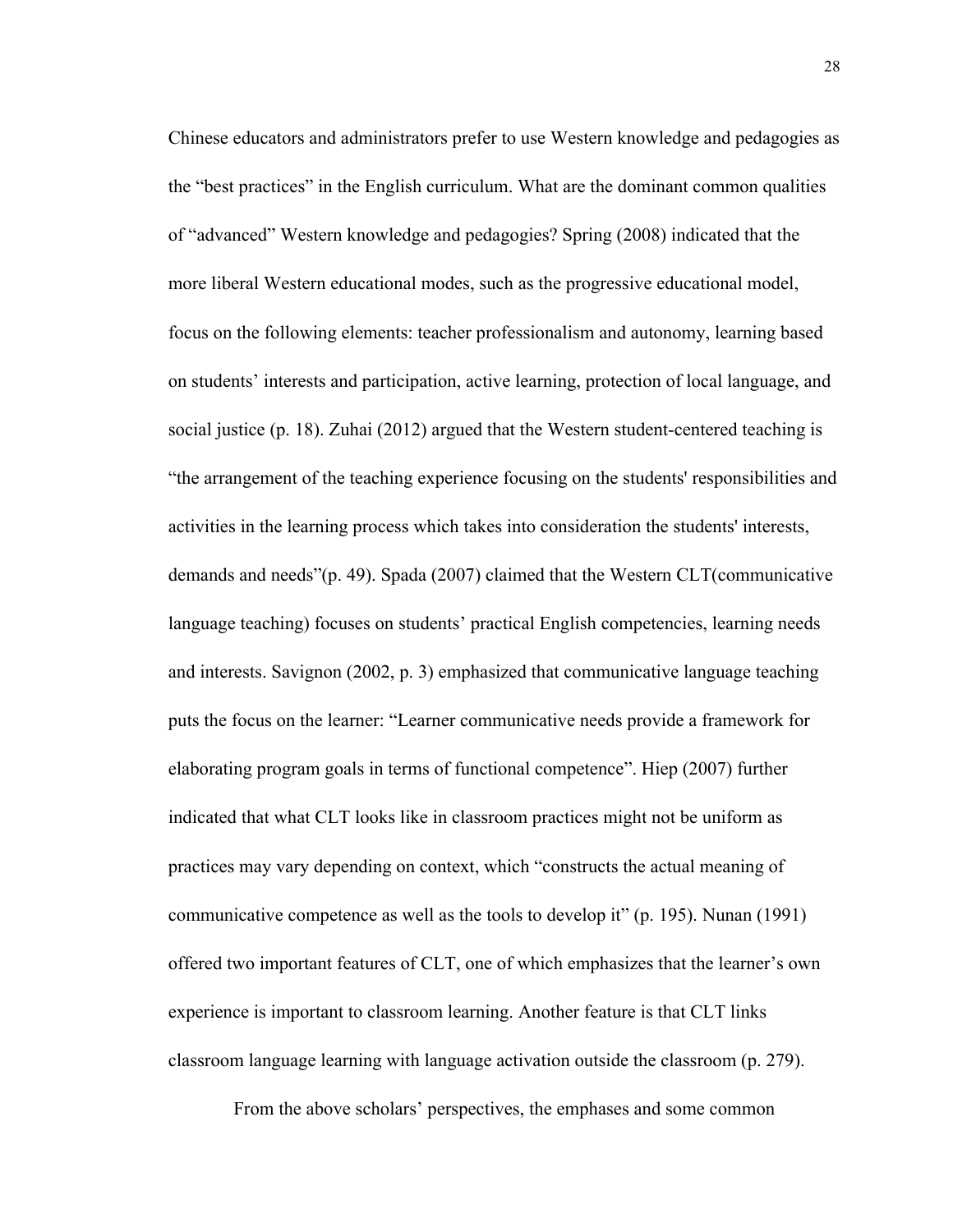characteristics of those Western educational modes are the great flexibilities and constant adaptations according to the learning characteristics, interest and needs of the local students rather than the rigid copy of any instructional modes as best practices. Moreover, the learning content and class practices are related to students' life outside the class or the school. In my research, I have investigated teachers' perceptions of students' English learning needs and preferences of Chinese college students, which are closely tied to their past learning environments.

#### **National and local contextual features shaping the adoption of English education**

Philips and Schweisfurth in 2008 suggested that it is "axiomatic to expect that comparativists will take into account the historic, cultural, social, economic" (p.12), geographical contexts in which educational phenomena are researched. Based on the studies of different scholars, such as Liu and Fang (2009), Ouyang (2004), Hu (2003), and Lu (2011), I will elaborate and analyze the English learning characteristics and requirements of Chinese college students from the following aspects, which provide the background and contextual foundation for my further research.

#### **National economic development and its requirements for English education**

Beck in 1998 stated that today "an increasing number of employers seek multilingual professionals with knowledge of diverse cultural codes" (cited in Stier, 2004, p. 90). Kubota (2002) pointed out that "[s]imilar to the converging tendency towards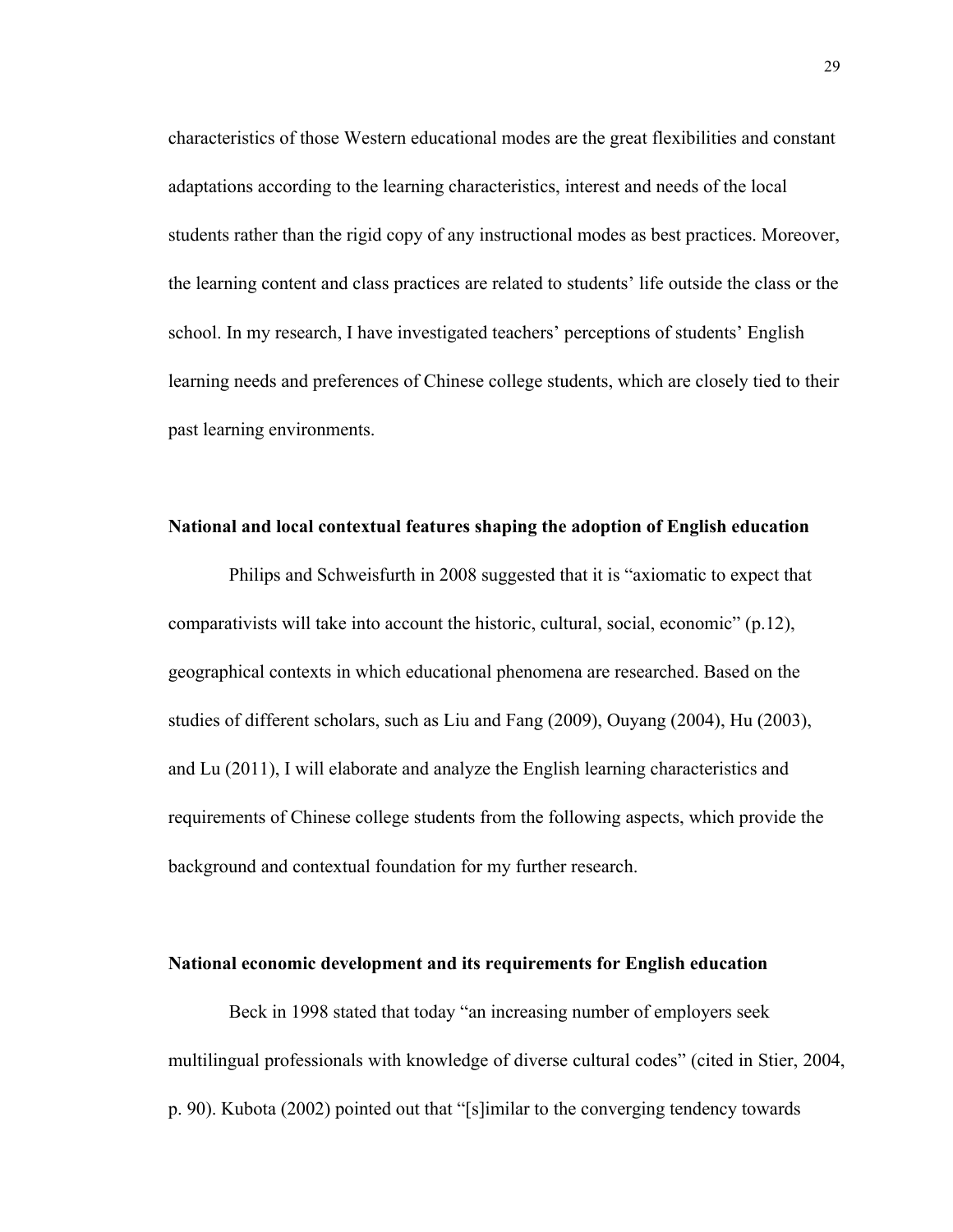English in foreign language education, the model of English to emulate tends to be only the Inner Circle varieties of Anglo-English, particularly North American and British, rather than diverse varieties of World Englishes" (p. 21). Byrd Clark (2012) argued that "[w]ith globalization, immigration, new technologies, and the competitiveness of national and international markets, multilingualism is becoming the practical norm; it is a tool for local integration and international mobility" (p. 150). Liu and Fang in 2009 indicated that in the recent decade, China has opted for a globalized and market-oriented strategy to achieve its economic goals to maintain a fast-growing pace at an annual growth rate. The rapid economic growth is characterized by increasing industrialization, privatization, commodification of labor and so on. Jiang (2003) claimed that after its entry into the WTO (World Trade Organization), abundant multinational companies have poured into China, especially in the manufacturing fields in the coastal areas. Foreign invested companies and joint ventures urgently need a large amount of professional personnel who are proficient in English and able to work in a multicultural context with colleagues from different parts of the world.

 According to the above analysis of the broad global and domestic economic contexts by different scholars, Chinese college students may not only need to be proficient in American or British English, but also possess the multicultural awareness, especially the knowledge about culture and norms of Inner Circle Western developed countries for future career needs. However, in the actual processes of Western knowledge transfer and English instructions, some local situations, such as students' interest and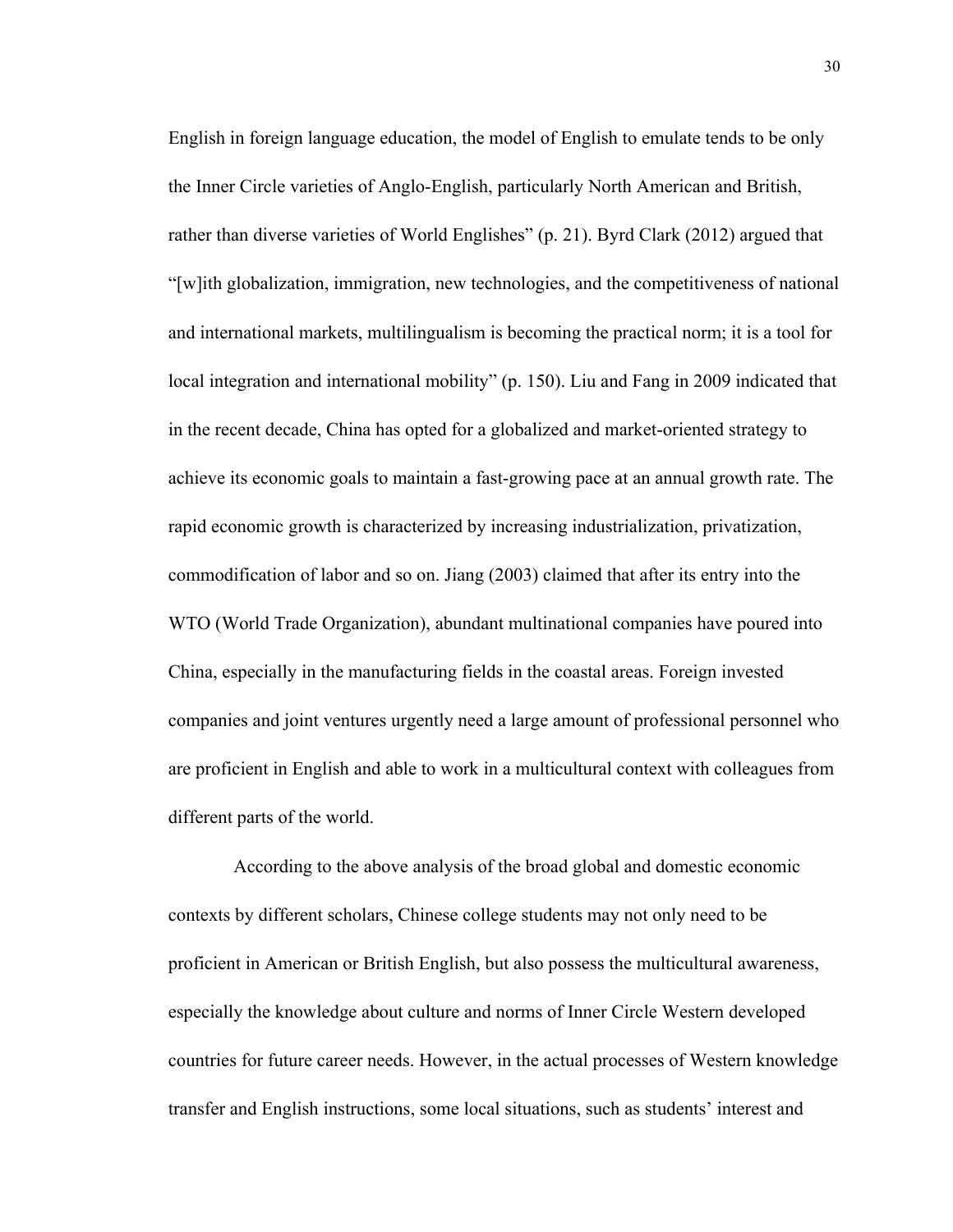extent of familiarity with foreign cultures and knowledge, and their purpose in learning English still need to be fully considered.

#### **National historic-cultural learning and instructional habits**

 Hu (2003) has explained the most striking features in traditional Chinese learning: " the conceptualization of education [is] more as a process of knowledge accumulation than as a practical process of knowledge construction and use" (p. 306). Lu (2011) mentioned that English class instruction in China is more lecture-based and focuses on grammar, translation, and written exams, which means students' communicative competencies are underdeveloped (pp. 80-81). Ouyang in 2004 maintained that most Chinese university students still rely on the traditional knowledge accumulation methods in English learning, which requires grammar analysis, intensive reading, note-taking and feedback for assignments from teachers. Through an ethnographical participant research, he found that more liberal Western pedagogies were not welcomed by Chinese university students who hoped to have a more systematic and serious teaching approach. Moreover, in traditional Chinese culture, learning encourages a hierarchical relationship between teachers and students (Hu, 2003). Ouyang (2004) claimed "Chinese students do not raise questions actively during class time, for they are concerned that both the teachers and they themselves might lose face" (p. 134). He further mentioned that Chinese teachers are prone to be the authoritarian figures in class lecturing, while more humanistic in after-class communications and instructions (p. 133).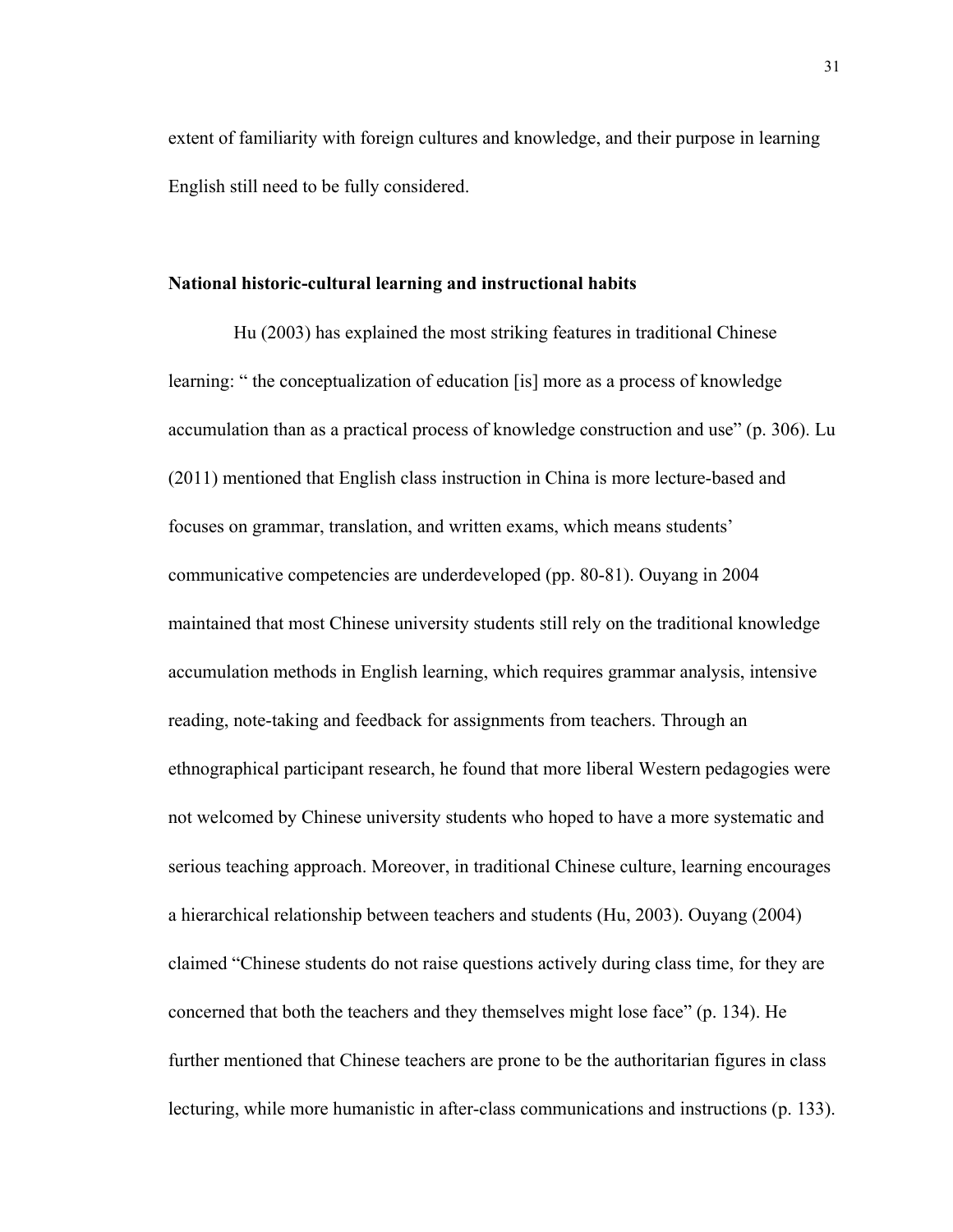LeVine (2001) described " 'cultural psychodynamics' which refers to teachers' culturally normative and divergent sense of self: that is simply 'feel right' to teach in certain ways as a fully acculturated member of a society" (cited in Bjork, 2009, p. 278). Influenced by the global political and economic structures, Chinese teachers are pushed to use Western-liberal style pedagogies, which are believed to be more effective. However, traditional culture still exerts a great influence on the overall curriculum planning and teaching as Chinese teachers are "resistant to change" (Bjork, 2009, p. 279). Carney in 2008 argued that in China, the reform of teaching methods encounters resistance from tradition:

Teacher-centered schooling represents a powerful cultural transmission system that is not easily broken by global or even national edicts…. The potential of the reform pedagogy is great, but it appears to be deeply undermined by another more established discourse of schooling as socialization for respect and conformity. (p. 82).

#### **Family socio-economic factors**

 Family socio-economic status largely determines students' access to English cultural and language learning resources and the quality of English education. "The quantity and the nature of the schooling process can be and is used to maintain the hierarchical roles of different groups in the society" (Carnoy, 1974, p. 15). Philips and Schweisfurth (2008) stated that "poor children often receive a different education from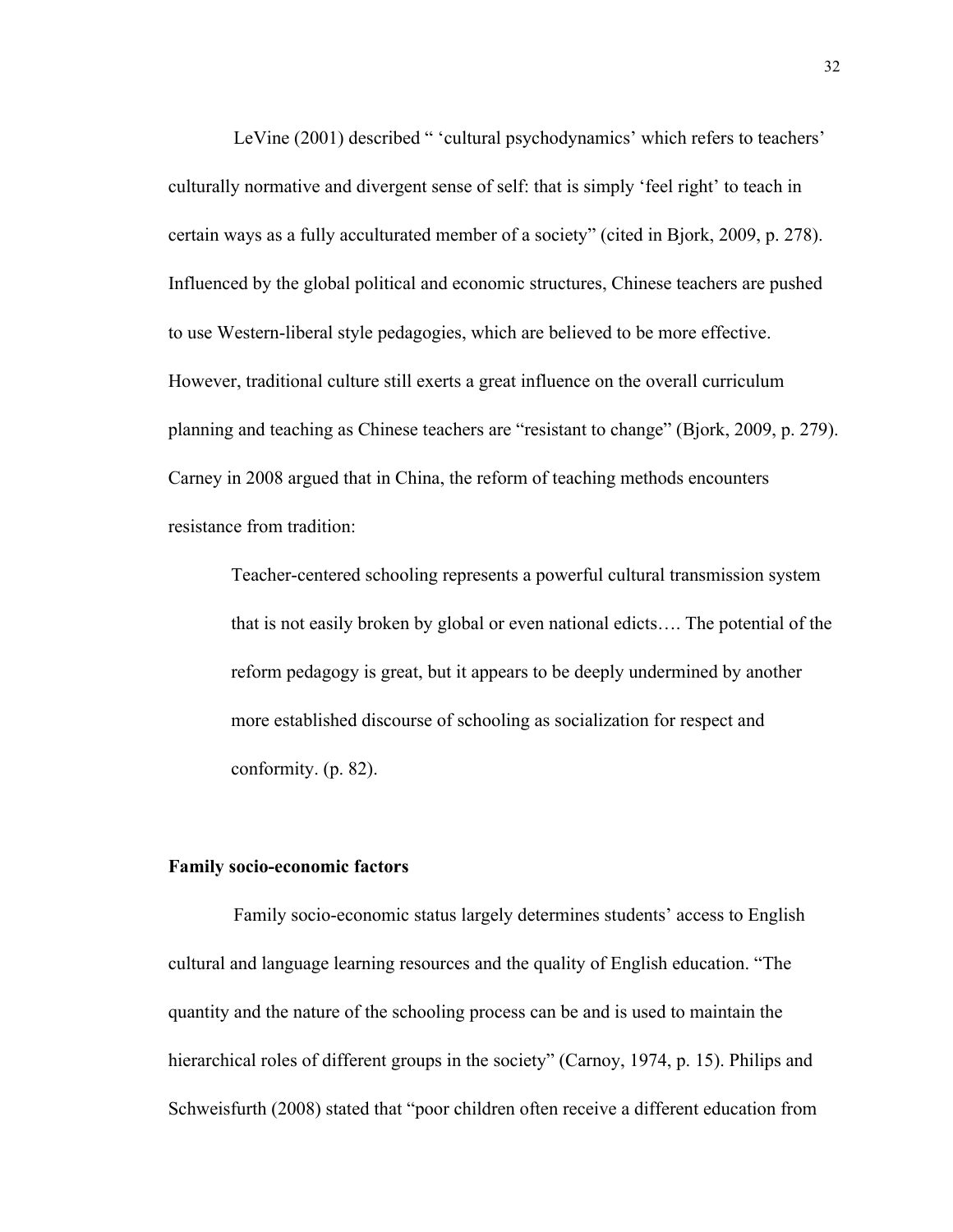those of middle- and upper- class homes"(p. 74), especially in developing countries. Fu and Ma (2012) argued that compared to advantaged Chinese students, peers from economically disadvantaged families with lower social status have limited educational resources, such as extracurricular books, computers, and access to internet, to facilitate their English learning and acquisition of Western knowledge. Their research further observed that fewer communications between children and parents who are less educated result in students' unwillingness to use English to express themselves in class. There have not been any effective reforms to tackle this problem.

# **Geographic and economic factors**

In most countries, there are "relatively developed area, and other areas which are less developed- and so regions of the same country may fall into different categories" (Philips & Schweisfurth, 2008, p. 52). Hu (2003) asserted that in China, the influence of socio-economic factors to education is closely related to the geographical location. There was "a great matter of concern for China, where modern schools were located in coastal areas and hinterland areas lagged far behind" (Hayhoe & Mundy, 2008, p. 7).

 Hu (2003) argued that "in socially and economically advantaged areas, English materials which are not specially prepared for language teaching are also readily available" (p. 304). His report indicated that there exist sharp differences in students' English proficiencies and their access to infrastructural resources, Western cultural knowledge and latest pedagogies worldwide between students from coastal areas, like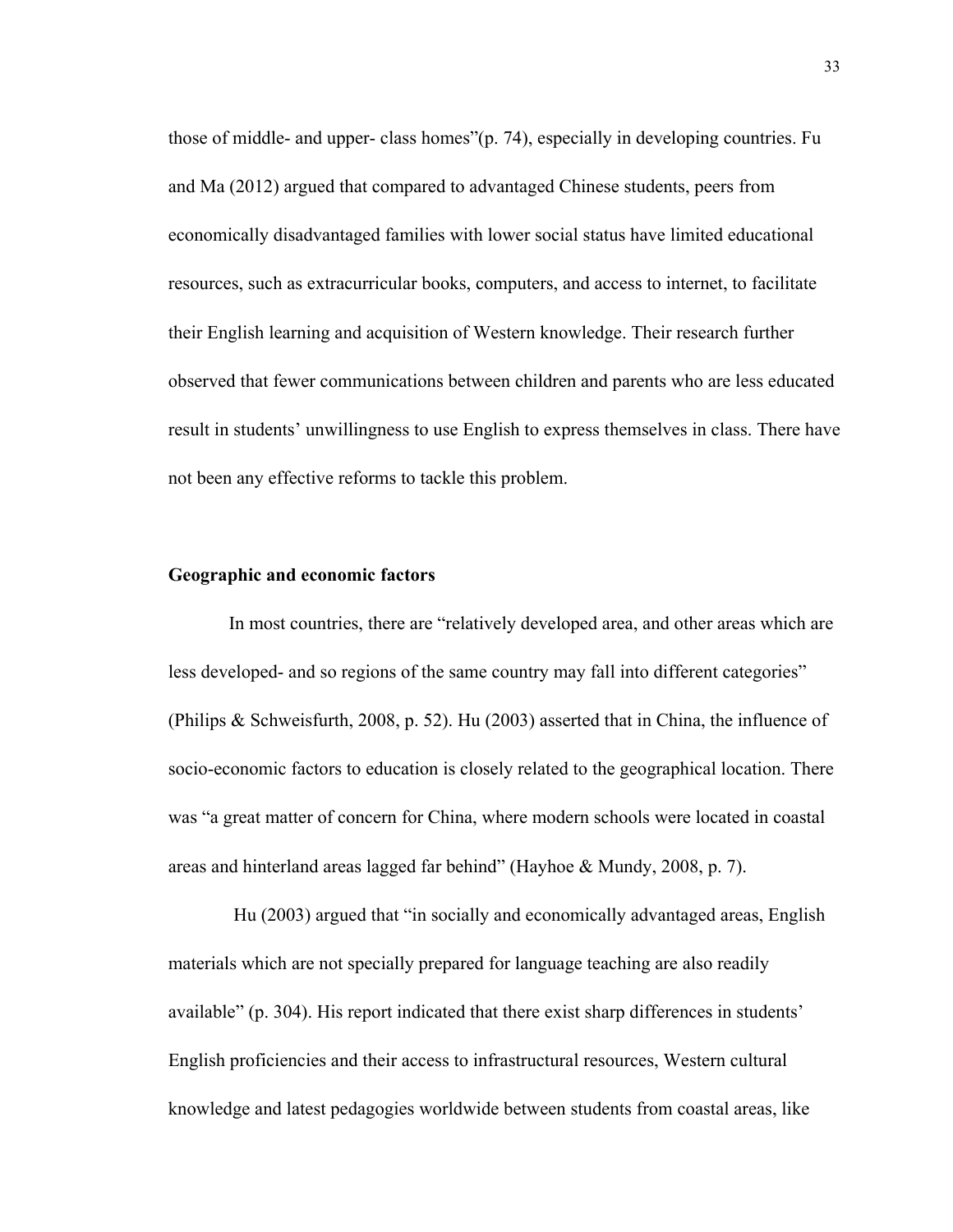Shanghai, Beijing, Guangzhou and their peers from inland or distant areas. Hu made an analysis of the "professional training and competences of teachers working in different regions" (p. 305), which shows that prosperity and better living standard in coastal and urban areas have helped schools attract the most qualified English teachers who can either accept training overseas or attend other professional trainings. Feng (2009) also claimed that Chinese students from coastal regions, such as Shanghai, Beijing and Guangdong, have various opportunities to learn English and get in touch with Western knowledge and pedagogies through the latest technologies or educational programs (pp. 85, 92). By contrast, Wu (2010) mentioned that students from rural and distant areas have fewer contacts with English and Western knowledge before they enter into higher education due to the lack of sufficient learning resources, access to materials, and opportunities. The dominant learning modes are traditional 'Asian' rote learning and reliance on teachers' Chinese dominant instructions in English class (p. 20). It takes more time for them to be familiar with Western knowledge, language and educational modes. Hu stated that "the less developed areas, especially rural places, have a much lower proportion of qualified teachers" (p. 305). Due to the lack of financial support, a very large proportion of teachers in these areas have not received any professional training". From the empirical studies of different scholars, there exist disparities between students from wealthy coastal and urban areas and poor distant inland or rural areas.

 What kind of English language curriculum and instructions need to be given to students from diverse backgrounds after they enter into higher education? This is a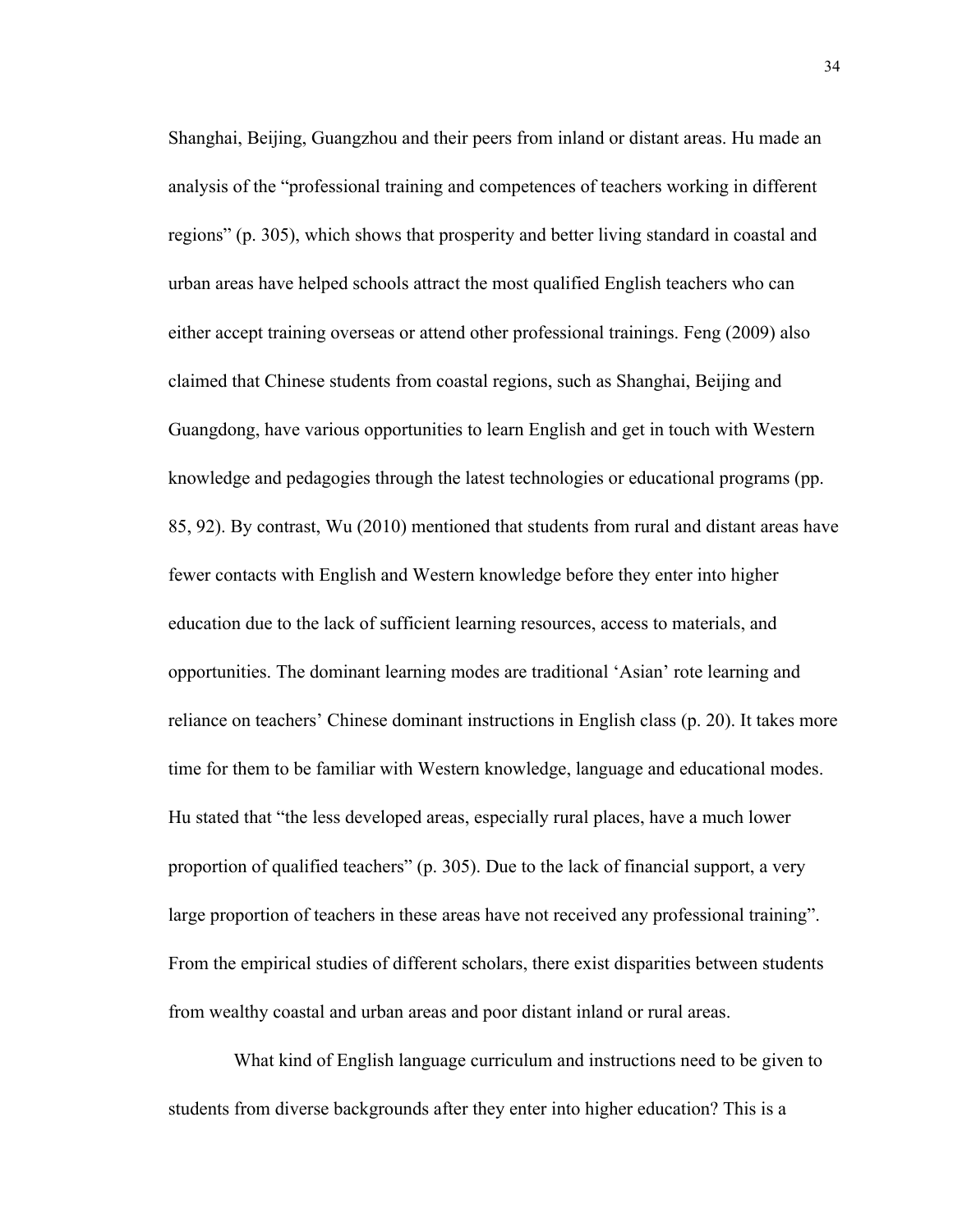worthwhile question to ponder deeply. In my thesis, I examine and discuss how teachers adapt and could adapt English language curriculum based on students' English foundations, students' learning status, learning goals, etc.

# **How pedagogies are adapted to local contexts**

 As noted above, complexities exist in the Chinese students' academic, social and cultural backgrounds. In educational transfer, the specific local contexts should be taken into serious consideration for the understanding of how changes can be undertaken. Bai (2011) pointed out in comparative studies, "a common danger is a combination of frivolous generalizations and particularizations"(p. 616). Bache in 1968 explained that,

Differences in political and social organization, in habits and manners, require corresponding changes to adapt a system of education to the nation; and without such modifications, success in the institutions of one country is no guarantee for the same result in those of another. (p. 124)

Spring (2009) emphasized that local school officials and teachers shouldn't simply dance to the tune of global flows and networks. They need to give meanings to global flow of ideas and practices through the lens of their own cultural perspectives to adapt global educational policies and practices to the local conditions accordingly. Philips and Schweisfurth (2008) suggested researchers experience and investigate multiple contexts to "draw on a wider repertoire of observations, phenomena and explanations" (p. 55). Molly Lee (2000) advised that "the impact of globalization on policies as well as content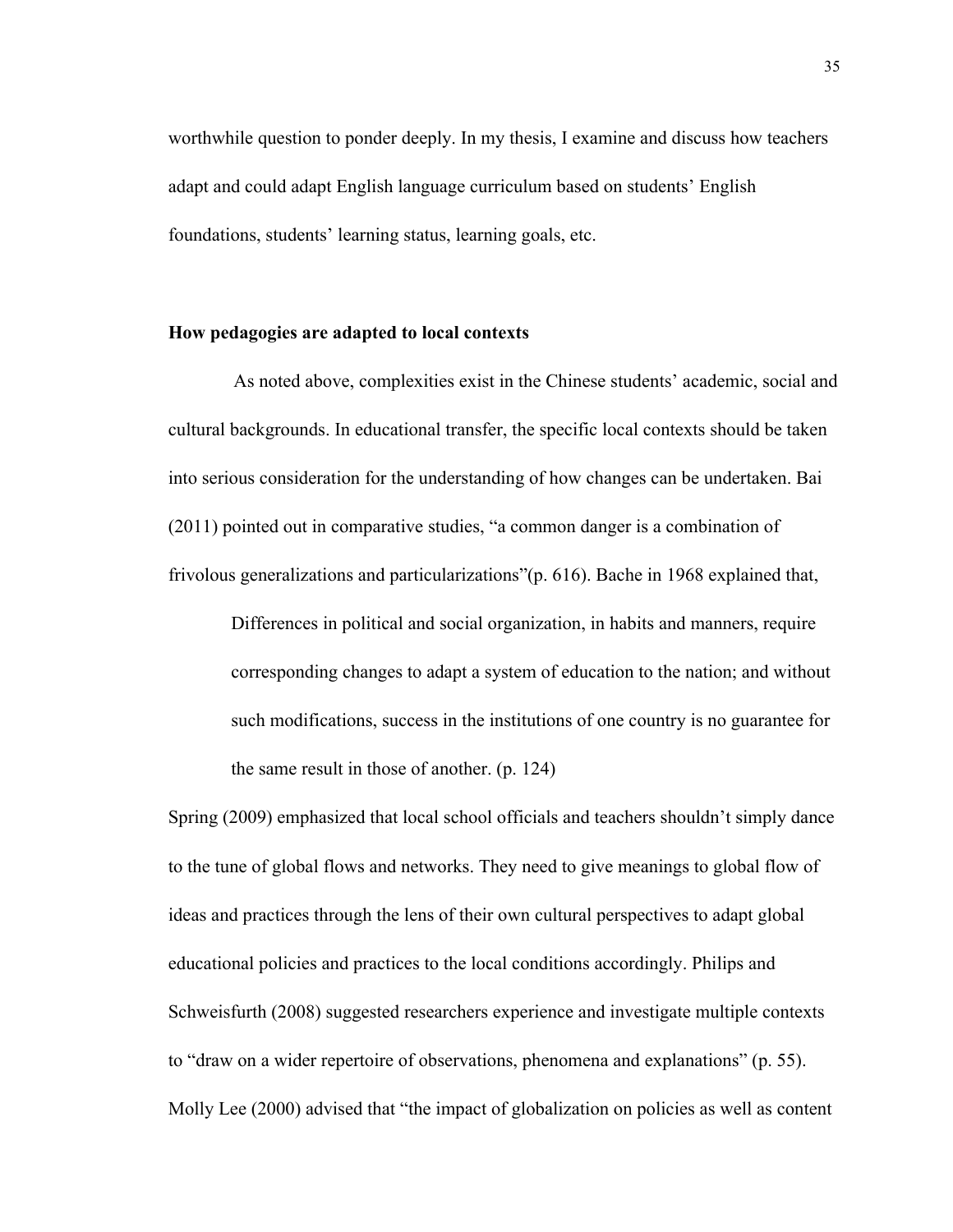and process of education should take into account the sociopolitical and economic context of each nation" (cited in Tarc, 2012, p. 13). Regarding western knowledge borrowing and transferability in China, Deng (2011) suggested,

In a non-Western country, it is inextricably associated with confrontations and competitions between Western educational thought and indigenous educational tradition. Both Western thinking and indigenous tradition have to undergo a process of modification, adaptation, and transformation in a particular socio-cultural context, creating hybrid kinds of pedagogy. (p. 561)

In my thesis, I have explored both the benefits and challenges that Chinese students encounter in Western pedagogy and curriculum content through the eyes of their teachers. Those challenges are closely tied to their former learning habits, English foundations, their familiar context, and English learning motivations. Under international educational transfer, English language teachers need to be sensitive to the needs and challenges of the local Chinese students to make appropriate modifications.

### **Socio-cultural dimensions of English language learning in the global context**

 Appadurai (1996) argued that globalization does not necessary imply homogenization; it is better understood as a "deeply historical, uneven and even localizing process" (cited in Pennycook, 2005, p. 33). Fairclough (2006) reoriented the concept of 'deterritorialization' in cultural globalization, which does not necessarily weaken the ties between culture and places, as 'global culture' may be taken up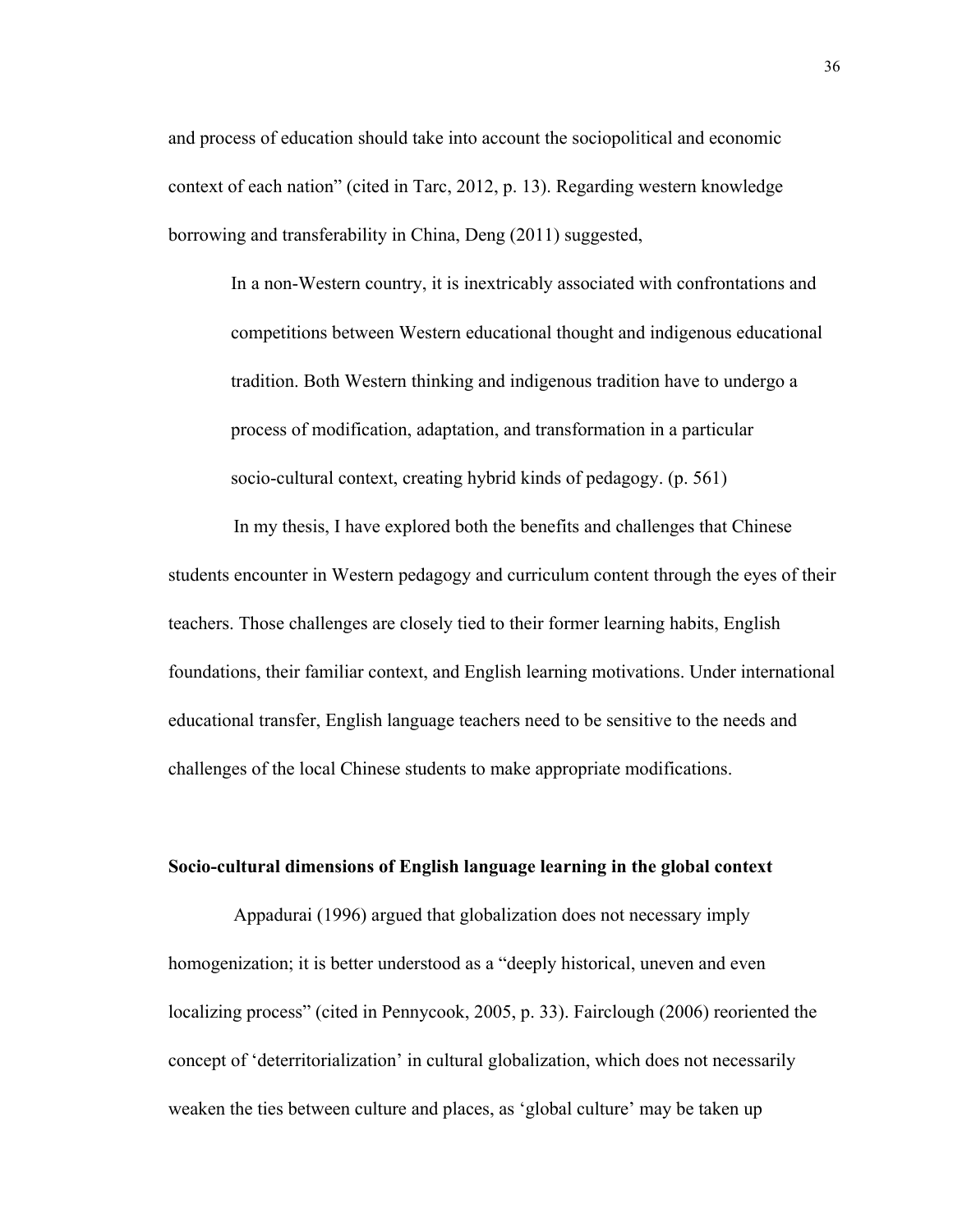differently in diverse settings. He further argued that people might perceive global events according to what is significant for their own routine experience (p. 24). Norton and Vanderheyden (2004) claimed that if educators do not take local social and cultural contexts seriously, they would run the risk of negating and silencing their students (pp. 204- 205). They further suggested that teachers "validate the knowledge that students bring with them to the classroom, knowledge that is constructed within the practice of students' everyday lives outside the classroom" (p. 205). Pennycook (2005) advocated that in the global context, educators need to understand the spaces and cultures students inhabit. Bourdieu (1977) reminded us that language learning and teaching are part of social and cultural life as teachers and students are using language to understand and negotiate meanings and express feelings. Language practices are actions with a history, which requires the considerations of time, space, history and location (cited in Pennycook, 2010, p. 2). Lightbrown and Spada (1999) explained that socio-cultural factors are relevant to "the influences of intelligence, attitude, personality and individuality, motivations, learner preferences and age in second language learning" (cited in Behera & Patra, 2012, pp. 28-29). Finally, Byrd Clark, in her recent article in 2012, proposed "a sociolinguistics of multilingualism" (p. 144) that incorporates ethno-linguistic hybridity. Acknowledging ethno-linguistic hybridity could lead to the development of transformative language pedagogies that truly engage heterogeneity in classroom spaces.

 Based on the respect of the local socio-cultural context, Brown (1994) also proclaimed that language and culture are intricately intertwined, which means that when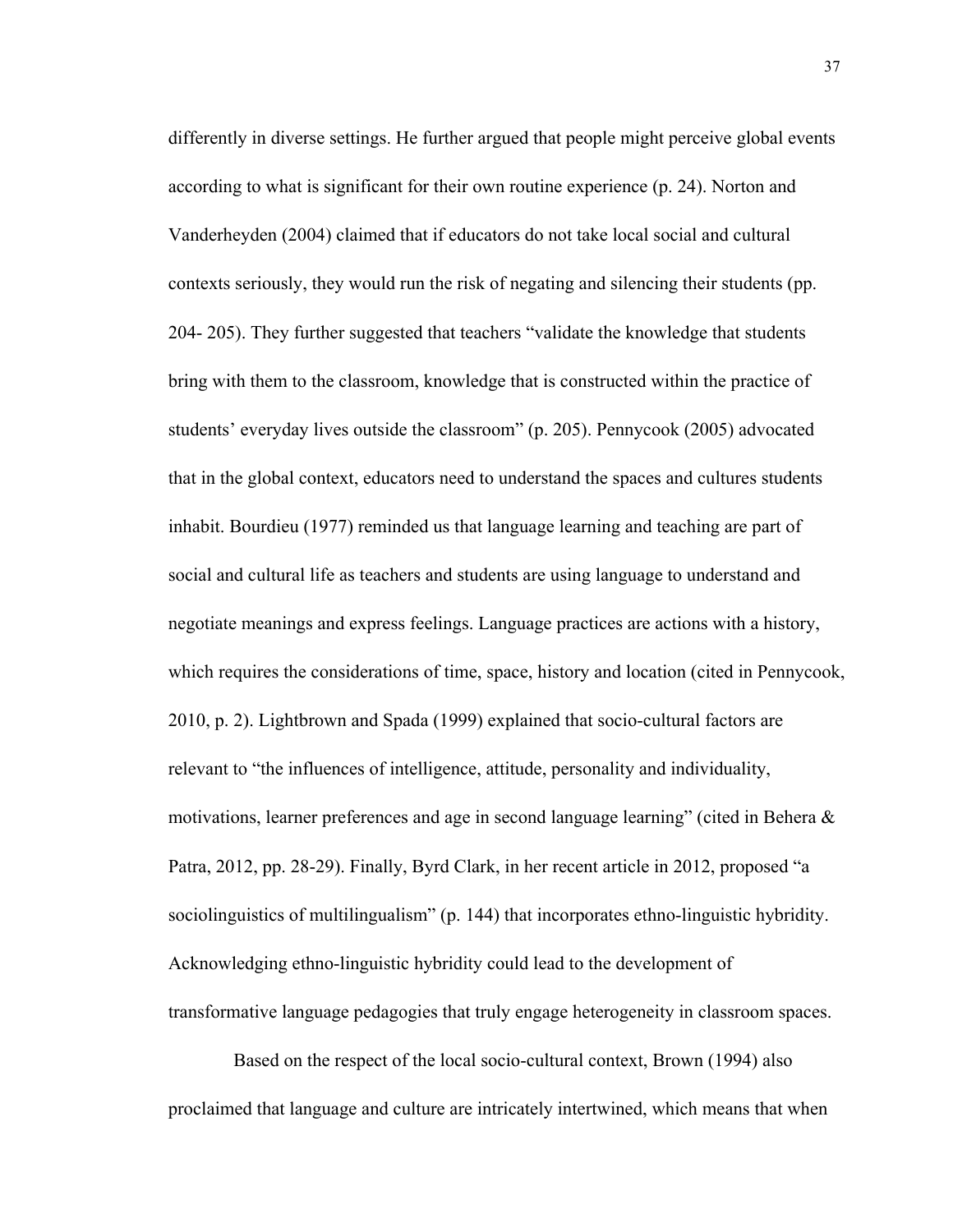students successfully learn English, they also need to learn something of the foreign culture in the global context. Brown further emphasized that "the success with which learners adapt to a new cultural milieu will affect their language acquisition success" (p. 25). However, in the process of my studies of the literature contributions of other scholars, I have realized that the so-called 'foreign culture' might be creolized. There might not exist any "pure" cultures that just belong to any specific regions. Western cultures in China may already contain some Chinese local elements. Fairclough (2006) explained that the phenomenon of cultural hybridity, which means the "mingling of cultures from different territorial location" (p. 24). Discourse is an important facet of cultural deterritorialization and reterritorialization, which refers to how people experience new ways of representing aspects of the world, including aspects of their own direct experience (Fairclough, 2006, p. 24). Meanwhile, he stated that cultures are never pure; "power relations can structure such mixtures in ways which give certain cultural elements salience over others" (p. 24). This point of view is related to the choices of the cultural learning styles and curriculum content in daily English education in China. Through my interviews and surveys, I have inquired about the socio-cultural factors to understand the present English learning situations and needs of Chinese college students in a global context. My research explores teachers' perceptions about the pressures, proper use, switch or creolization of local or Western culture and cultural learning habits in daily English instructions and classroom assignments.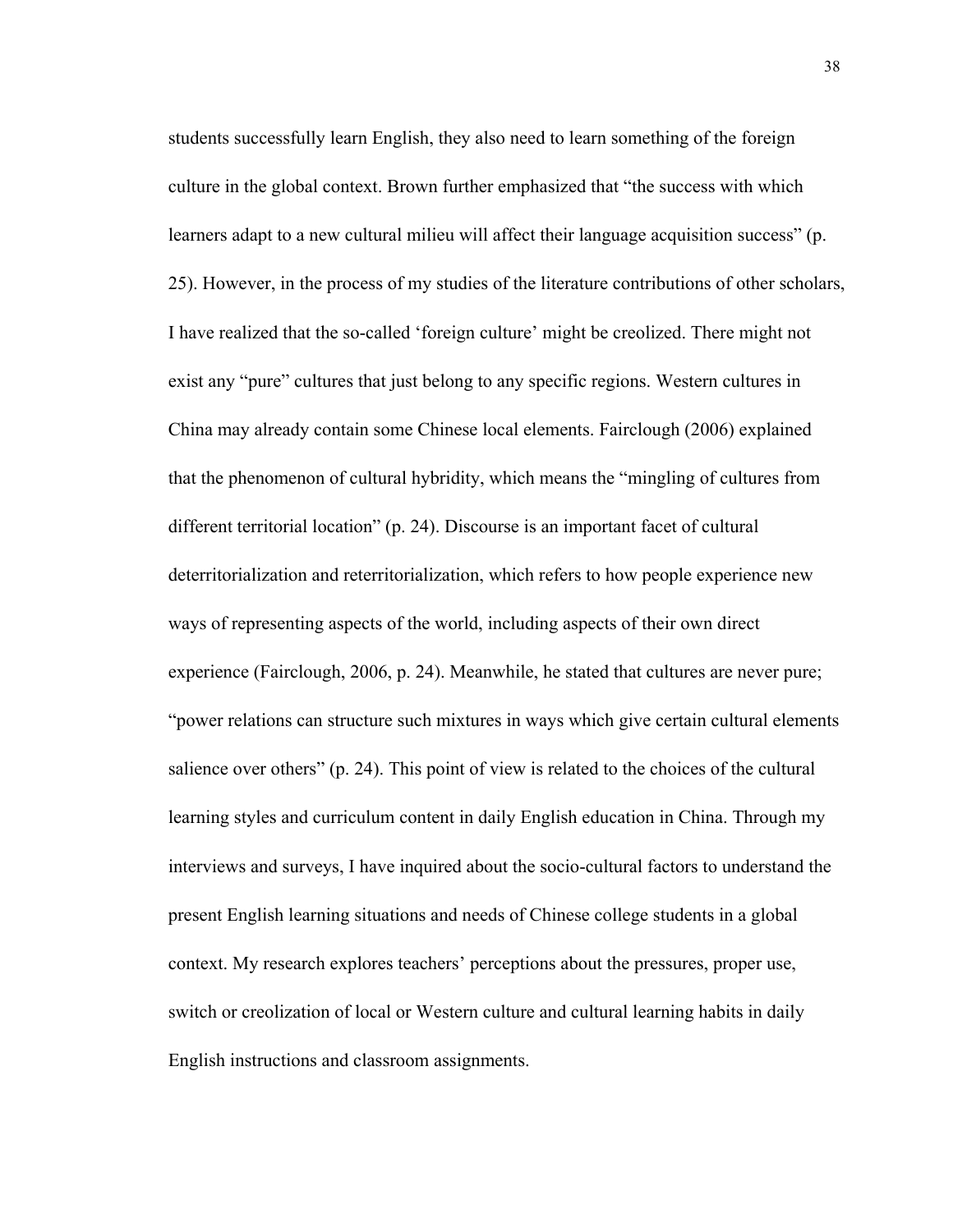# **Summary**

This chapter discusses the academic literature as a framework for my study. The key components of my literature review are as follows: opportunities and challenges for the English language curriculum in Chinese higher education under the influence of globalization, main qualities of Western educational modes, how pedagogies are adapted to local contexts and socio-cultural dimensions of English learning in the global context and diverse concerns of the national and local contexts. This chapter illustrates the contributions of diverse scholars, which have helped me to conceptualize my research study.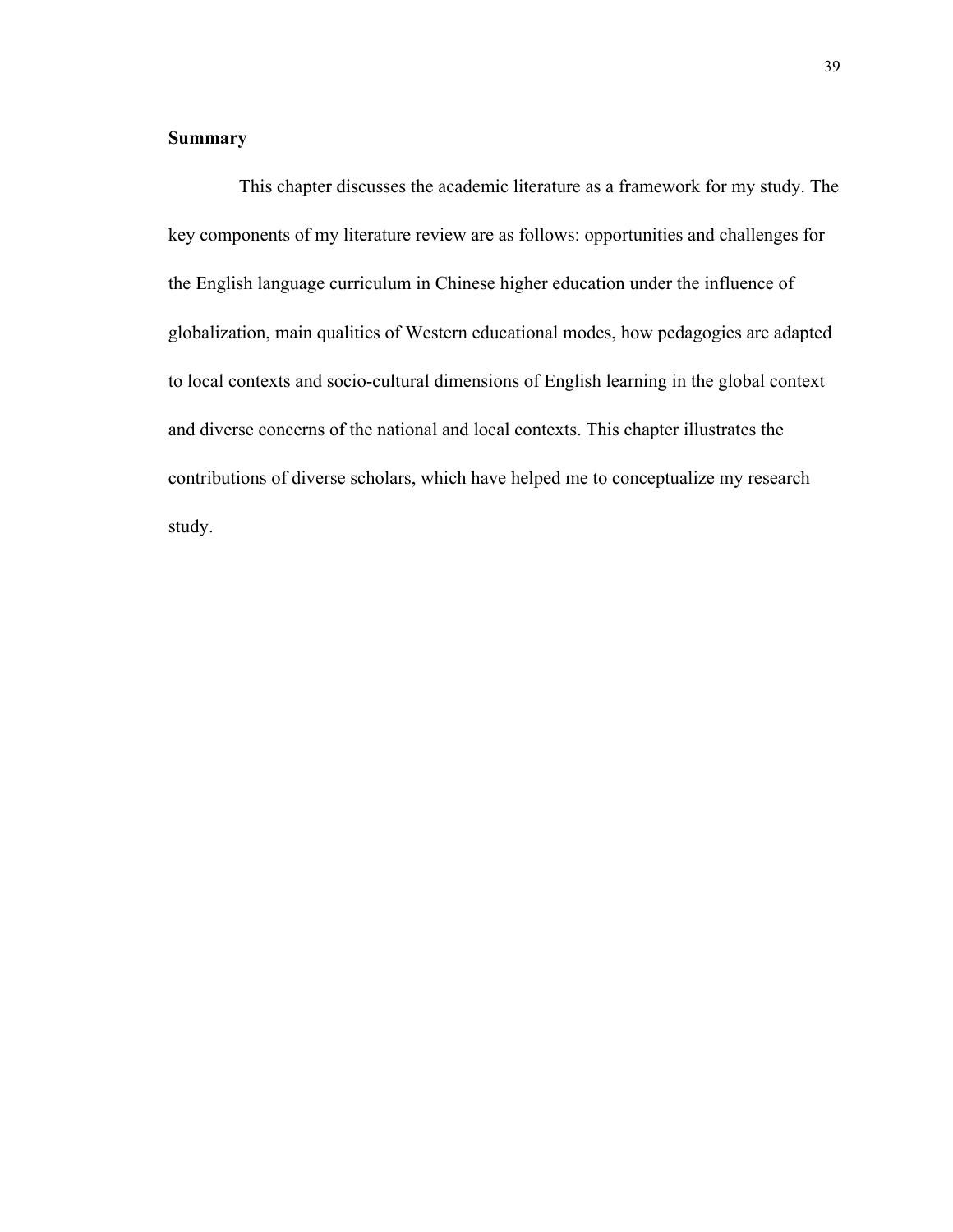# **Chapter 3**

# **Methods/Methodology**

### **Overview of my research methods**

 Curricula are "rich and relational, recursive, rigorous with an emphasis on emergence, process epistemology and constructivist psychology" (Cohen et al., 2011, p. 36). In the process of receiving and translating Western knowledge and pedagogies to the English curriculum, the dynamic conditions of the classroom as well as characteristics and learning needs of college students need to be taken into consideration. A Case study method was used in my research as it "provides a unique example of real people in real situations, enabling readers to understand ideas more clearly than simply by presenting them with abstract theories or principles" (Cohen et al., 2011, p. 289). I have selected a college, which accepts secondary school graduates from different regions of China with diverse socio-economic backgrounds. My unit of analysis of this case is the English department at this college. To illuminate processes of adoption and adaptation of Western language, knowledge, values, and norms, I have used two research methods.

First, I employed qualitative interviews as my main research method. Cresswell (1998) mentioned that,

[Q]ualitative research is an inquiry process of understanding based on distinct methodological traditions of inquiry that explore a social or human problem. The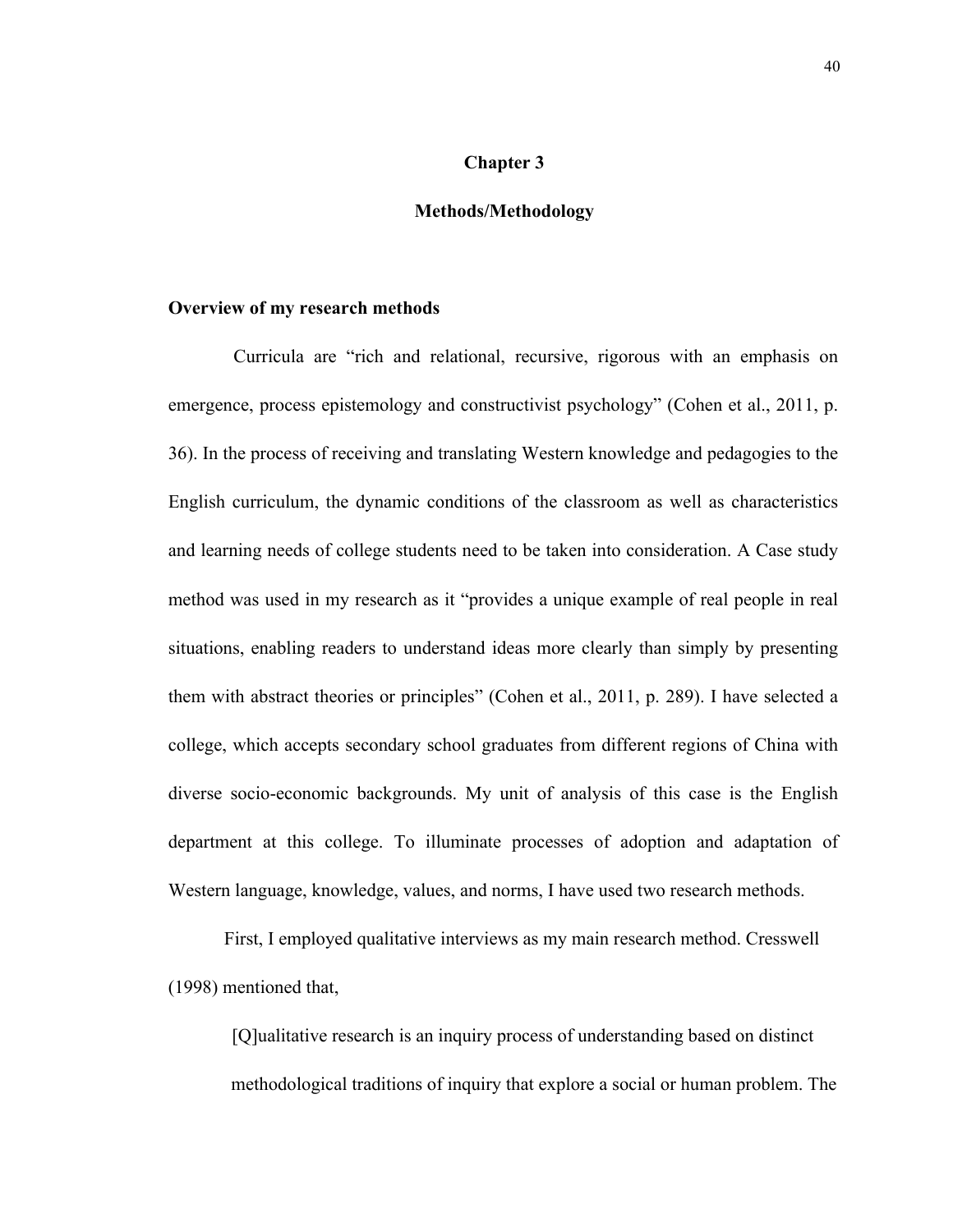researcher builds a complex, holistic picture, analyzes words, reports detailed

views of informants, and conducts the study in a natural setting (p. 15). Cresswell (2009) emphasized that "[q]ualitative researchers tend to collect data in the field at the site where participants experience the issue or problem under study" (p. 175). I interviewed six experienced English language teachers, as they possess direct understanding about how Western English language pedagogy is adopted and adapted in Chinese higher education. Since my goal is a hermeneutic, interpretive and constructive, I believe that the qualitative interview is appropriate as a method because it "provides in-depth, intricate and detailed meaning, actions, non-observable as well as observable phenomena, attitudes, intentions and behaviors" (Cohen et al., 2011, p. 219). My investigation was also based on "thick descriptions", which require data on meanings, interpretations of situations and unobserved factors (Cohen et al., 2011, p. 220). All my interview questions in some way address my four main research questions: 1. What are the dominant representations of English pedagogies being received under the globalization of Chinese higher education? 2. How do teachers and administrators understand and interpret Western knowledge and pedagogies as external pressures? 3. How do these pressures impact upon teachers' practices and students' learning? 4. What forms of English language curriculum content and pedagogies are most productive for students from diverse backgrounds after they enter into higher education?

In the second place, a small-scale survey was carried on within all teachers of English Department who did not participate in interviews to triangulate the source of data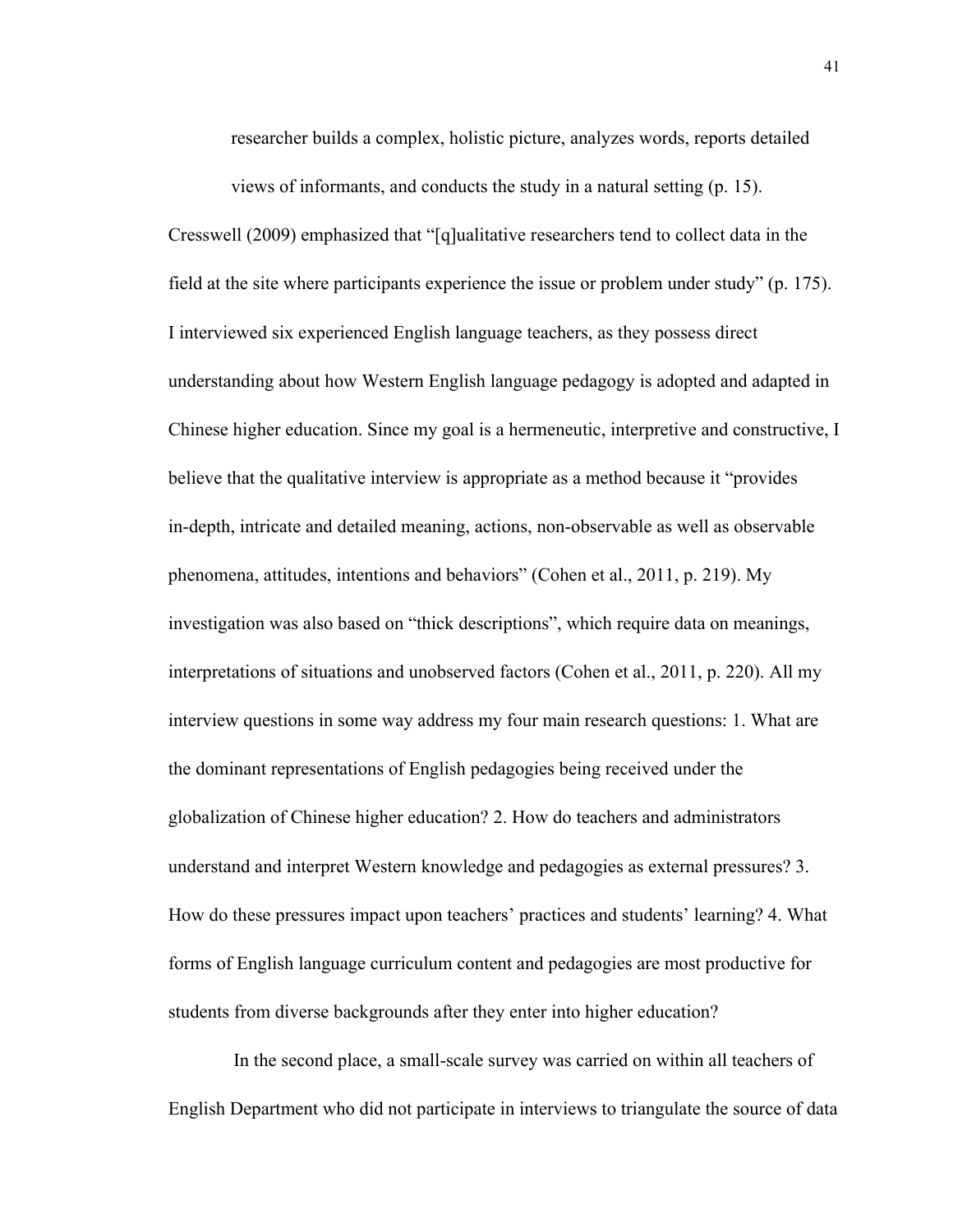and to verify or further qualify the findings in the qualitative interview. Morrison (1993) stated that surveys provide descriptive, inferential and explanatory information, which can be processed statistically. My main purpose was to analyze the data in the survey qualitatively to augment and qualify the findings from the interviews.

Based on the first round of interviews and the survey, I conducted a follow-up set of interviews to explore the pertinent issues more deeply and to member check on first round interviews where necessary.

# **What is case study?**

Verma and Mallick (1999) defined a case study as "a detailed study of an individual or a group – however that group may be defined – or an event"(p. 114). Nisbet and Watt (1984) claimed that a case study is "a specific instance that is frequently designed to illustrate a more general principle (as cited in Cohen et al., 2011, p. 289). Case study investigates the real-life, complex, dynamic interactions of events, human relationships and other factors in a unique instance (Cohen et al., 2011, p. 289). Case study recognizes many variables within a single case, which requires more than one research tool for data collection and many sources of evidence. A case study may blend numerical and qualitative data (Cohen et al., 2011, p. 289).

# **Strengths and limitations of case study**

The most important strength of case study is that researchers can observe effects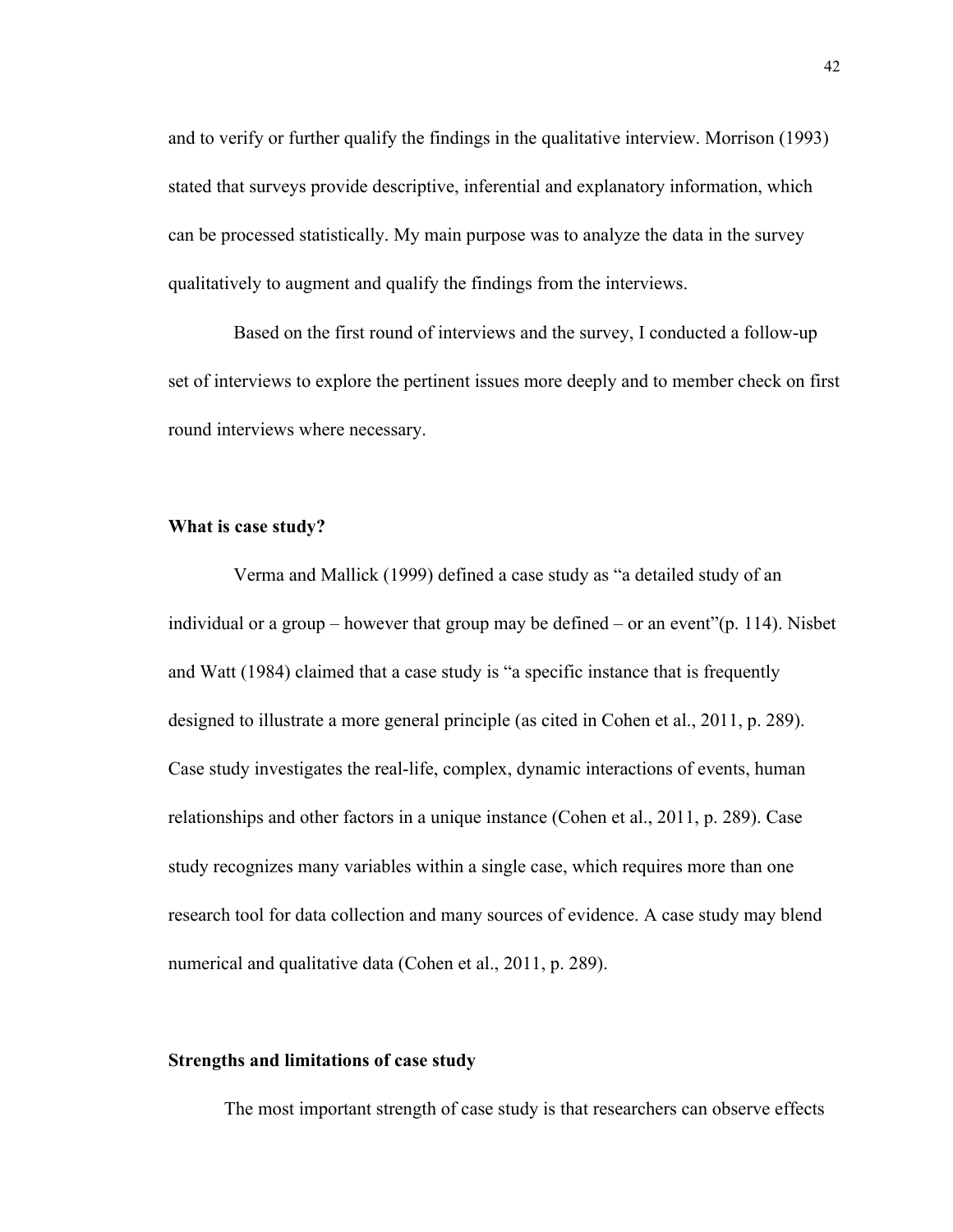in real life contexts. Researchers may generate in-depth understanding, which is required to do justice to the case (Cohen et al., 2011, p. 289). Meanwhile, the real situation of the case can help describe ideas more clearly as well as how ideas and abstract principles can fit together (Cohen et al., 2011, p. 289). Further, Hichcock and Hughes (1995, p. 319) argued that cases studies are "set in temporal, geographical, organizational, institutional, and other contexts that enable boundaries to be drawn around the case" (cited in Cohen et al., 2011, p. 290). My interpretation for this argument is that researchers need to investigate historic, social, geographical and other contextual factors of the issues of the case they study. I have investigated some specific socio-economic, geographical, and cultural and long-term accustomed learning habits of the students in my selected college.

 Case studies have some limitations, one of which is that a particular finding cannot be generalized beyond the case under investigation. However, Robson (2002, p. 183) and Yin (2009, p. 15) both asserted that case studies opt for 'analytic' rather than 'statistical' generalization (Cohen et al., 2011, p. 294). My case is a medium size college, which is located in a developed region in China. Although it recruits teachers and students nationwide, still it is hard to tell how representative my case is. But my main purpose is to interpret and explore issues deeper in a specific context rather than just generalization.

# **Case setting**

I implemented my research in a prestigious technical and vocational college,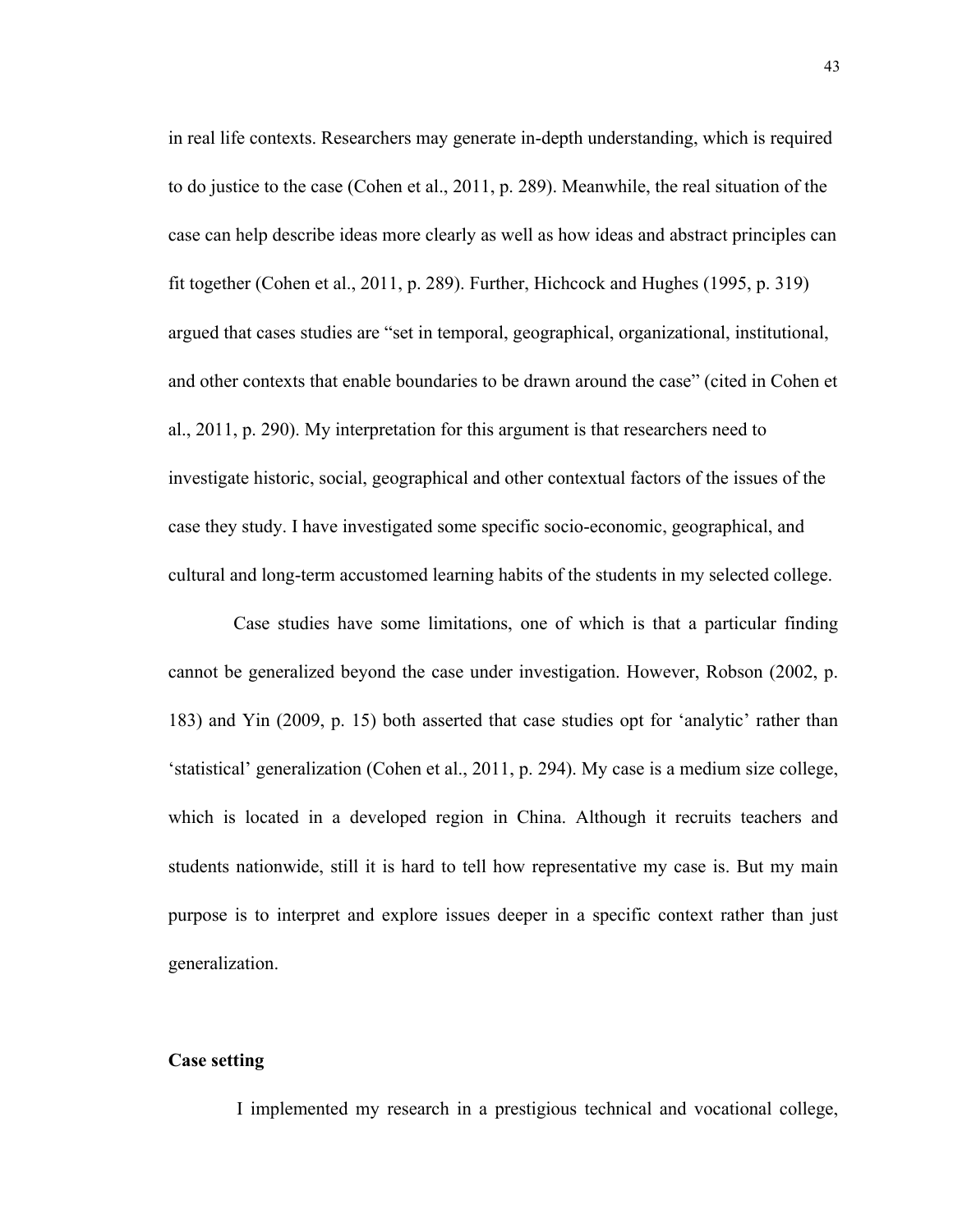which accepts secondary school graduates from different regions of China with diverse socio-economic backgrounds. Though that college is one of the national demonstrative higher vocational institutions, students from this college may be somewhat different from their counterparts in the highest-ranking academic universities. Most of the students in the case institute have learned English for at least eight years; thus they have likely formed learning styles and habits due to the former academic and social backgrounds. The ages of students in the school vary from 17 to 23. Students are recruited from rural, distant and urban regions in different provinces in China, which means that their former social, living and academic backgrounds vary a lot. Their levels of English proficiencies are also uneven given their past exposure and access to English both at home and schools. Very small proportions of students have the experience of studying, training or even temporarily traveling in Western countries. Only a few students speak some English with their parents at home. Their English foundations are generally weaker than students in academic universities. In order to graduate, students majoring in science and business need to pass Practical English Test for Colleges (PRECTO) Level A or B. English majors are required to pass College English Test (CET) Band four.

All the teachers who participated in my interviews and surveys work at this college. The data from this school, to some extent, reflects the situation of the present globalizing approach to English language education as most research participants have studied and taught English in different universities and colleges nationwide. However, the insights derived cannot be taken as representative of the English language learning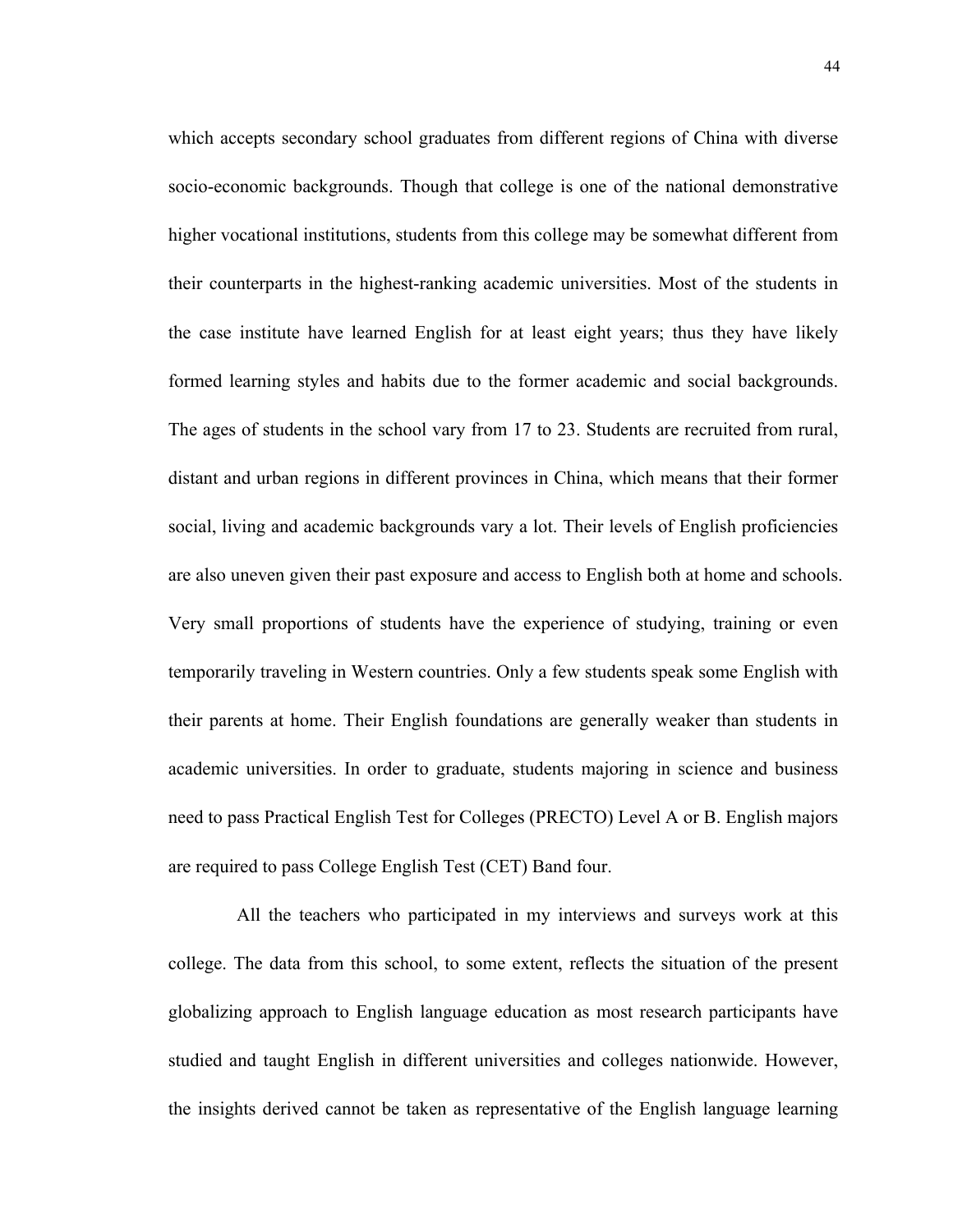situations of all Chinese college students, and the findings in this thesis may only be valid for the particular group and the particular context that I have investigated. For example, some of interviewees mentioned that the English language learning situations of students from academic Chinese universities are different from those counterparts of the target college that I have chosen. These limitations will be discussed further in last chapter of this thesis.

#### **Participants**

 In my qualitative interviews, six main participant-teachers (including one administrator) were involved. Based on the data collected and analyzed in interviews, a survey instrument was constructed and employed with another seventeen teachers to assess the perceptions of the faculty as a whole at the selected institution.

 The selected participants have the necessary understanding of English language teaching and the learning characteristics of Chinese college students; are capable of reflecting on that knowledge and experience; have time to be involved and are willing to participate (Cohen et al., 2011, p. 234). Some of my participants, who had studied or trained abroad for a long period, have more direct experience with Western knowledge and pedagogies. Other participants completed master-level degrees in Chinese universities. Some have participated in trainings abroad for only a few days or weeks. This latter group not only have had little direct contact with the real teaching and learning situations of Western countries, but also lack real-life experience with Western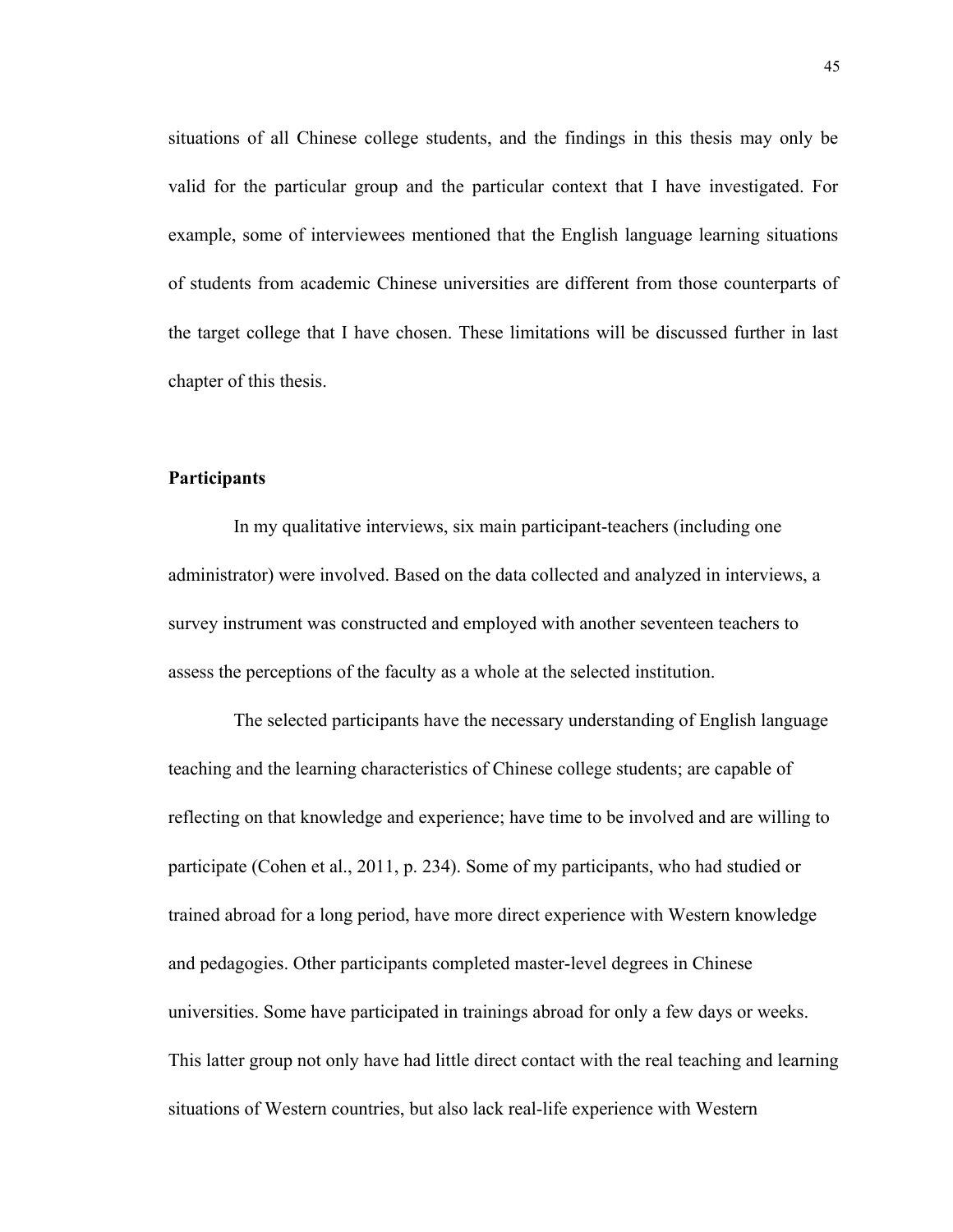knowledge and culture in a Western country. Most of their knowledge and understandings about Western world are from books, media, or other channels in China. I have examined their perceptions of Western educational transfer in China. My participants, growing up in different regions in China, have abundant experience in teaching and learning English in different universities and colleges so that they are familiar with the present situations of English language education and characteristics of students from diverse backgrounds. My participants who voluntarily agreed to participate in my research have sufficient experience and knowledge to offer valuable data.

# **Data Collection**

 During my research phase, data were "collected on an ongoing, iterative basis" (Cohen et al., 2011, p. 599). Interviews were used to realize my research objectives. When collecting interview data, variables, unexpected answers and motivations of respondents are included so as to be traced deeper (Cohen et al., 2011, p. 411). Purposive sampling was used in order to get access to key actors. I have selected knowledgeable people who have in-depth knowledge about particular issue, access to networks, expertise or experiences (Cohen et al., 2011, p. 157). In this case, English language teaching is the area that all my participants have worked in for many years and thus are quite familiar with it.

 My data collection approaches shifted across time. I completed three turns of interviews in the beginning three months. The interviews changed from unstructured to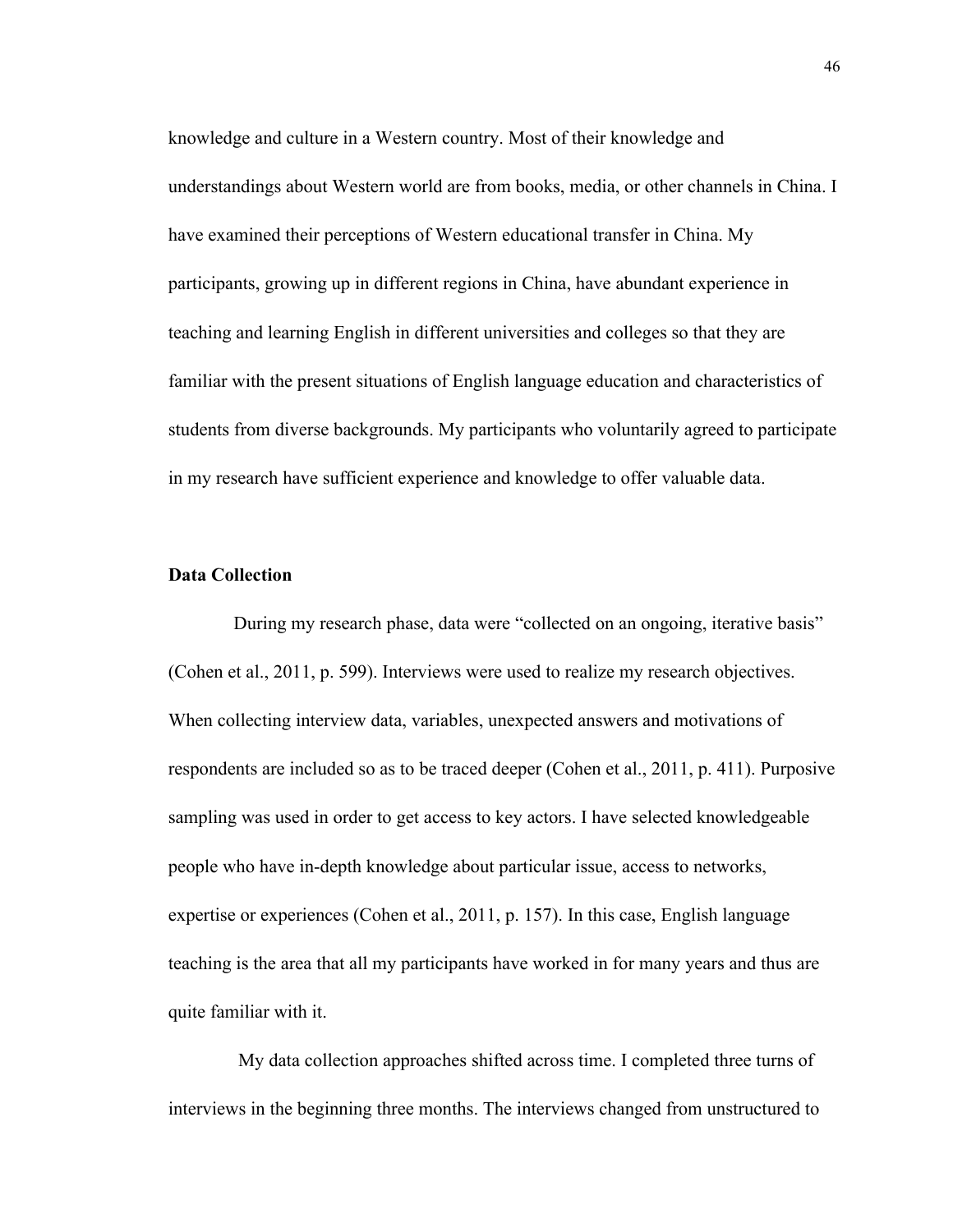more structured and controlled. Data from different participants, which provided a triangulation of sources of information, have resulted in multiple perspectives on the same issue. All interviews were conducted in Mandarin Chinese. While my participants were competent in English, they still felt more comfortable to make comments in their first language. The first turn was informal conversational interviews in which no predetermined questions were designed (Cohen et al., 2011, p. 413). I conversed with six participants respectively about the present situations of English education in China, their own educational and pedagogical training and backgrounds and the successes and challenges they perceived in their daily teaching practices. Based on the first turn of interviews, semi-structured interviews were employed in the second turn of interviews (see Appendix A). In the semi-structured interviews, I not only allowed myself to modify the sequences of questions according to the responses of my participants, but also allowed myself to explain my concerns to the participants (Cohen et al., 2011, p. 411). Based on the data of the first two turns, the third turn (Appendix A) was standardized open-ended interviews in which "the exact wording and sequence of questions are determined in advance" (Cohen et al., 2011, p. 413). Open-ended questions were employed to make further and deeper explorations for more details about the key issues and striking differences in the first two turns. All the questions were predetermined, but formed in a way that allowed me to converse with participants. I asked the same questions for all the participants in the third turn.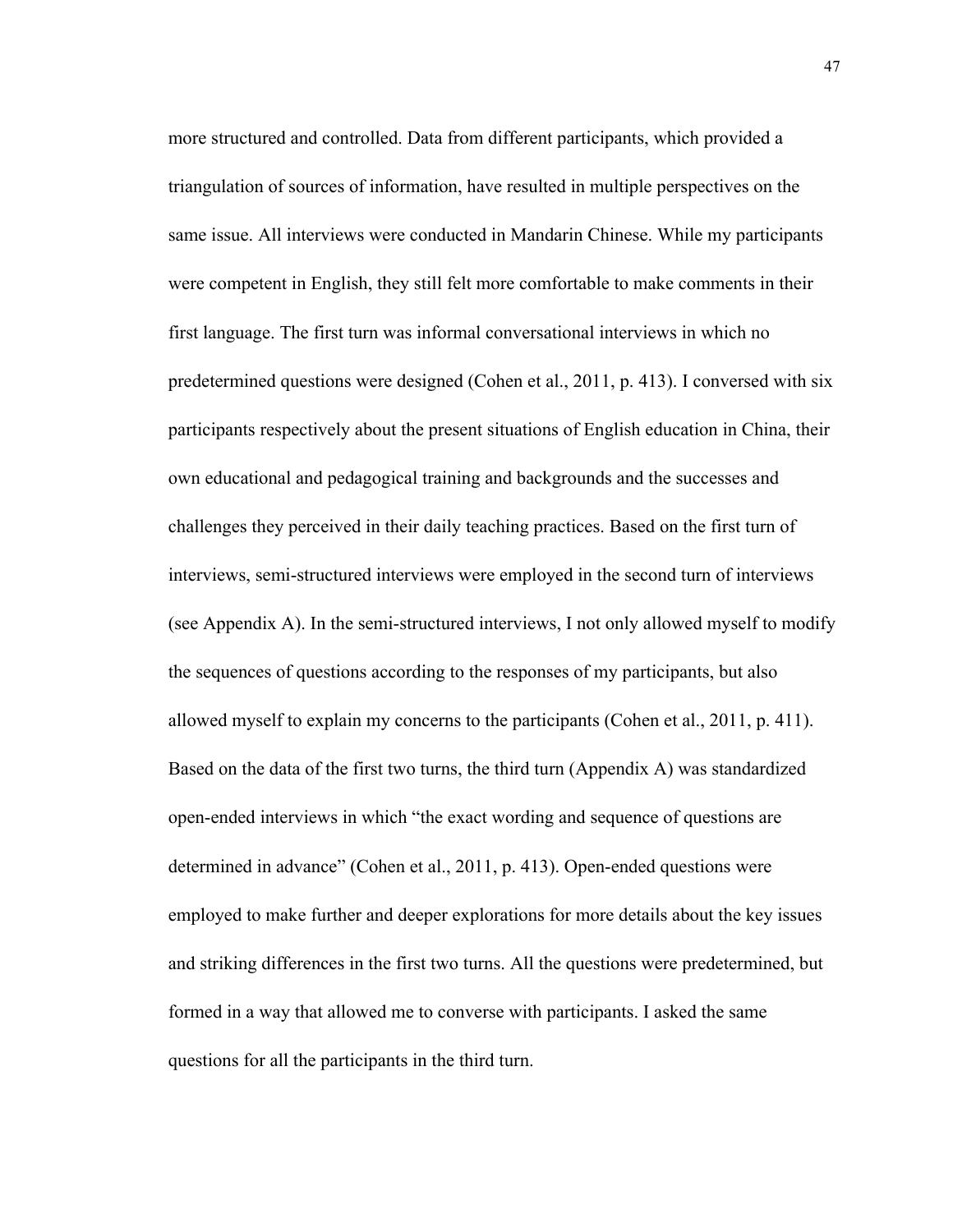After the interviews, a small-scale online survey (See Appendix B) was administered to assess the data in the interviews and check to what extent data in the interviews reached saturation. Survey data are used to describe "the nature of the existing conditions, or identifying standards against which existing conditions can be compared, or determining the relationship that exist between specific events" (Cohen et al., 2011, p. 256). My main purpose for the survey was to further investigate how the pressures from Western knowledge and pedagogies are or could be re-conceptualized by Chinese educators and administrators for the considerations of the local contexts.

 After preliminary analysis of the interviews and survey, I still found some disparities and interesting threads that needed to be explored further. For this reason, I implemented another standardized open-ended follow-up turn of interviews with my six participants. The interview questions are almost the same; but are asked in somewhat different ways according to the interviewees' responses in the first three rounds of interviews.

 In my research, I position myself as a researcher, an English teacher, and a former faculty member of the college. As a researcher from a Western university, and thereby outsider, I had to really be vigilant to listen to the voices of the participants and not assume that I knew the answers. As an insider as former member of that college, I resorted to my teaching experience and professional knowledge to interpret their responses and to develop further questions. The researcher's position also afforded distance to raise concerns in relation to the limits and possibilities of Western pedagogies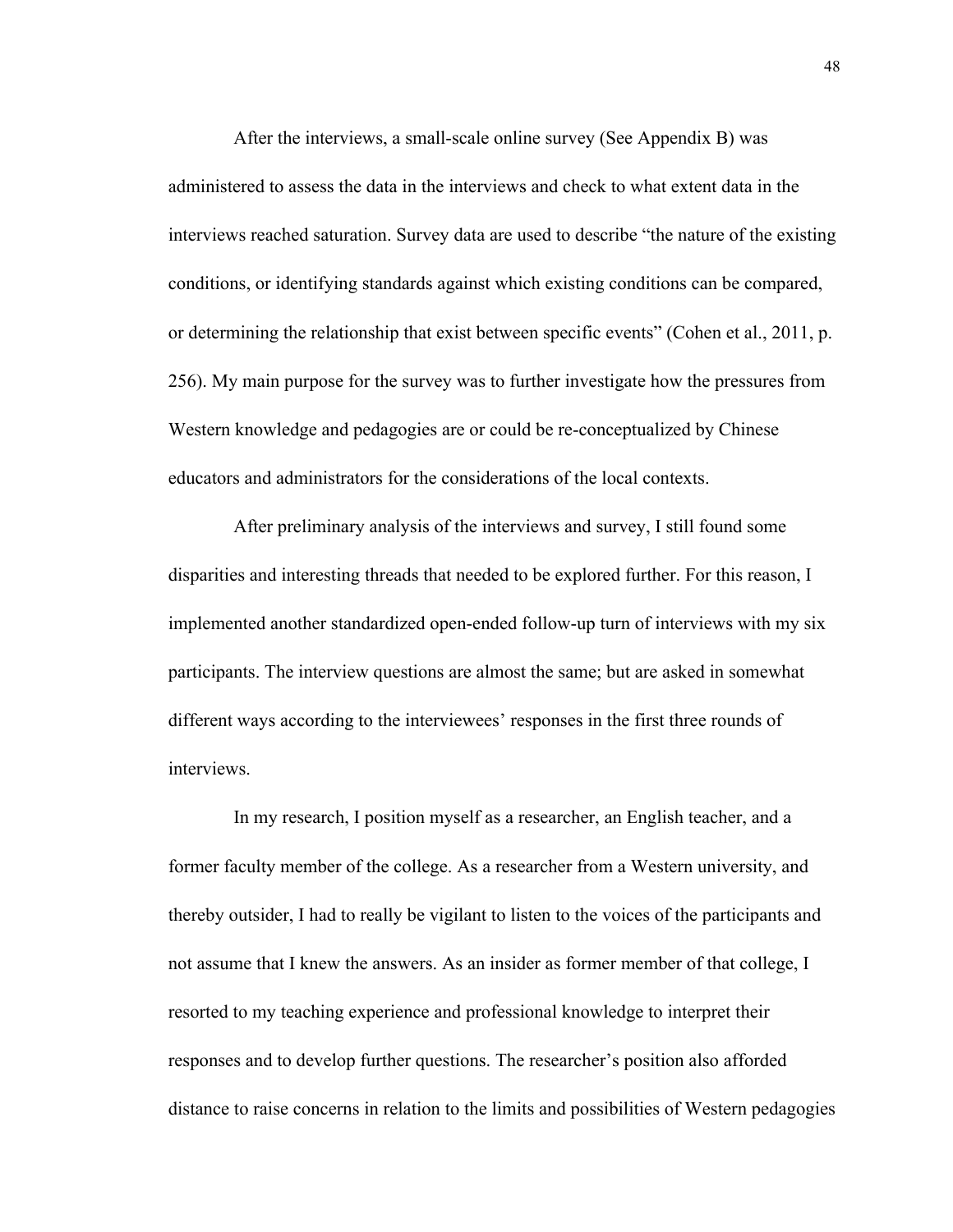in the Chinese classroom. Those concerns were explained to the participants for their reflections.

### **Data analysis**

Interviews were recorded and transcribed for close readings and deeper comparative analysis. Transcriptions were decontextualized, from the dynamics of the situations and from social, interactive, fluid dimensions of the sources (Cohen et al., 2011, p. 426). In my three turns of interviews with six participants, I firstly made coded of interviewees' remarks. In this process, all the data were dissembled, categorized and reassembled. Constant comparisons between new data and existing data were made (Cohen et al., 2011, p. 600) to decide on what needed further clarification. Data were compared continuously until little variation occurred, resonating with the objective of triangulation (Cohen et al., 2011, p. 600). Through constant comparisons, core variables were identified which "account for most of the data" (Cohen et al., 2011, p. 601). The small survey in the second turn purported to check whether or not data in the first stage was saturated enough to support theories. Finally, a follow-up turn of interviews was also conducted to understand some emergent issues. "Saturations are achieved when the coding that has already been completed adequately supports and fills out the emerging theory" (as cited in Cohen et al., 2011, p. 601). For example, saturation on teachers' perceptions of what constitutes 'Western pedagogy' occurred after set of interviews for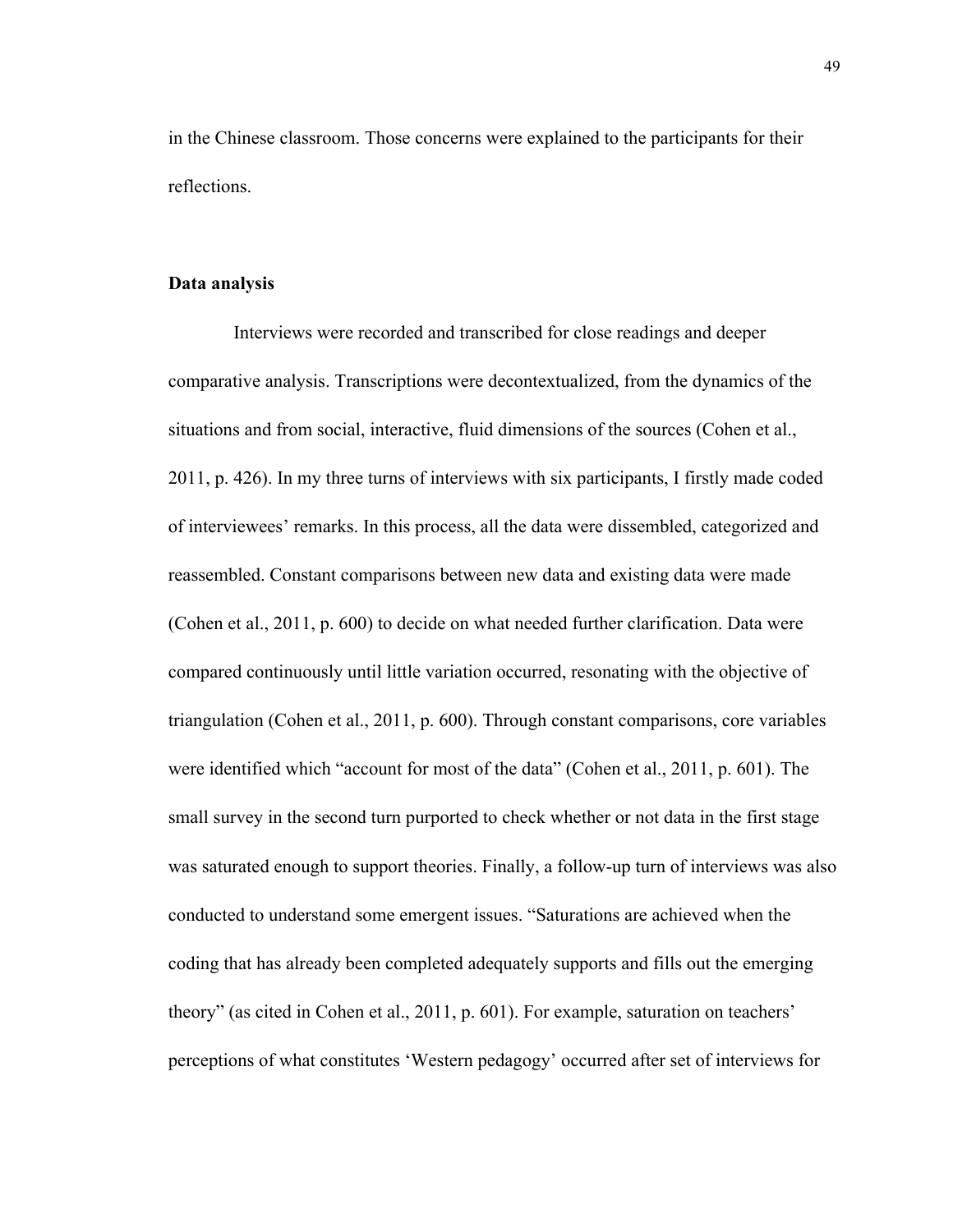participants about their understandings about the main characteristics of Western pedagogy.

Teachers also described some familiar Western pedagogy that they have used frequently. If significant variability, given the integrative approach, were found in teachers' perceptions about Western pedagogy, I would interview them further. This will be discussed more fully in the findings chapter. By comparing, synthesizing and interpreting of all the data to "maintain a sense of holism" (Cohen et al., 2011, p. 427), my findings were less idiosyncratic, personally subjective and reliable.

# **Ethical Assurances**

 I strictly adhered to Western's ethical protocol. The Letter of Information (See Appendix D) was sent to interview participants with some clarifying comments. Once the purposes and procedures of my research were made clear to the participants, they were invited to sign the Consent Form (Appendix D). For the survey, I sent all participants a Letter of Information (See Appendix E), which stated that the completion of the survey was the indication of their consent to participate. Other ethical issues involve risks, benefits, anonymity, confidentiality, etc (Cohen et al., 2011, pp. 75-104). No physical or mental risks were involved in my research. I have maintained the privacy and confidentiality of all of my participants. Participants' names and the case institution have not and will not be disclosed. The data has been stored in a secure way and is only accessible to my supervisor and me. Throughout my research, participants had the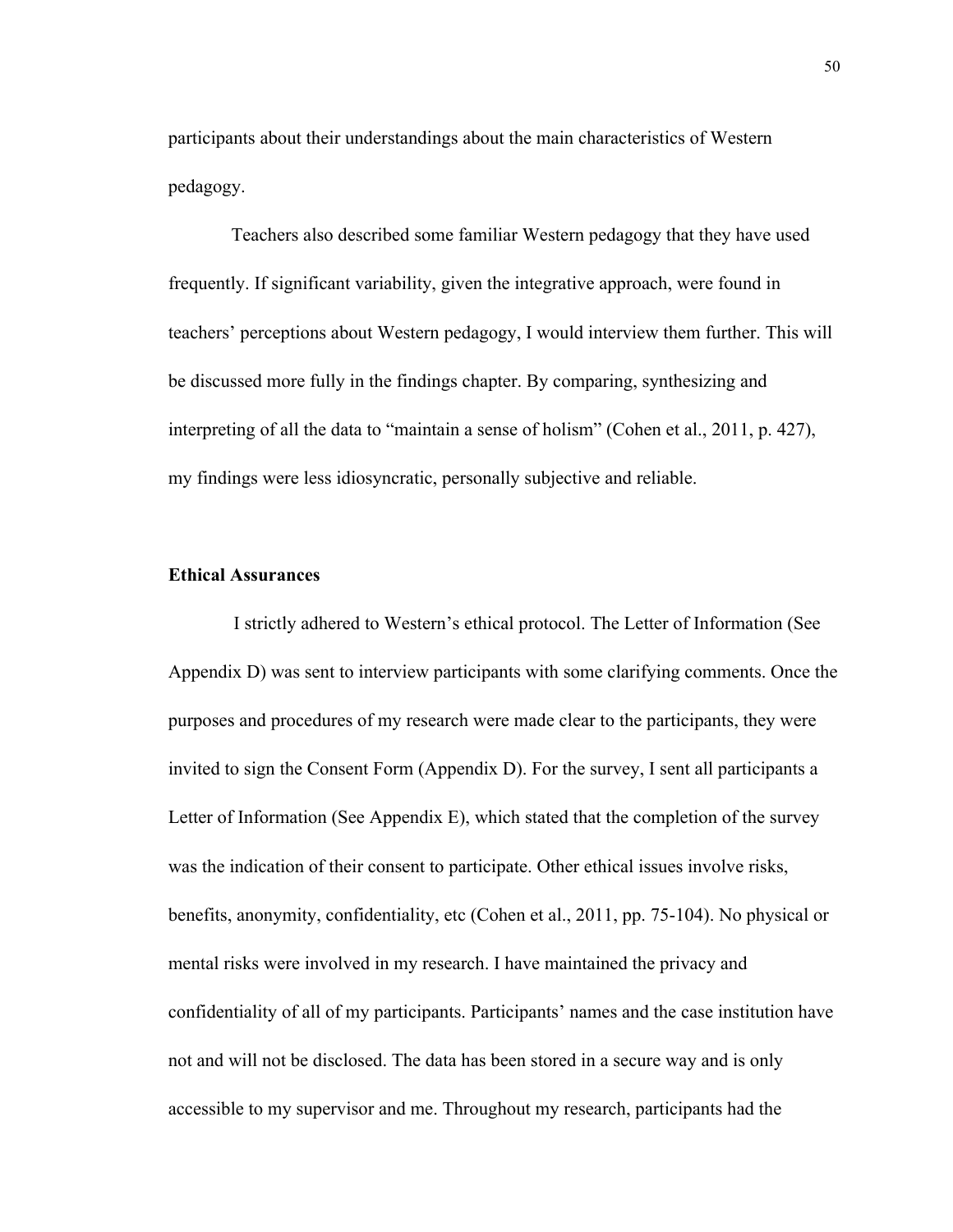opportunity to more explicitly reflect on Western knowledge transfer in the English language curriculum in relation to their practices at the college.

# **Reliability and validity of my data and analysis**

The reliability and validity of my data have been bolstered in multiple ways. In order to build up the reliability and validity of my data, I used multiple strategies to assess the accuracy of the findings. Triangulations of the sources of data were used to build a coherent justification for themes (Cresswell, 2009). Cresswell (2009) emphasized that the researcher should clarify the bias they bring to the study. He further claimed, "[r]eflectivity has been mentioned as a core characteristics of qualitative research. Good qualitative research contains comments by the researchers about how their interpretation of the findings is shaped by their background…"(p. 192). In my research, I have taken a discursive and constructive epistemology, which emphasizes that knowledge is constructed in a relational process. The orientation of my research analysis is to unpack taken-for granted assumptions of reality (Andreotti, 2011, p. 88). It was inevitable for me to make interpretations, which will be inflected by my former study and work background. I may have my own conscious and tacit views or perceptions on Western pedagogy and its adaptation and uses. I have used my insider status to better understand and inhabit the place from which other teachers were speaking. But I also attempted to bracket out my specific views or my own answers to research questions by careful listening, asking for clarifications and examples to avoid making assumptions, multiple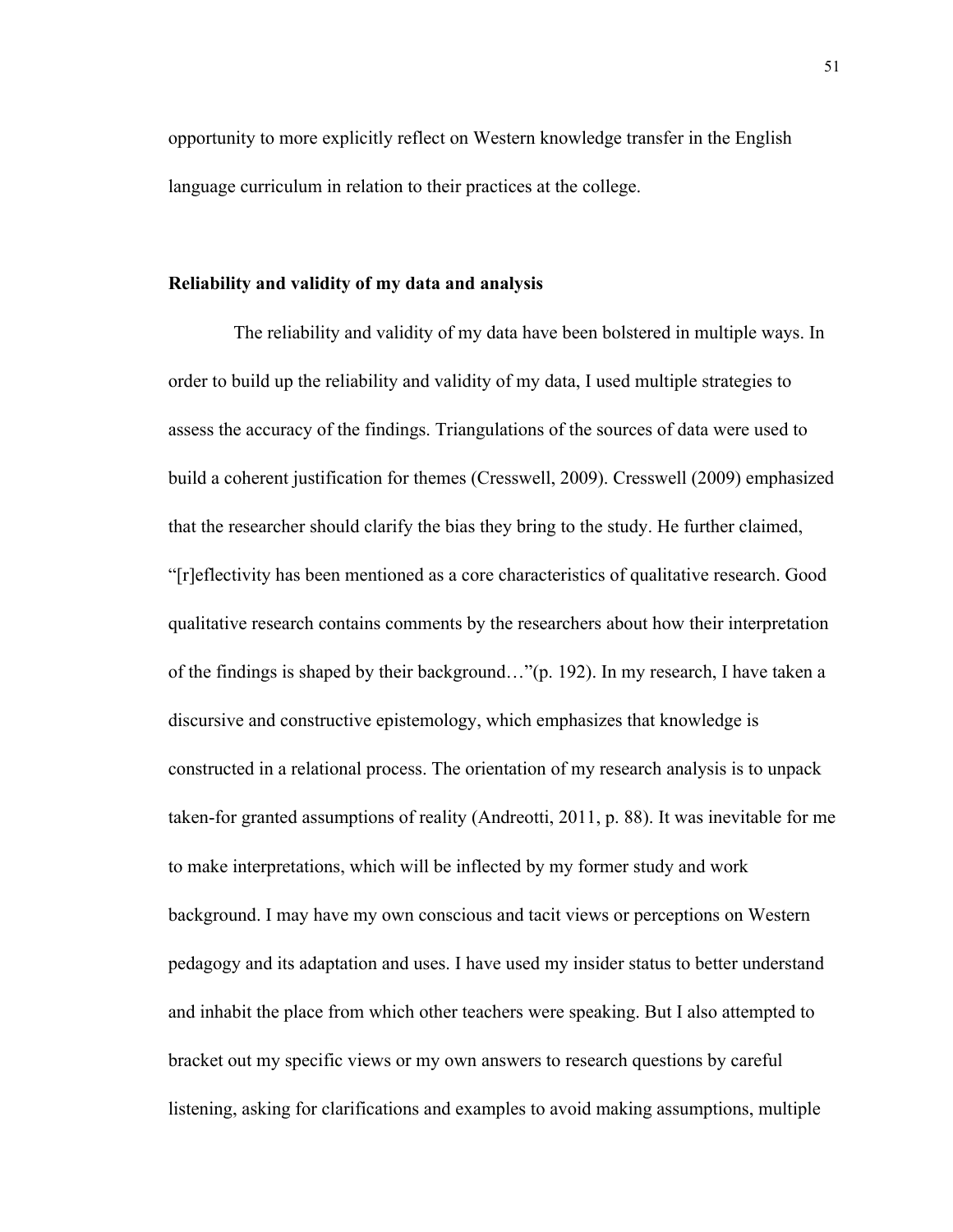rounds of interviews, getting feedback from my supervisor on my emerging analytic themes and reflections on what are missing or need to be further explored. In the whole process of data collection and analysis, I tried my best to "keep a focus on meaning that participants hold about the problem or issue, not the meaning that researchers bring to the research or writers express in the literature" (Cresswell, 2009, p. 175). For example, I asked participants to define the terms they were using, and to give specific examples and to share their personal stories as English language teachers.

# **Summary**

In my research, I considered the English-language program of my target College as a case study. My key informants were English language teachers with at least five years of teaching experience at this college. I used in-depth qualitative interviews as my main research method. In the qualitative interviews, it is inevitable that "each participant in an interview will define the situation in a particular way" (Cohen et al., 2011, p. 410) so that different perspectives might be generated. As a researcher, I have used triangulation to deepen my analysis in developing and examining it from different angles. A small- scale survey based on the three turns of interviews was employed to triangulate and to further qualify the emerging findings.

I tried my best to keep a harmonious and cooperative relationship with all participants so as to obtain genuine and accurate data (Cohen et al., 2011, p. 409-410) and gain entry into their pedagogical contexts and viewpoints. All the participants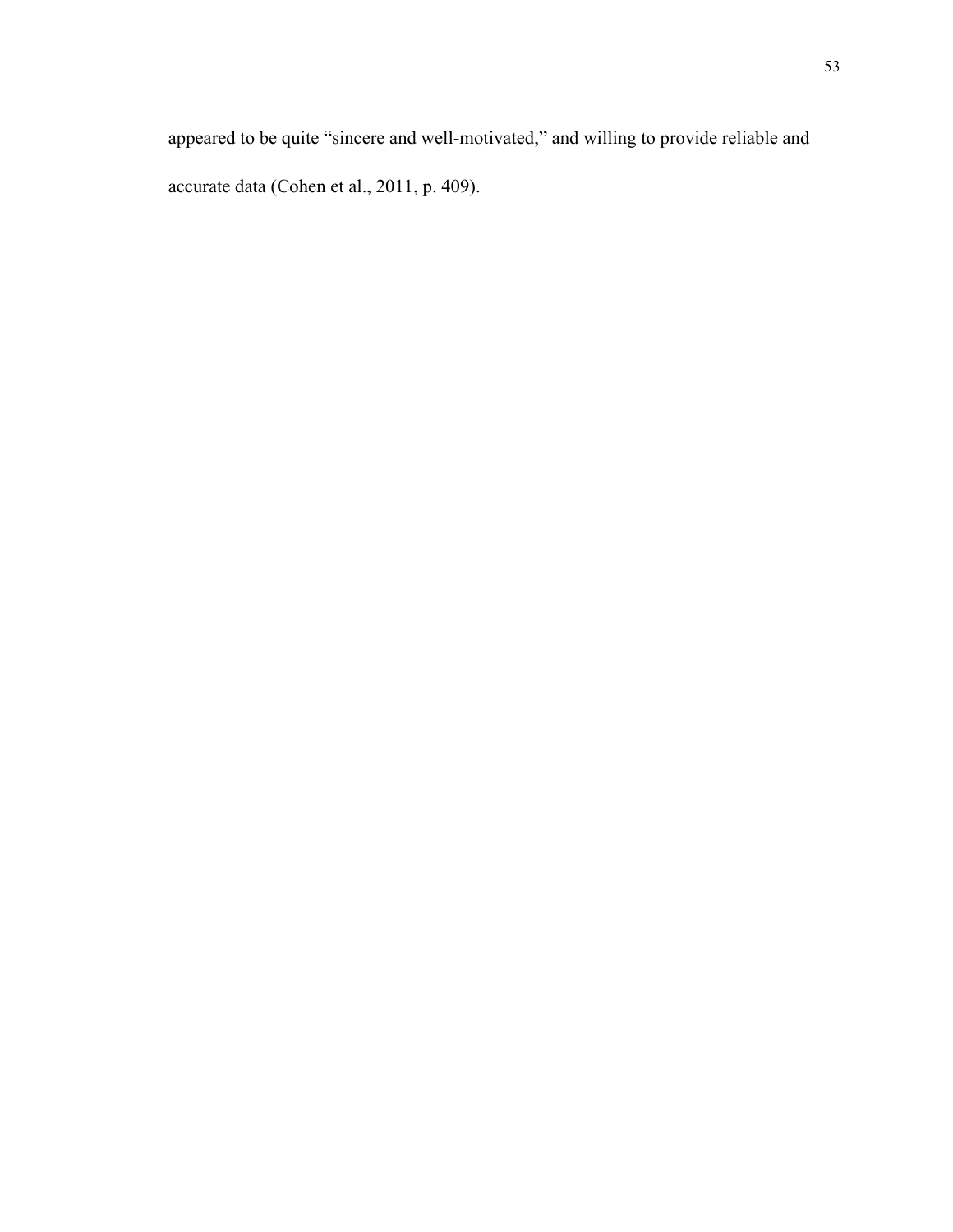#### **Chapter 4**

# **Findings**

 This chapter is organized around a key set of issues and tensions within Western educational transfer that emerge from my study. The data consists of three sets of interviews (see Appendix A), a survey (see Appendix B) and a follow-up set of interviews (see Appendix A) with six English teachers (including the administrator). For the most part, the interviews represent the richest data and the survey triangulates the source of data and verifies the interview findings. Seventeen English language teachers who did not participate in the interviews were invited to complete the survey via email. All seventeen teachers completed the survey. The survey is designed and based on the first three sets of interviews in order to verify and extend the findings. All the data are analyzed qualitatively rather than quantitatively. In order to preserve the confidentiality of the participants, particular letters of the English alphabet are used to identify and label interviewees. Further, all participants are referred to as 'she' to ensure that male participants cannot be identified. In this chapter, three main themes are discussed: conceptions of (Western) English language teaching pedagogy, limits and possibilities of Western educational transfer (including knowledge and pedagogy) in English language teaching and learning, and a set of three additional analytic threads generated from my former teaching experience in China and present learning in a Western university.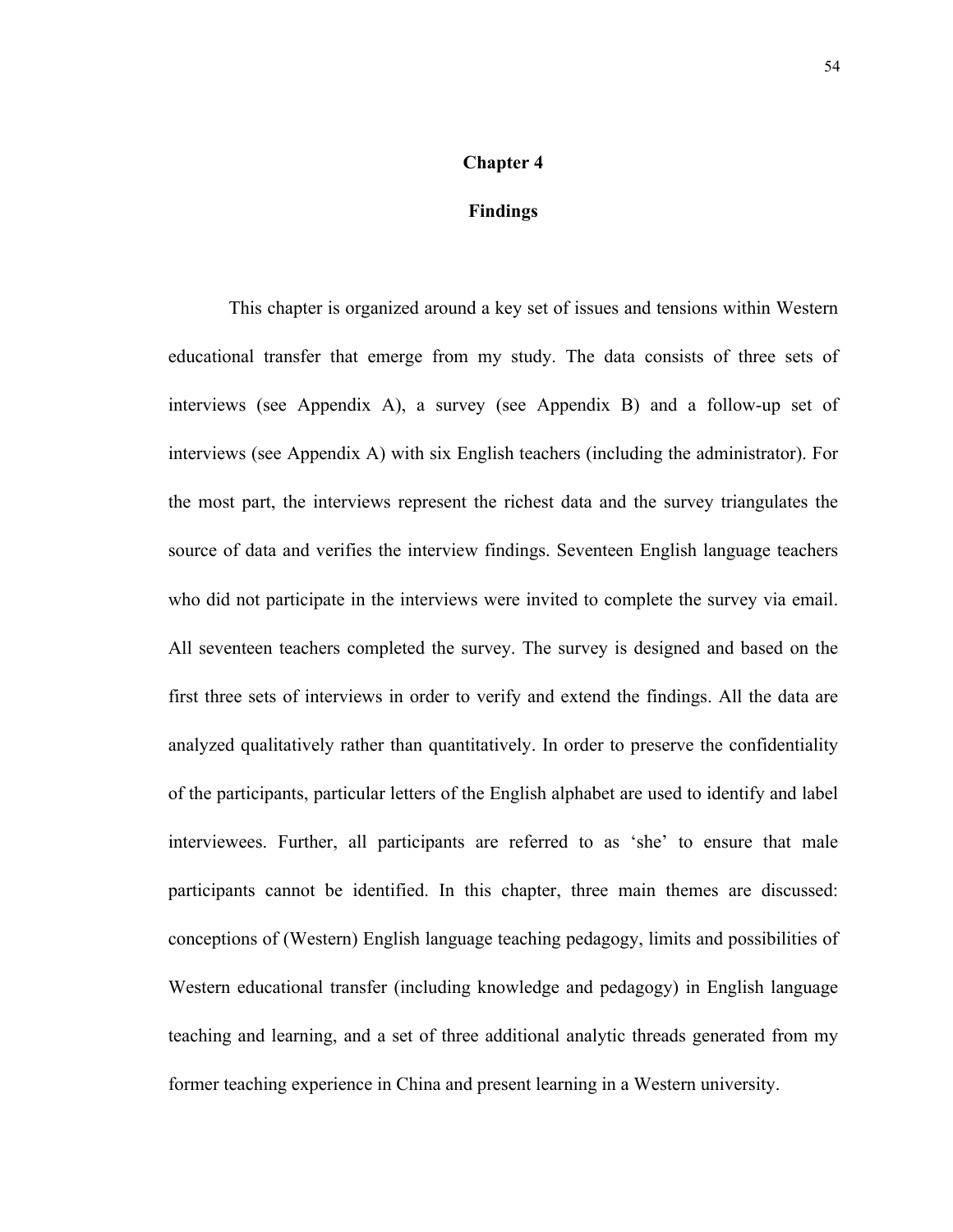In summary, my interviewees focus a lot on what teacher-participants believe are the key factors for the success of English language classes; these factors can be summarized as follows: flexible and practical class modes; life and career related learning content; harmonious teaching and learning atmosphere; understanding the learning needs of students; finding students' interests; students' sense of self-fulfillment; design of classroom / study activities; consideration of students' competency levels in classroom tasks; and learning motivations. I state these factors up-front to avoid the perception of employing a deficit lens to teachers in this study. Clearly, the teachers are adapting Western pedagogies in nuanced ways in the classroom to the extent that they are successful as teachers are working in a complex and dynamic environment. In the interviews, they speak intelligently on these factors above. Based on these factors, the focus of my study below is still on how and to what extent Western knowledge and pedagogy can support Chinese students' English language learning.

# **Conceptions of (Western) English pedagogy**

# **1. What is (Western) English pedagogy?**

 Some interviewees (like teacher E and F) labeled (Western) English pedagogy as "modern" pedagogy. Some of the Western pedagogies that participants name and report using in daily teaching are: communicative language teaching, interactive language teaching, cooperative language teaching in group work and student-centered language teaching. In some teachers' view, these Western pedagogies aim at developing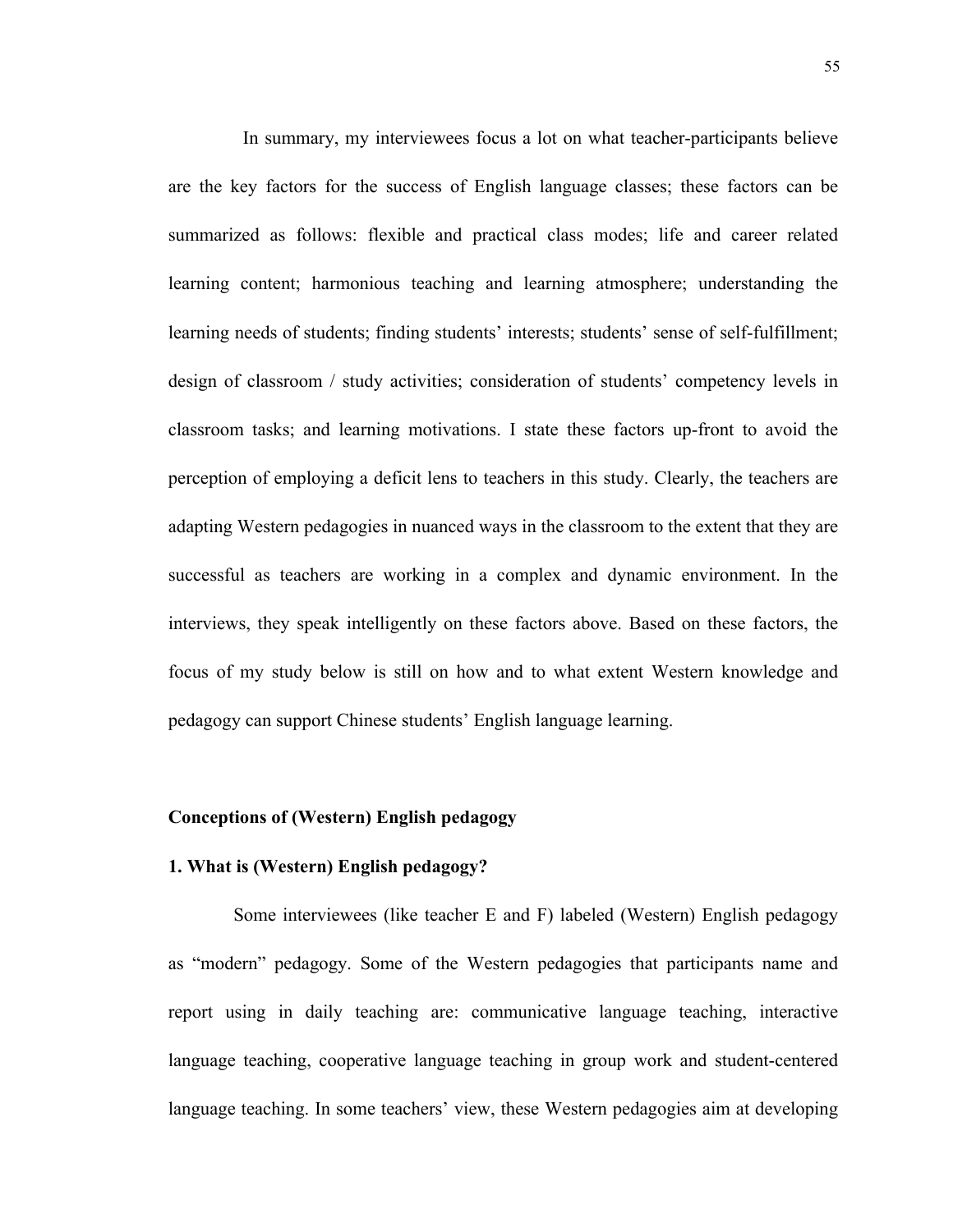students' personal growth, learning needs, group cooperation, active participation, personal initiative, and a more relaxed class atmosphere through activities so as to help students make knowledge application.

 Participants discussed the common characteristics of Western pedagogies. First, many research participants (e.g. teacher A, E and F) described Western pedagogy as more student-centred, where students' needs, capabilities and interest are emphasized. Teacher A claimed that Western pedagogy focuses more on students' learning needs rather than the syllabus, teacher instructions, or curriculum content. She further elaborated that Western pedagogy places more emphasis on students' personal career development and life needs rather than knowledge transmission. Some teachers in the survey claimed that in Western pedagogy, teachers try their best to use the content that suits the students' level and taste in order to inspire them to express their ideas. For example, teachers give questions around a topic to encourage and inspire students' learning interest.

 Second, teachers A and D pointed out that Western pedagogy puts an emphasis on knowledge application rather than knowledge accumulation. Teacher B recalled some of the Western-styled classroom exercises that impressed her (e.g. story-telling, games and brain-storming activities) because those activities require a large amount of student participation and application of language knowledge. Additionally, Teacher E mentioned that in Western pedagogies, students can learn with initiative, instead of passively receiving knowledge from their teachers.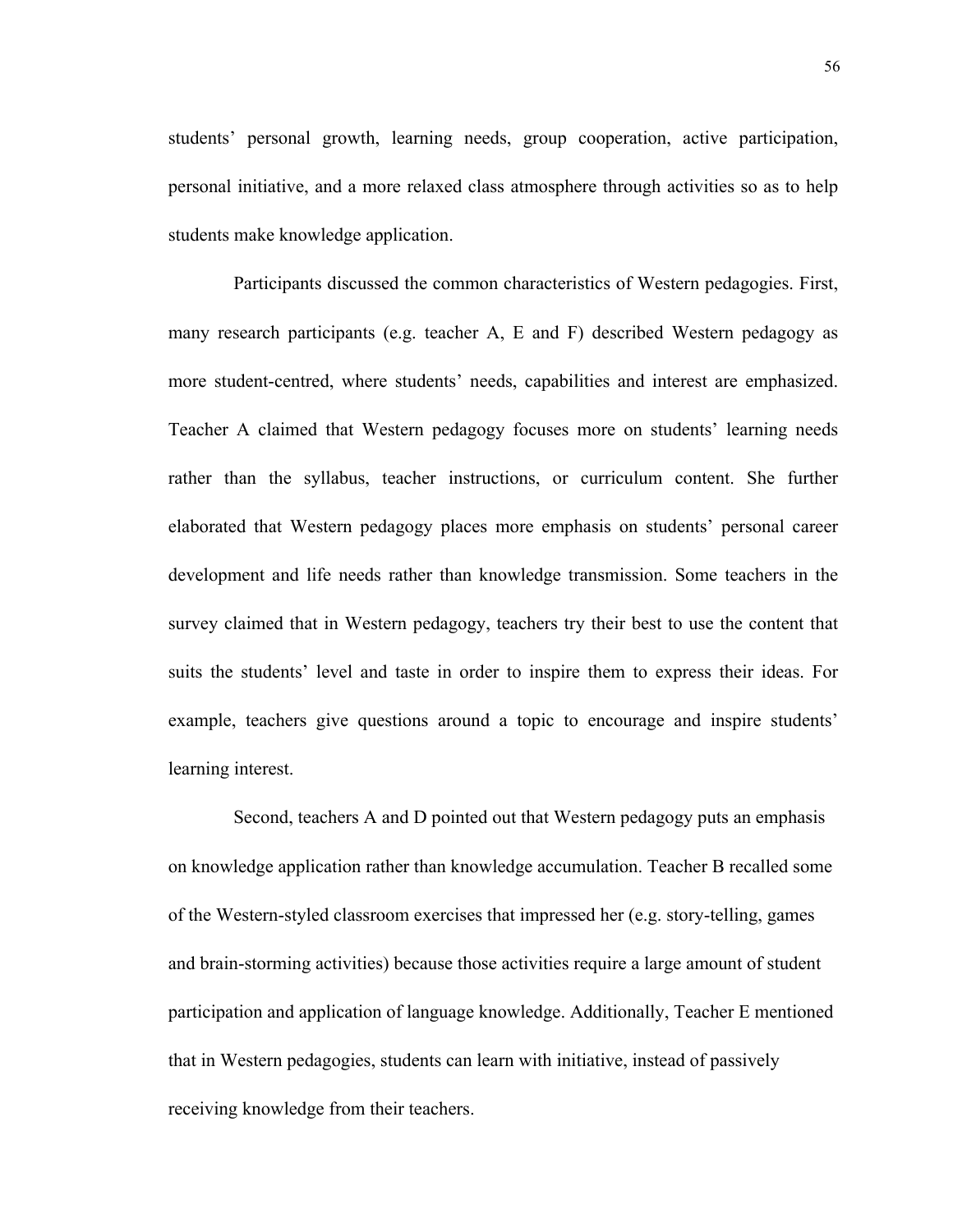Third, participant-teachers indicated that more interaction, communication and cooperation are involved in Western pedagogy. Teacher F said that Western language pedagogy (e.g. communicative language teaching) aims to cultivate students' practical communicative English-usage abilities. Some survey participants mentioned that teacher-student, student-student interaction and cooperation are emphasized as both the means and the ultimate goal of study. Teamwork and group discussion in different projects are widely used in Western pedagogy. Students not only learn from teachers, but also from their peers. Teachers C and E report having used Western cooperative teaching frequently in daily teaching. Through cooperation, teacher C believes that the class atmosphere is more relaxed and students are more willing to participate.

 Fourth, an authentic second language-learning environment is manifested in Western pedagogy, in the view of these teachers. For instance, one survey participant indicated that communicative language teaching emphasizes learning a language through genuine communication. Learners need to be able to use the language appropriately in real business or social contexts. Teacher C also shared her experience:

I have employed the form of one of Chinese TV-program named "Chinese good voice (a national wide singing competition in which the winner can be the best singer in China)" to class. My students enjoyed the form of competition to sing their favorite English song.

Almost all interviewees believe that real-life scenario not only purports to raise students' learning enthusiasm, but also cultivate their practical English abilities.

Fifth, five teachers (i.e. A, C, D, E and F) expressed the view that that Western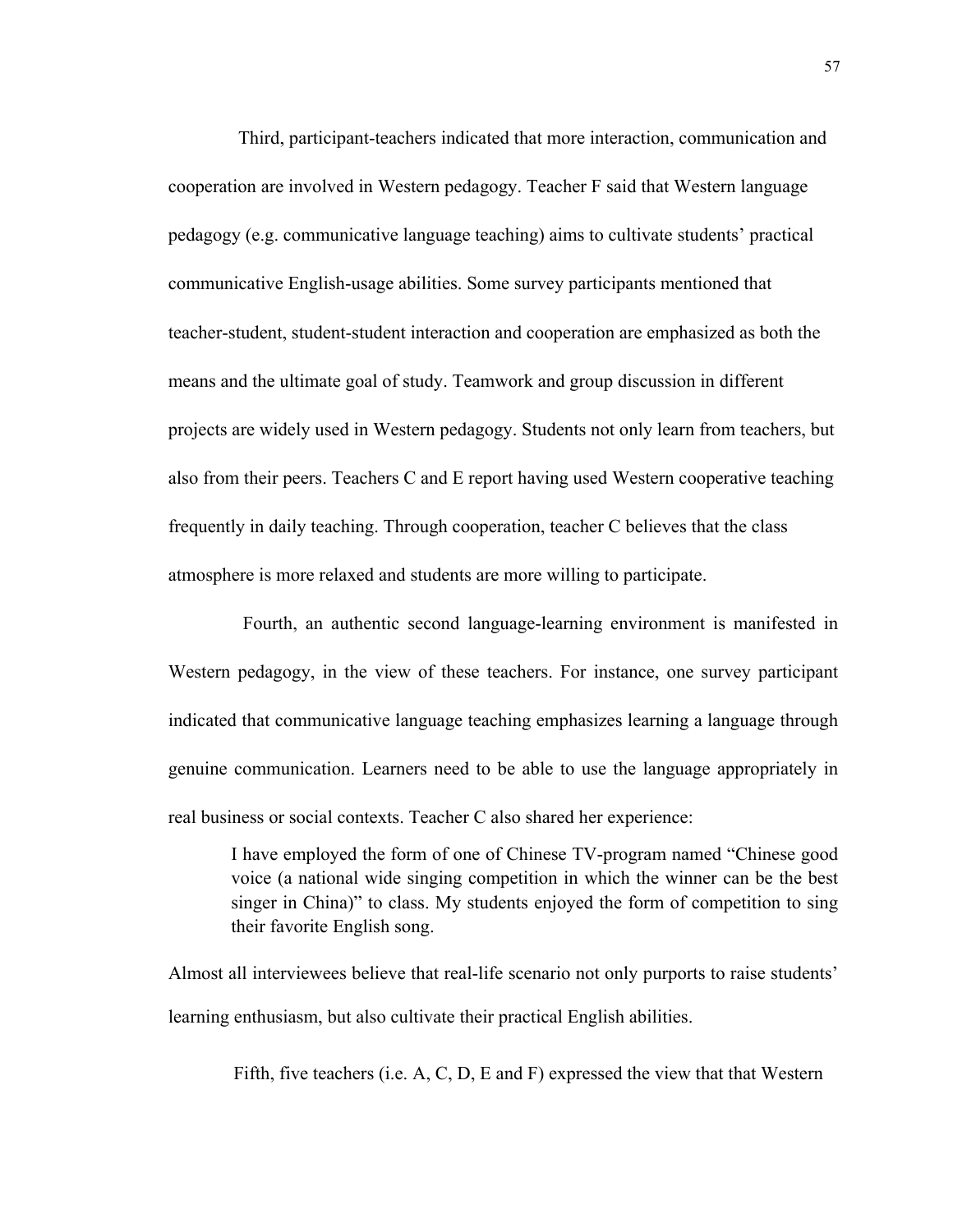pedagogy requires self-motivated learners to prepare the learning content before classes and reflect on what they have learned after classes. For example, teacher A said that students are required to do a large amount of preparation (e.g. extensive reading, data collection, preparation for presentation, etc) in Western pedagogy so they can apply their knowledge in class. After classes, students need to summarize what they have learned in every class.

# **2. The relationship between Western and Chinese pedagogy**

My analysis of the research results show that teachers' perceptions of 'Western' pedagogy are at least partly based relationally against what they conceive as traditional or Chinese pedagogy. This section is included in order to illuminate these relations. Interviewees used the following terminology to describe traditional Chinese teaching methods: teacher-dominant, lectures, test-oriented, and serious learning. Many participants in the interviews and the survey express the belief that to some extent, traditional Chinese methods are helpful, but may be increasingly unsuitable for present English language teaching because, for example, students may get bored in class. Interviewees said that traditional Chinese instructional methods are not effective to stimulate students' learning initiative. However, most of the participating teachers in my research project still insist that traditional instructional methods need to exist and cannot be rejected totally for the following reasons.

First, compared with Western English pedagogy, Chinese pedagogy is more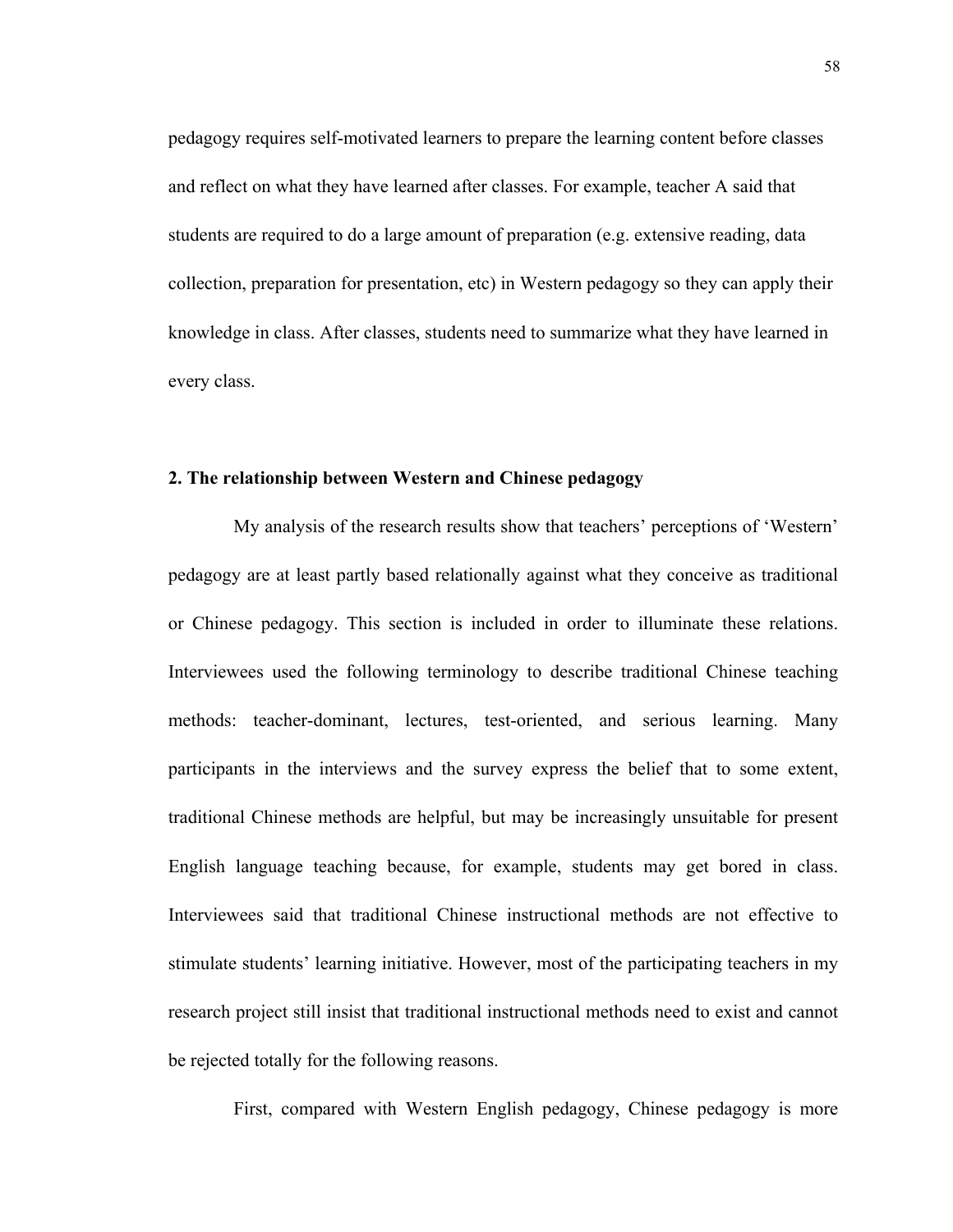teacher-dominant. Teachers B and C claimed that most of the classroom methods in their school are teacher-dominant, which signifies that teacher lecturing occupies most of the class time. Teachers C, E and F explained that in traditional Chinese teacher-dominant classroom methods, teachers give instruction and analyses on grammar, vocabulary and syntax, while the students' role is to be passive receptors. Survey participants mentioned that in traditional Chinese classrooms, teachers talk too much and the students don't need to talk. Research participants highlighted two main reasons for teacher-dominant class methods: one is that students need to pass standardized tests to graduate so a large amount of the class time belongs to teachers' explanations of the test practices; second, it is hard to implement flexible class activities in big classes with 50-60 students. A teacher-dominant class method is quite informative so it is seen as more efficient in some cases. According to interviews, to some extent, traditional class methods are helpful, but may increasingly be unsuitable for present English language teaching. Sometimes, students may get bored in class.

 Second, teachers are of the view that traditional Chinese pedagogy puts more emphasis on knowledge transmission rather than knowledge application. Teachers A, C and E agree that in traditional Chinese classes, teachers usually make thorough preparations and search a lot of data to transmit to students. In teacher F's words:

Chinese traditional pedagogies are contributive to theoretical language input. Chinese traditional pedagogy offers students some logic and systematic explanations of language points so that it is effective to facilitate students' deeper understanding of grammar.

Teacher A elaborated: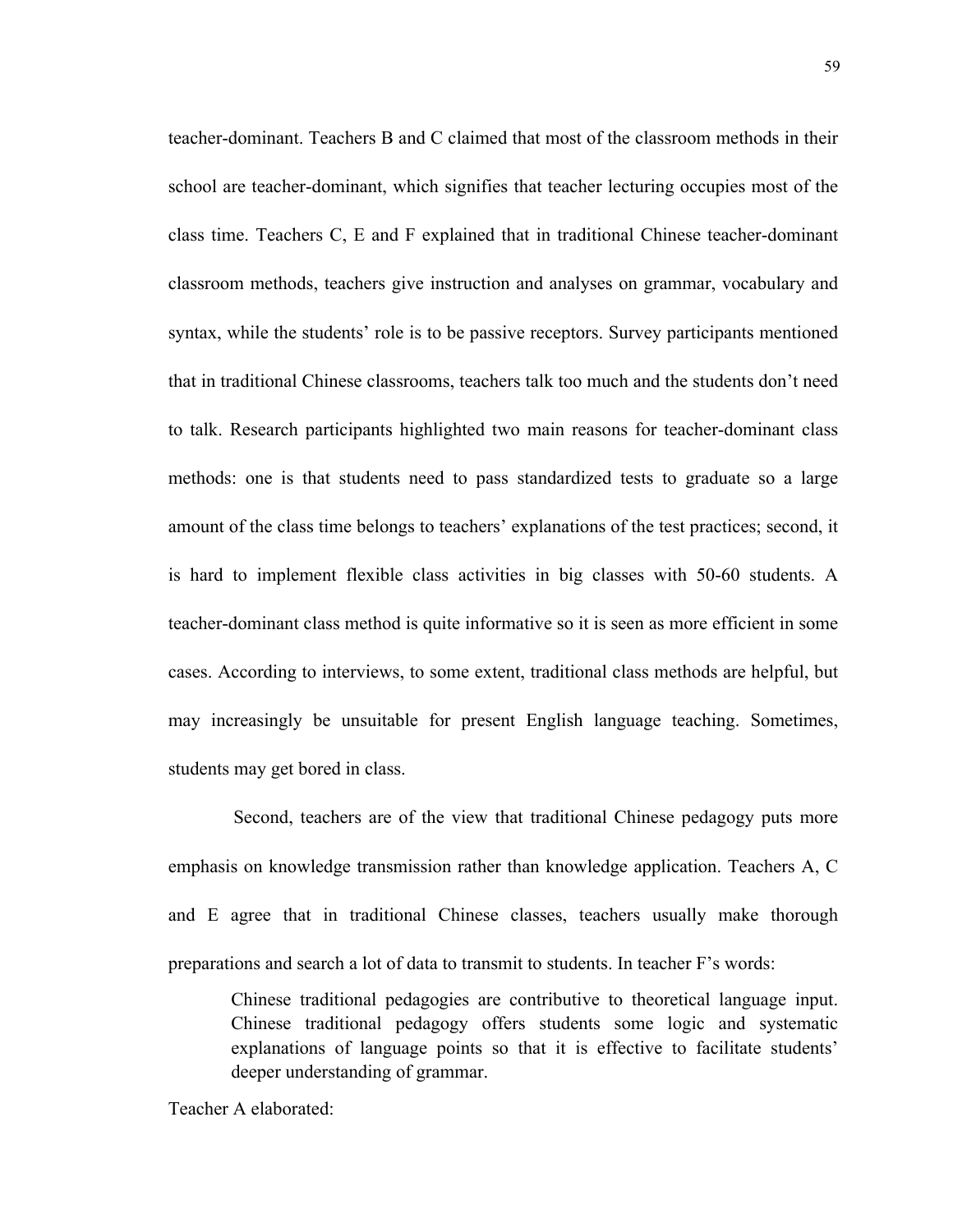The advantage for this traditional pedagogy is that teachers will analyze every language point to facilitate students' understanding. Successful Chinese pedagogies, like lectures, are based on students' confusions and life and career needs. In less meaningful lectures, teachers just give instructions without caring about students' needs and reactions. The main problem for some traditional teaching methods is that teachers do not take students' learning needs very seriously. For example, some teachers just enter into the classroom, turn to the pages that they plan to cover, and then begin to explain every single word and the grammar in the texts. However, this is less meaningful for the present students as they can get assess to that information through Internet by themselves in an instant way.

Teacher B agreed that if teachers just keep their teaching schedules and transmit the language points in class without noticing the extent of students' acceptance, reactions, interests and needs, lectures are less meaningful and less helpful. Teacher F also mentioned that the quantity of lectures depends on the characteristics of the course. If the lesson's expectation is knowledge understanding rather than application, instructions are very effective. This point is important because it illustrates that ultimately the success of pedagogy cannot be determined by simply naming it—all lectures, for example, do not have identical impacts.

Third, according to the teachers interviewed, more teacher control is involved in

traditional Chinese pedagogy. For example, from Teachers D's point of view:

 Chinese class modes involve strict discipline, as some students are less able to control themselves. In order to let the classes proceed in a smooth way, I sometimes set up some rules for students and keep a serious class atmosphere: for instance, students cannot speak or chat with each other when I am teaching.

Her words reflect that the amount of teachers' control in classes largely depends on the learning habits and characteristics of the target students. For instance, teacher F mentioned that students can get access to the Internet through their cell phone, ipad, etc.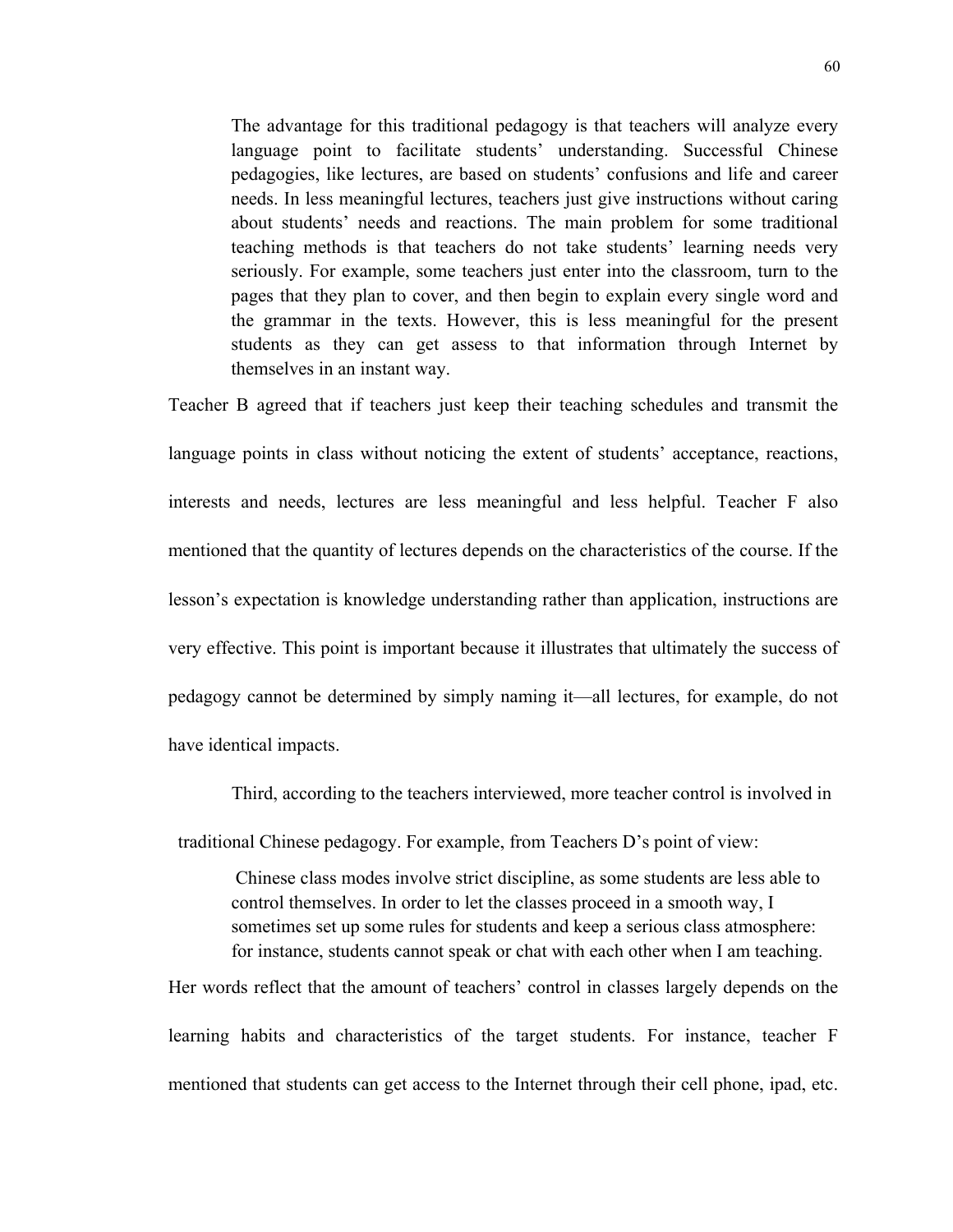Consequently, these lures distract students' attention elsewhere. To some extent, students need discipline from teachers. Teacher E also explains that it seems that Chinese students need someone who can either be their parent or teacher to supervise their learning constantly.

 Also noteworthy is that many interviewees (teachers A, D and E) think that there is no strict division between Western and Chinese pedagogies. For example, teacher A mentioned that present lecture-methods in China (like their western counterparts) involve a lot of interaction and communication to raise students' learning interest. Teachers E and D believe that lectures are also a very important class method utilized in the universities of Western countries.

**Limits and possibilities of (Western) English pedagogy in English language teaching and learning**

#### **1. Pressures to use Western English pedagogy**

Research participants mentioned that they face pressure to use Western pedagogy. In the interviews, all participants, including the administrator, claimed that the main pressures originate from students rather than from the institution. Similarly, results from the survey show that pressures from students rank first, which is the same as the findings in the interviews. Pressure from school administrators is also one of the main reasons.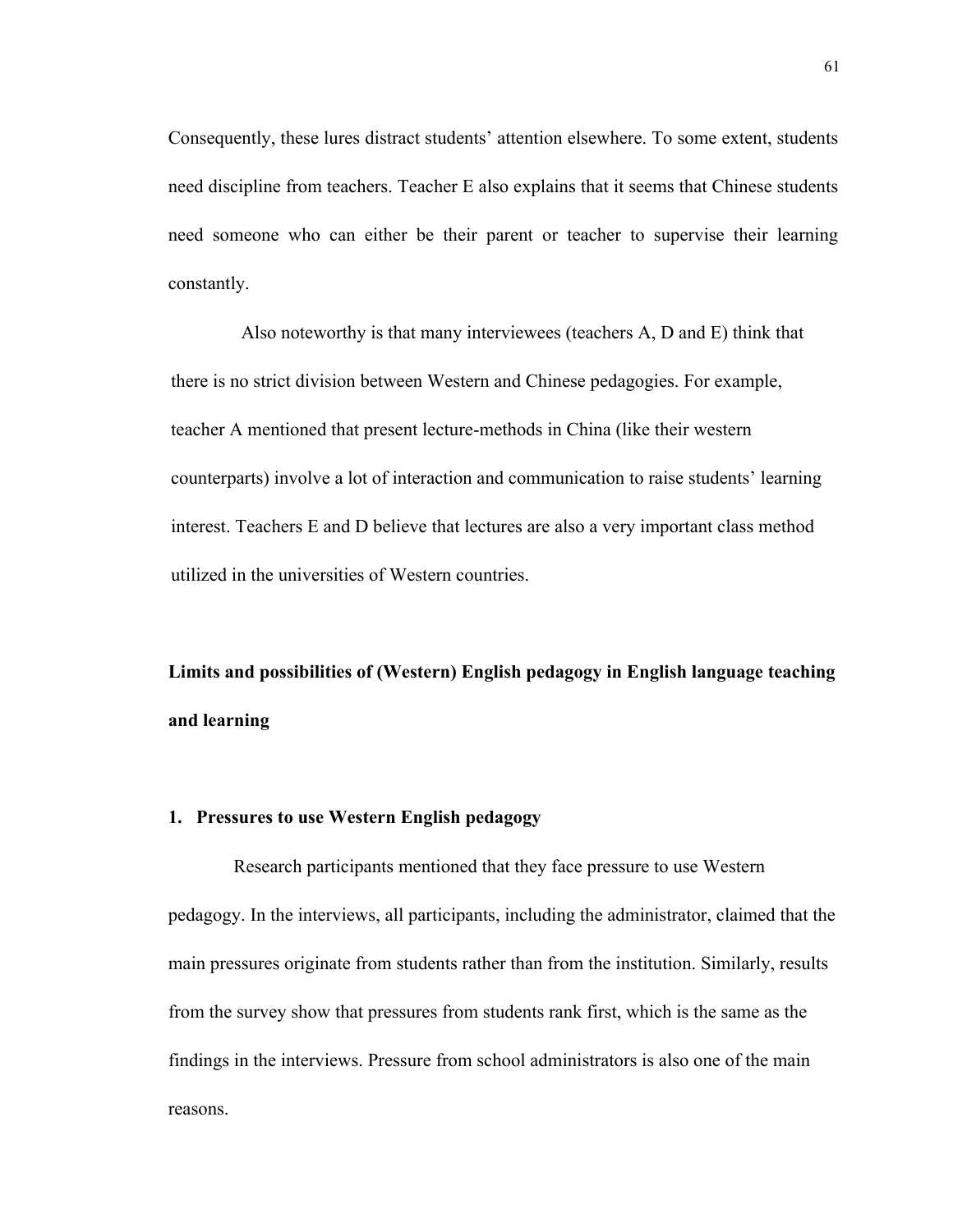Regarding the pressure from students, teachers A and B elaborated that there is a

teacher term-performance evaluation, which is based mainly on students' views of their

teachers. Some of the participating teachers claimed that Chinese students desire to

escape from long-term, boring, and traditional teacher-dominant instructional methods.

For instance, teacher A said:

After suffering so many years of tedious teacher-dominant class modes, students have already got tired of those dull instructional methods. They want to absorb new knowledge, while meanwhile enjoy the learning process. That's the main reason why most teachers have to use some Western flexible and liberal pedagogy to motivate students' learning interest.

Teacher E remarked:

Class atmosphere of teacher-dominant class modes is very boring and less likely to raise students' learning interest. I design flexible activities to let students practice and meanwhile enjoy English language learning. In my view, teacher lectures as the main class mode cannot motivate students effectively.

In addition, teacher F claimed that students get access to different cultures, knowledge

and pedagogies from the Internet so that some monotonous teaching methods would seem

dull in comparison. Admittedly, the use of different pedagogies can stimulate students'

interest and attention in learning.

Further, some interviewees said pressure also comes from teachers themselves as

they hope to resort to different strategies to motivate students' learning interests.

Teachers E and F feel dull and less accomplished in teacher-dominant class methods,

which they feel lack interaction, feedback and a harmonious atmosphere.

 Again, research participants admitted that school administrators also, to some extent, advocate and push teachers to use Western pedagogies. Some participants (e.g.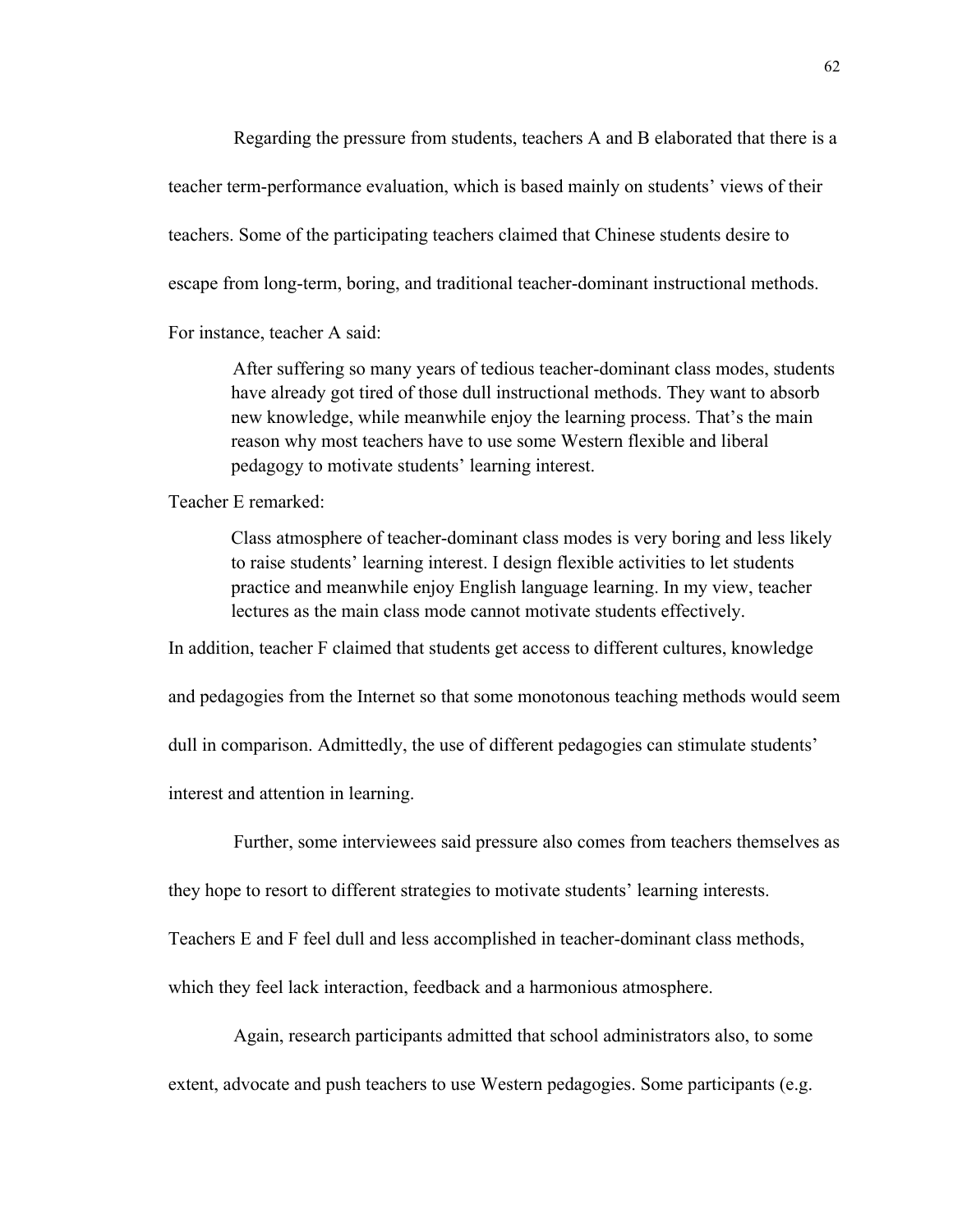teachers C, D, and E) mentioned that in staff meetings, principals and deans emphasize the advantages of student-centered class methods and other Western pedagogies. In my interviews, I further asked teachers about what is emphasized in demonstration lessons and term inspections. Term inspections are based on the dean's evaluation and students' interviews and online evaluations of their teachers' performance at the end of each term. Teachers A and E mentioned that successful demonstration lessons involve constant teacher-student interaction, as well as students' active participation. Teachers C and F indicated that demonstration lessons are usually equipped with modern facilities and center around Western liberal class activities, such as games, competitions and group work activities. Lectures do not usually dominate the entire demonstration lesson. Most of the interviewees said they have never used teacher-centered lecture methods as the dominant method in their demonstration lessons. What's more, all participants mentioned that in term teaching inspections, if the classes are totally teacher-dominant, administrators will suggest teachers make changes. Teacher B emphasized that lesson plans for term teaching inspections should focus more on students' reactions rather than delivering content. Further, teachers C, E and F claimed that school administrators observe the class atmosphere, teachers' abilities in organizing the class and students' reactions. If the class atmosphere is dull and insufficient class interactions are involved, school administrators will request that teachers make some improvements, such as using some activities to make the class more entertaining. However, all interviewees mentioned that though the school administration advocates for Western pedagogy, there are not any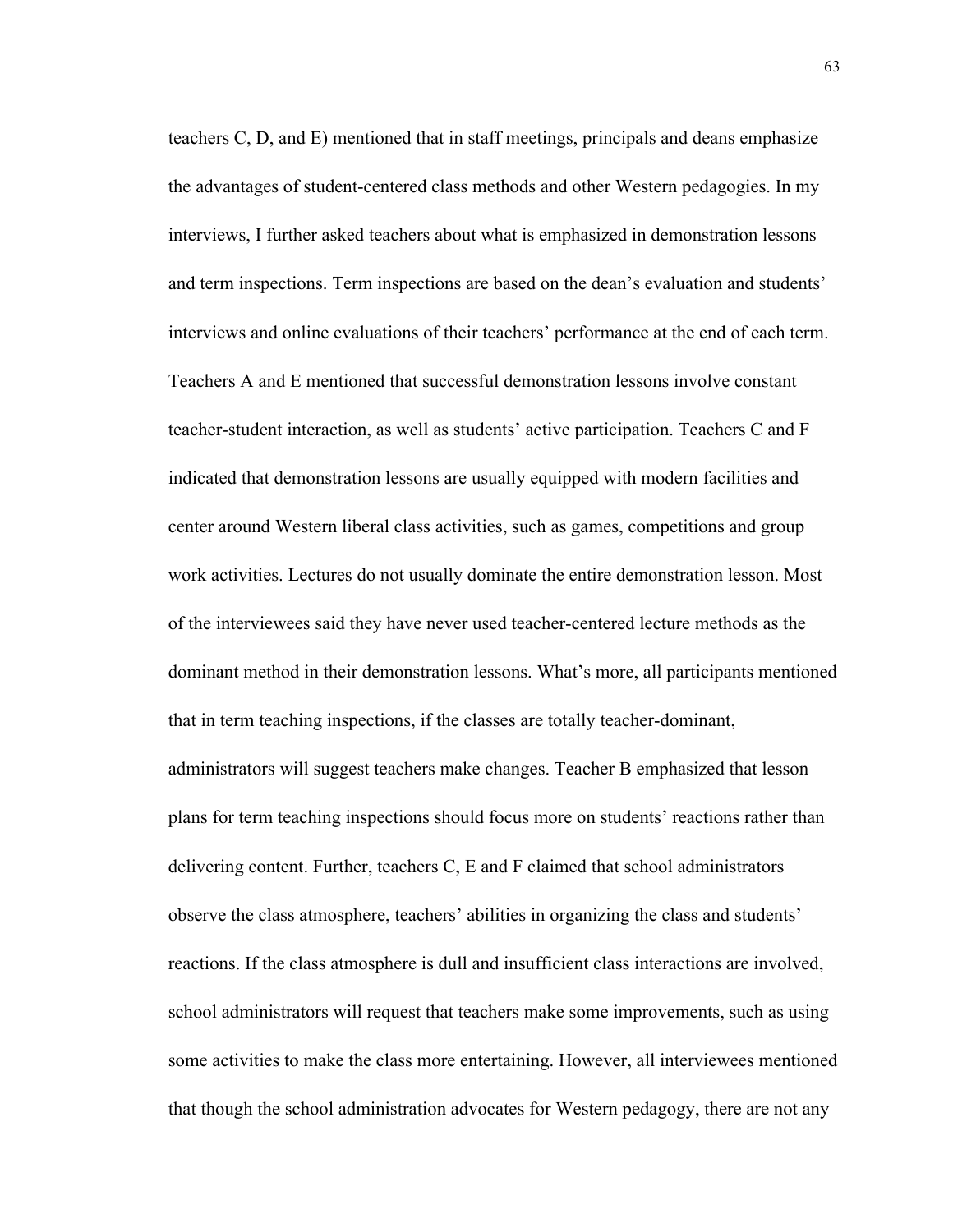significant consequences for noncompliance if students can accept their teachers' teaching style as indicated by the student evaluations of teachers.

# **2. Benefit of Western English pedagogy in practice**

Most teachers recognize some benefits in Western English pedagogy. Almost all the interviewees mentioned that students could participate more actively, to some extent, in Western classroom activities because they are more flexible, entertaining and liberal than traditional Chinese classroom activities. For example, teacher D claimed that some students prefer Western pedagogies as they can participate while learning in a relaxed and entertaining way. In the survey, some participants agreed that students are engaged in Western pedagogy they are more interested in and willing to take the initiative in their own learning.

Further, teachers in the survey mentioned that Western pedagogy not only focuses on students' needs and interests, but also creates more frequent opportunities for the students to apply the language they have acquired. Communicative tasks help develop students' practical language skills. Students can apply what they have learned to an authentic second language environment and thus learn more efficiently.

# **3. Challenges in using Western English pedagogy**

Some teachers in my research mentioned that they face significant challenges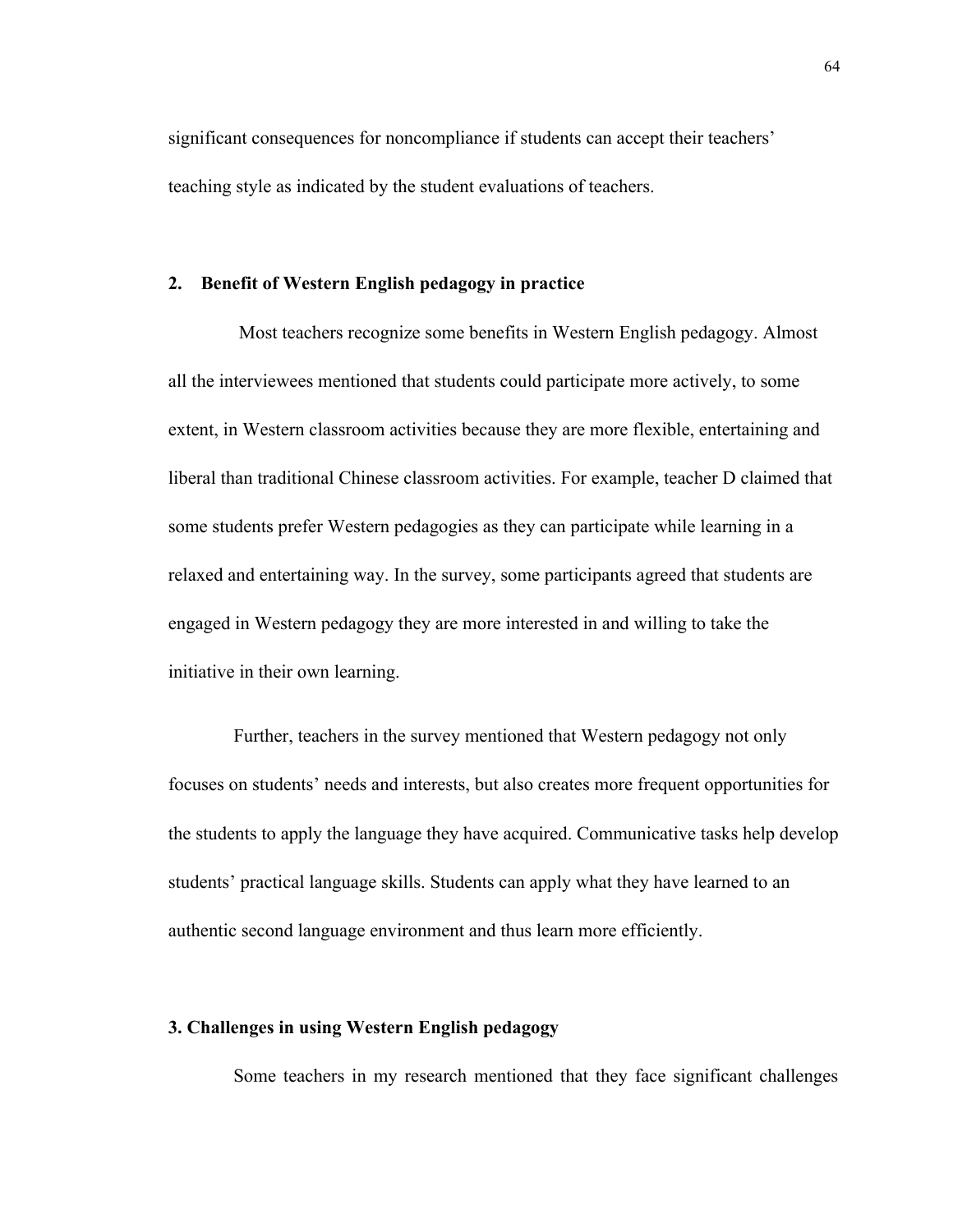when using Western pedagogy, which affect the results of real practice. Almost two thirds of the participants in the survey thought that their students are in favour of Western pedagogies. The rest of the participants are not sure about their students' preferences for Western class modes. Almost half of the teachers surveyed believe that their students can achieve better learning results through Western pedagogy. The rest of the participants are not sure about the effect of Western pedagogy. Interview and survey participants listed some reasons why students may not prefer Western pedagogy, including: former learning habits before higher education, weak English foundations, students' personality, their learning expectations, class sizes and facilities, teacher-students' relationship and test culture. Teachers view students' former learning habits and weak English foundations as the top two challenges for employing Western pedagogy.

# **Former learning habits**

The first and most significant challenge, from the teachers' perspectives, is students' long-term former learning habits. According to the teachers interviewed, Chinese students lack independent learning and self-discipline abilities and rely heavily on absorbing knowledge from teachers' lectures before higher education. First of all, most of Chinese students are less likely to learn with initiative out of classes. Teachers A and D pointed out that Westernized class modes usually involve a lot group work and discussion, which require students' to search for valuable data before classes and to reflect after classes. Teachers A, D and F argued that most Chinese students do not make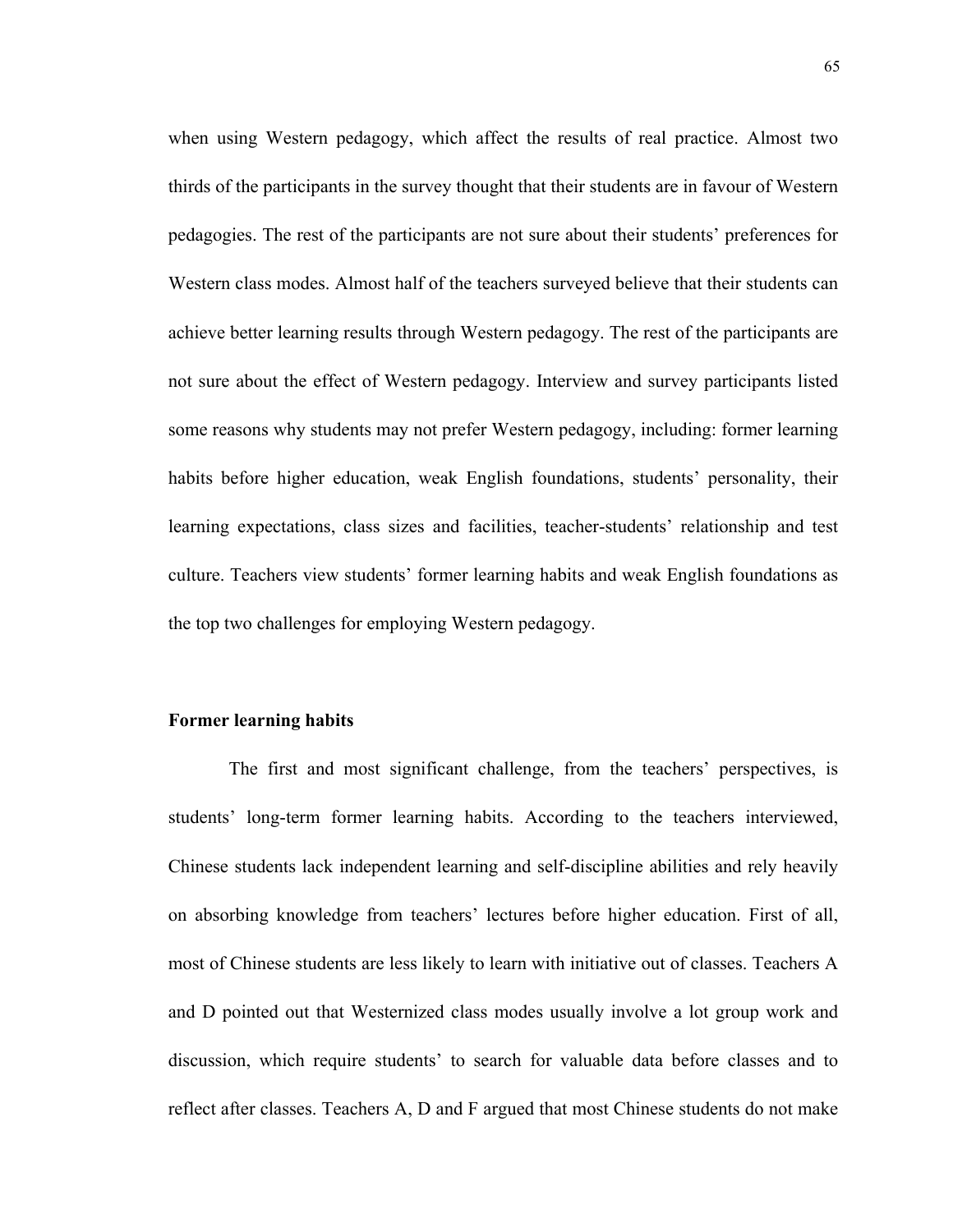sufficient preparations before classes so that class discussion and activities are less meaningful. Teacher B said that some students only finish the assignments of the teachers and may never search any additional material with initiative. Consequently, teacher lectures become the major and necessary source for them to obtain knowledge.

 Furthermore, teacher A and D claimed that many college students learn English in a mechanical and rigid way (e.g. rote learning), which results in their inability to apply what they have learned to other similar situations. Teacher D is of the opinion that Chinese students are less capable of summarizing and reflecting what they have learned. She explained:

 Students have many ways of accessing knowledge; but they lack the ability to sort the data. They are not quite sure which data are important to them. Some students learn mechanically without thinking about the purposes for learning. A large proportion of students are less capable of applying what they have learned to other similar situations. Some students just listen to teachers' instructions and then finish all the assignments without any critical thinking and reflections. Students learn English in a very rigid, passive and less flexible way.

Additionally, teachers report that that Chinese college students lack self-discipline in

English learning. For instance, teacher D said:

 Enduring so many years of rigid and serious class modes, students, who aspire for freedom, just lack self-discipline. This is closely related to the long-term reliance on the control from teachers and parents before higher education. If they are given the right to learn more flexibly, they may just chat, text to others or even play computer games in class. Chinese teachers still have to act as the authority and controller in class.

In this chapter, I have already referred to this issue, which results in teachers' tighter

control of the English language classes and their roles as dominators and controllers.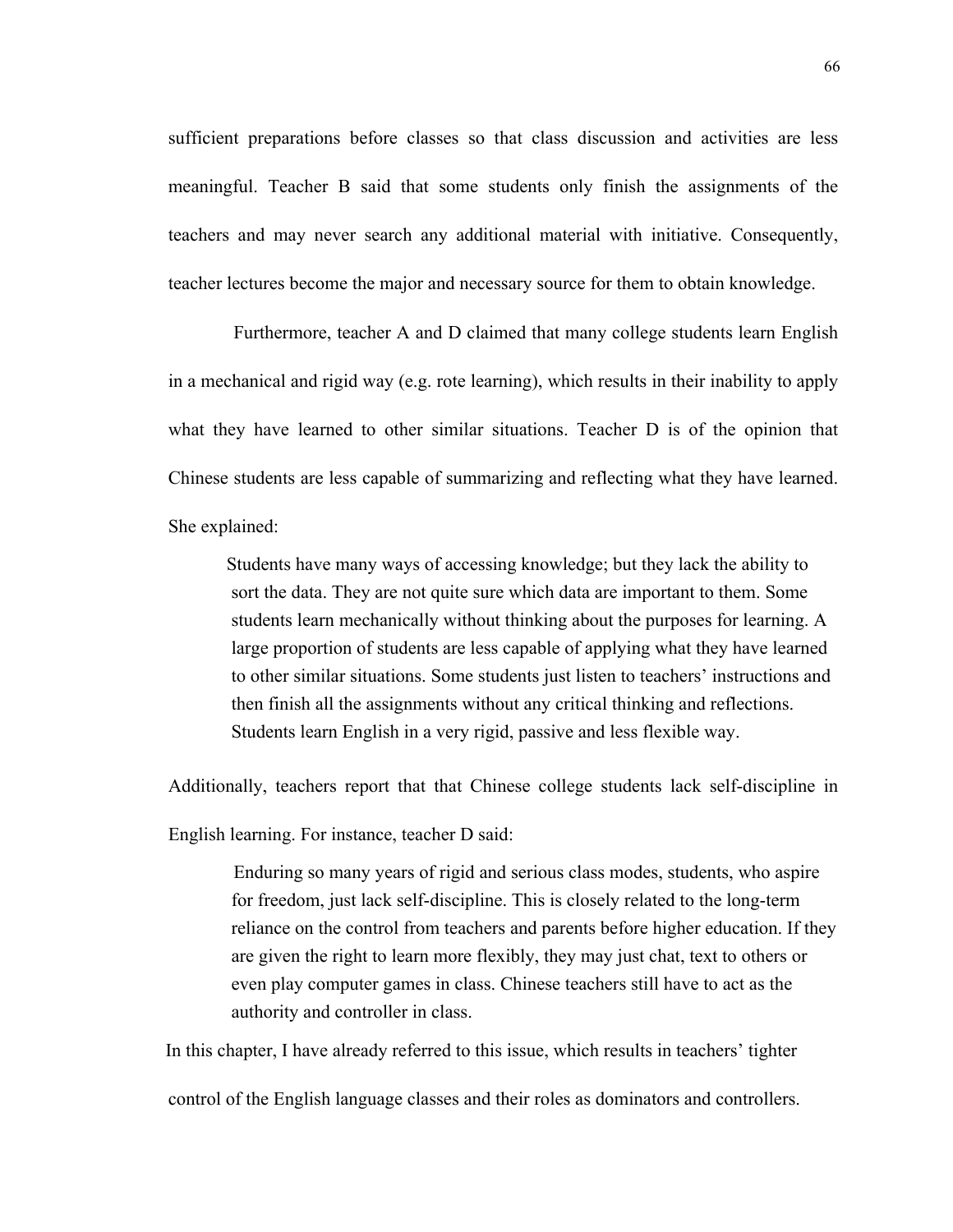#### **Students' weak English foundation**

 The second important challenge referred by teachers is that some students have little English foundation. All interviewees agree that because of the popularization of higher education, the English requirements for being enrolled in the colleges are not so high. Teacher A explained:

 The popularization of higher education makes the universities and colleges, compete with each other fiercely to recruit students to ensure the school's survival and development. The consequence is that the English foundations of students are less desirable. Besides, studying abroad becomes a choice for secondary school graduates. Some students with good English competencies and academic achievements prefer to study in Western famous universities. Students in some common colleges are less competent in English.

Both teacher B and C mentioned that students' English foundations are really poor so that it is very hard for students to participate actively in English. Teacher B gave an example that one of her recent group tasks was to ask students to be tour guides, but students did not participate actively. She guessed that the task was a bit too difficult for the students at that level of competence to handle. Teacher D, E and F mentioned that some Chinese students are less competent to make effective interaction, which results in the unbalanced participation in group work. Teacher C indicated that some may hope other students whose English are better in their groups to finish the tasks or help them. Teacher B, C and E claimed that if the English levels of most of the students in classes are low, they have to dominate the classes to explain the vocabulary and grammar in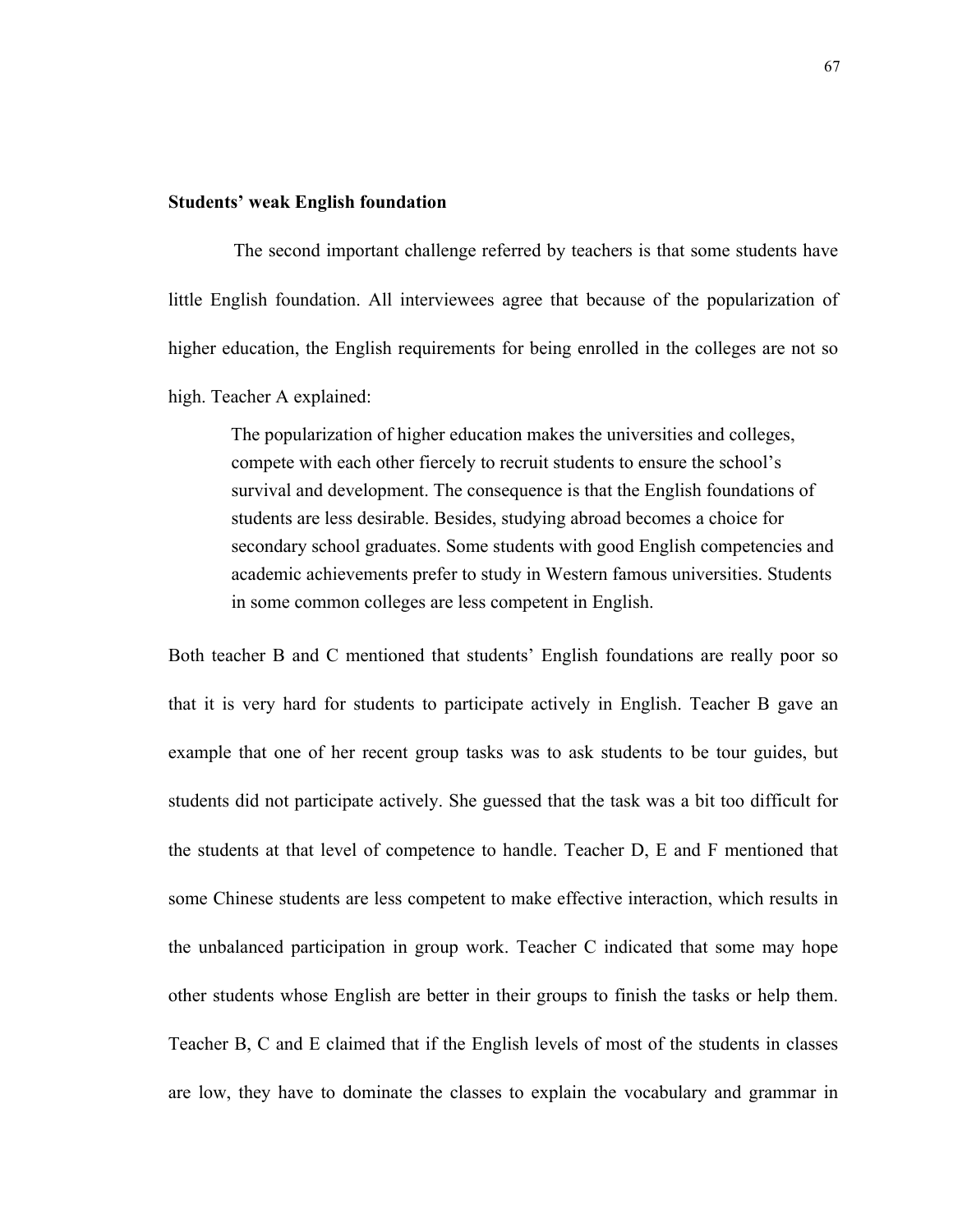English or Chinese to facilitate students' understanding. Teacher A further mentioned that because of students' weak English foundations, teachers may use simple teaching material, which make them feel very dull as the teaching material may not match the intelligence levels of students.

 Furthermore, all participants agreed that some disadvantaged students from northwest, inland and rural areas struggle more with their weak English foundation and cannot be involved in the English language atmosphere. The main reason is still their limited access to learning resources and qualified teachers. Teacher A and C mentioned that students from north and west part of China face more difficulties in English learning, especially in the pronunciation. In teacher B's view, compared with students from developed regions, their counterparts from distant and rural regions have less access to English language knowledge, cultural knowledge, qualified teachers, facilities and parents' support. This lack in turn leads to students' poor English foundations and unfamiliarity with Western knowledge and pedagogy. Teacher C said that one of her students who comes from northeast part of China hasn't learned any English before higher education so that she definitely needs more English language support. Teacher D mentioned that the English foundations of students from inland areas, like Gan Su, Qing Hai, are really weak. But, in her opinion, some of them still can catch up with other students if they are diligent enough. Teacher E made reference to students from the north part of China, who seem to face more challenges in English pronunciation as some English words do not have the equivalent sounds in their dialects. English education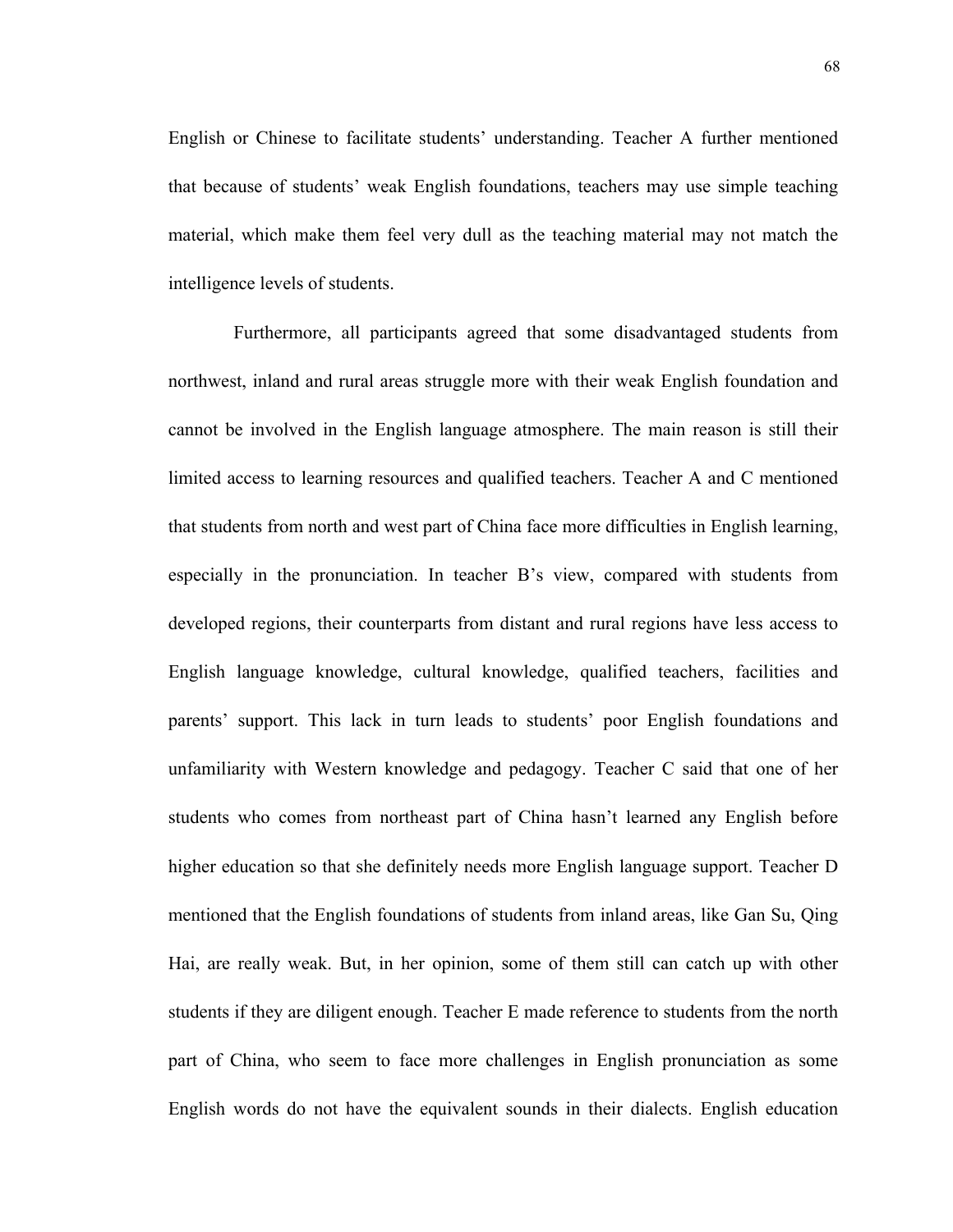before higher education is not emphasized in some regions. The teaching methods are traditional and outdated.

### **Students' inward and modest personality**

Teachers interviewed report that some students are unwilling to participate in Western pedagogy because of their introverted and modest personality. Teacher A, D and F indicated that, indeed, a large proportion of students in their classes appear to be not brave and confident enough to express themselves in English class. In Teacher F's words, however:

 30-40% of students in classes are not confident enough to express themselves in my English class. I guessed that one of the most important reasons is that teachers in middle schools seldom encouraged those students. Those teachers prefer to point out all the students' mistakes, which results in the lack of confidence in language learning. A large proportion of students are with conservative personality, which means they try all the possible means to defend their ego and never takes risks of losing face.

Teacher B claimed that most of her students are still too shy to participate actively. Some of them even feel less pressured in teacher-dominant instructions. This may be related to the national cultural personality.

# **School conditions**

 Some interviewees complained that some undesirable conditions of the school, such as big class size, and outdated facilities also cause difficulties in implementing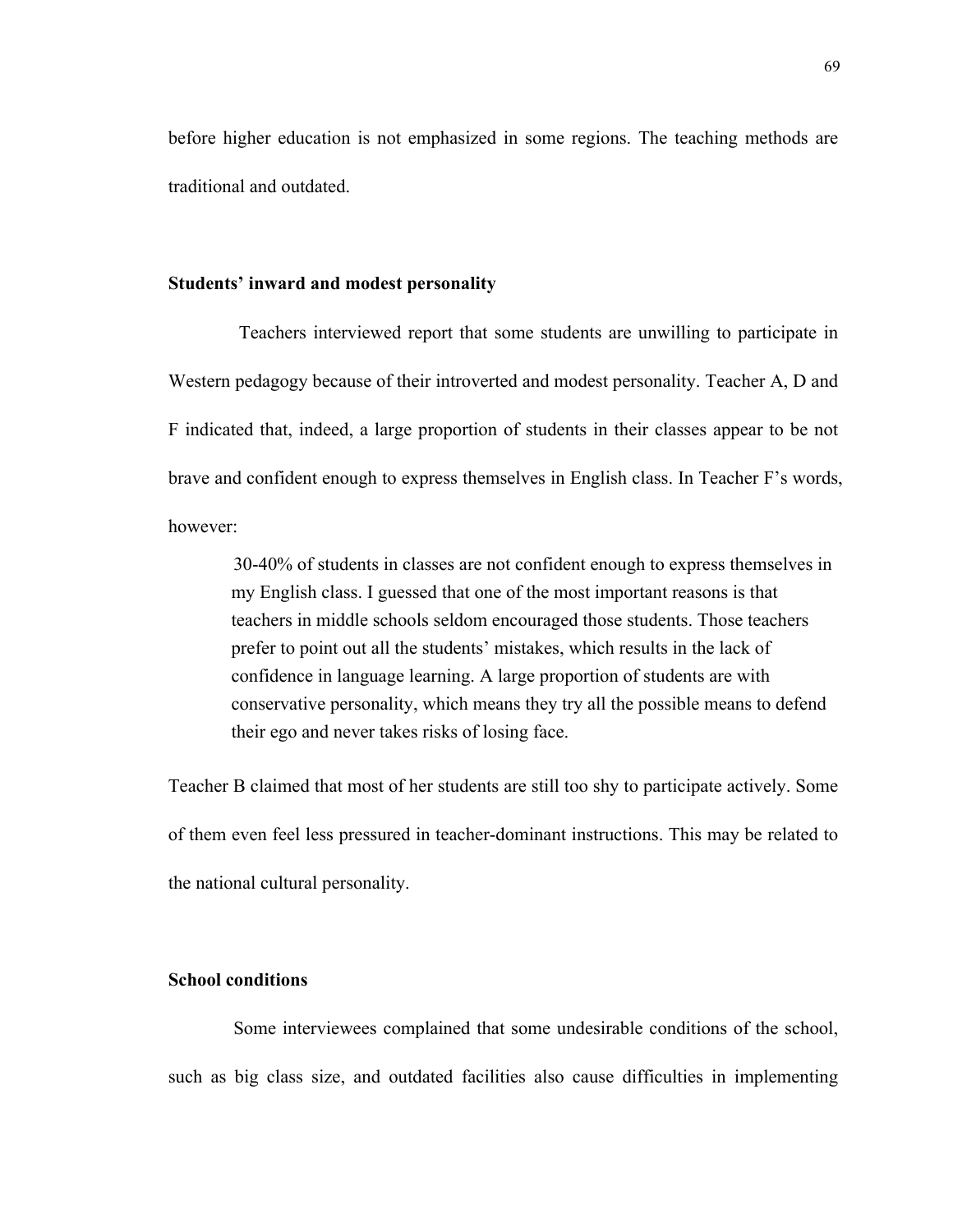Western pedagogy. Teacher D indicated that the class size is big and the desks are not easy to move to make suitable class settings. A majority of interviewees complained that class size is a big challenge for most of the English teachers in China. The present class sizes of teachers B, C and F vary from 35-60, 53-55 and 50-55 students respectively. Interviewees mentioned that with such big class sizes, it is very challenging to organize Western flexible class activities successfully as students' interest and preferences vary.

 Further, half of the participants referred to the problem of the lack of facilities, such as acoustic equipment and projectors in class, which may contribute to the tedious class atmosphere. Teacher C, E and F mentioned that some class activities and content still need to be illustrated by PowerPoint, music or videos in an attractive way to facilitate students' understandings and maintain their learning enthusiasm.

#### **Teachers' professional knowledge**

 Another challenge in my research is that teachers themselves lack understanding of Western knowledge, cultures and pedagogy. The survey results show that over half of participants are not quite familiar with Western pedagogies, while the rest are familiar. In the interviews, teacher B, C and D also mentioned that they did not have a deep understanding of Western English pedagogy, which means that they may not use those pedagogies appropriately in classes. They hope the college can provide some pedagogical training. Further, a generational gap exists between teachers and students. Teacher A and D claimed that teachers need to improve professional abilities as present college students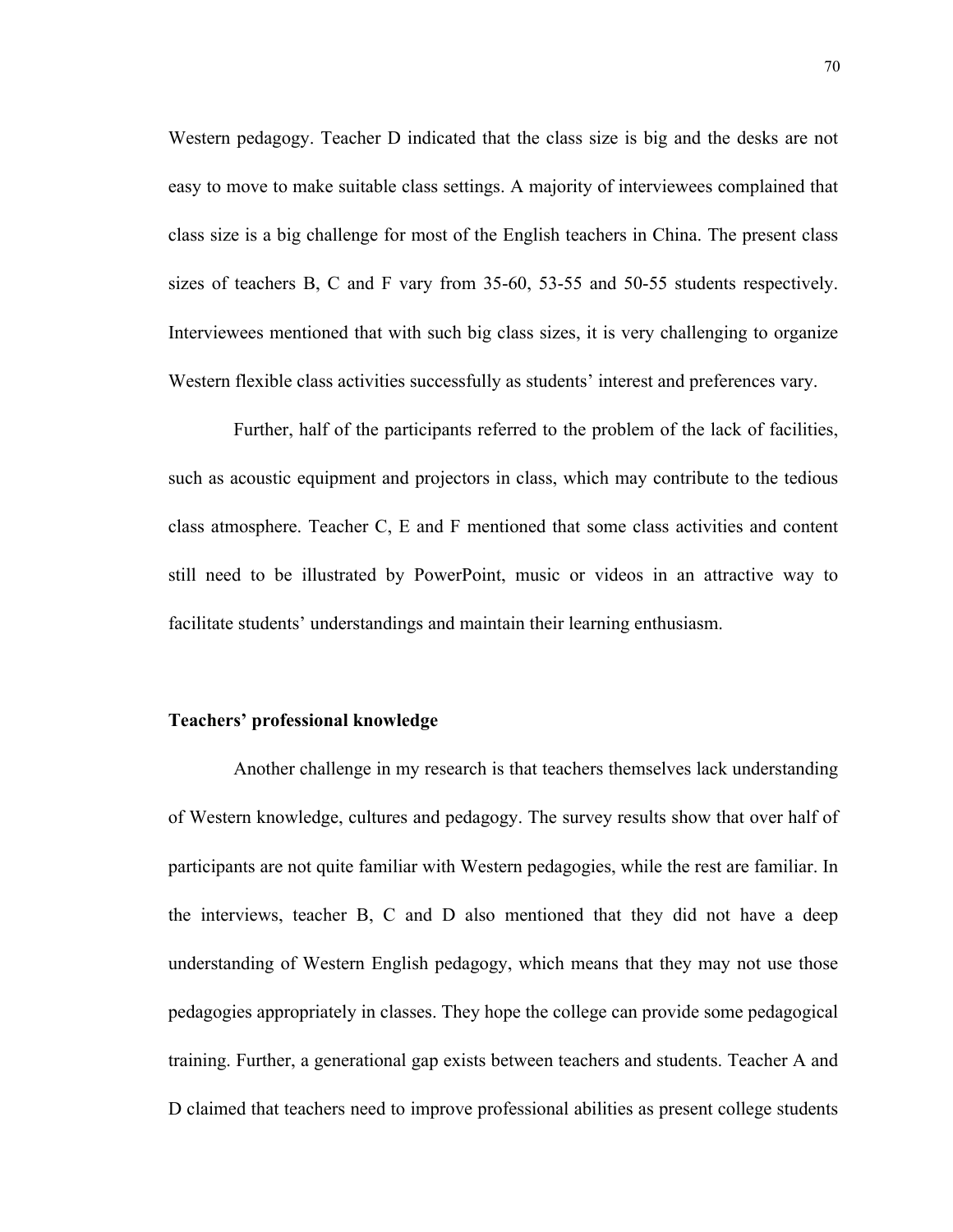grow up with Internet, which results in their abundant access to resources and different learning styles. Consequently, teachers are required to use different pedagogies and the latest knowledge to arouse students' learning interest.

# **Students' learning expectations**

 Interviewees indicated that the effect of Western pedagogy is also connected to Chinese students' learning expectations. Teacher A mentioned that Chinese students, especially those excellent learners, have higher requirements for class efficiency. They hope to gain new language knowledge through a limited period. Therefore some liberal Western class activities with emphasis on knowledge application do not attend to their learning motivations. Teacher E asserted that some Chinese students might feel disappointed about classes without a large amount of knowledge transmission. Teacher F said:

Chinese students always want to learn something new through the course, which will give them the sense of self-fulfillment. Some Western language pedagogies requiring language processing and reproduction do not convey new knowledge so that they may think it is a waste of time. They do not have the concept that language organization and reproduction are also crucial elements in learning.

Consequently, many interviewees (e.g. teacher E and F) emphasized that teachers need to clarify the purpose of each activity beforehand so that students may understand what they can gain or improve.

#### **Students' learning objectives and test culture**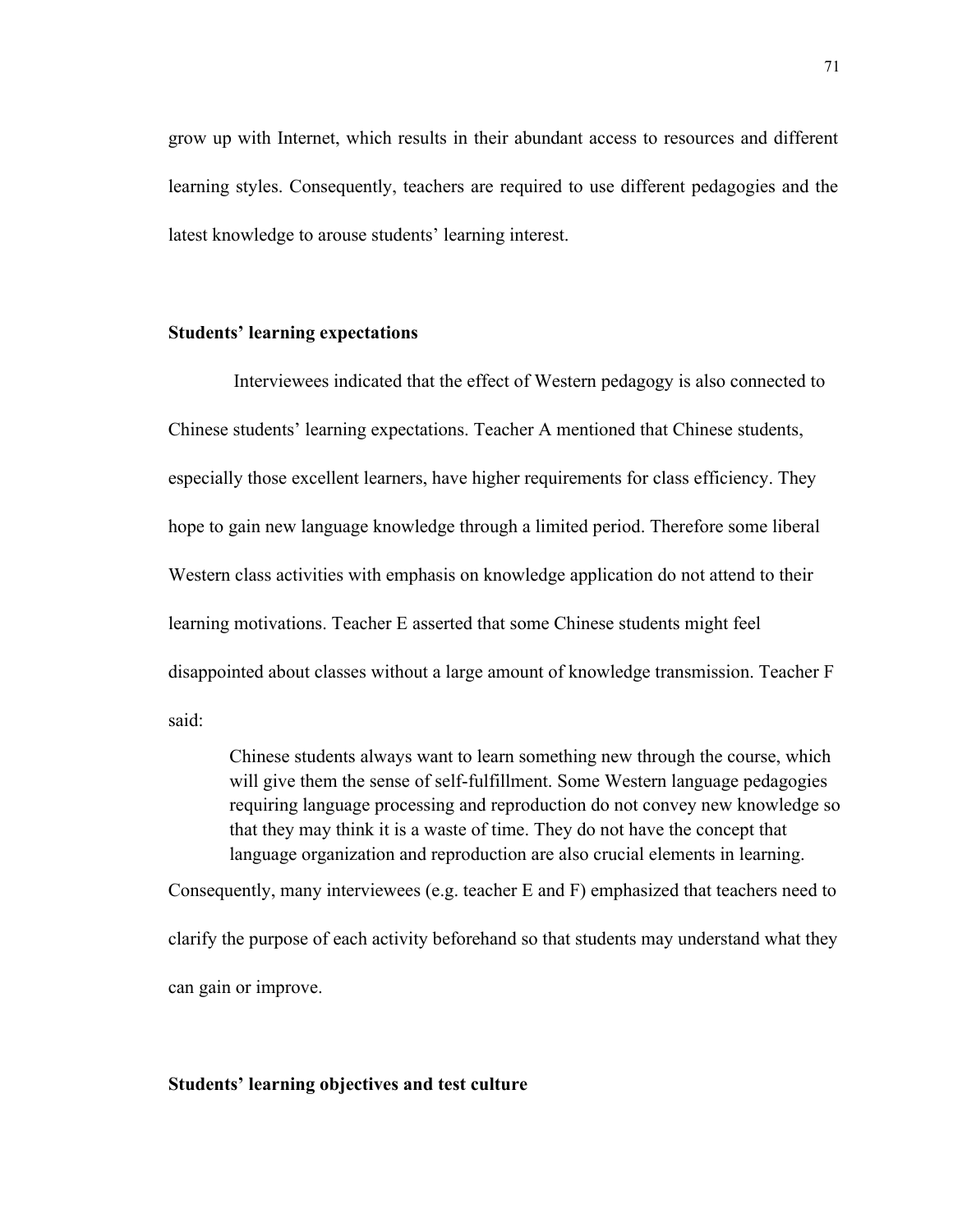Many participants stated that students' learning goals shape the extent and amount of their' active participation. They further argued that a large proportion of students in China learn English for passing tests rather than for practical usage. For example, teacher A said:

 Although English is emphasized in the present higher education, it is seldom used in real life and work. The working environment in big multinational corporations is becoming localized, which means students may not need to use English frequently even if they will work in multinational companies in the future. Further, most students will not study or work in Western countries. Generally speaking, students cannot figure out why they need to learn English practically.

Almost all interviewees and survey participants agreed that passing test is the most important reason for college students to learn English. They also believe that traditional teacher-dominant pedagogy is more effective to raise students' test scores than Western flexible activities. Teacher F mentioned that Western pedagogy can be used in test-oriented training, but it requires more time and does not seem to be very efficient. Teachers' explanations of test questions may be more efficient than those flexible activities. Teachers B and C said that they prefer to lectures or give relevant instructions in test-oriented training. Research participants also insisted that a large proportion of students just hope their teachers will use lecture or test-oriented instructions as the main class modes.

 Many interviewees pointed out that high-stakes standardized tests in China make the class less interactive and communicative. Teacher A pointed out that many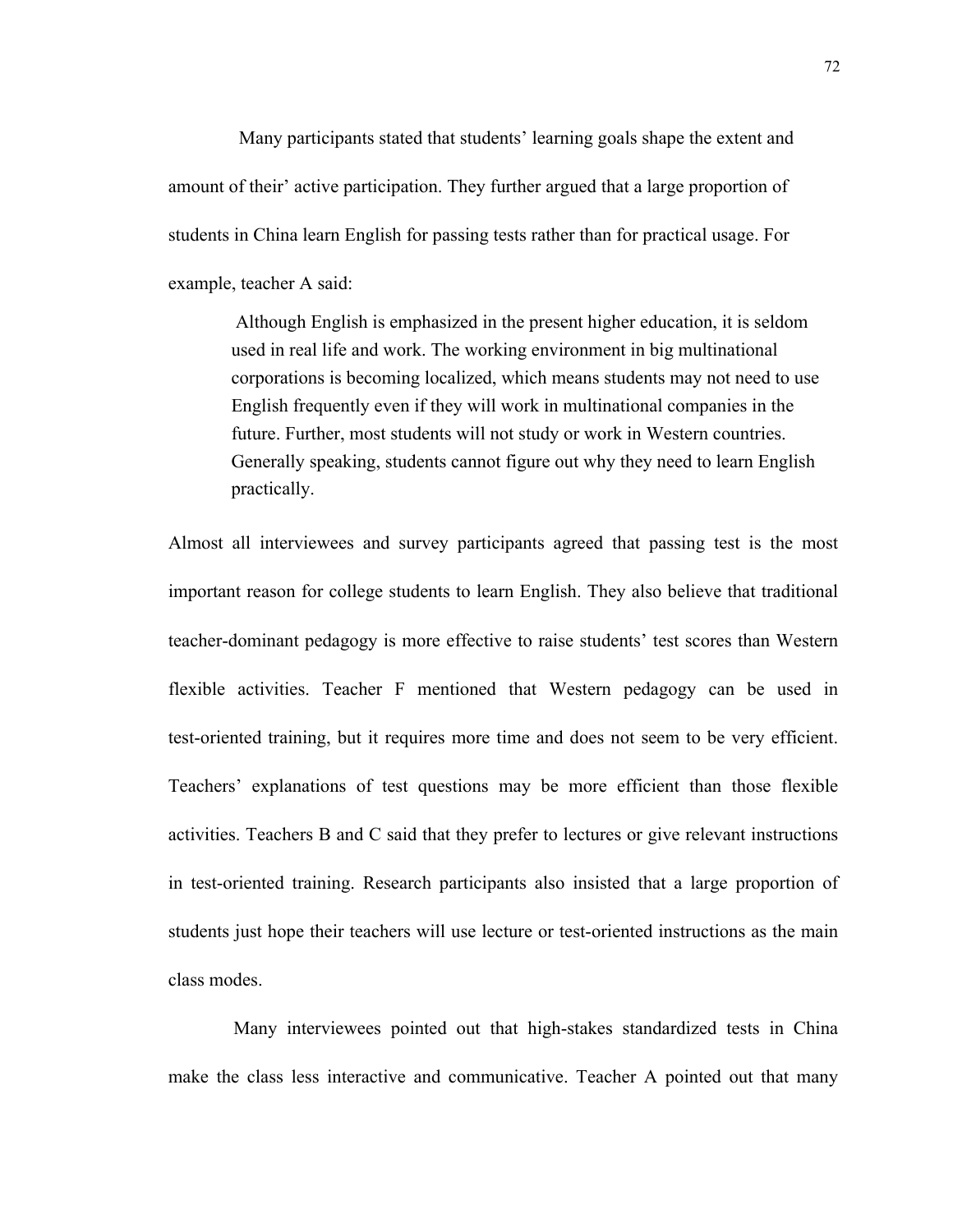students just learn English for test results rather than knowledge application and learning process. Teacher B said that some students, though already have achieved high scores in exams, cannot use English fluently and practically in daily life. Teacher E mentioned that the test trainings focus a lot on language transmission rather than application. Students cannot cultivate their practical language competencies (e.g. listening and speaking) effectively. Teacher F believes that test-oriented trainings are more contributive to students' grammar learning than real-life use. As a result of this tedious teacher-dominant test-oriented training, teacher B, C, and D indicated that students may lose their interest in English language learning, which means that they are likely to stop learning upon passing the exams. Students may need other incentives, such as requirements in their future jobs, to stimulate them to learn English again.

Although test culture in Chinese higher education may result in tedious class atmosphere, teachers' test-oriented instructions and analysis, little communication, less interaction and practical use in English language classrooms, many interviewees still pointed out the necessity for the existence for tests. First, teacher A said:

 Testing is the most efficient way to assess students' English competencies. Besides, if College Entrance Examination or College English Test is cancelled, some places may not open English courses. Students from disadvantaged families may lose the opportunity to learn English. Only wealthy students can have various opportunities to learn English. However, the reality is that students who are proficient in English are usually favoured in the future workplace, which will result in social inequality.

In this sense, tests help students from diverse backgrounds gain access to opportunities to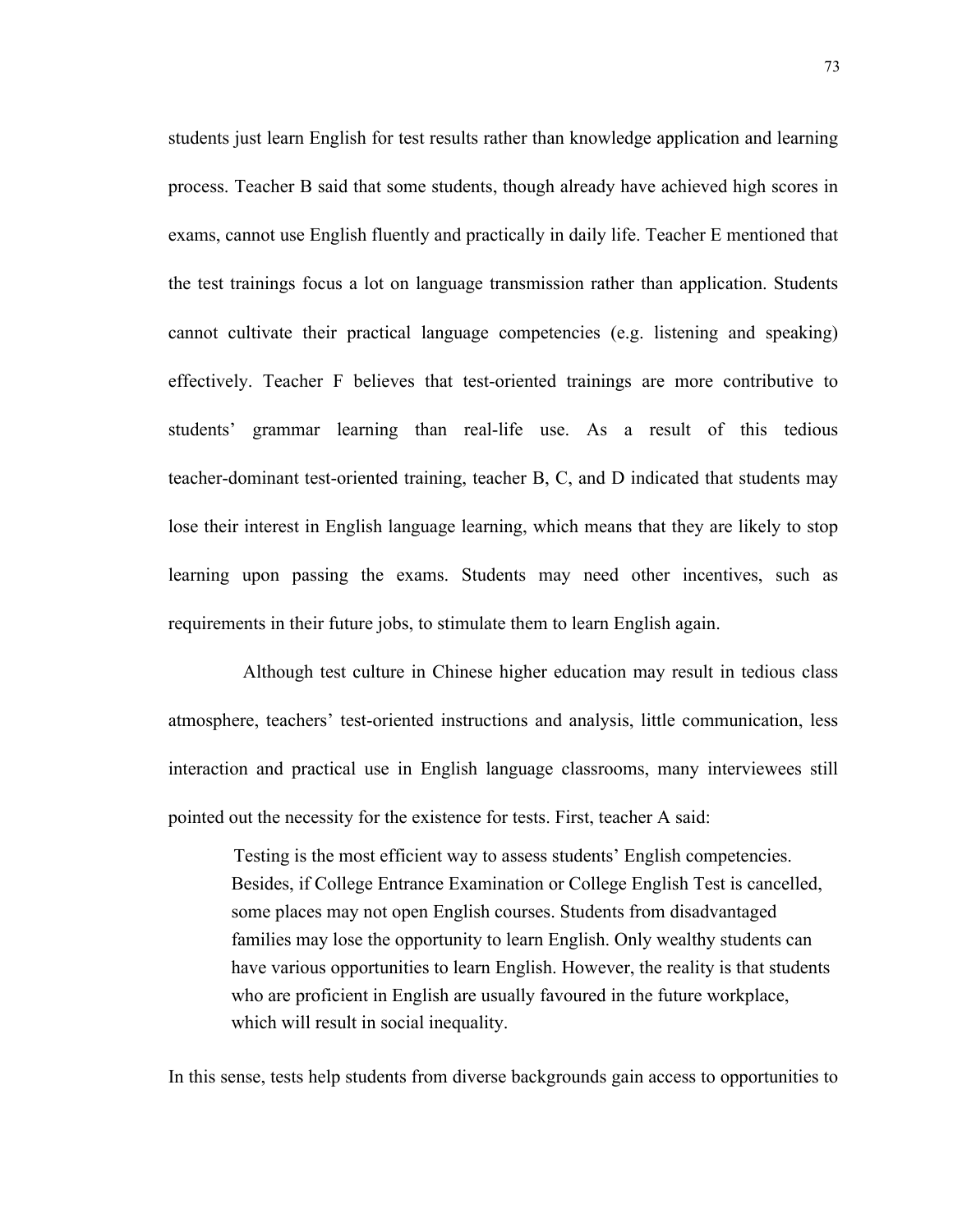learn English so they have equal chances to compete for future jobs.

 Additionally, teachers B and E mentioned that the College English Test certificate is very important for Chinese students to find a good job, which can be a very important motivation for them to learn English. Teacher E expounded that class time is so limited that students cannot obtain much knowledge. Tests make students spend a large amount of time learning English after class. They can also increase their vocabulary through the readings in the module test papers. Teacher D also agreed that if there is not a test, some less motivated students may never spend any time learning English.

 How do the participant-teachers face the challenges brought about by test-oriented English language teaching and learning in Chinese higher education? As mentioned above, interviewees (as teachers B and D) indicated that the biggest problem is that students may totally lose their motivation to learn after they have passed examinations. Consequently, teacher D suggested that in the process of test-oriented instructions, some flexible learning activities and entertaining class forms can also be used to keep students' learning interest in English. Further, teacher E argued that the problem does not lie in the test itself but the forms of the tests. If the tests could focus on comprehensive English abilities, which involve listening, speaking, reading and writing, the negative effects would be lessened.

#### **Teacher-student relationship**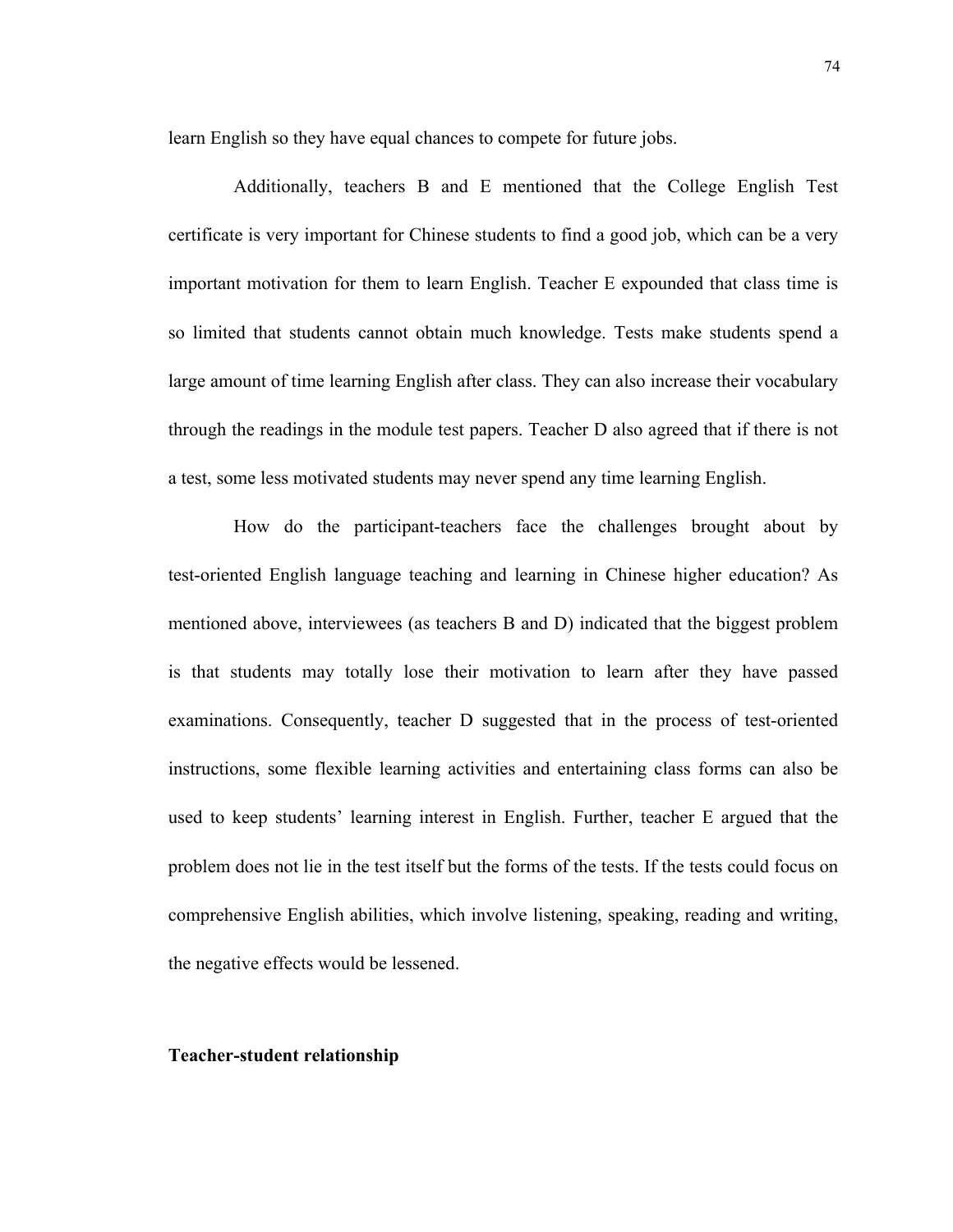When using Western pedagogy, hierarchical and serious Chinese

teacher-student relationships, to some extent, also affect the use of Western pedagogy.

My interviews not only invited comparisons between Chinese and Western

teacher-students relationships, but also asked for possible improvements. Many teachers

in interviews explained the hierarchical relationship and authority in Chinese classrooms.

For instance, teacher A said:

 In many Chinese classes, teachers, who are regarded as the only authority in classes, are highly respected by their students. Students need to obey all the requirements of their teachers. For example, if the teacher asks students to stand, he or she cannot sit.

Teacher C added:

 In China, students need to respect their teachers. This "respect" sometimes implies that students cannot argue with their teachers. This authority comes from a hierarchical relationship rather than teachers' knowledge. In China, "face" is very important, which means that pointing out teachers' mistakes in front of students is not acceptable. But students can discuss with their teachers after class.

Their remarks illustrate the strong hierarchical relationship and the serious image of teachers in Chinese classrooms.

 In reflecting on Western classrooms, interviewees said that students follow teachers' instructions for the following two reasons: first, teacher A claimed that teachers are so professional that students trust their teachers. Teacher D argued that Western authority lies in teachers' knowledge. Students respect and trust teachers because they are knowledgeable enough to convince their students. Second, teachers have charisma in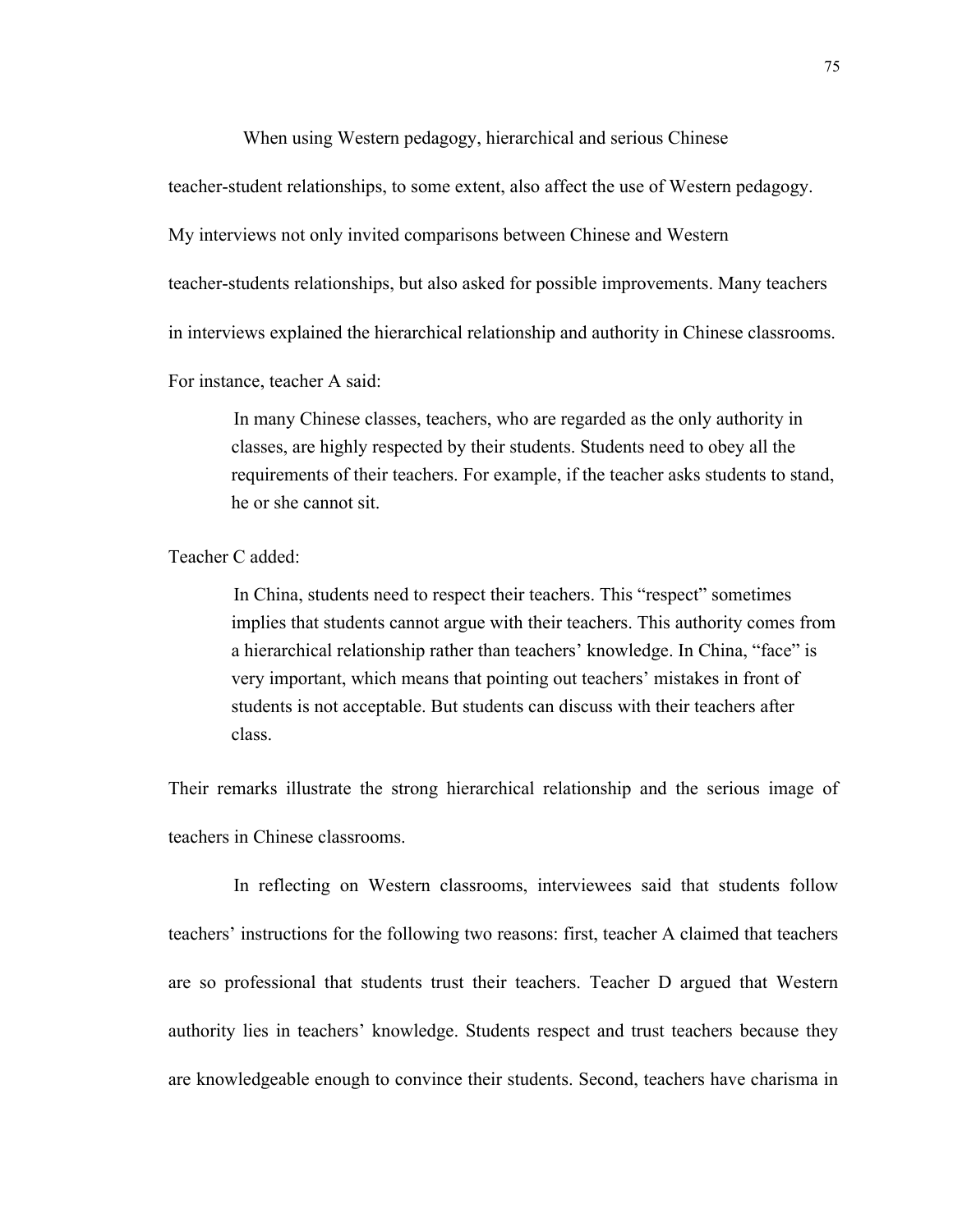personality or somewhere else. In Western classrooms, teachers A and C mentioned that teachers show respect, love and care for their students and their academic and professional development. The respect signifies that students can argue with their teachers and refuse teachers' request. Students are allowed to use teachers' first names, discuss and explore issues and questions together. If they find teachers' mistakes, they can call them out. Teacher E said that in Western countries, teachers usually try to think from the students' standpoints. They may change the curriculum content and pedagogies according to students' preferences and needs.

 From my participants' perspectives, teacher-students' relationship in Western language classroom is more equal than that in China. I further inquired interviewees about their understanding of the equal relationship. All interviewees agreed that the respect between teacher and students does not mean that the relationship is totally equal, especially in the local Chinese context. Teacher B stated:

 It is also not good that teachers keep the totally equal relationship with students as the class may go out of control. For example, some students may make noises when teachers need a quiet teaching atmosphere. The equal relationship still means that teachers and students need to respect and care about each other. In teacher C's words:

 Equality means that students can discuss questions and argue with their teachers. The strength for equal relationship is that students are encouraged to express their ideas creatively and freely in a less pressured environment. A big challenge is that in big class sizes, class may be out of control if teachers keep an equal relationship with students. Students may say something very irrelevant to classes so that a lot of class time is wasted.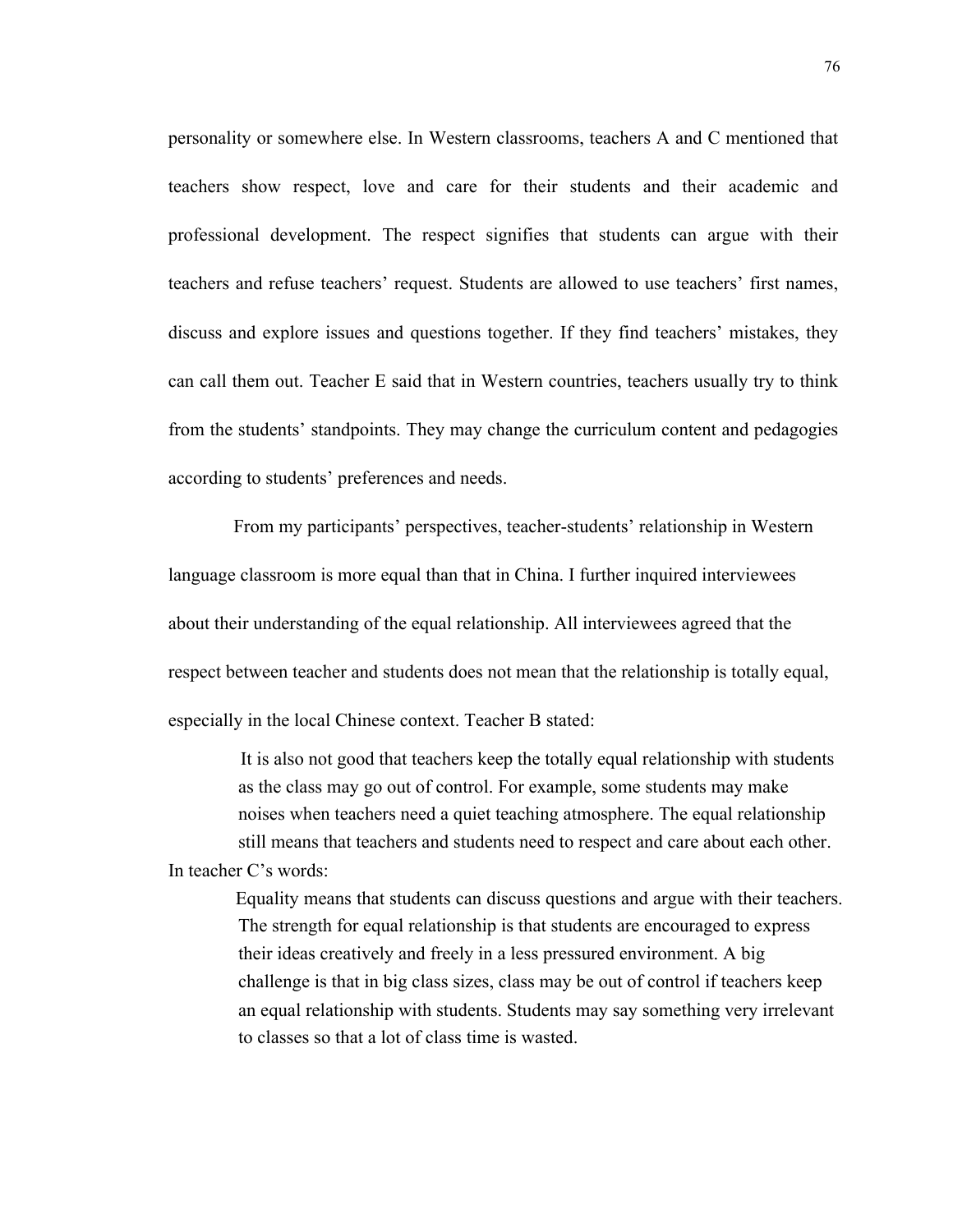Teacher D also pointed out that equal relationship does not mean that students can do whatever they want to do in classes without teachers' control. Teachers still need to discipline students in a very organized way.

 Nowadays, the hierarchical relationship in China has changed a lot, although the old concepts still exist. Teacher C said that some young teachers, who are influenced by Western ideologies of freedom and equality, pay much attention to class discussion and exploration of questions with their students. Teacher F expounded that present English teachers who learn English and are very familiar with Western pedagogies and knowledge are also willing to discuss and explore issues with students. Answers for some issues are quite open-ended. At the same time, teacher D claimed that with the development of Chinese society, students also require their own freedom in expressing in classes and keeping harmonious relationship with their teachers. Consequently, few teachers now in China take the role as authoritarians as their students fight strongly against that. However, though the situations have changed significantly in China, the old traditions still exist. For one thing, teacher A pointed out that some teachers who are not knowledgeable enough to convince students still request students to follow all their requirements without argument. Teacher F said that some students who are accustomed to absorb knowledge through teacher-dominant instructions may not like to discuss and explore knowledge with their teachers. It seems that the old tradition still exists for the habits of both teachers and students.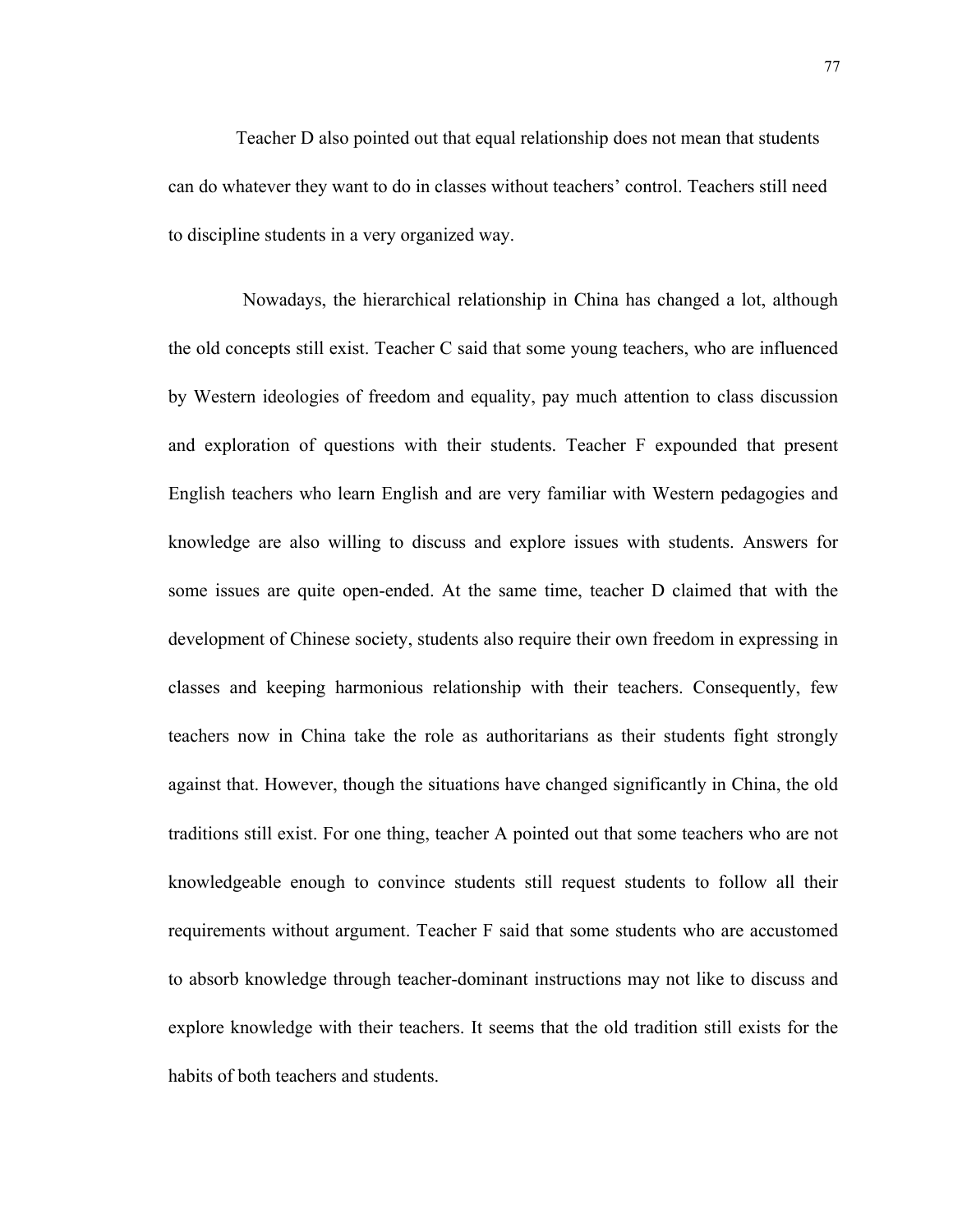## **4. Modifications for Western pedagogy and curriculum content**

 In the survey, three quarters of teachers indicated that modifications are essential in using Western pedagogies. In the interviews, all participants maintained that modifications are required in the use of Western pedagogies for the following aspects: students' English levels, learning habits and capabilities, learning purpose, class atmosphere, students' learning moods, class sizes, etc. Some detailed explanations are as follows: the first modification is related to Chinese college students' learning expectation. As with the discussions above, teacher A and other interviewees mentioned that some good Chinese students have very high learning expectations. Modifications suggested by interviewees follow. For example, teacher E said:

> English language learning is a kind of knowledge accumulation for Chinese students. When designing courses, I divide my courses into several parts. I usually give lectures for some language points, followed by some activities to let students practice. Finally, I summarize and give specific requirements for students to accomplish after class. Some Western liberal class modes, such as free discussion and games, cannot help them get abundant knowledge in a limited period. Good learners in Chinese higher education emphasize learning efficiency, which results in higher requirements for teachers' design of class activities. When using Western pedagogies, still a large amount of language information and skills need to be taught.

# Teacher F stated:

 A large percentage of Chinese students are still accustomed to grammar analysis and translations from teachers because they can realize what they have learned very instantly. In some Western communicative language-teaching mode, the learning effect can only be noticed gradually within a long period so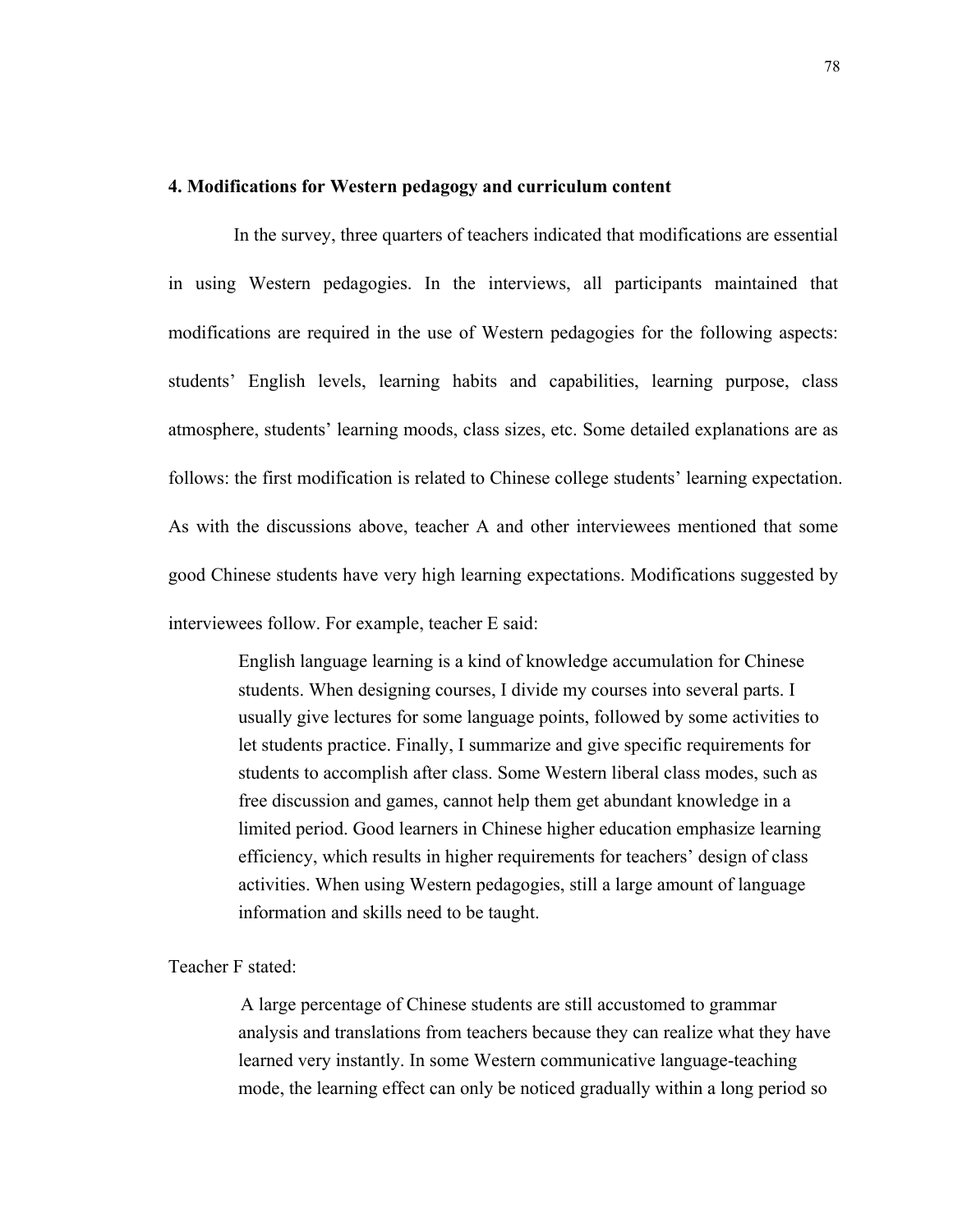that many Chinese students are not sure what they have gained after one course. Consequently, before Western flexible activities, a clear statement of the learning goal from instructors is crucial to motivate students' participation. Students may begin to accept Western pedagogy if their specific skills can be improved after several classes. For example, if students have found they are capable to go shopping and bargain through different communicative activities, they will have the sense of self-fulfillment.

From the perspectives of the two interviewees above, knowledge transmission and skill improvements remain two important elements in the English classroom of Chinese higher education.

 The second modification attends to students' learning habits. Teacher C said that Chinese students are very accustomed to teacher lectures and taking notes because this kind of class mode has been existing since their primary schools. Teachers report only a few students prefer to participate actively in class. Teacher C, D, E and F believe that English teachers could use Western liberal class mode as a segment of the whole course. For instance, teacher D likes to divide her class into several parts, which include teachers' lecture and activities. In the lecture part, students can take notes about important language knowledge and gain some knowledge from teachers. Teacher C also said that some students feel less pressured in the lecture parts in which they are not pushed to participate.

 Third, modifications need to be made according to students' learning status. Teacher A, B and F believe some liberal and flexible class activities can be used to adjust class atmosphere. Teacher A said: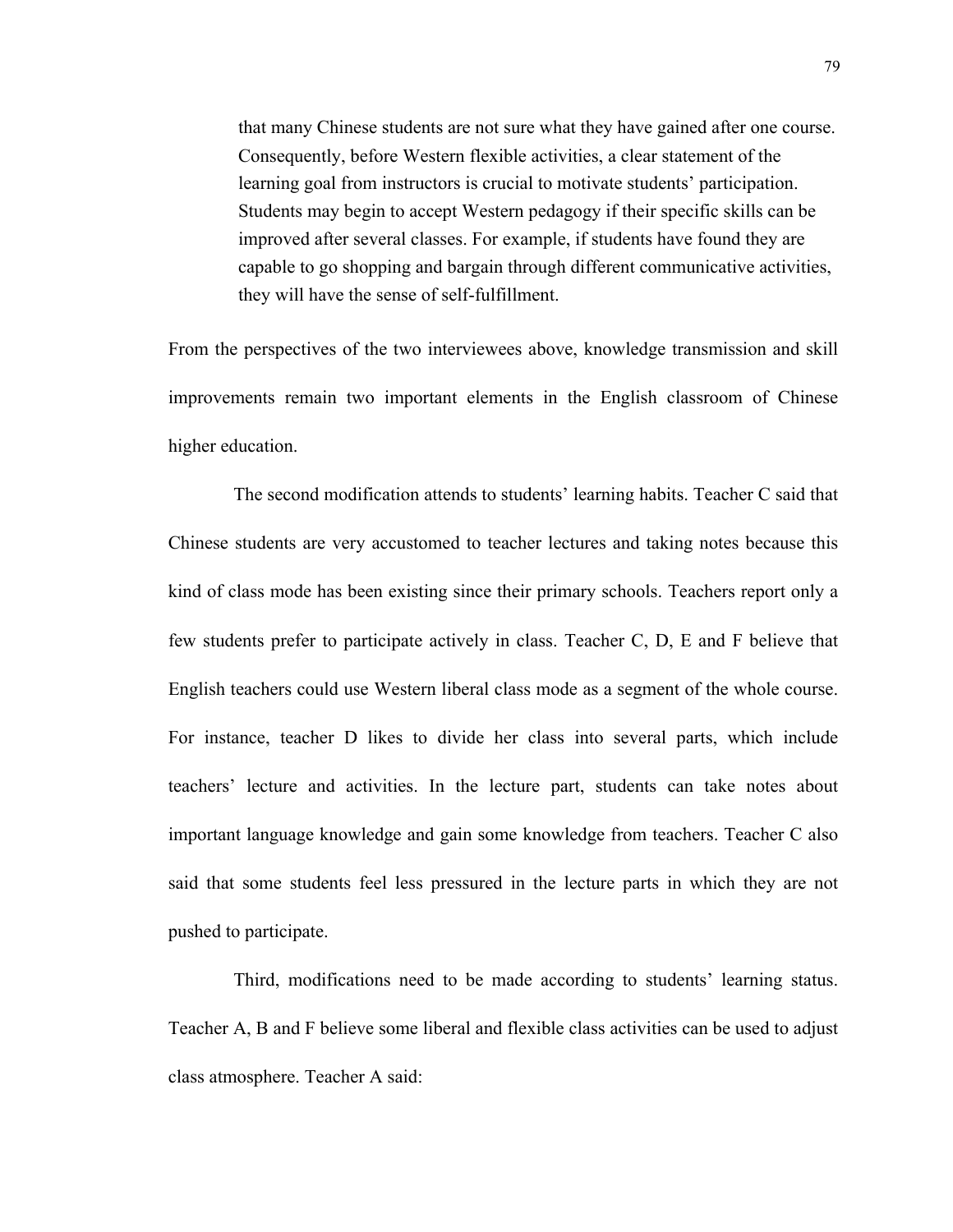If we notice that students feel tired or are not in a good status to learn, we can use some activities to make the class atmosphere more relaxing or entertaining to attract students' attention. If students are in excellent status to learn, we can transmit more language knowledge.

 Fourth, teacher F maintained that the choices of pedagogies are based on the teaching content and the learning goal of every course. For example, in oral training, teacher F usually designs several simple activities as small episodes in a course to help students get more practice. If students are not interested in some activities, then she will change to lectures. However, she may use a teacher-dominant approach more frequently in teaching grammar and writing. Likewise, survey participants mentioned that they use teacher-centred methods in vocabulary and grammar analysis. Cooperative methods and other flexible Western pedagogy may be employed more often in an oral English course.

 Fifth, teachers say that modifications are required according to students' English foundations. For example, survey participants indicated that more teacher-dominant grammar and language point explanations need to be given to students with weak English foundation. Further, teacher E also claimed that tasks may be simplified and explained in a more detailed way for students who are less competent in English.

 Furthermore, I am very interested in discovering whether or not Western knowledge and culture used as curriculum content can best facilitate students' English language learning. I asked my participants in interviews and in the survey. The results of interviews are very similar to the survey. Most of the participants agree that their students are interested in Western culture. Three quarters of participants support the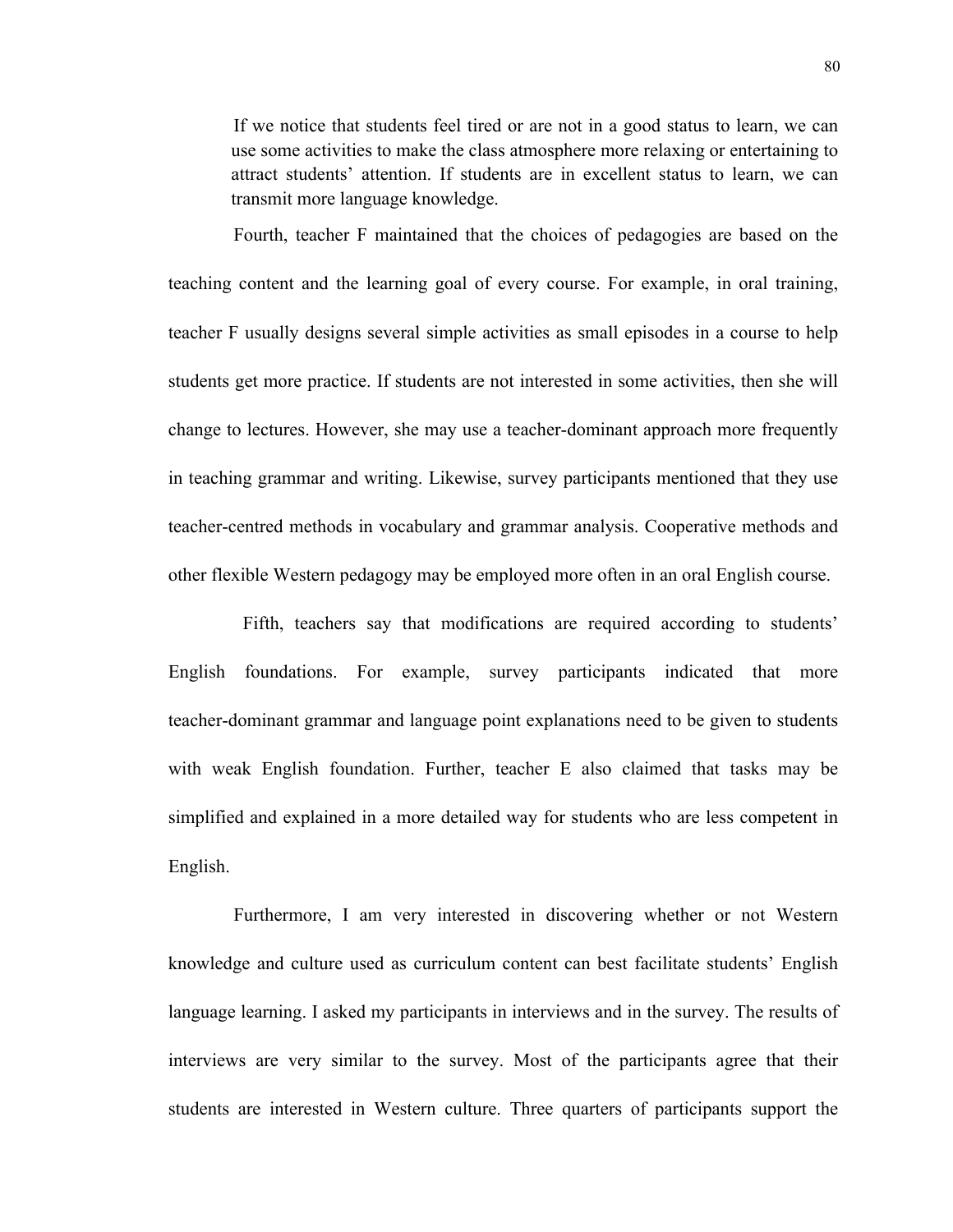perspective that the use of Western cultures and knowledge can facilitate students' English learning. Only two participants disagree that using Western knowledge and cultures leads to better learning results. Interviewees said that most of the knowledge in the present textbooks is Westernized. Almost all of them agreed that present students have basic knowledge about Western culture and knowledge due to the Internet. Although, some teachers, like teacher C, D and F, indicated that most of the students, especially those from distant regions, have very superficial knowledge about Western knowledge. For example, teacher F said her students can name popular Western traditions as Christmas, but they often cannot explain the origin or the cultural connotations of these celebrations.

In terms of modifications, teachers in the survey indicated that teaching content should have a close relationship with students' daily life. Teachers need to think about students' learning interest and language foundation for curriculum content. The common way for some interviewees (e.g. teacher D and F) to teach Western culture and knowledge is to make comparisons between different nations so as to facilitate students' understandings. For example, teacher B usually teaches Western knowledge and cultures based on students' familiar knowledge in real life so as to generate better understandings. Teacher E elaborated that, when introducing a new topic, she usually first invites students to say something that are closer to their life to raise their learning interest, and then introduces some language points. Finally, students practice English language in familiar Chinese or Western real-life scenarios according to teacher E's observation of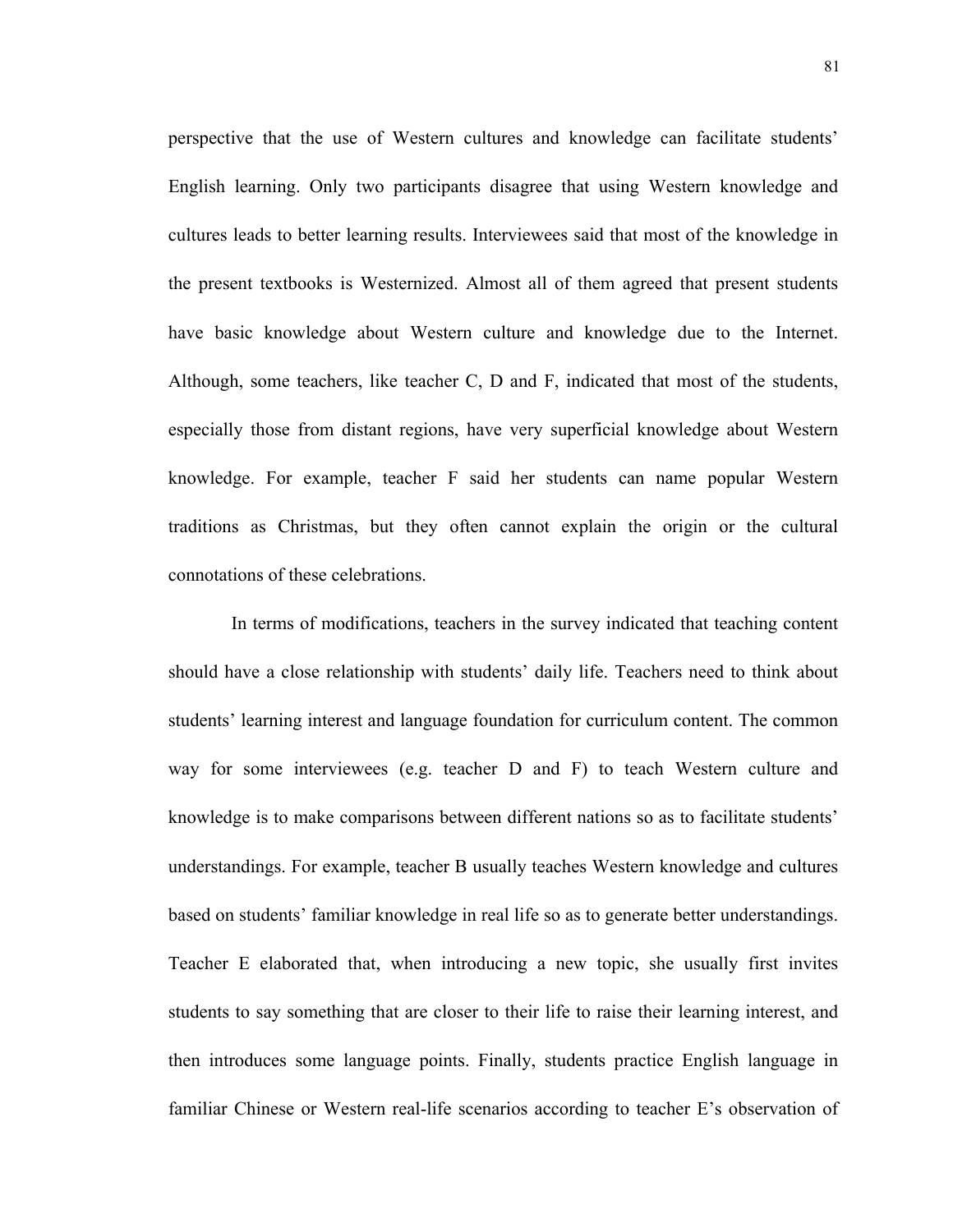students' interests and learning goals.

# **Follow-up discussion on the position of English, Western knowledge imposition and supports for diverse learners**

 Given their prominence in the literature in Chapter Two, in the following section, I explore and discuss the following three themes: the position and power of English, Western knowledge and culture imposition and support for diverse learners.

# **1. The position and power of English**

 In my survey, eleven teachers agree that English is highly emphasized in the present higher education, although three believe that English education is less emphasized. Ten participants think that English needs to be the dominant class language to facilitate students' English learning. The remaining teachers, to some extent, believe that Chinese can also be used as class language. In my interviews, I also discussed with participants about the importance and the necessity of learning English. It seems that their perspectives diverge.

On the one hand, teacher D feels that it is unnecessary to emphasize English so highly in China. It is enough for Chinese college students to use English to make basic communication in daily life rather than being English experts. Teacher B believes that it is a waste of time for some students who are less interested in English and seldom use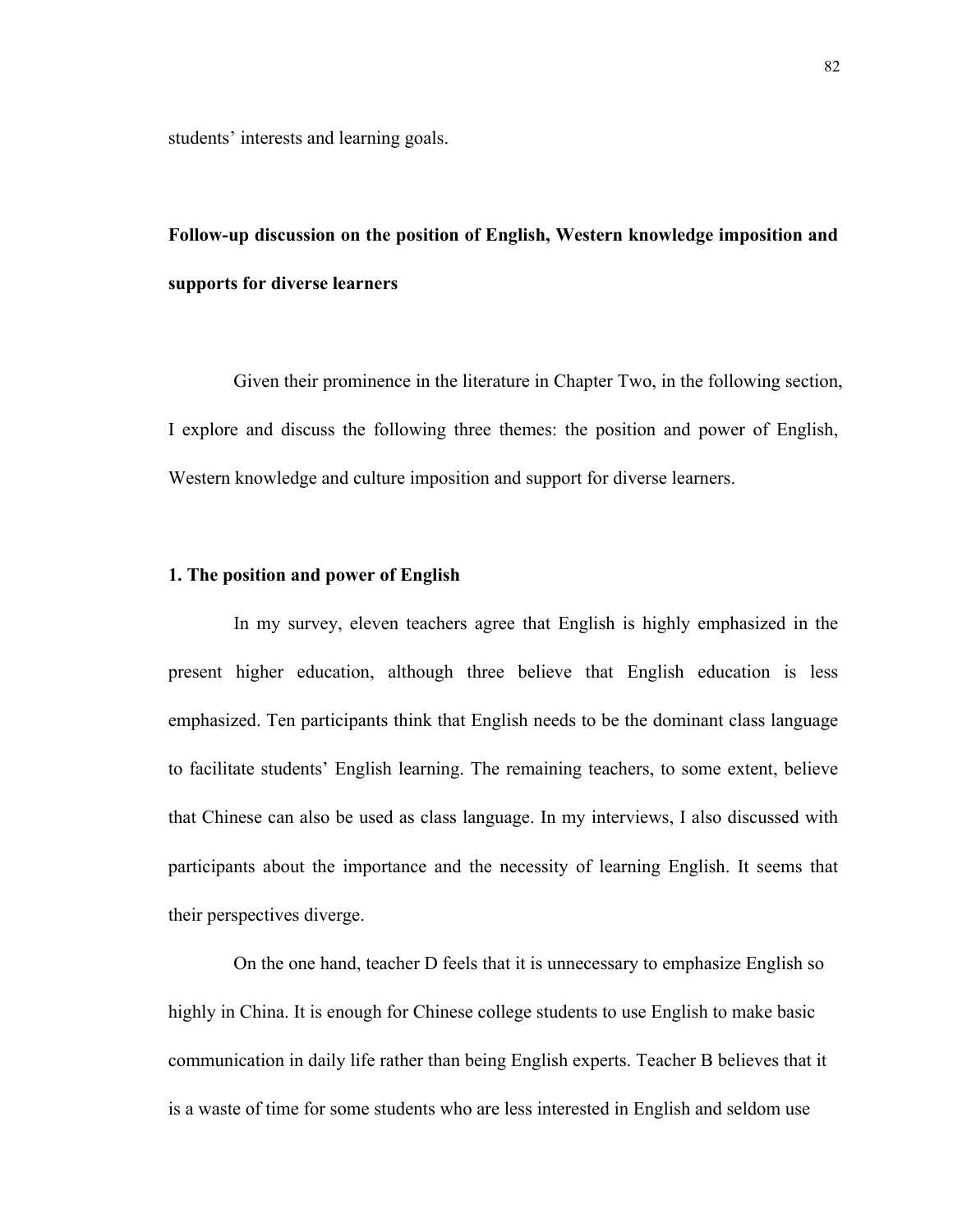English in their future life to learn English. However, it is not something teachers can control as China has very high requirements for students' English learning. Students may drop out of school if they do not learn English. Likewise, teacher E mentioned:

 Many educators and students in China have realized the issue of the overemphasis of English education. That is the reason why some schools have already cut the total amount of English classes. Some students complain they seldom use English in the workplace. Students could begin to learn English when they feel it necessary. Some of them can even begin to learn English after they enter into the workplace that requires them to use it very frequently. In that way, the number of students will be largely reduced so that class sizes may be much smaller than now. More Western flexible activities can be introduced.

Like many scholars in China, interviewees (i.e. teacher B, C, D and E)

challenged the necessity of emphasizing the position of English so highly. Teacher C and

D even advocated that the English course can be changed into an elective course.

On the other hand, other teachers (e.g. teacher A) believe that the importance of English needs to be reinforced. Teacher A claimed that it is worthwhile to learn English as a large number of developed countries use English as the official language. From her perspective, learning English can help students get in touch with many latest technologies and cultures. Further, through English studies, students can gain access to new thinking modes to see the world from different angles. Although teachers C and D pointed out it is unnecessary to overemphasize the position of English in China, they still felt that it is necessary and worthwhile to learn some English. Teacher C commented:

At first glance, it seems that it is not worthwhile for students to study English. But two aspects also need to be considered. Firstly, English is now used as a criterion to evaluate students. Secondly, nobody can say that they will not use English for their whole life. Sometimes, proficiency in English can open some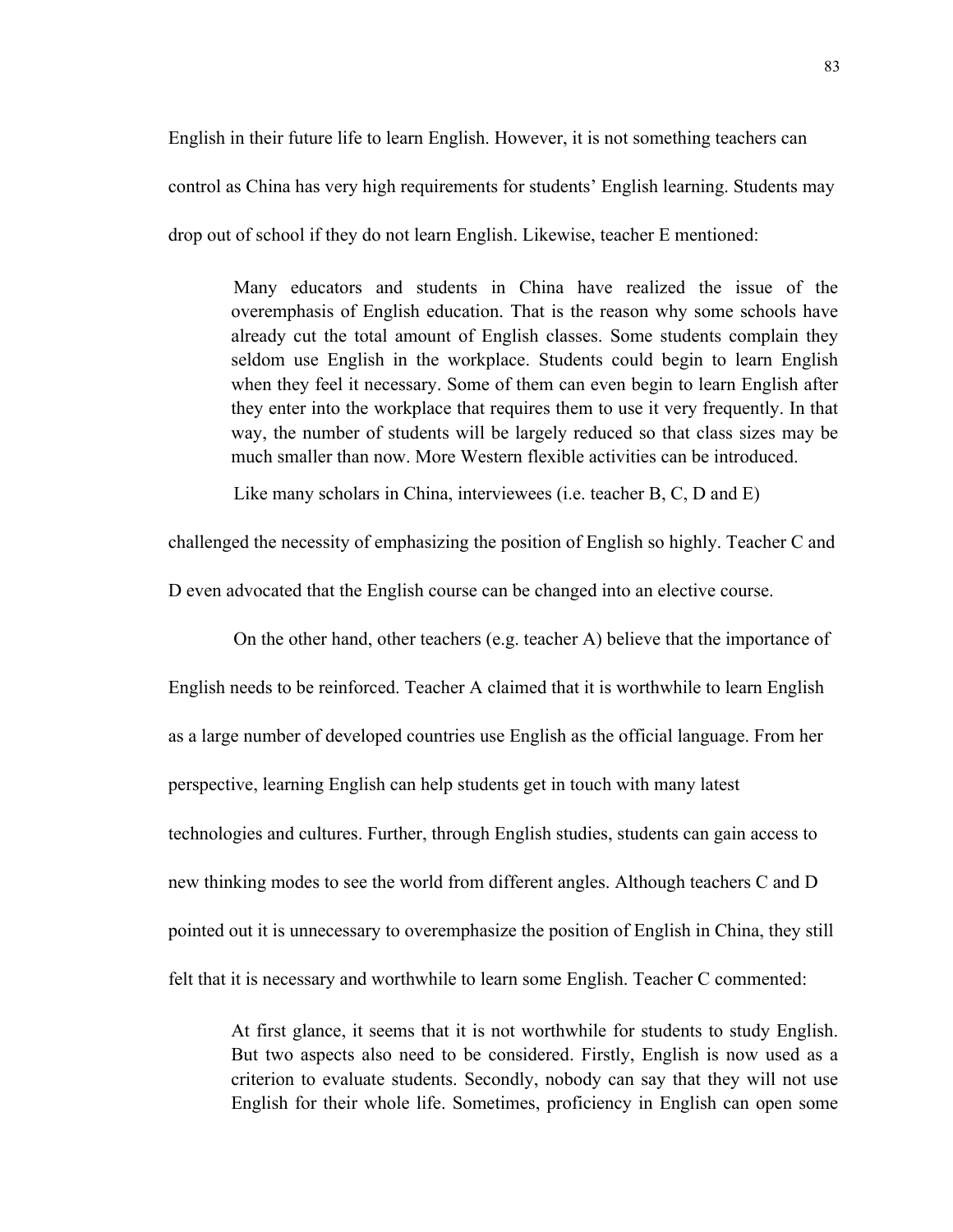job opportunities in a more globalized world.

Teacher D stated:

It is worthwhile for students to learn English. Many of my former students have mentioned that English is very important for their career development. Students' persistence and hard work in English learning are very meaningful for their future development.

 I also asked my interviewees about whether the emphasis on English helps reinforce the superiority of Western knowledge and culture. All interviewees agree that it is a very debatable issue.

 For one thing, interviewees (e.g. teacher B) support the view that language itself is a power. Teacher B indicated that Chinese culture and knowledge are not widely recognized by people all over the world as Chinese is not the global language. Teachers C, D and F supported the view that language is very powerful. English is the official language in some powerful countries, like USA and England. Western knowledge and cultures enjoy superior positions because of the power and superiority of English. Teachers D and E believe that Chinese people begin to realize that the superiority of English as a 'global' language affects college students' learning of Chinese and professional knowledge.

 For another, teacher A thinks that many people learn English because they have a passion for English language and culture rather than the superior position of English. Although she has learned English for so many years, she loves both Chinese and Western cultures.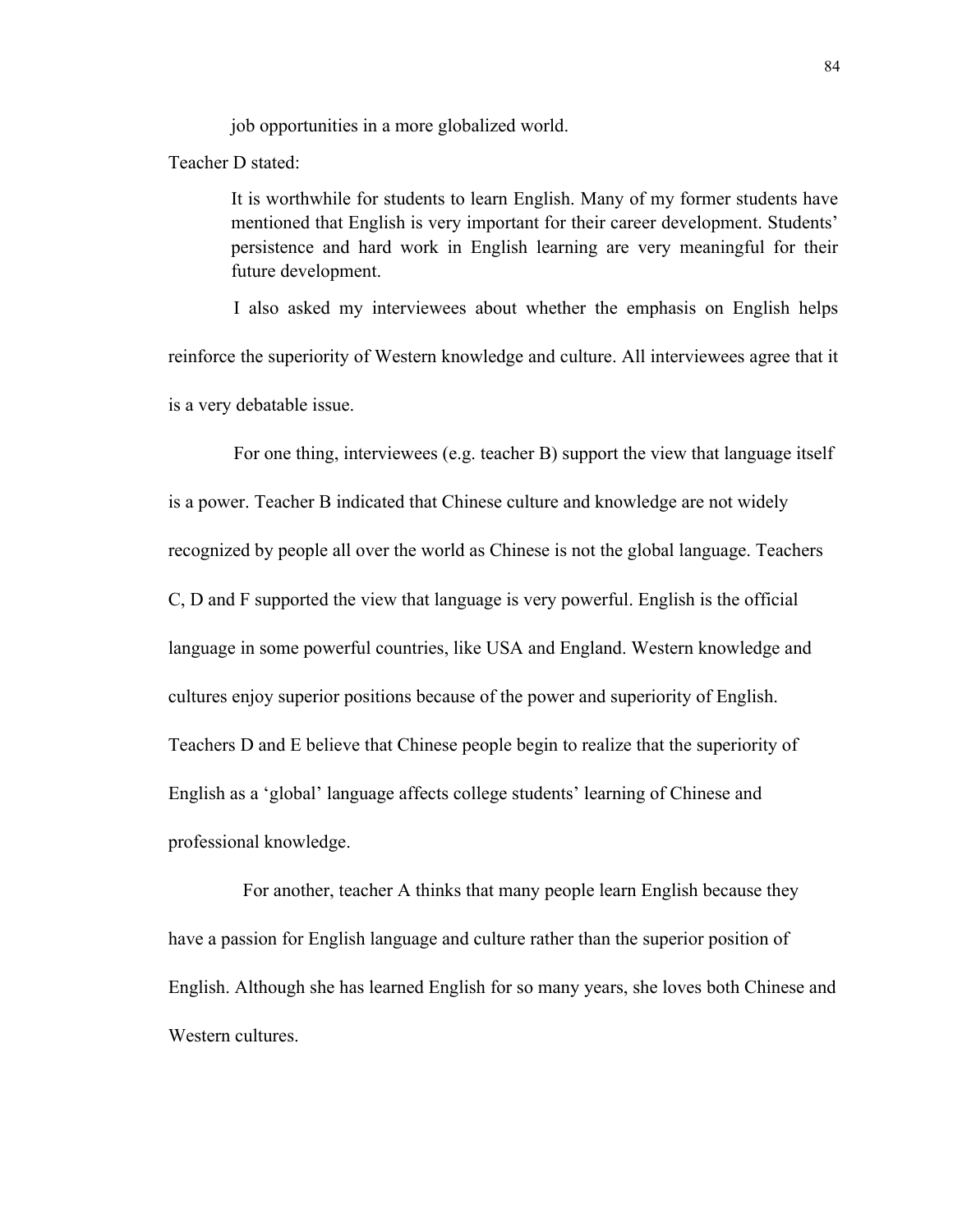# **2. Western knowledge and culture imposition**

 Western knowledge and culture imposition still exist in history and find manifestation in English curricula in China. This phenomenon can be explained in two ways. Western knowledge superiority is related to national economic status and less accesses to foreign knowledge and culture in recent history. First, teachers A and C said that "in the beginning of implementing the reform and opening policy in the late 1970s, the Chinese economy was not so good that many educators felt that knowledge and pedagogy in Western developed countries are superior". Second, teacher C mentioned the famous Chinese saying that "dinners" in others' home are more delicious than "the food" in our own "home", which implies that people never reflect critically about the "food" in others' home. Teacher B agreed and said that "if teachers or students never get exposed to those knowledge and pedagogies from Western countries, they might think the unfamiliar as superior".

 However, many research participants said that with the development of Chinese economy and more accesses to Western knowledge and pedagogy, this cultural imposition phenomenon has begun to change. Teacher A claimed that nowadays with the development of the Chinese economy, educators have built up confidence in Chinese knowledge and culture, including pedagogy. Educators in China, sometimes reflect critically about what is more appropriate for their students. Further, teachers B and C indicated that with the help of information technology, teachers and students now have more access to Western knowledge and pedagogies. Consequently, educators in China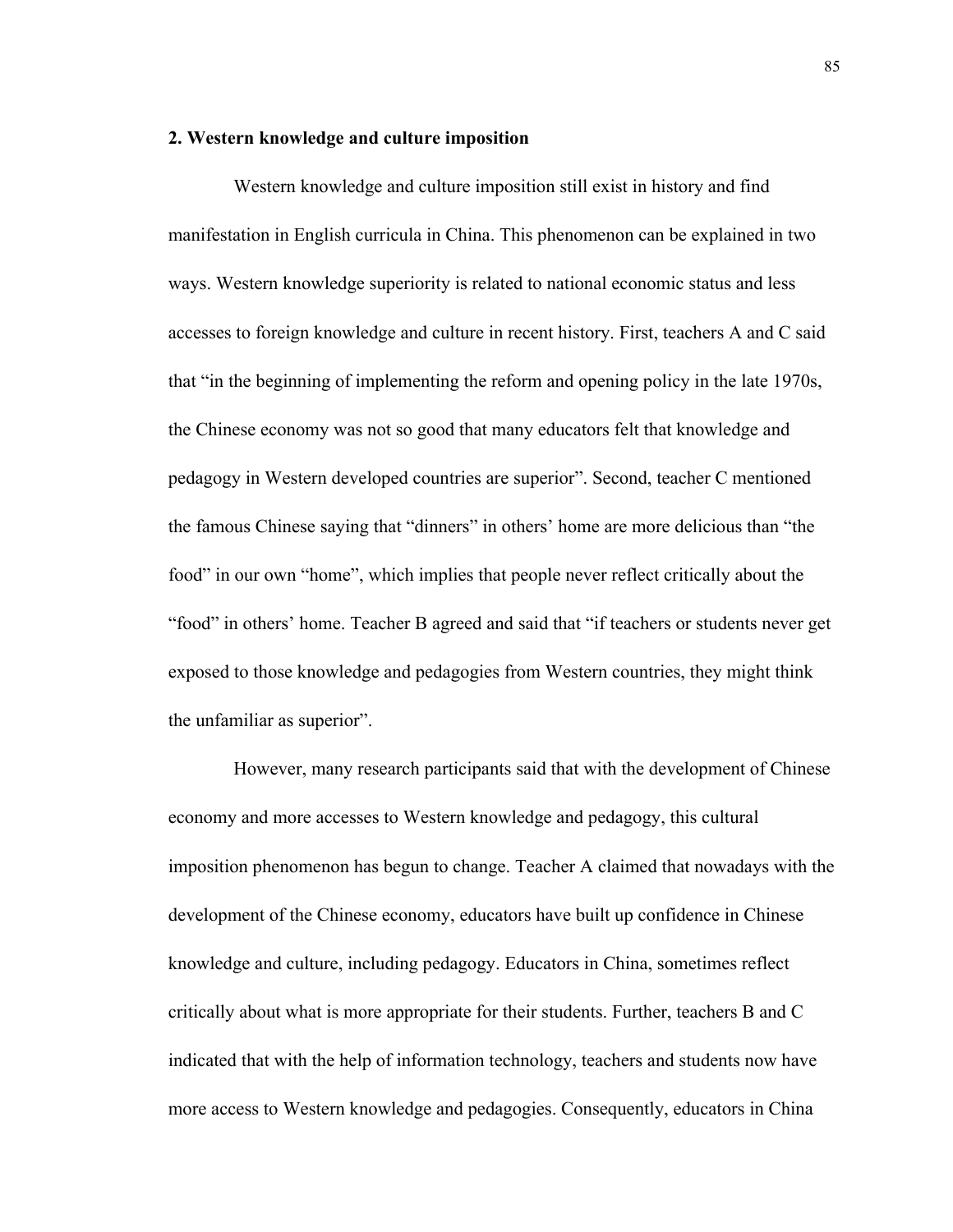begin to think about how to make modifications to Western knowledge and pedagogies according to the local contexts.

 I also asked interviewees about the situations in the present institution where they work. They think Western knowledge and cultural imposition still exist as school administrators privilege all kinds of Western pedagogy. This is in accordance with what I have discussed and explored above. For instance, teacher D argued:

 School administrators advocate cooperative learning and student-centered class modes in Western countries. Most of the language classes are considered to be successful and effective if more interactions and communications are involved. But I still think it is very hard to verify the learning effects of Western or Chinese pedagogy.

Teacher E claimed that teachers would be criticized if they use traditional lectures in those demonstration lessons. However, again, many English teachers claimed that they already reflect on how to use Western knowledge and pedagogy in a more sensible way and understand which modifications are essential.

#### **3. Support for diverse learners**

 In my survey, I invited participants to rank what types of students struggle most in Western knowledge and pedagogies. Students from poor families with fewer learning resources rank at the top, followed by students from rural and distant regions, students whose parents are illiterate and students whose parents cannot read or speak any English in a descending order.

Perspectives of interviewees diverge around the issue of whether or not more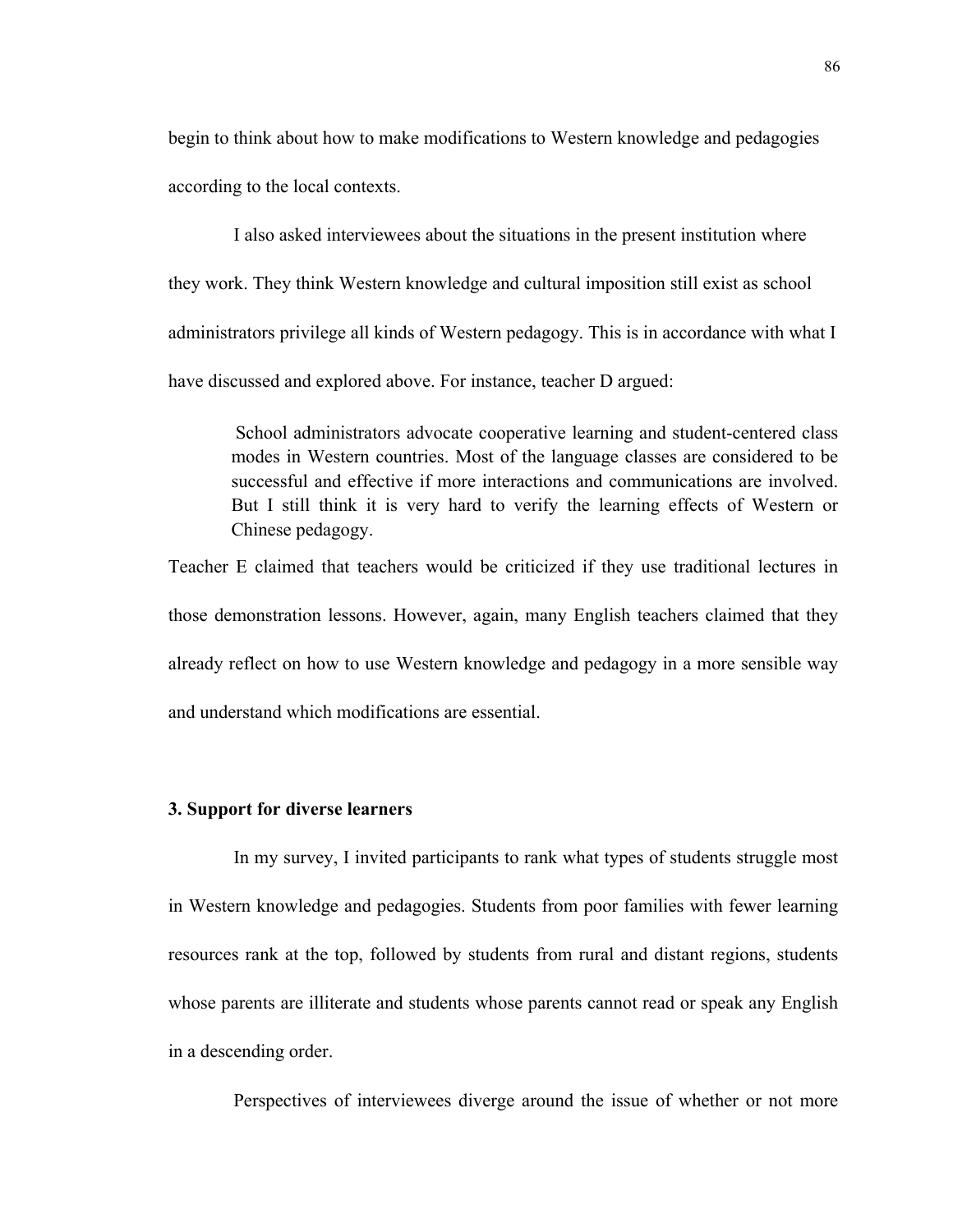supports need to be given to disadvantaged students. Teacher D argued that because of the popularization of the Internet, students from distant and rural areas could also get access to data easily so that they can catch up with other students very quickly. However, teacher B argued that more support needs to be given to some disadvantaged students who are unwilling to express themselves in class because of their weak English foundation. According to my survey and interview results, four kinds of supports can be offered.

 Firstly, almost all participants (interview and survey) agreed that if disadvantaged students are motivated or interested in English language learning, they can still catch up with other students. Teacher D and other research participants indicated that it is very important for teachers to help disadvantaged students find their own interest to learn by themselves through Internet and books in the library. For example, Teacher F claimed that some students learn English because they are interested in Western culture, or the language itself. Teachers can resort to Western cultural stories, movies, and real scenarios to raise the interest of students from disadvantaged backgrounds. Further, interviewees believe that they can use life and career dreams of disadvantaged students to motivate them. Teacher A argued that students from disadvantaged backgrounds are easily motivated in learning, as they want to change their destiny through high scores to win more opportunities in education and future career. The reasons for disadvantaged students' weak English foundations are their diminished access to appropriate teaching methods, qualified teachers, abundant learning resources and enjoyable learning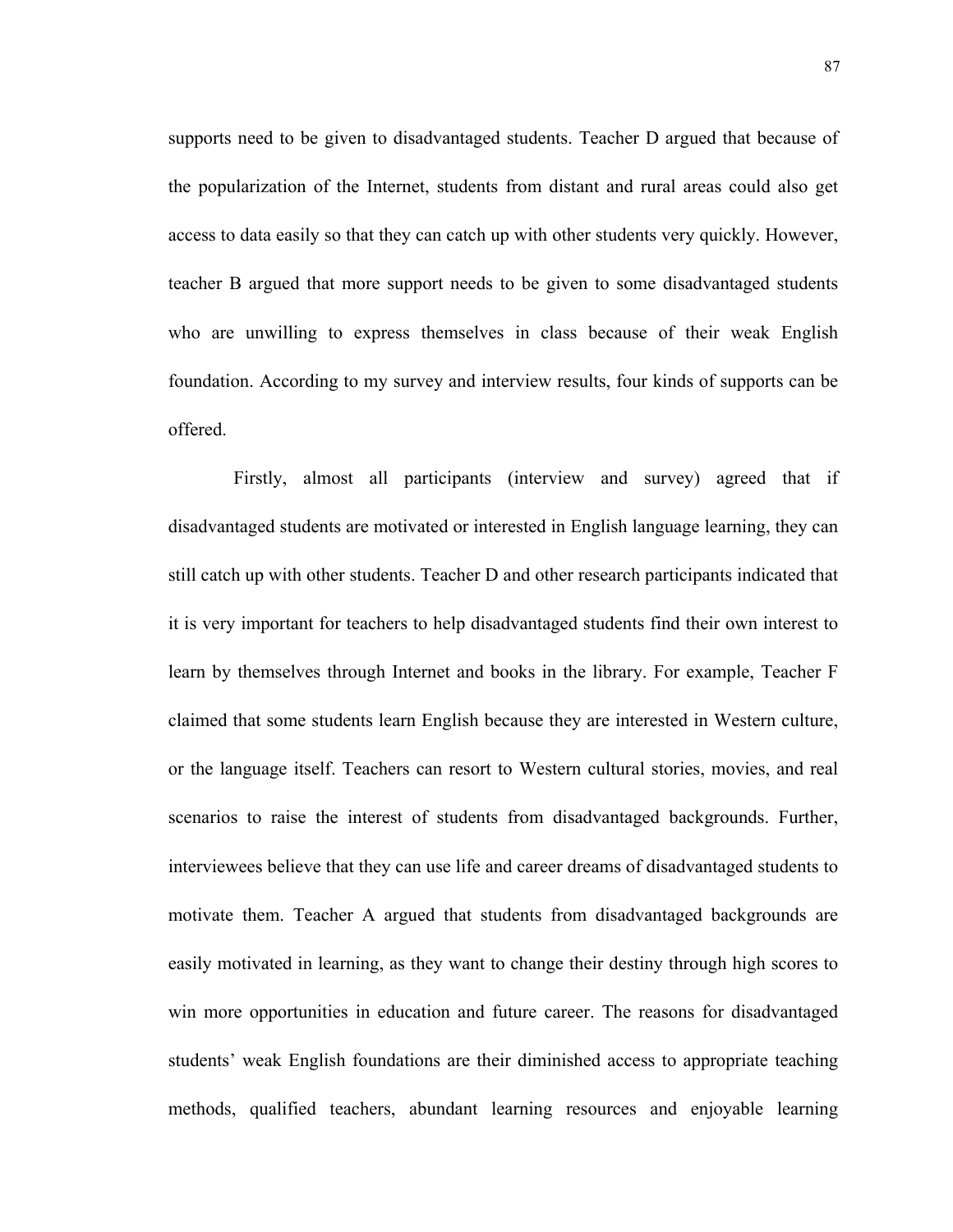environments. If they maintain their learning motivation, they can catch up with other students. Teachers need to emphasize that English learning is contributive to their future studies or career. Teacher D agreed and pointed out that some disadvantaged students hope to resort to their English skills to find good jobs in multinational companies. Teachers can use students' career aspirations to motivate their English learning. Moreover, teacher B stated:

It is easier to motivate their learning interest, as they are very curious about new stuff in the school. A big challenge is how to motivate students' learning interest in a longer period. Teachers can ask those disadvantaged students why they want to learn English. For example, if they just want to pass exams to get higher education, some flexible Western pedagogy may not motivate their learning warmth. On the other hand, if some students want to learn English to work in multinational corporations, teachers can resort to some flexible and interactive Western pedagogy to help them learn practically.

From the views of interviewees, learning interest and life and career goals are crucial elements that can motivate the enthusiasm of students from disadvantaged backgrounds.

 Second, teachers A, C, D, and E mentioned that increase school resources and teachers' instructions need to be given to disadvantaged students, because there are few differentiated supports for disadvantaged students in school. They can only be helped by more educational support given by teachers both in and out of classes. Teacher C mentioned that she would give more hints and Chinese explanations about unfamiliar Western knowledge and cultures for these students. Most often, students' English learning is based on their first language.

Third, teachers not only need to treat disadvantaged students equally, but also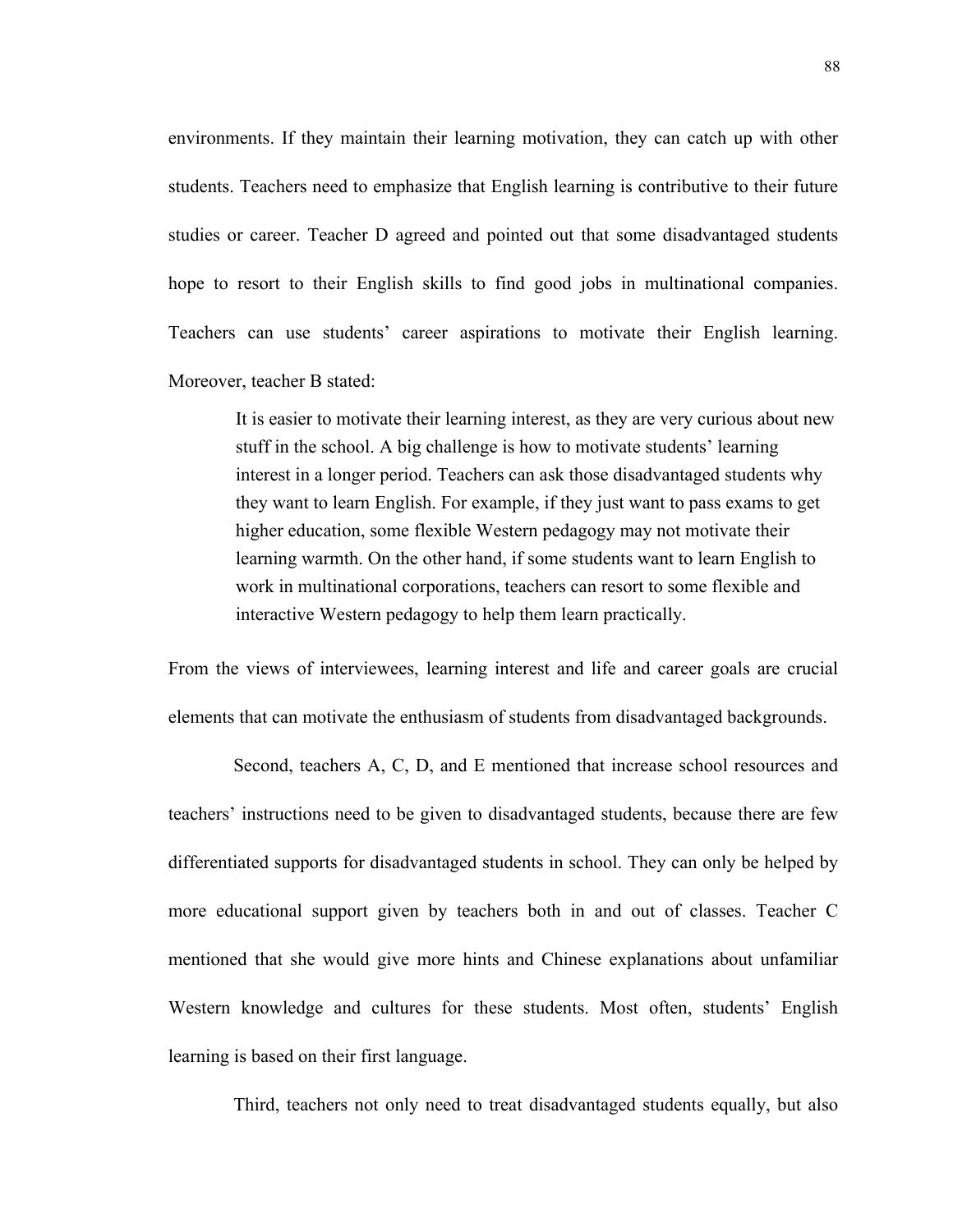encourage them constantly to build up their confidence. From teacher A's perspective:

The most important thing is to treat them equally to build up their confidence in learning. Those Western pedagogies require students to have a strong desire to participate so that confidence is very important. Some students from disadvantaged backgrounds are afraid of making mistakes or being treated unequally. They choose to be very silent in classes to avoid any embarrassment. Teachers need to build up students' confidence through encouragement or other ways gradually.

Teacher E added:

 Some disadvantaged students might feel unaccustomed in the new environment and unfamiliar educational modes so that teachers need to encourage them more and create a comfortable learning environment.

Teacher F agreed, stating:

 Some of the disadvantaged students are very shy and rely on their teachers due to their former educational mode. Teachers need to give tasks that they are capable of handling. Gradually, those students can build up self-confidence and get a sense of accomplishments. Meanwhile, constant encouragement also needs to be given.

Fourth, teachers B and D emphasized that more time and patience need to be

given to disadvantaged students to get familiar with Western knowledge and pedagogy.

Teacher B further commented that one of the most important reasons is that those

students are very sensitive. If they are forced to participate and fail, they may never want

to be involved again.

 Fifth, many interviewees believe that students with various backgrounds can help and support each other. Teacher E said that the class size is so big that teachers are less capable of giving additional help. When designing tasks, she may ask students in the same group to help each other. Teacher B said that, for instance, students from developed regions or cities may participate in those activities first. Then if those disadvantaged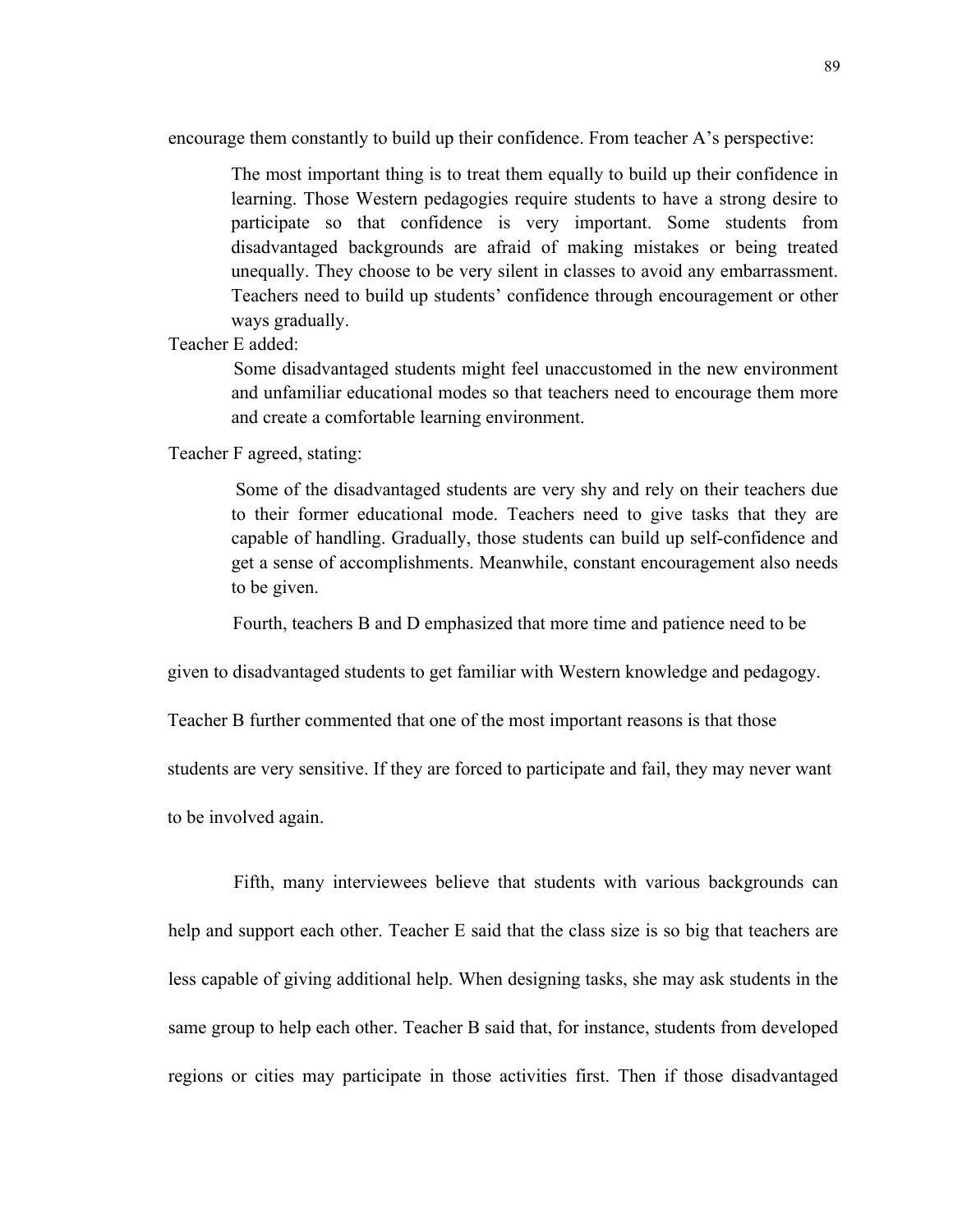students feel it is interesting, they will participate naturally. The teacher can encourage them to participate. When designing activities, teacher C prefers to divide her class into groups with students who are from developed regions and others from disadvantaged backgrounds. Students can cooperate and help each other. Besides, tasks can be simple and less complicated in the beginning so that those disadvantaged students are more willing to participate.

#### **Summary**

 In this chapter, I have focused on the participants' perceptions of the uses of Western English pedagogy in Chinese higher education. In general, teachers understand the basic aims and approaches attributed to Western or modern pedagogy. They take on some of these to make the English classes more communicative, interactive and/or entertaining; students are to apply what they have learned to real situations. However, the use of Western English pedagogy comes with certain challenges. In particular, teachers named students' accustomed learning habits, weak English foundations, modest and inward personality, learning expectations, class sizes and conditions, the teacher-student relationship, and test culture. These challenges make modifications for the use of Western pedagogy essential. In the next chapter, I discuss the significance of my findings.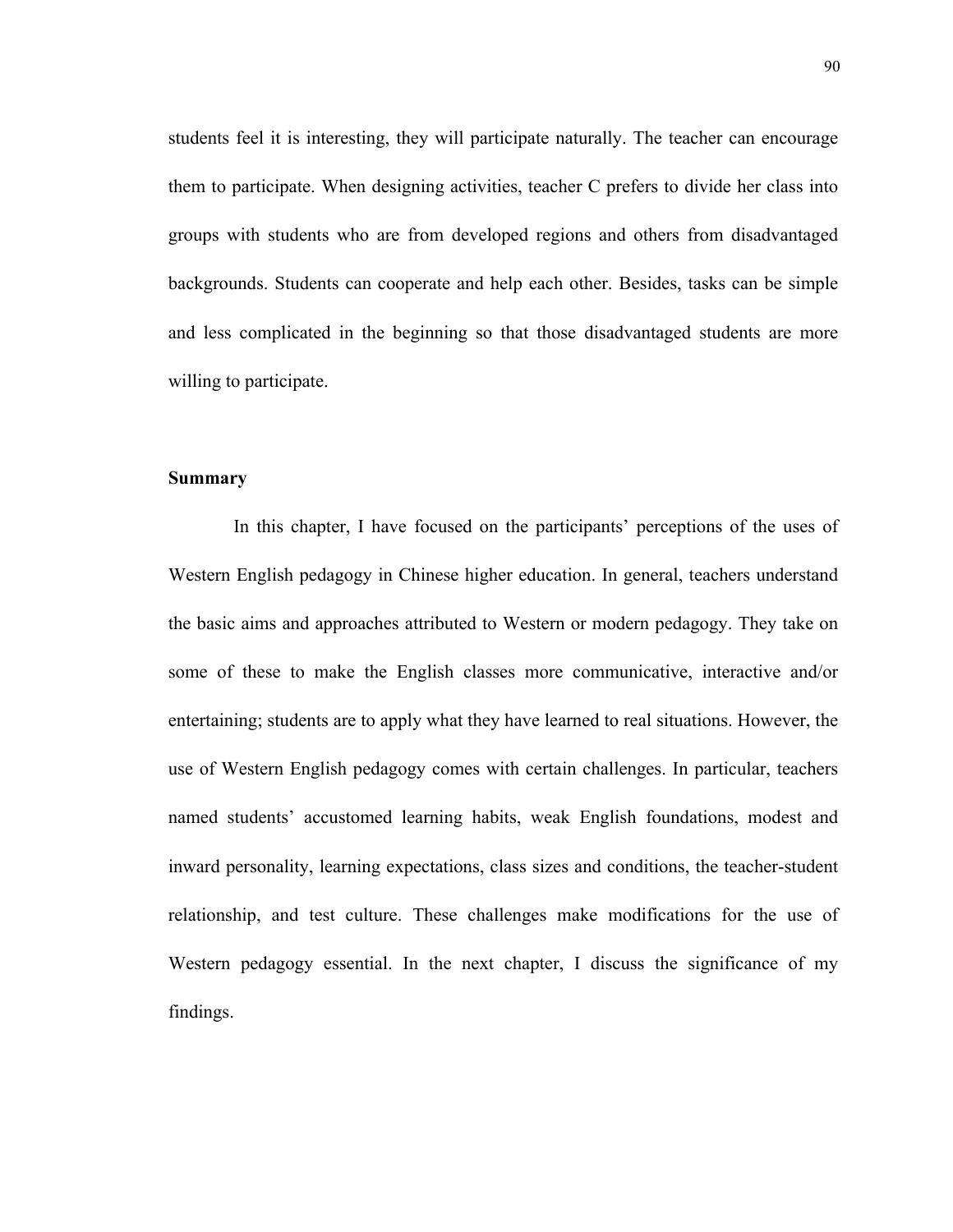# **Chapter 5 - Discussion**

#### **Paradoxes of Western pedagogy in the English Language Classroom**

 This chapter discusses critical tensions around Western English pedagogy in the Chinese college classroom; it would seem that Western pedagogy represents both a problem and a solution to the English language curriculum. Generally speaking, teachers and students, in different ways, desire and resist Western pedagogy. Paradoxically, while Western pedagogy is oriented to promoting autonomy in learning and the application of knowledge and teachers' recognition of the importance of these aims, many of the teachers view the students as too dependent on direct teacher instruction for Western pedagogy to realize these aims. The limits and possibilities of Western pedagogy adoption and adaptation are discussed in relation to the literature, my research questions and my findings. To conclude, this chapter discusses limitations and key implications of my thesis.

# **Framing the findings: Western pedagogy as paradoxical**

In the process of educational transfer from the West to China, officials, administrators and teachers need to take the local academic, economic, social and historical contexts into serious consideration (Spring, 2009; Tarc, 2012; Bai, 2011). The local contexts shape how Western pedagogy is conceived and practiced. There exist divergent conceptions for Western pedagogy, for instance, whether or not progressive pedagogy's purpose is for motivating students or for deepening learning itself. In order to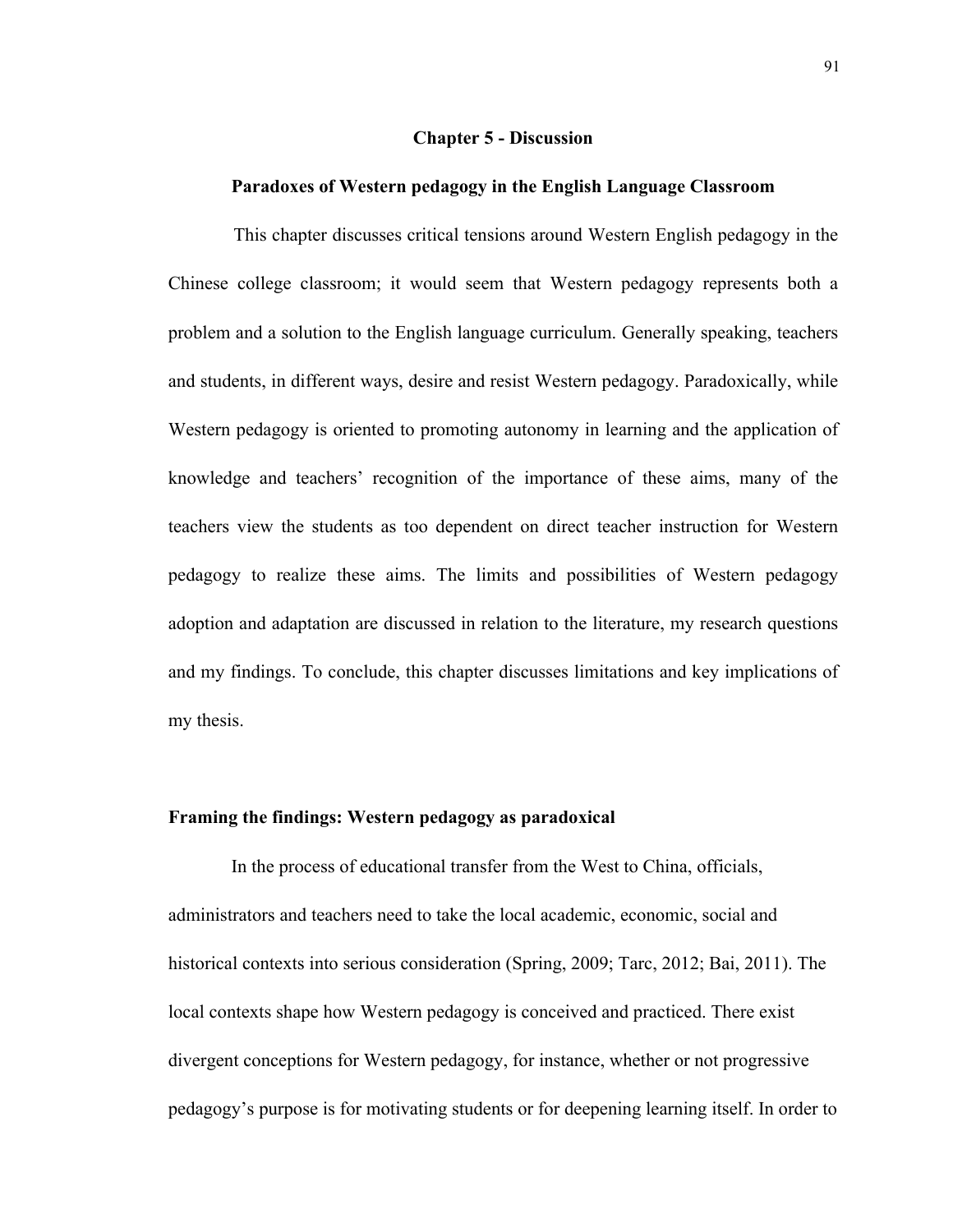further analyze and discuss the tensions in the use of Western pedagogy, I will review the main representations of Western pedagogy.

# **Representations of Western pedagogy**

For the most part, Western pedagogy is conceived as progressive, student-centered pedagogy; albeit, from the teachers' perspectives, the aims of this pedagogy and the requisite conditions for realizing these aims are somewhat divergent. After hearing different voices from academic scholars and my interviewees, I want to summarize the main representations. My findings are similar to Spring's findings in his 2009 study. Spring claimed that teacher professionalism and autonomy, learning based on students' interest and participation, active learning, and egalitarian relations are the key components of Western pedagogies (p. 18). Most of the teachers' perceptions align with this claim. First, many teachers in the interviews and surveys claimed that Western pedagogies are student-centered, which signifies that students' learning needs, motivations and interest are highly emphasized. For example, almost all the participants said that they use Western liberal class activities, such as story telling, and role-play to set up an entertaining and amusing learning environment to raise students' motivation and peak their interests in learning. Second, Spring emphasized that teacher professionalism and autonomy are important in the choices of pedagogy. Interviewees (e.g. teacher A) agreed and emphasized that in a Western curriculum, teachers choose the appropriate curriculum content and classroom activities in a flexible way according to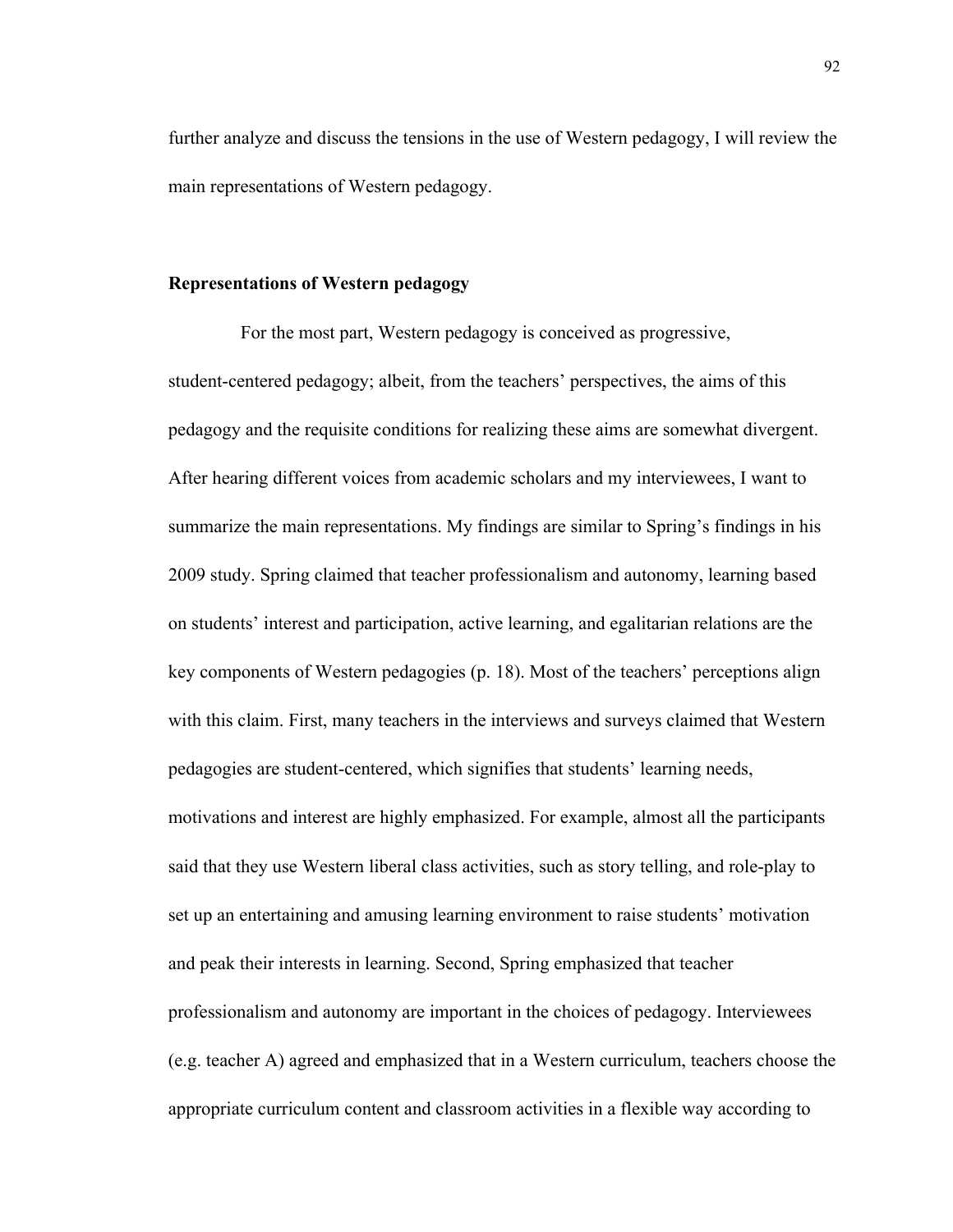their own professional knowledge and class observation rather than stick to the fixed syllabus and lesson plan. Third, through the interviews with the teachers, egalitarianism has been emphasized in Western pedagogy. In my understanding of literature articles and research data, this involves two connotations: first, teachers are required to keep an equal relationship with students. Brown (1994) and other scholars claimed that in Western pedagogies, teachers may keep a more harmonious and equal relationship with students, which means that they do not take the role as ""master" controller who determines what students do, when they should speak and what language forms they should use" (p. 160). Teachers need to create a climate where students are given more freedom. The second connotation aligns with the interviewees' perspective that teachers should treat each student, including students from disadvantaged backgrounds and those with weak foundations in English in an equal way. Teacher B emphasized that disadvantaged students are sensitive and afraid of being labeled as 'less competent language learners and users', and they therefore require more support, encouragement and recognition from teachers. Fourth, Zuhai (2012) argued that the Western pedagogy focuses on the students' learning responsibilities, knowledge application abilities and practical English competencies. In my research, participants mentioned that Western pedagogies not only demand students' abundant reading and other preparations before class discussions, presentations and other activities, but also require students' review and reflections after classes. Furthermore, Spada (2007) and Savignon (2002) claimed that Western pedagogy focuses on students' practical English communicative competencies. Research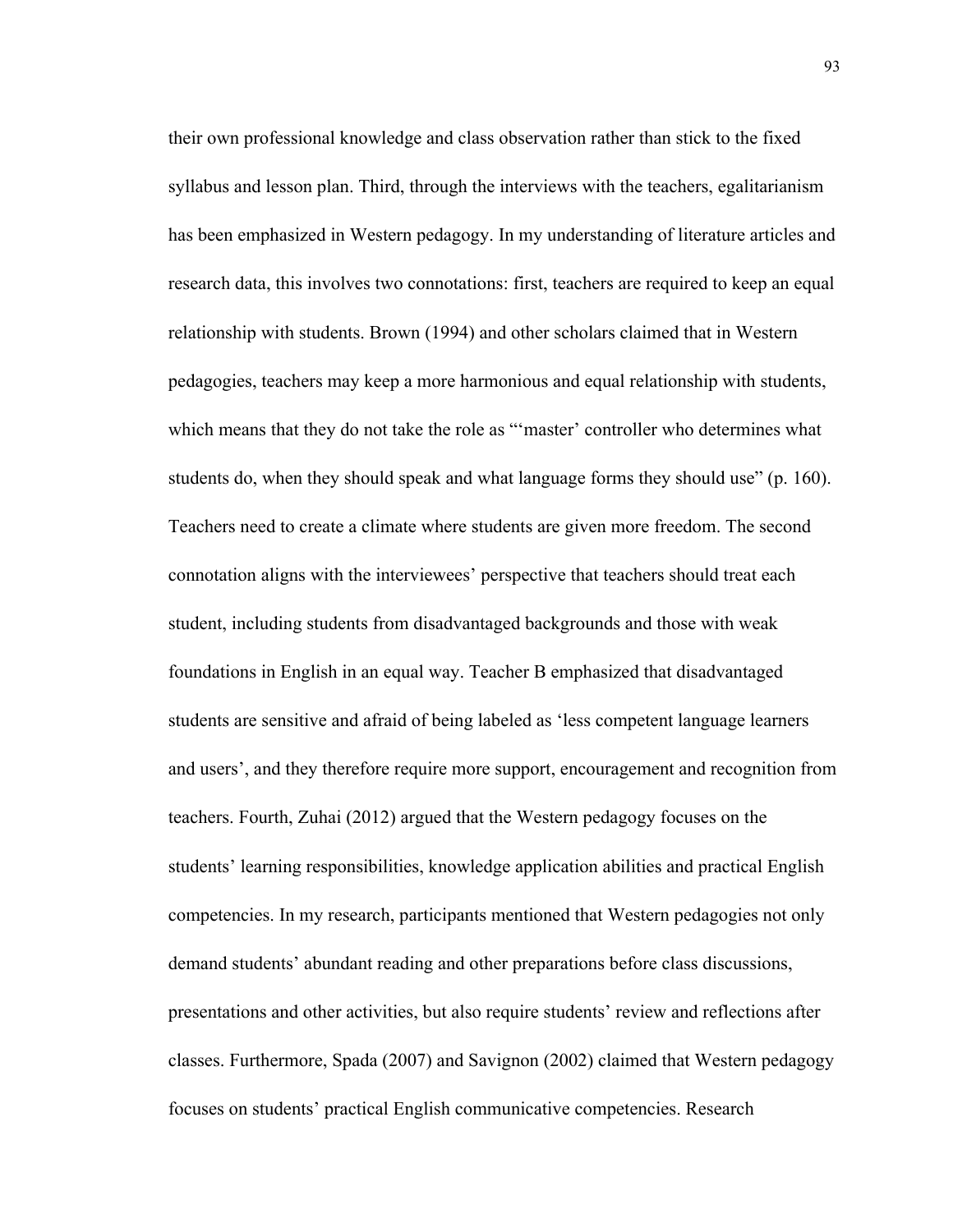participants have mentioned that in Western pedagogies, they use different real-life scenarios to let students participate and apply what they have learned.

After analyzing of the representations of Western pedagogy, I first want to discuss the question of Western pedagogy's fundamental purpose. Two different voices can be heard and are expounded in my following section.

# **1. The relationship between Western pedagogy, "real learning," and learner foundations**

A significant paradox relates to whether or not Western pedagogy is regarded as a real way to learn that contributes to language acquisition. On the one hand, some interviewees (teachers C and E) believe that Western pedagogy is used primarily to engage students. It provides some relaxation in contrast to the "boring lecture." However, it is not considered to be a real learning method or process. Likewise, some interviewees mentioned that their students who are cultivated through teacher-dominant lecturing paths may hold similar opinions. Here, progressive modes are seen as a bridge to 'real' learning, which will be accomplished by more direct, traditional methods. For instance, teacher C said that some students who are weak in English need more explanations from teachers to lay basic foundations. Teacher A emphasized that competent Chinese learners also hold high expectations for abundant knowledge transmission. Consequently for these students, only teachers' lectures are regarded as real and helpful instructional practices. Teacher C and E said some students don't take knowledge application activities seriously. These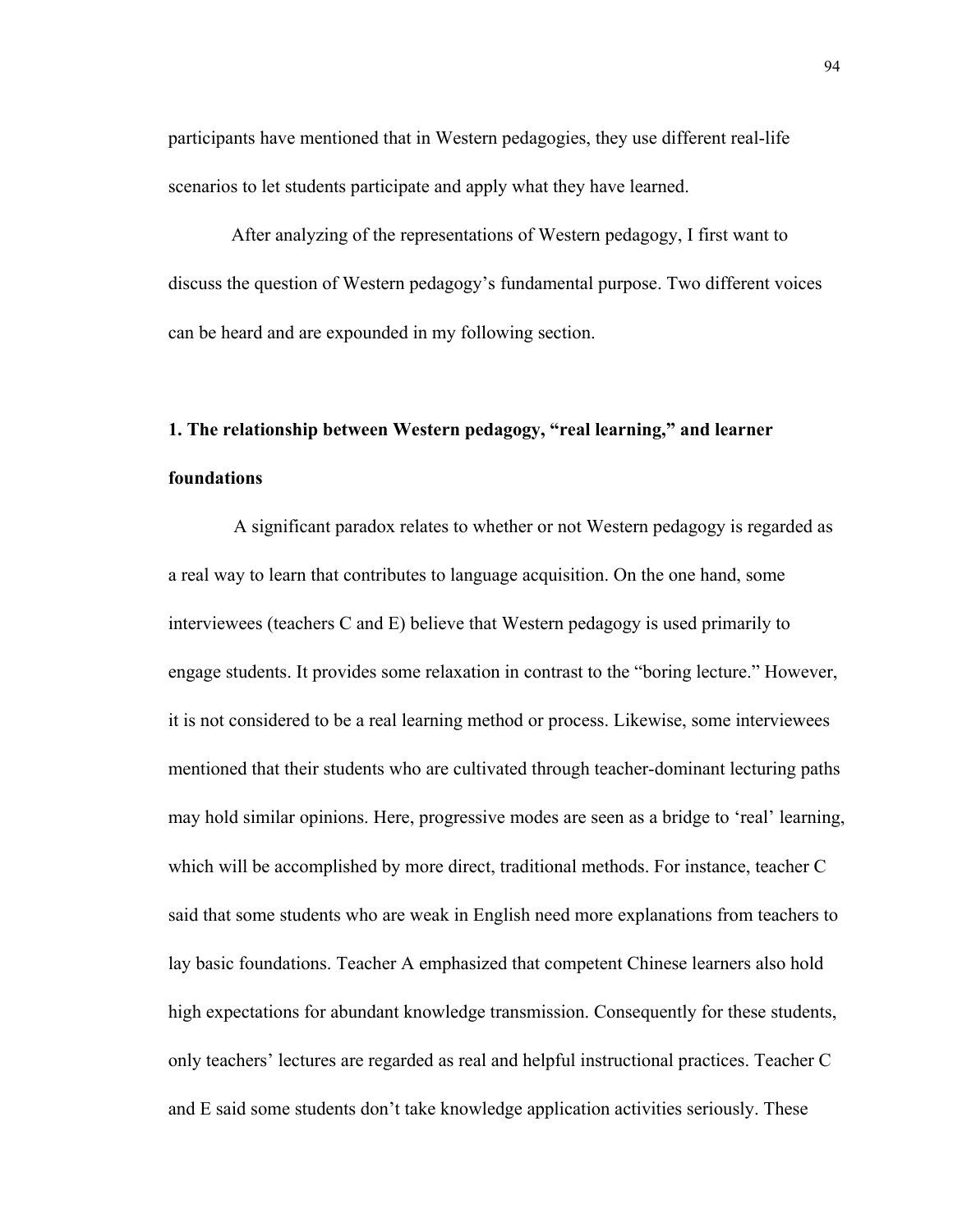students do not realize that Western language-application activities, though they may not transmit a large amount of language knowledge, can also contribute to their language competencies. Similar to Ouyang (2000), teacher A claimed that some students have complained that teachers who used Western pedagogy were irresponsible. Students in Ouyang's case study complained about communicative language teaching "because they felt a sense of confusion, anxiety, and a lack of solid and tangible achievements…"(p. 412). Whether or not Western pedagogy is regarded as a real way of learning is closely tied to students' accustomed learning habits, expectations and English language learning needs based on their English foundations.

On the other hand, other interviewees (teachers B and F) stressed using Western English pedagogy to provide more opportunities for students' deep learning of the English language. Here, deep learning implies that through a large amount of knowledge application activities, students can use English language in a flexible and appropriate way. Swain's output hypothesis (1985), asserted that learners must be pushed to produce output in the second language in order to develop grammatical accuracy. Some survey participants also believe that through a large amount of knowledge application, students can understand the language usage better so as to internalize what they have learned. According to my research and literature, Chinese English language teachers, to some extent, resist using Western pedagogies, citing obstacles such as: students' weak English foundations, and preferred teacher-dominant pedagogy, etc. Finally, teachers' perceptions of the aims of Western pedagogy affect their teaching practice. For example, if a teacher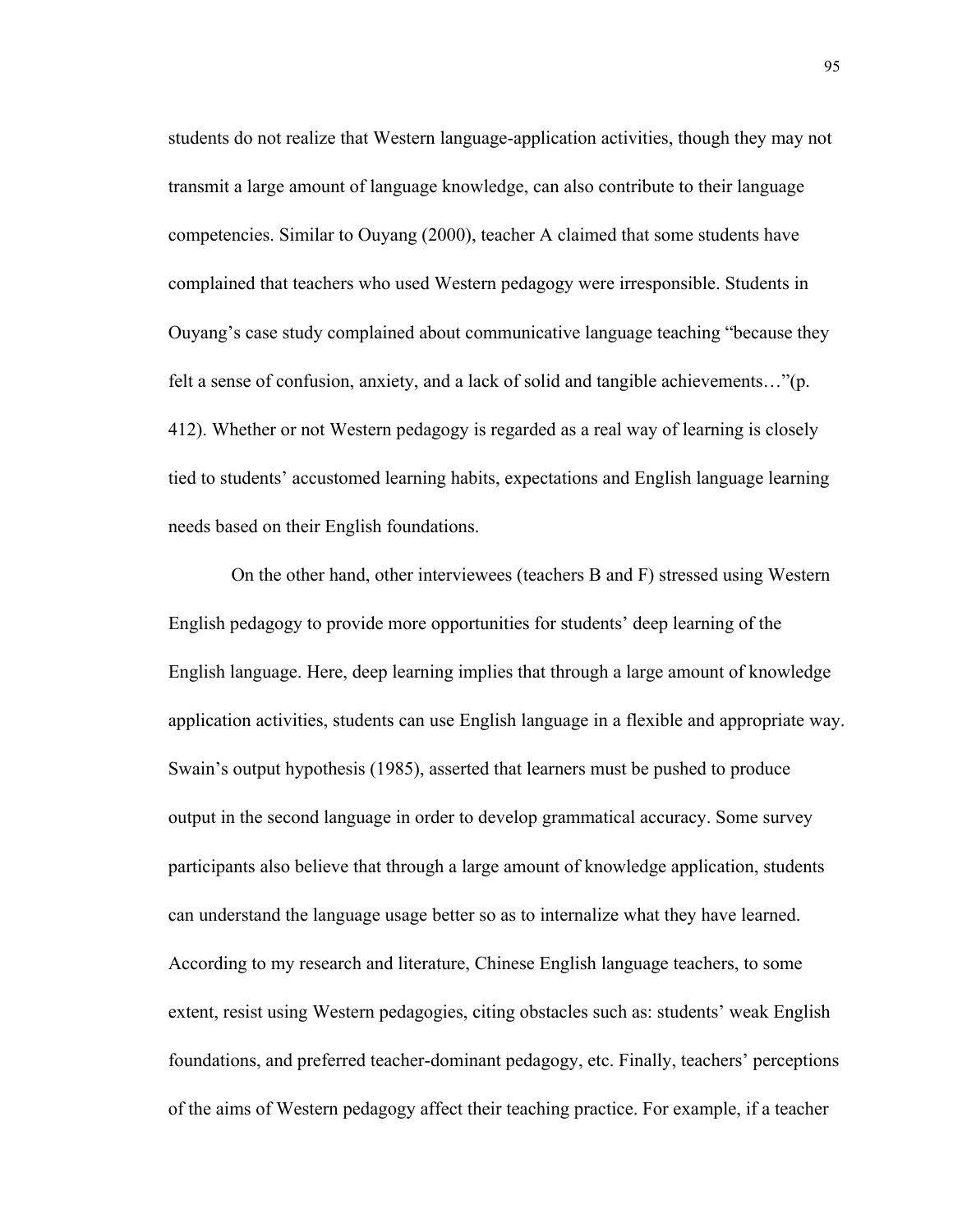just uses Western pedagogy as a kind of "seasoning" rather than the "real food", they may barely focus on the adopted activity's design and effect.

#### **2. Western knowledge and pedagogies as external pressures**

 Postcolonial critiques call for a non-coercive relationship between East and West, and object to the ethnocentric privileging of Western rationality and predefined rules of validation (Andreotti, 2011, p. 2). The ideology of Western superiority still exists in English curriculum in Chinese higher education as many research participants use words like "advanced" and "modern" to describe Western knowledge and pedagogy. Teachers face pressures to use Western pedagogy and curriculum content. My findings are somewhat mixed in relation to the degree and effects of external pressures.

 Most of the participants claimed that the main pressures come from their students and the changing nature of society rather than school administrators or the government. Present Chinese college students push their teachers to use the diverse forms of pedagogies and hope to engage the latest knowledge worldwide. Global advances in transportation, communication and information technology have accelerated global flows of ideas and practices (Spring, 2009). University and college students can access Western knowledge and pedagogies through Internet so that many students have expanded expectations for language classes. Teacher E thinks that her students want interactive and multiple forms of activities. Teachers A and D believe that present students are influenced by the ideology of Western freedom and liberty in their out of school lives; so,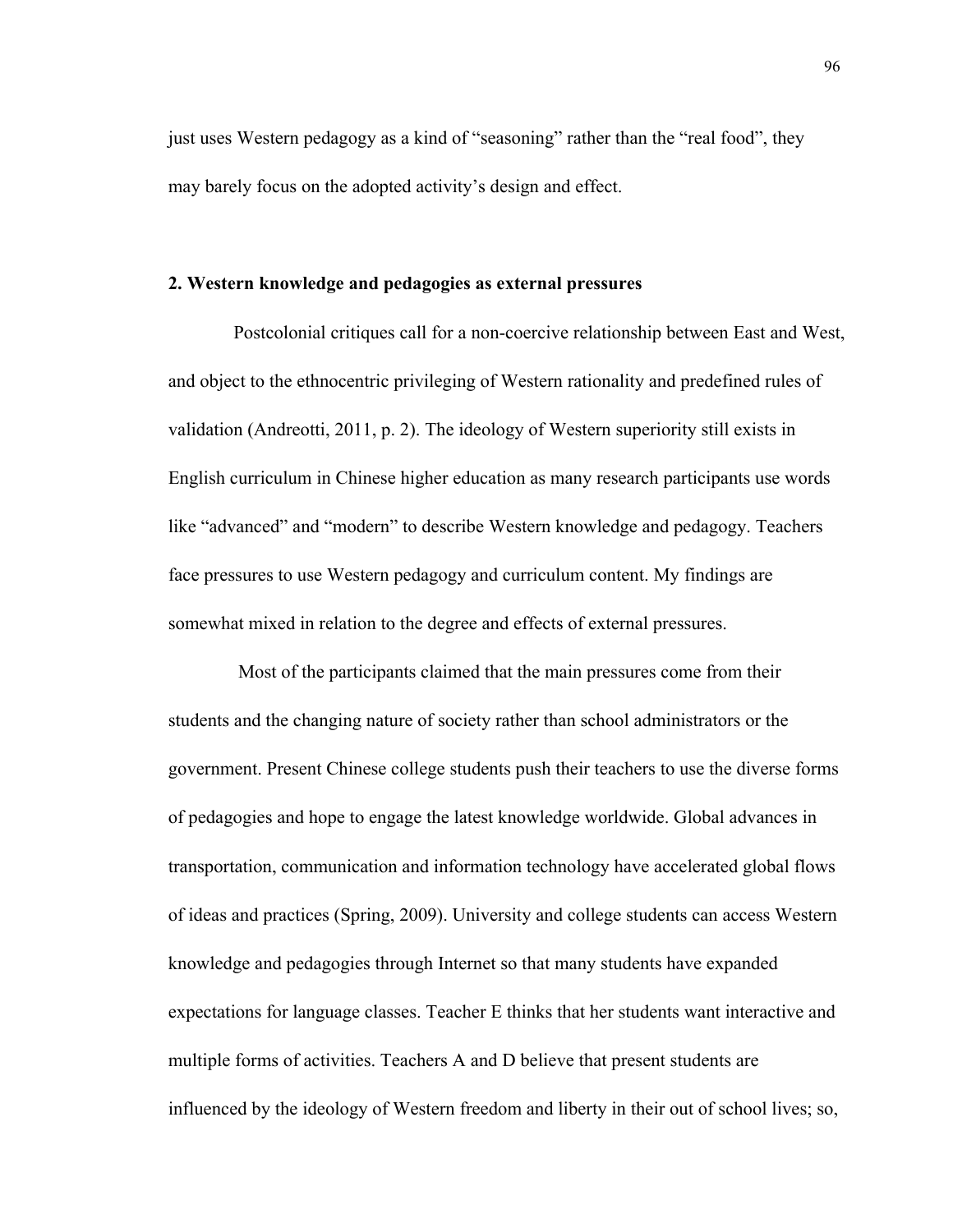some of them lack enthusiasm for authoritarian and serious traditional Chinese class modes. Additionally, teacher F mentioned that after suffering so many years of boring and tedious teacher dominant instructions, students prefer relaxing class atmospheres, which she attributes to Western pedagogies. These findings align with Ouyang's (2000) study, where some students favored humane and inspiring methods in communicative language teaching over traditional methods.

 Although the main push for the use of Western pedagogy may originate from students, there are also top-down institutional pressures. In the beginning, I was surprised to hear that most interviewees did not believe that the institution pushes them fiercely to use Western pedagogy. However, in the subsequent interviews, they did mention that school administrators privilege Western pedagogies, as when showcasing student-centered class modes in staff meetings among other occasions. There are also a number of pilot programs for the implementation of Western pedagogy initiated by administration. Most interviewees also emphasized that if they do not make use of a large amount of interaction or use Western flexible and entertaining class activities in demonstration lessons or school inspections, their teaching performance might be deemed unsuccessful by the dean, influential colleagues and/or school administrators. Nevertheless these pressures seem more symbolic than material, as no hard consequences result if the teacher's students accept her more traditional ways of teaching.

 The very existence of the English language program in the case institution speaks to the dominance of English and Anglo-Western countries in a globalizing world.

97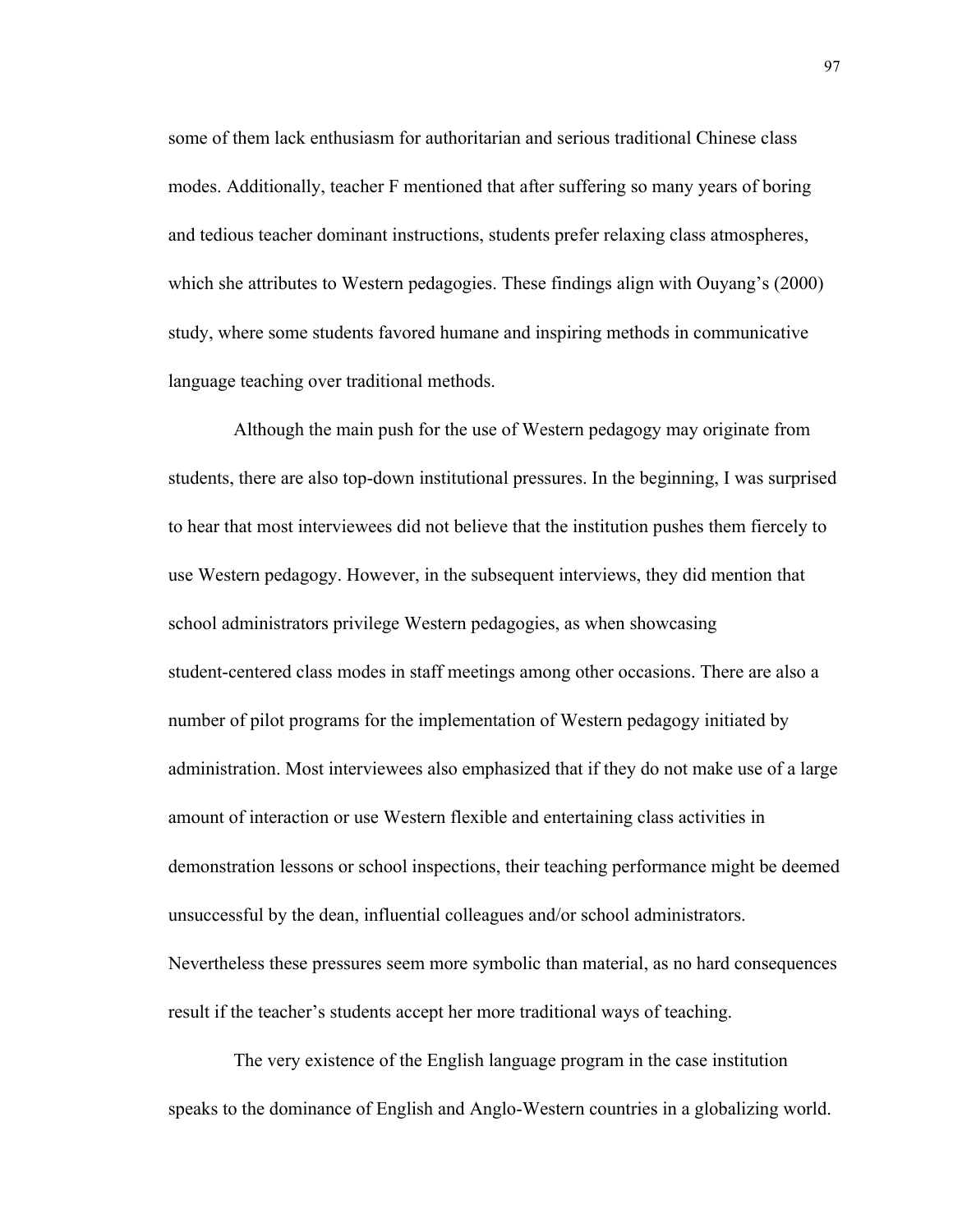Following Bourdieu (1991), language itself is a kind of symbolic power. Teacher B and D argued that the significant position of English also makes Western knowledge and pedagogies favorable in English language programs in China. I agree with the perspective of teacher D that as we are teaching English, much of the curriculum content is selected from the Western world. Internationally, Western language pedagogy is also regarded to be more effective in teaching English language. Teacher B added that if we taught Chinese as a global language, the same power/knowledge asymmetries would emerge.

# **3. Student participation**

Many interviewees (e.g. teacher E) asserted that Western pedagogy is used as an incentive for students' participation and initiative. However, in real class activities, all interviewees agreed that students participate unevenly in Western modes. In some cases, Western pedagogy seems to restrict some students' class participation. Teachers B and C argued that only highly motivated students with desirable English foundations participate actively. They not only want to practice their language skills, but also hope to have a sense of accomplishment through the recognition and appraisal from teachers and classmates. In contrast, students with weak English foundations are not confident to express themselves and keep silent most of the time. Teacher C said a few students with weak English foundations just play on their cell phone or ipad in knowledge application activities. Only a minority of competent language users, seem to engage happily and actively. Further, according to Krashen (1982), one obstacle that manifests itself during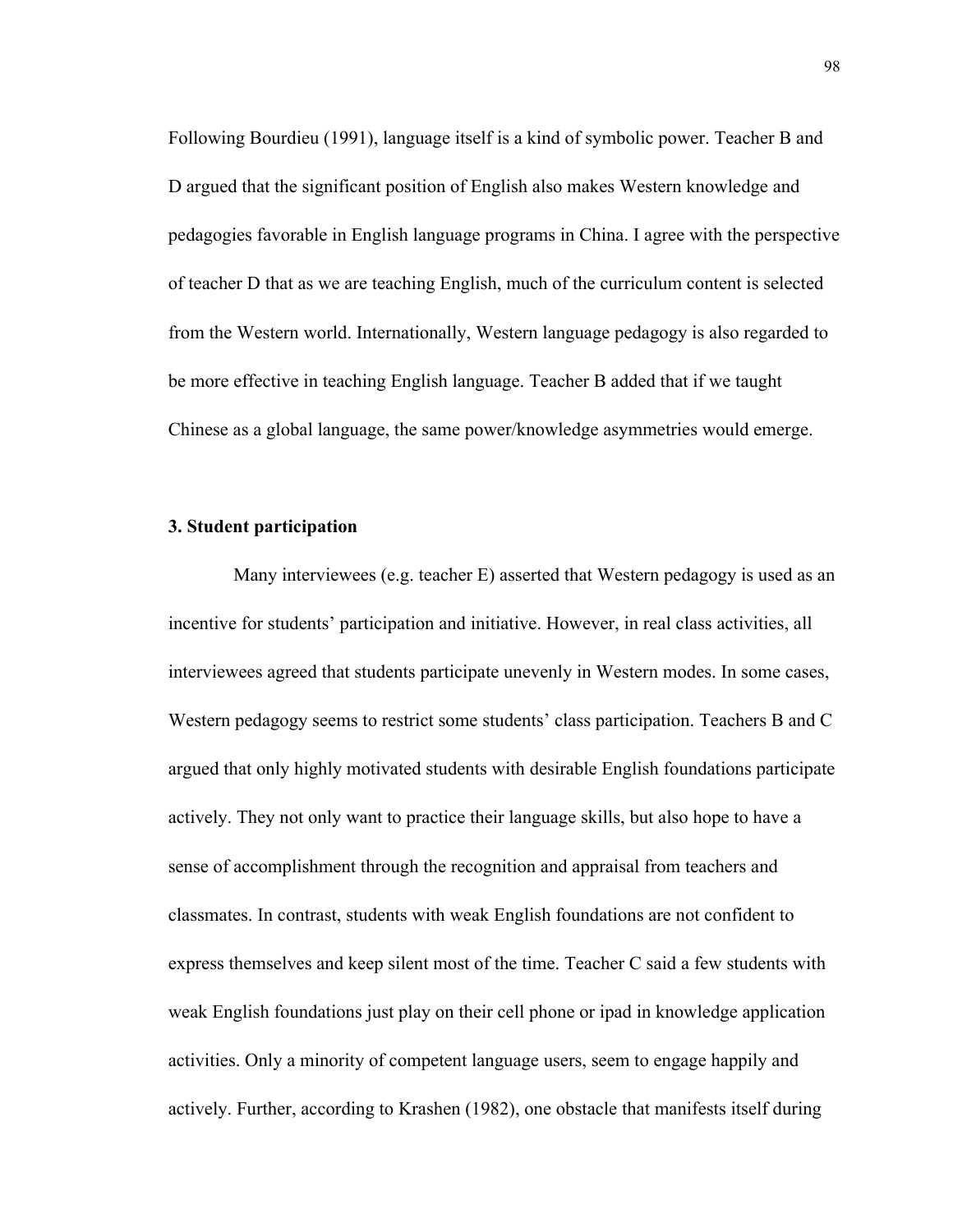language acquisition is the affective filter, which is a 'screen' that is influenced by emotional variables that can prevent learning. The affective filter can be prompted by many different variables including anxiety, self-confidence, motivation and stress. Teacher B mentioned that some students with weak English foundations keep silent in group work or other activities because of anxiety and uneasiness. These students feel less exposed by teacher lectures. Reflections of teacher A, D, and F support Lu (2008), who claimed that Chinese students are modest and prefer teachers to dominate the class time. They are afraid to make a scene in front of the whole class. The sense of insecurity drives them to hide away in different ways. Some students may prefer to concentrate and follow teachers' lectures in a relatively "safe" learning environment.

#### **4. Gaps across diverse students**

As mentioned above, notwithstanding the intention to adjust class atmosphere to support students' knowledge application, Western pedagogy can ironically amplify gaps between more competent and less competent language users. Teacher C and D said that some less competent English language learners may even lack interest and confidence in learning itself and remain mostly passive in their classes. Consequently, the gaps between competent and less competent English language users appear to become wider in using Western pedagogy. Further, interviews emphasize that students from rural and distant regions have less access to Western pedagogy and language learning resources long before their entry into higher education. Their over-reliance on teachers, modest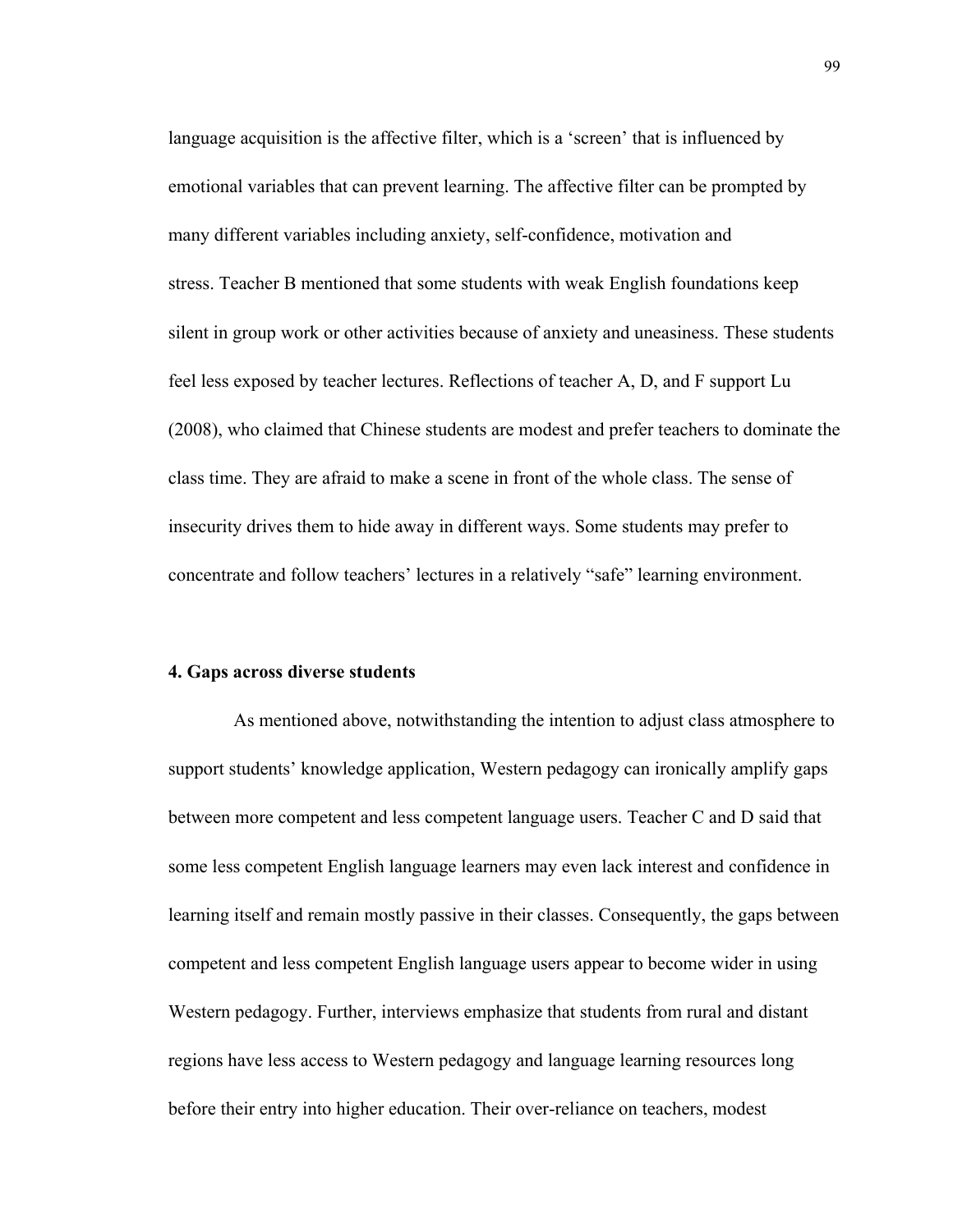personalities and weak English foundations represent the main barriers to their participation in Western class modes. In some cases, these students are perceived by teachers and their classmates, as homogeneous weak students rather than students with complex life histories and individual experiences. Canagarajah (2005) argued that "students (especially those from marginalized backgrounds) come with personal experience and direct insight from their life that should shape a critical practice relevant to them" (p. 943). These disadvantaged students may face added challenges in English learning. Teacher B indicated that these students are extremely sensitive and afraid of being labeled as "incompetent learners" and treated unequally by teachers and classmates. Thus providing extra supports for these learners is complicated by their desires not to be treated differently. If students are not confident or active in learning, the gaps in English competencies between them and other students are likely to become wider.

#### **5. Students' independent learning abilities**

 My research participants mentioned that Western pedagogy both requires and is used to cultivate students' independent English learning abilities, which is just the capacity that many Chinese students appear to be lacking. Teacher C and D emphasized that in some cases, Western pedagogy is ineffective because of college students' reliance on their teachers. Teacher A, C and D emphasized that in Western modes, students need to make preparations before classes and reflections after classes. In comparison, in traditional Chinese pedagogy, students rely on teachers' knowledge transmission in class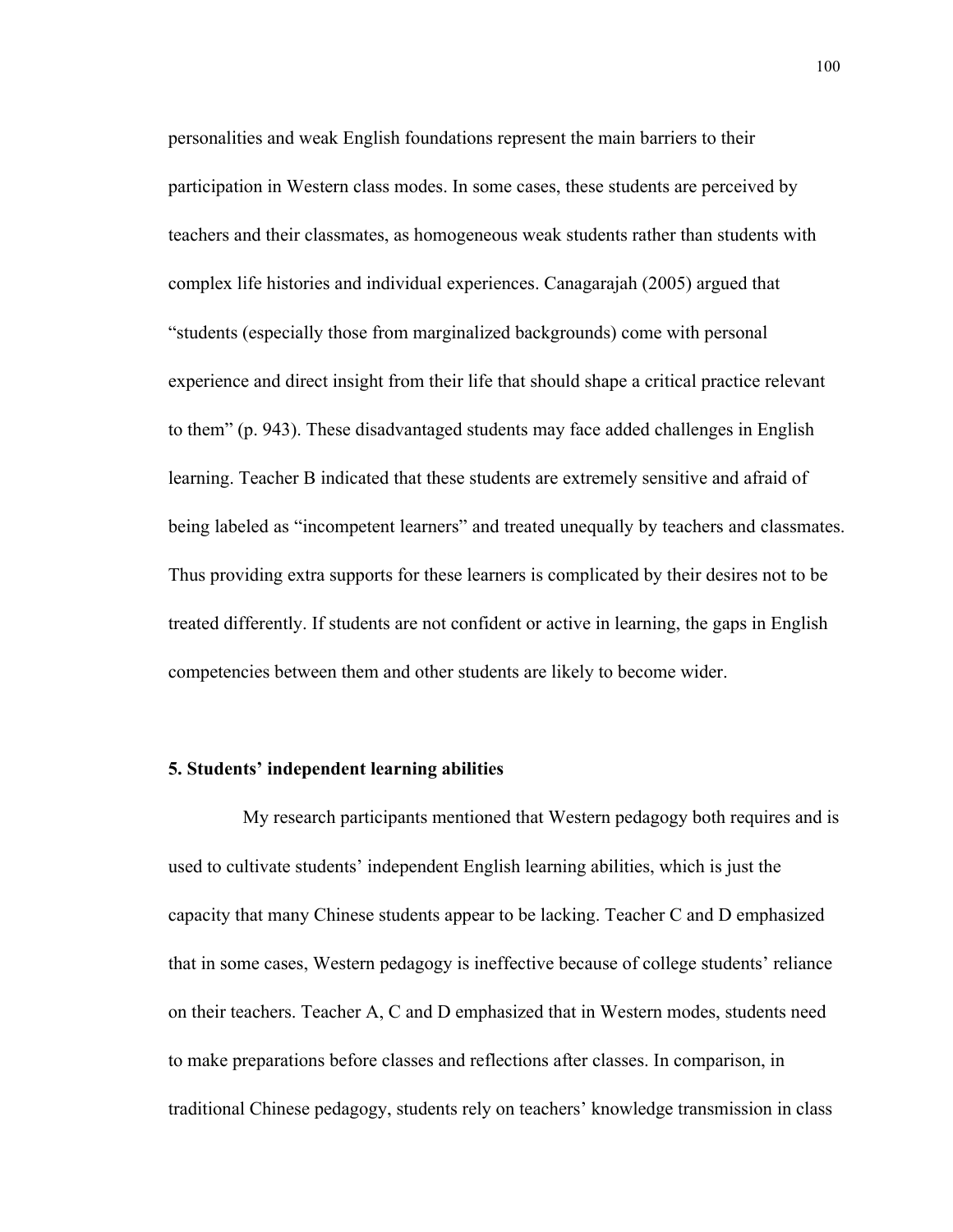and seldom learn on their own. Teacher C said if students are required to do abundant independent learning after classes, some of them may just drop the course. The independent learning may involve the summary of the classes, additional reading and critical reflections, etc. Teacher D even doubts whether some students have developed any independent learning abilities. Almost all research participants indicated that some students are less capable to discipline themselves, which is related to their past learning experiences. In China, teachers' class dominance and role as "commander in the army" are also supported by the large class sizes and lack of modern facilities.

All interviewees asserted that it is impossible to keep a totally equal relationship with students. Context should be a serious consideration when designing, adopting and adapting Western pedagogies in China. No curriculum or pedagogy can be universal because context, and demographics all need to be given consideration. For instance, Ouyang (2000) highlighted in his case study that teachers complained that some big classes of their colleagues who used communicative language teaching were too noisy and chaotic. They did not want to teach close to those classrooms. Thus constraints come from within one's own classroom as well as from other teachers and in the context of the program as a whole. Teachers B, C and D also claimed that they constantly experienced chaos when using Western pedagogy in big classes with 55-60 students. They asserted that they have to dominate the class or set up strict class rules in order to ensure the classes proceed in a smooth and efficient way. With teachers' serious role, tight control and all-sided care and protection, students' independent learning abilities are restricted.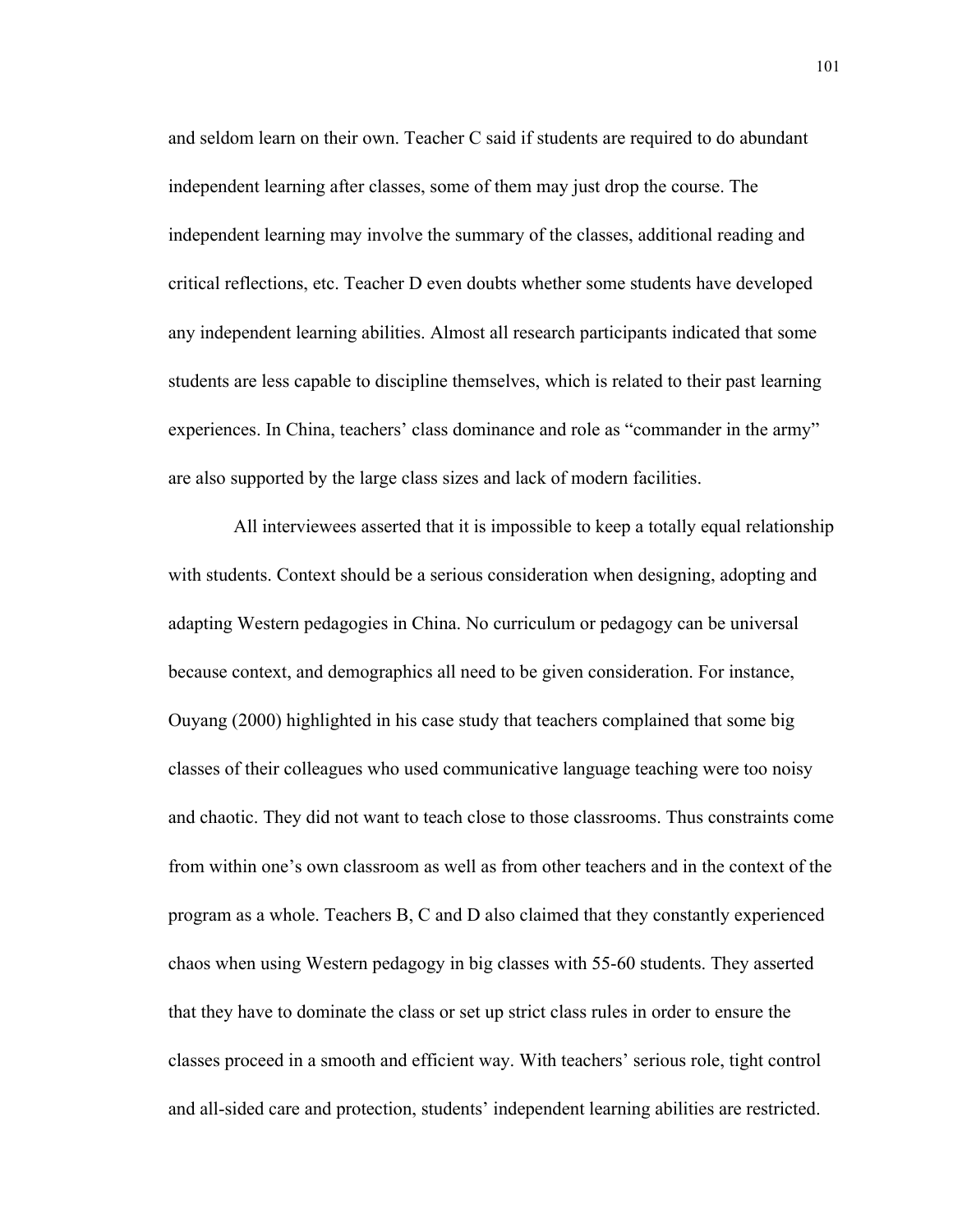Even with the inclusion of Western class modes, students still want to rely on teachers or other classmates. Consequently, my interviewees' responses supports Ouyang's work (2000, 2004), given that they report students' complaints that they make limited language progress and encounter confusion in liberal class discussion and knowledge application activities, where they are required to learn and practice independently.

### **6. Test culture**

Almost all interviewees indicated that flexible, liberal, communicative and interactive Western "best" or "advanced" practices run counter to a dominant culture of testing (term exams, College English Examination, Practical English Tests for Colleges, IELTS, TOFEL, etc). In China, test results are closely tied to students' academic and career development. In test-oriented training, Western pedagogy is not deemed as efficient as teacher-dominant vocabulary, syntax and grammar explanations. Ouyang (2000) explained in his case study that teachers "got negative feedback suggesting that CLT produced students who could 'only speak loud in class, but scratch their heads in tests and exams" (p. 410). Although some interviewees dislike the test culture, we, as English teachers, have little agency in changing national policy.

Nevertheless, if teachers only use lectures in test-oriented training, will students be more motivated in English language learning? Many interviewees (e.g. teacher B and D) were opposed to the 'teaching to the test,' given that, after passing the exams, some students may totally lose interest in English learning. They regard tests as terminal in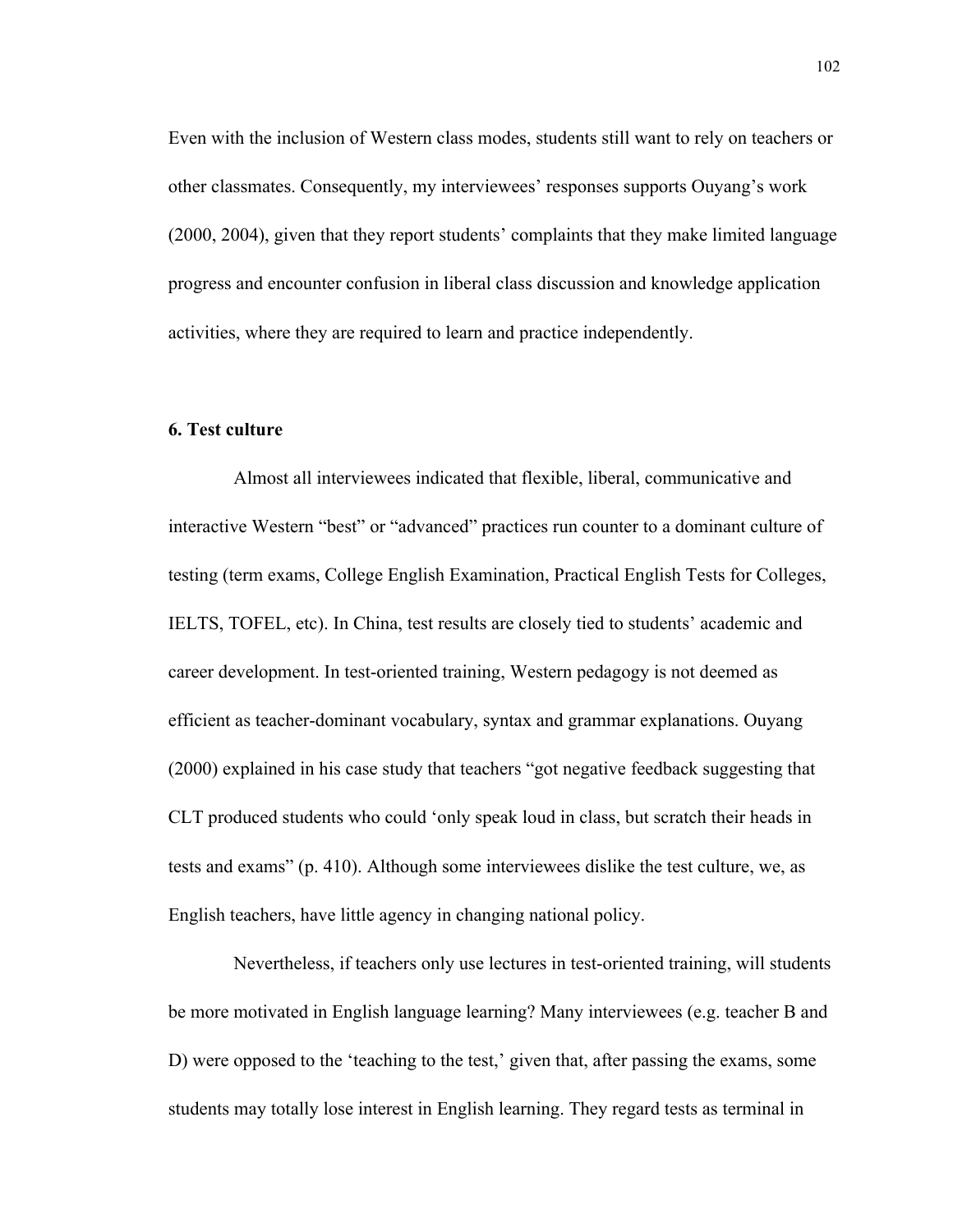English learning, from which they seldom get pleasure. For this reason teacher D still insists on the necessity of using interesting and entertaining class activities to keep students' learning enthusiasm. Students have complicated learning motivations, which involve pleasure and preferences, academic success and career goals, etc. How to maintain students' love of learning in a culture of testing is an issue with which many teachers grapple across their careers.

#### **7. The significance of tests**

It appears then that tests restrict teachers' use of Western class modes in English language teaching. However, from the teachers' perspectives tests still need to exist given certain realities in China. As teacher A mentioned, the test is an efficient way to assess students' English competencies. Without the College Entrance Examination or College English Test, students from disadvantaged families may lose the opportunity to learn English. Some schools in rural or distant regions would cancel English language lessons to students. In turn, they may lose many career and academic opportunities in the future as English is an essential skill for workers in China. Block and Cameron (2002) stated that "[p]eople have always learned language for economic reasons, but in a post-industrial economy it has been argued that linguistic skills of workers at all levels take on new importance" (p. 5). If disadvantaged students lose opportunities in English learning, social inequality may be further heightened.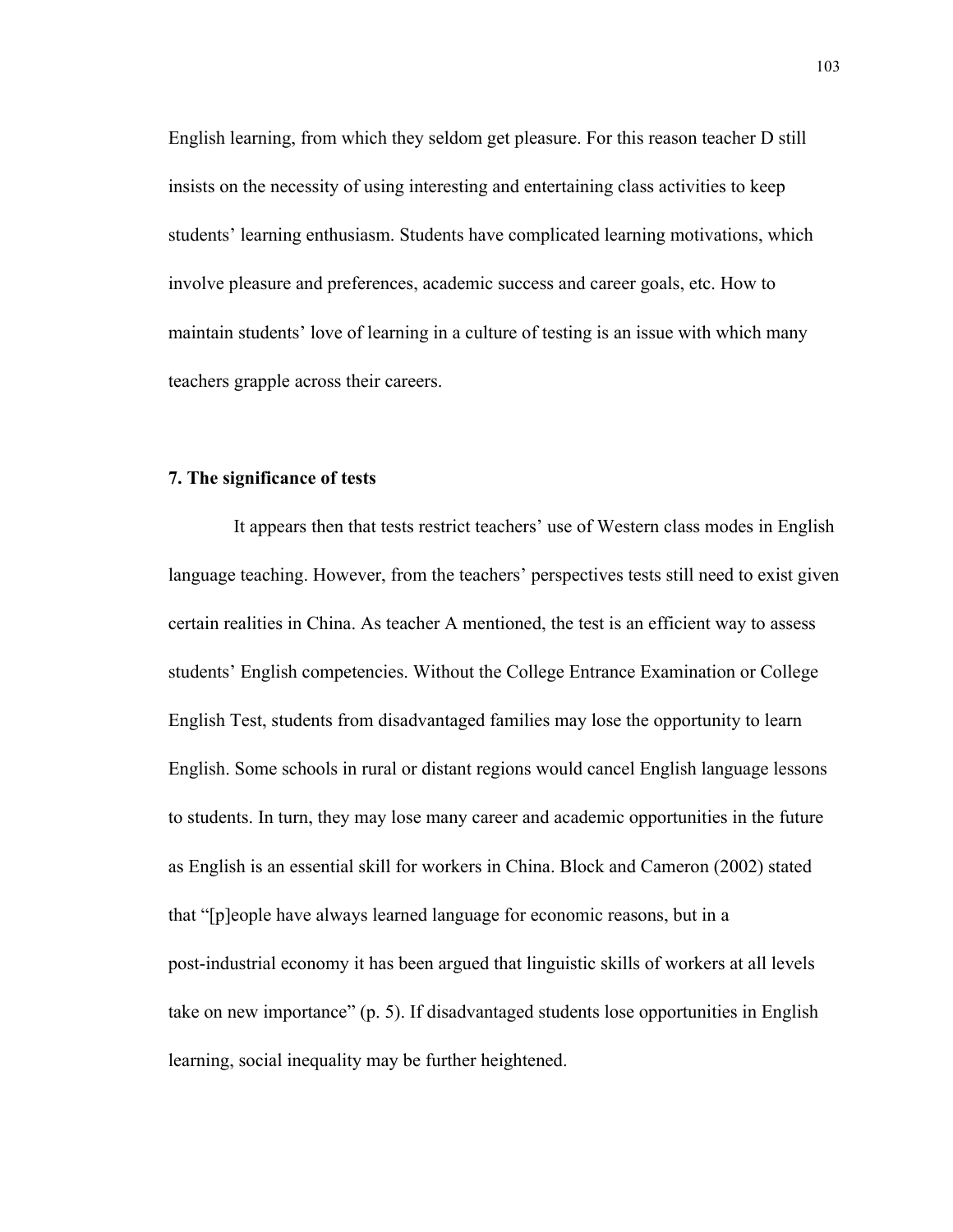#### **8. The use of Western knowledge and culture as English curriculum content**

Pedagogy and curriculum content are interconnected and influence one another mutually. Interviewees said that most of the knowledge in the present textbooks is Westernized because of the cultivation of students' cross-culture awareness and the global position of English and Western knowledge. However, teacher C, D and F pointed out that students have superficial understanding about Western knowledge and culture and that they lose interest in foreign content. They may hold back when they are required to use Western knowledge as contextual information to express their meanings or make social communication in English. Further, teacher F said that some students are not capable to enjoy the beauty or fun in Western stories, as they don't own the background knowledge. I had a similar experience. I remember my first year studying in a Western university, all Canadian students laughed loudly for some jokes and stories; however, the Chinese students felt awkward, as we totally had no idea about what was so funny. Teacher C and F suggested that students' familiar knowledge can be used to explain some unfamiliar curriculum content. It appears that it is important for teachers to understand students' academic and social backgrounds.

### **Hybrid/blended forms of English curriculum and pedagogy**

Most of the research participants agree that Western pedagogy and cultures, to some extent, can and do motivate students' learning interest and enthusiasm. Western knowledge and pedagogy may work quite well in some situations rather than in all cases.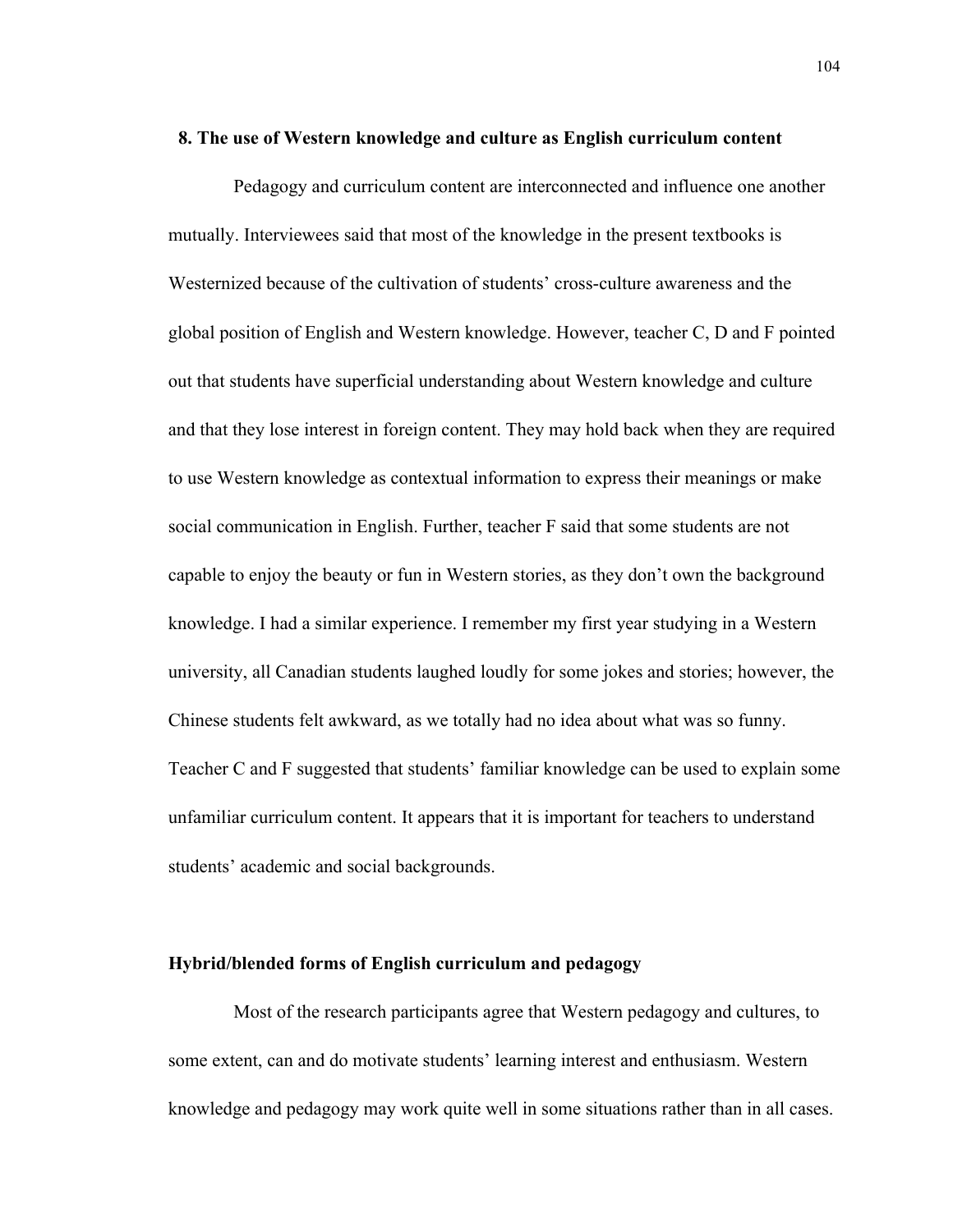Teacher A, B, C and D said that with the development of Chinese economy and improvements of qualities of education in China, the advantage of Chinese pedagogy begins to be recognized by scholars from different countries. Chinese educators frequently reflect on the value and rationality of our traditional teaching methods. Though these traditional methods may be more teacher-dominant, they still work effectively under some specific local contexts. I agree with Deng (2011), who calls for educators to create hybrid kinds of pedagogies. Interviewees (like teacher A) indicated that traditional Chinese pedagogies have already been experiencing some changes. Resonant with de Souza's (2004) and Bhabha's (1994) positions, culture and values are already hybrid as formed under heterogeneous processes (as cited in Andreotti, 2011, p. 29). Byrd Clark has further argued that language is also a hybrid and heterogeneous construct comprised of complex practices (Byrd Clark, 2012). Almost all participants in interviews and surveys claimed that they prefer blended forms of pedagogies and curriculum content. What kind of blended forms are possible? What are the effects of the blended English curriculum?

First, many survey participants and teacher E and F think that the choices of curriculum content and pedagogy are related to the learning goals. For example, teacher F said that she would like to use Western flexible and liberal class modes in oral English language practice that requires a large amount of knowledge application. However, in grammar analysis or test-oriented training, teacher F and some other interviewees suggested that traditional Chinese pedagogy may be more effective. Interviewees teach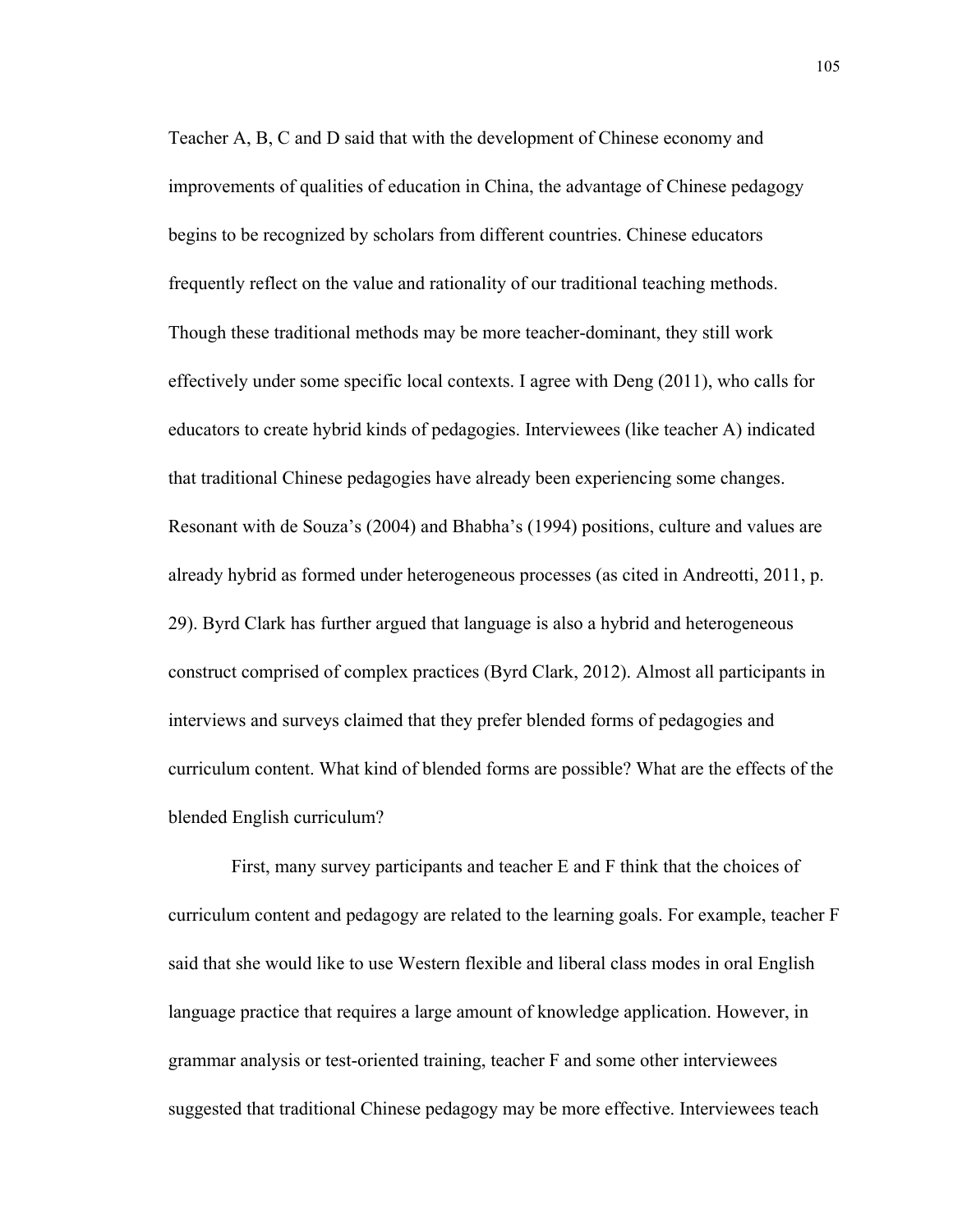the Comprehensive College English course, which purports to train students' listening, speaking, reading, writing and translations abilities. In that course, teacher B, C and F emphasized that Western pedagogy and Chinese traditional pedagogy can be used in alternations in classes. To some extent, I agree with the perspectives of my participants, though still some concerns are worthwhile to note. For instance, in oral training, some students' weak English foundations may hinder them to make effective communication in Western-style activities. They need to resort to teachers' instructions constantly. With big class sizes of more than 50 students in Chinese higher education, it is almost impossible for teachers to give differentiated instruction to every student.

 Second, the choices of curriculum content and pedagogies may be adjusted and modified according to the class atmosphere and students' learning status. Teacher A, C, D and F have indicated that they prefer to integrate different pedagogies into one class to make students learn English more effectively. For example, in English language teaching, teacher D prefers to use teacher's lecture and knowledge transmission first, followed by some flexible and relaxing activities, like games or role-play activities when students are tired or distracted. In the traditional lecture portion, Chinese students may find that they have gained new language input. In Western activities, students not only can apply what they have learned to real situations, but also draw upon their passions in learning. But again a possible consequence is that some students and teachers may just regard Western pedagogy as a kind of entertainment to be used when students tire. Teacher F suggested that before each activity, teacher needs to emphasize the purposes and goals clearly.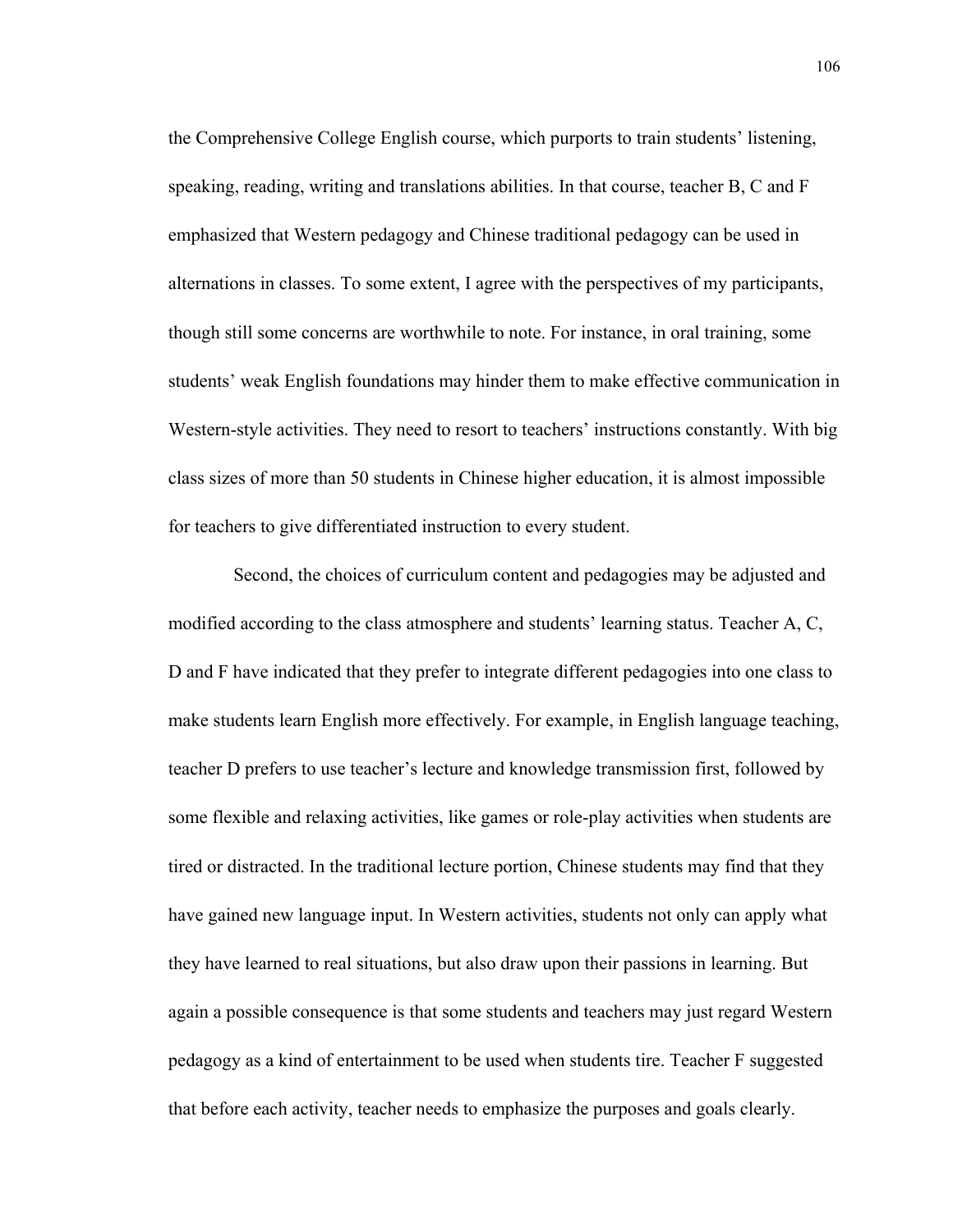Meanwhile, during the whole process, teachers are required to keep a tight surveillance on the progress of students' performance. If they need help, instructions are given promptly. Nevertheless, again, my interviewees think that it is very hard to suit the needs and learning status of students with diverse identities in big classes.

Third, almost all the participants claimed that it is important to create an authentic language environment for students to practice English. Cummins (2001, 2009) has emphasized the importance of "pedagogies that include students' prior knowledge and incorporate their heterogeneous practices and identities can foster a deeper cognitive and social engagement (as cited in Byrd Clark, 2012, p.150). Authentic teaching content can signify the real situation in Western world or familiar contexts in China. I agree with most of interviewees that in order to build students' multicultural awareness, teachers could use Western curriculum content and pedagogy. However, if students show no interest, material and pedagogy closer to Chinese real life could be used to scaffold their understanding toward the foreign context. For example, teacher F sometimes asks students to describe traditional Chinese festivals in English if her students are unfamiliar with Western festivals. In that way, even students with weak English foundation can come up with stories or perspectives on their own worlds.

Fourth, similar to all interviewees, Canagarajah (2005) and Byrd Clark (2012) highlighted the multiple and heterogeneous students' identities that are related to their geographical, social, political and economic backgrounds. Their identities are connected with their learning needs in English language studies. What I have found in my teaching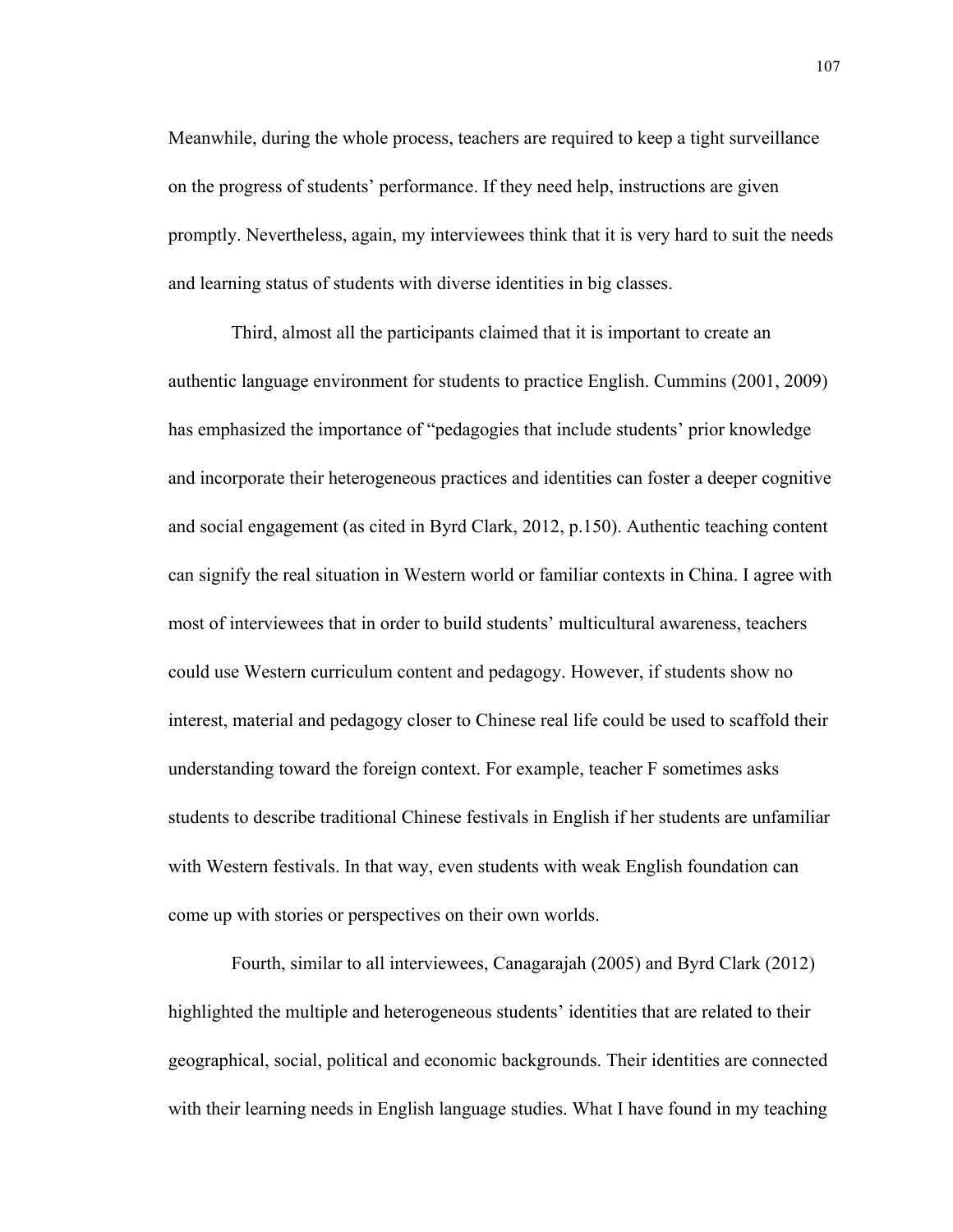practice is that some competent English language learners, who hope to work in multinational companies or study abroad, prefer Westernized curriculum content. They show less interest in the local knowledge and culture and hope teachers to speak more English in classes. However, students with weak English foundations or from distant regions undoubtedly face challenges in the unfamiliar knowledge, foreign culture and English dominant language environment. Hybrid English curriculum also highlights that teachers develop reflexivity of their own practices (Byrd Clark, 2012) to modify their pedagogies and curriculum content.

#### **Implications**

 This thesis aims to analyze the tensions, potentials and perils that Western knowledge and pedagogy has brought to the English language curriculum in one case of Chinese higher education. As the contemporary world is becoming more interdependent and interconnected, higher requirements are set up for university and college graduates as global citizens. Students need to cultivate multi-cultural awareness in order to work and live well in the present China where countless international communications and connections can be found. Meanwhile, the local situations and national characteristics are always indispensible parts of globalization. The extent of Western educational transfer is not an easy process as the complicated local socio-cultural, economic, and geographical situations shape how Western knowledge and pedagogy is "accepted, rejected, or creolized" (Ouyang, 2004, p. 139). What are the implications or recommendations for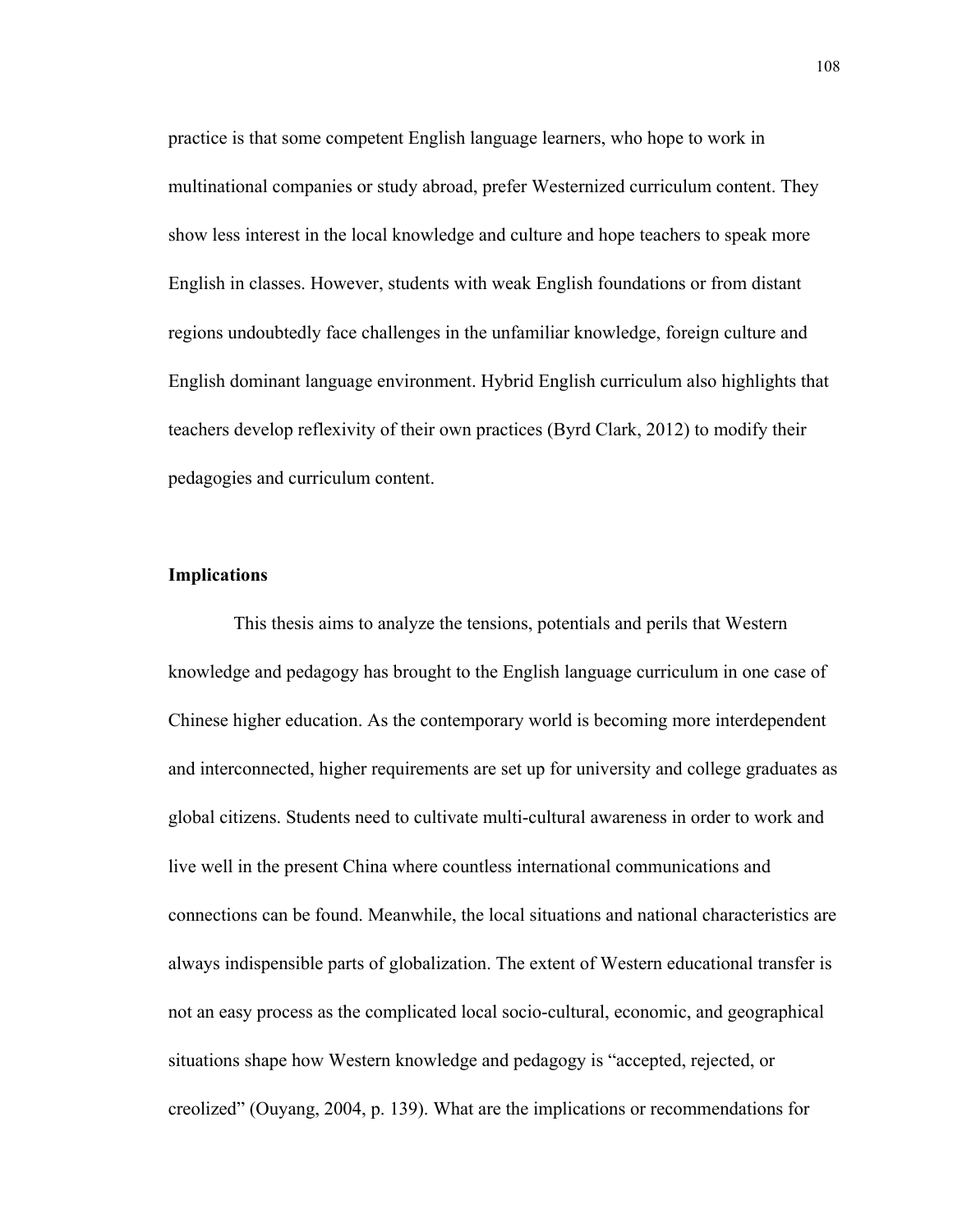English language education in Chinese higher education given my case findings?

First, a post-colonial perspective theorizes a non-coercive relationship between East and West. In this process, broad social, cultural and historical contexts need to be taken into consideration. China once encountered semi-colonial situation so that Western superiority still exists in the area of culture and knowledge (He, 2010). Many interviewees (like teacher A and C) claimed that in the late 1970s, China began to implement the Reform and Opening up policy to solve the economic backward situation. Many educators and policymakers hoped to resort to Western educational modes and knowledge to improve the quality of education in China. The economic and political hegemonic power of Western developed countries has made some imported advanced educational modes as parts of world cultures (Anderson-Levitt, 2012, p. 444).

In some contexts, Western knowledge and pedagogies can stimulate students' English learning interests and enthusiasm. Chinese university and college students who have endured long-term tedious and serious learning atmospheres can get some sense of balance and progress through Western pedagogy. However, all interviewees and survey participants maintained that the use of Western knowledge and pedagogy is not straightforward because of local conditions and dynamics, such as the test culture and historical and cultural learning habits. For instance, Carney (2008) argued that "teacher-centered schooling represents a powerful cultural transmission system that is not easily broken by global or even national edicts…." (p. 82). Adopting Western pedagogy may result in negative effects in pushing Chinese students and educators to accept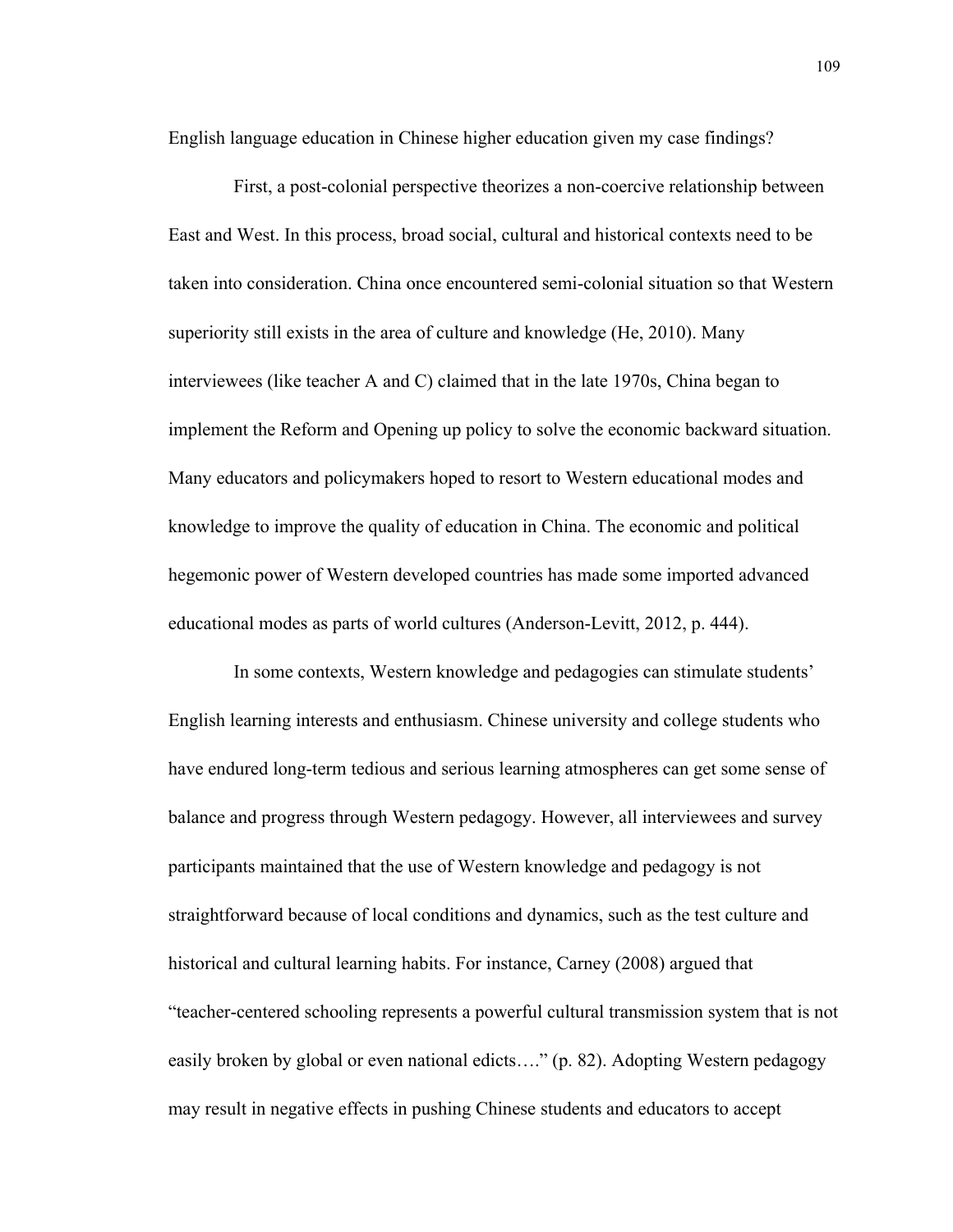something from the West that does not quite work for them. Chinese students who are not accustomed to learn independently may resist inquiry forms of learning in different ways as I have discussed in my thesis. Further, students may feel pressured and anxious in participation because of their modest and inward personality and/or the lack of confidence in English language learning. Some students prefer to follow their teachers' instructions and take notes. Some teachers (teacher B, C and D) maintained that they occasionally resist using Western pedagogies because of their anxiety and frustration caused by the complicated realities and challenges in the English language classrooms.

Consequently, a non-coercive relationship between East and West—adoption as choice rather than imposition—needs to be emphasized in the internationalizing of the English language curriculum. The non-coercive relationship emphasizes non-imposition in the adaptation of ideas from elsewhere. Avoiding enforcing or advancing hierarchies or dependencies in international educational transfer. International educational transfer is a sensitive and ongoing process that prioritizes students' learning motivations, interest and capabilities. More reflexivity and constant modifications are needed so that English language teaching and learning become a recursive process. Western pedagogy (e.g. progressive pedagogy) focuses on teaching based on the real situations in the classroom (Spring, 2009). Enforcing some best practices actually runs counter to the advocated spirit of some Western pedagogy. Thus bottom-up forces and practices can determine the extent to which the Western culture should be "accepted, rejected, or creolized" (Ouyang, 2004, p. 139). For instance, in my interview and survey, the biggest challenge for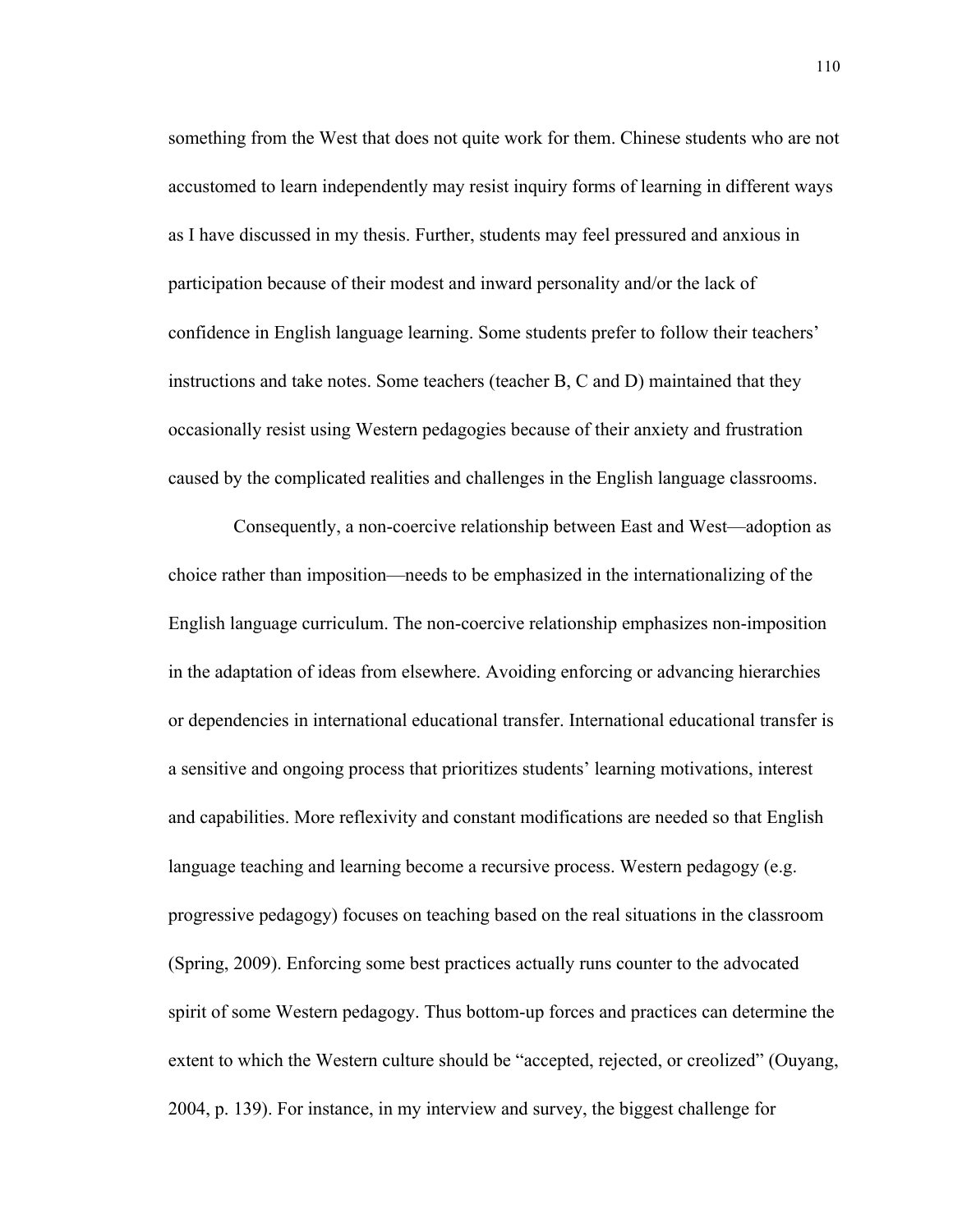educational transfer between East and West is that the transfer is not attuned to the learning motivations of students in their local/national contexts. The pressures from national and provincial standardized tests restrict students' interests in flexible and liberal Western activities. As long as students are highly motivated, any educative modes can work quite well. Teacher A said students may even concentrate to listen to those tedious teacher-dominant lecture in order to pass the tests that are useful for their future career. However it is important to note again that after students' pass their exams, they may lose their motivations for further English learning. Consequently, Western class modes may be particularly useful to maintain students' learning enthusiasm. In these activities, teachers need to observe and figure out possible reasons for students' silence or inactive learning and adjust strategies accordingly. As Dewey (1929) insisted, "Education, therefore, must begin with a psychological insight into the child's capacities, interests, and habits"  $(p, 9)$ .

International educational transfer is never a simple process, which means good strategies can only be constructed through constant teachers' observations and teacher-student communications. Almost all interviewees claimed that in staff meetings and professional development programs, school administrators always introduce "advanced" and "best" practices as coming from the West. In my work experience in China, teachers gather together in staff meetings, listening to the dean or principals' introduction of some "advanced" Western pedagogy. In the professional development programs that I have attended, hundreds of teachers just listen attentively and silently and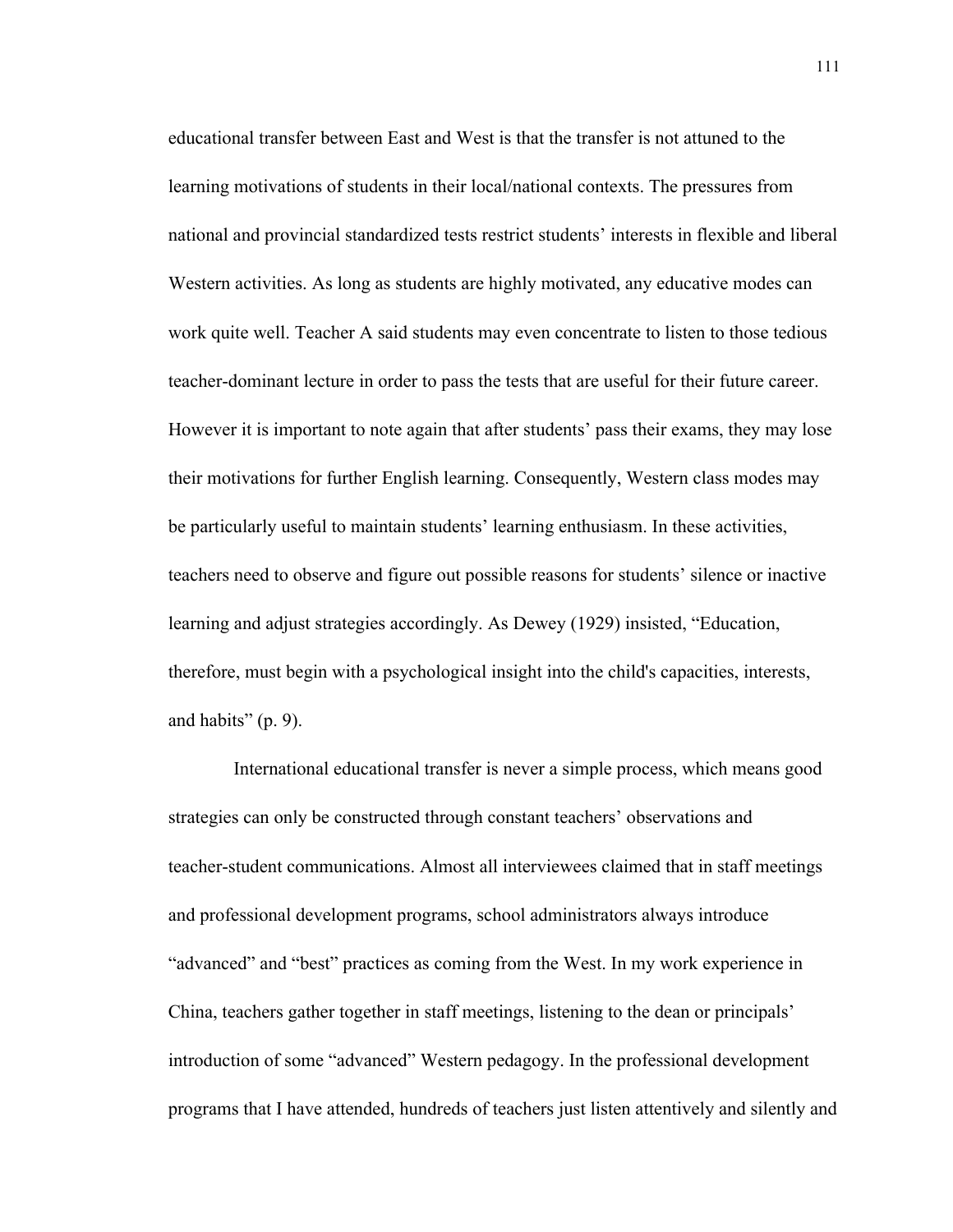take notes from so-called experts' presentations around "effective" Western pedagogy. Those experts usually are governors of national educational systems (e.g. Ministry of Education) or professors of best universities in China. Some of them even haven't taught English language in classrooms for many years or are expert in other fields rather than language teaching. We, as front-line workers in the classroom, seldom own the opportunities to share our own teaching challenges (e.g. big class sizes, students' unbalanced English foundations, and low motivations) explicitly so as to explore how to use appropriate strategies under these challenging conditions. Non-coercive West-East relationship in curriculum means teachers' voices need to be heard and valued. Those voices reflect the real situations in the language classrooms and the needs of English language learners with diverse backgrounds, motivations and English foundations. They can inform how Western pedagogies can be adapted to the local context—what could be a key component of professional development.

Second, as Chinese and Western knowledge and ideology are influencing each other in the globalized world, the divisions between the West and East, although heightened in rhetoric, are actually becoming more blurred. Bhabha (2004) has maintained that culture and knowledge have already been hybrid. In accord, large proportions of interviewees (e.g. teacher A, E, F) insisted that Western pedagogy can only be called "modern" pedagogy. Many elements attributed to Western pedagogy are also found in present Chinese pedagogy. Constant interactions and communications are essential parts in the present Chinese successful lectures or teacher-dominant instructions.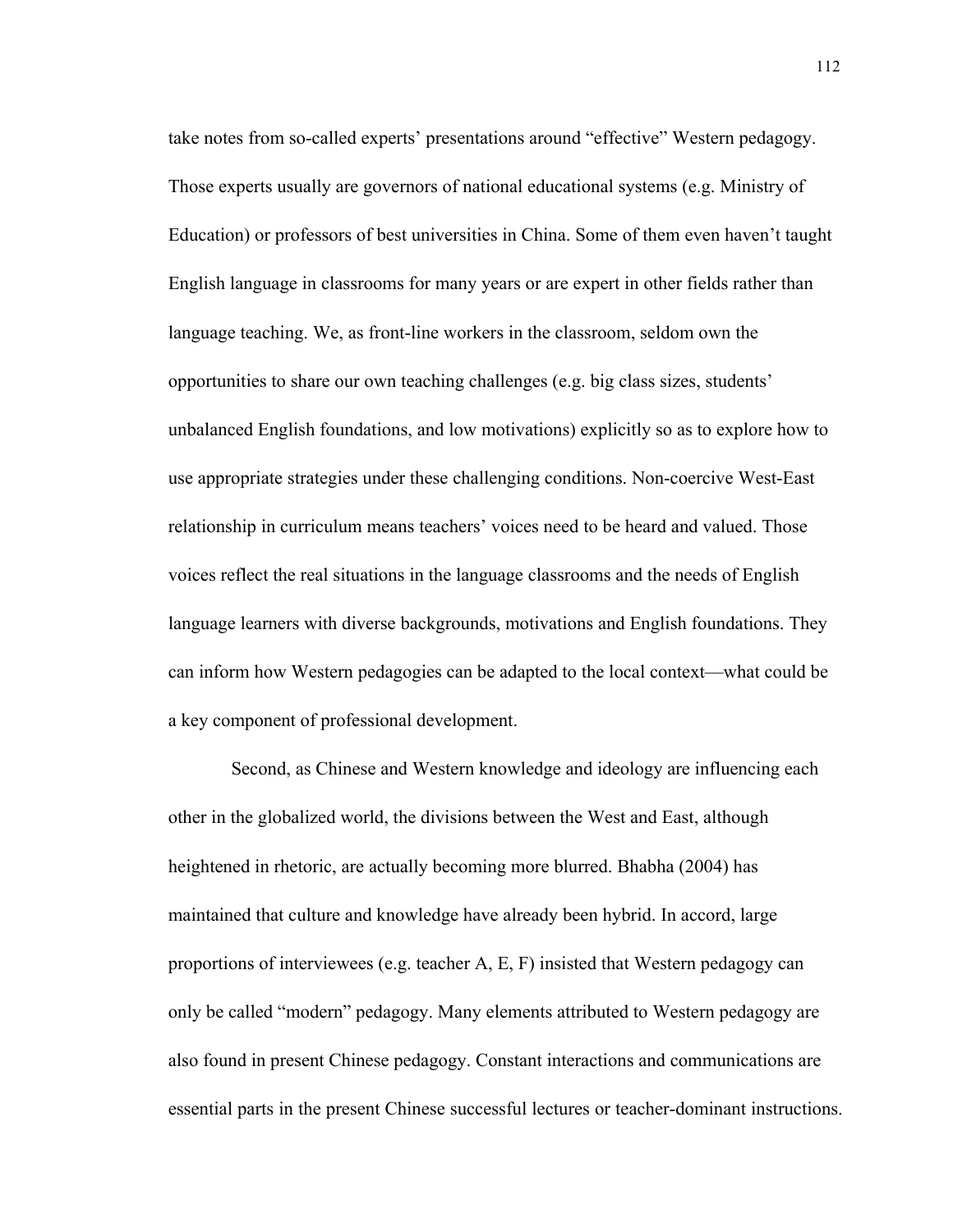I agree with the Chinese popular saying that translates as: it doesn't matter whether the cat is black or white, as long as it catches mice. In my view, the first concern for we educators to choose pedagogies and curriculum is not based on origins but on their suitability for students with different learning motivations, habits, and interests.

Third, the present Chinese teacher-students relationship has changed significantly, though the old tradition still appears to exist. Interviewees mentioned that influenced by Western equal ideology, the present hierarchical relationship also involves shifts in the following: expanded student freedom to express critically, harmonious class atmosphere, friendly relation with teachers and mutual respect. Additionally, some traditional approaches, such as teachers' use of their authority to keep class order, are still needed because Chinese students are accustomed to their teachers' role as parents or manager in the company. Besides, other complicated factors, such as big class sizes, limited class time and students' diverse English foundations and self-discipline abilities, not only restrict students from critical thinking and expressing, but also force teachers to be more serious and directive to ensure class efficiency and order.

 Fourth, my interviewees and scholars like Feng (2009) and Wu (2010) claimed that students from poor, rural and distant regions have little access to Western knowledge, culture, and pedagogy. Many interviewees (e.g. teacher A and D) argued that those students are very motivated, as they desire to learn English language to get better jobs to change their own destiny. Further, many teacher-participants think that disadvantaged students have limited accesses to Western knowledge and flexible pedagogies and that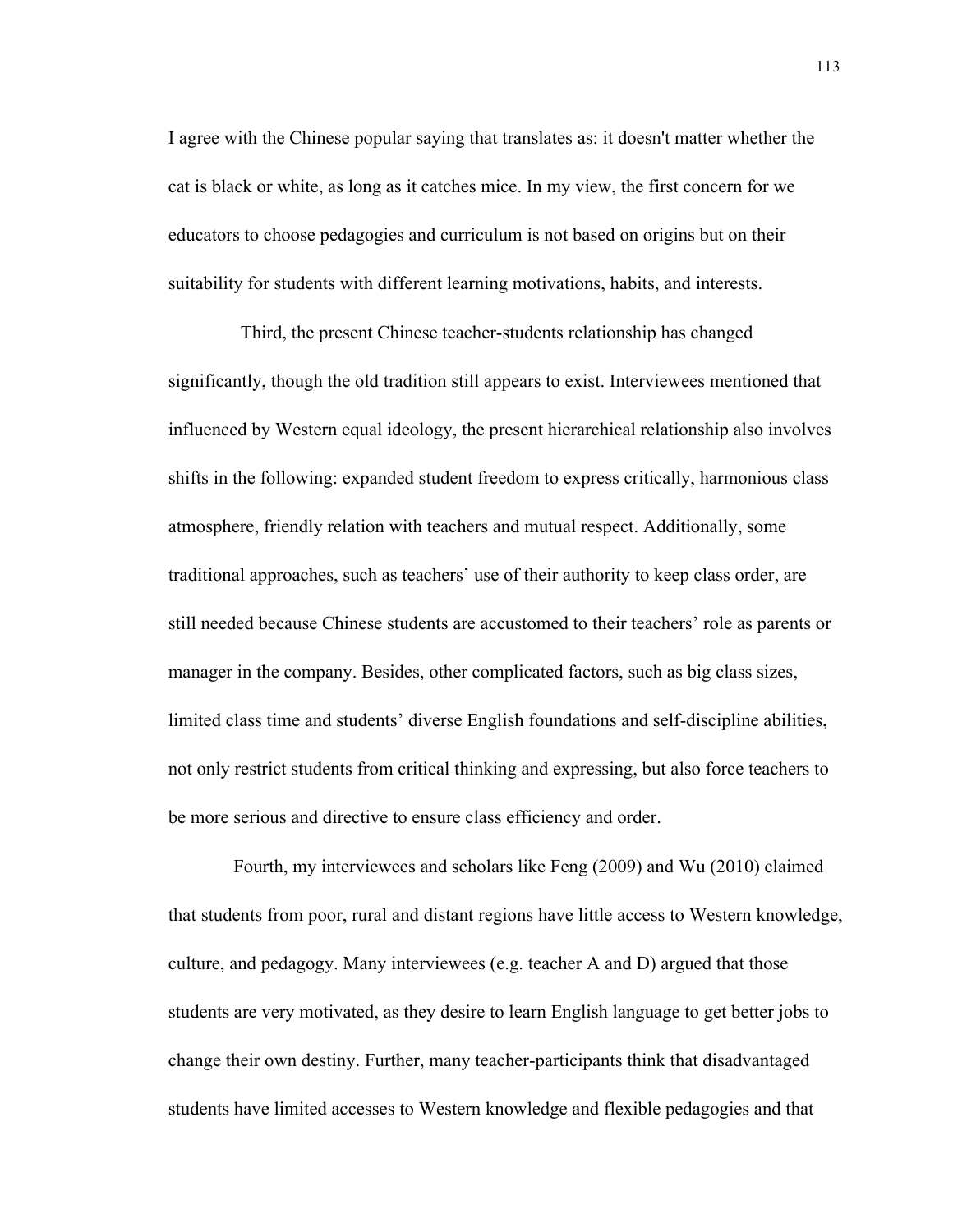these students may indeed feel everything is so new and interesting. But obviously a significant challenge is how they can participate actively and confidently in the classroom. I agree with teacher B that English language teachers need to encourage them and treat them equally with other students. These students are usually more sensitive than their counterparts from urban regions. Additionally, more support can be given in discreet ways to help them catch up with other students so that they can gain more equal linguistic opportunities in the future.

### **Limitations of my study**

 First, due to the limits of time and long distances with the research participants, my research was implemented through Skype or telephone interviews and email surveys. In this sense the data may not be as rich as in-situ ethnographic research or face-to-face interviews. Maybe I will include class observations in my future prospective research.

 Second, the college I chose is located in a Suzhou, a major and highly developed internationalized city in the southeast of Jiangsu Province in Eastern China, located adjacent to Shanghai Municipality. Although teachers and students of the college are from different parts of China, my research does not access the most potentially negative aspects of importing Western English pedagogies or capture some of the complexities among teachers and learners from rural areas.

 Third, I implemented my research in a technical and vocational college so that the results can reflect some present English language education situations in Chinese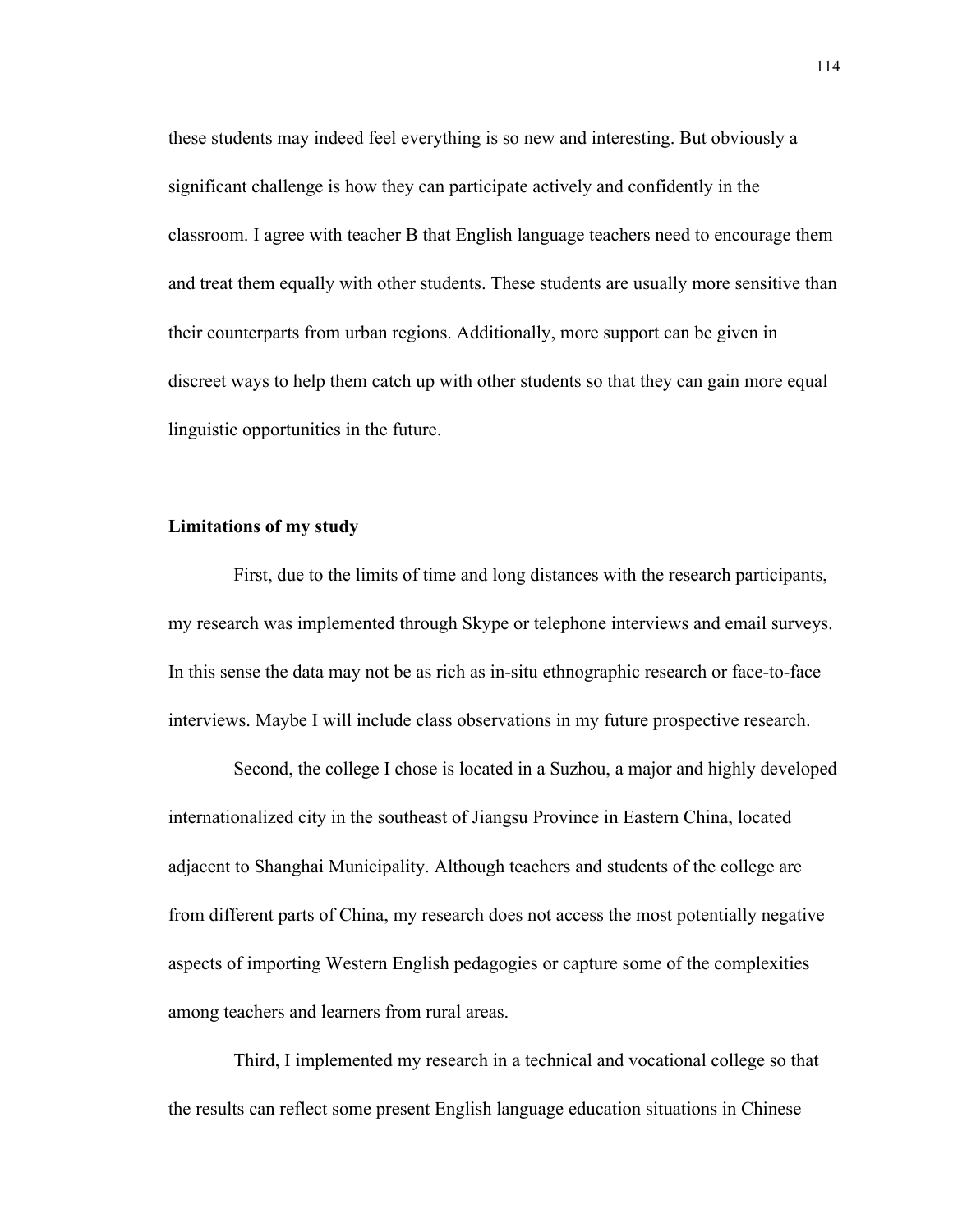higher education; therefore my findings may not resonate across all academic universities, especially for top-tier universities with excellent domestic and international prestige.

 Fourth, in my research, it was inevitable for me to make personal interpretations, informed by my former study and work background. I may have my own strong views or perceptions on Western pedagogy and its adaptation and uses. But I have asked for clarification from participants, rather than assume meanings. I invited them to provide examples and elaborate on some specific educational practices that they have tried. In that way, I attempted to draw on the perceptions of my participants and bracket out my perspective.

Last but not least, my research focuses on teachers' understandings and perspectives. Students are not involved in my study. Their perspectives might be different from their teachers and also represent valuable voices to document and analyze.

#### **Recommendation for possible future research**

This study purports to offer insights into some adaptable and flexible conditions under which Western practices could deliver more optimal results to meet the local students' complicated English language learning needs. As mentioned above, my research centers on teachers' points of view. In future research, I may start from students' standpoints and conduct ethnographic field research to obtain a richer, more in-depth picture.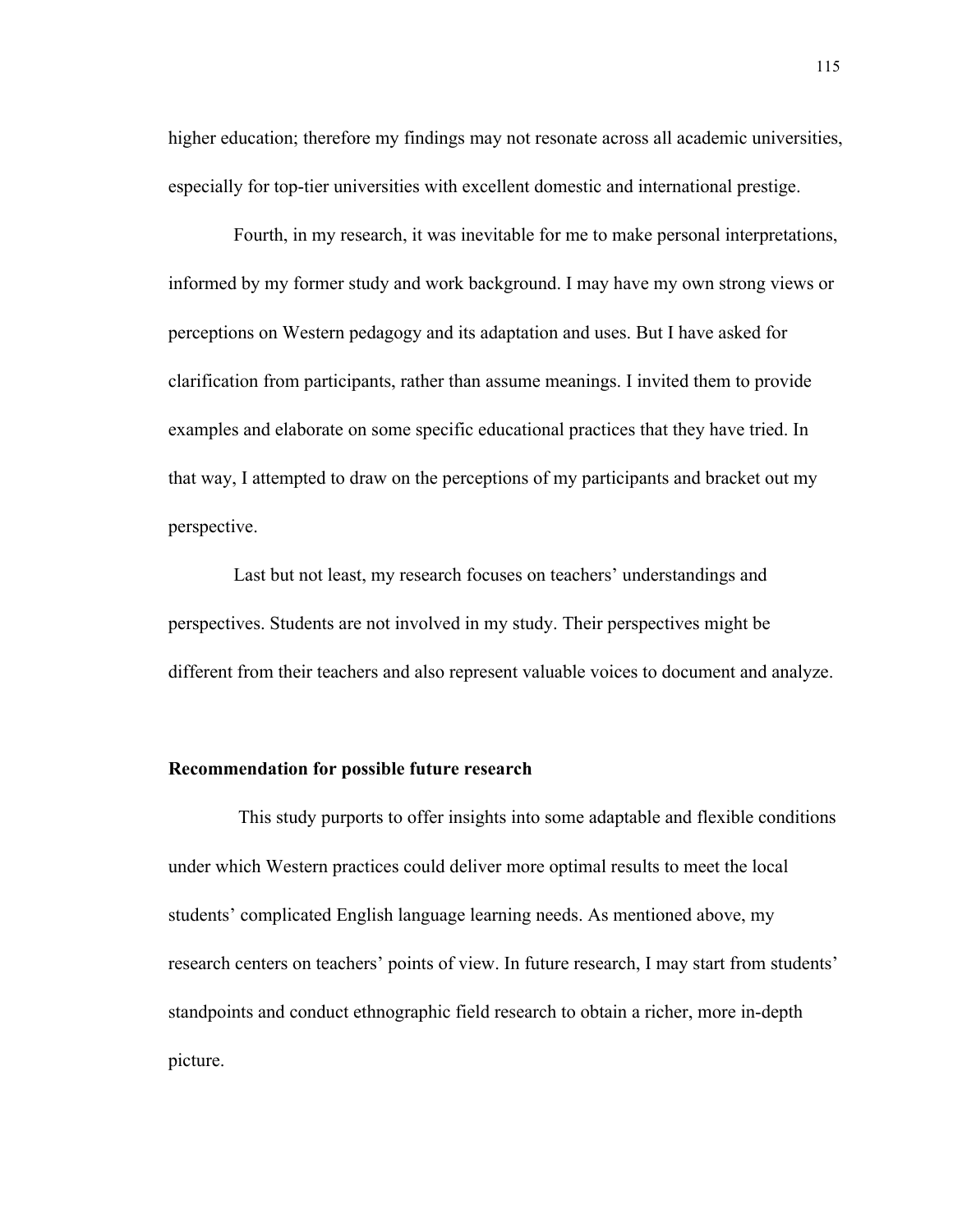In the meantime, as an immigrant student studying in a Western University, I also have experienced cultural shock, discomfort and tensions. With more international and immigrant students studying in Western universities, greater attention needs to be given to the kinds of curriculum and pedagogy that can best support their language and academic studies. When I began to study in a Western university, I felt pressured and scared about abundant preparations and reflections after classes, critical discussions in classes, unfamiliar culture and contextual curriculum content, and students' dominant role in classes, etc. During my studies, some teachers gave additional instructions and after-class guidance, which helped me resolve many confusions and doubts. Now, after almost two years of adaptation period, I am more accustomed to my academic studies, though I still encounter challenges frequently. Given my current role, I would like to conduct research on the sensitivities and modifications that Western universities need to consider in the curriculum to facilitate the academic studies of international and immigrant students.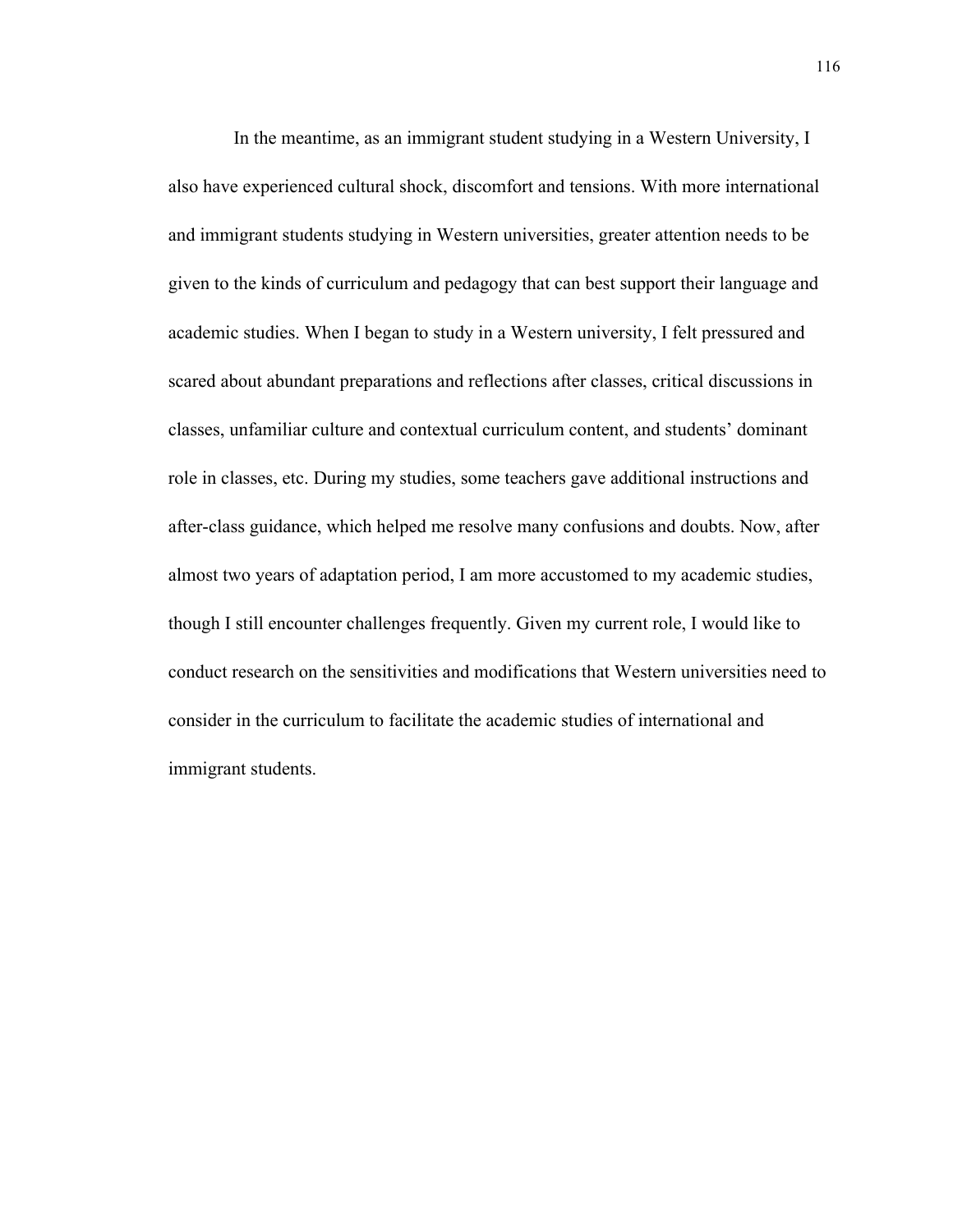#### **References**

- Adamson, B. (2004). *China's English: A history of English in Chinese education*. Hong Kong: Hong Kong University Express.
- Anderson-Levitt, K. (2012). Complicating the concepts of culture. *Comparative*  Education. *48* (4), 411-454.
- Bache, A. (1968). European Primary Schools Notes and Educational Comparisons, in S. Fraser & W. Brickman(Eds.), *A History of International and Comparative Education: nineteenth- -century documents* (pp. 122-141).Glenview, IL: Scott Foresman (Original work published 1836).
- Bai, T. (2011). Against democratic education. *Journal of Curriculum Studies, 43*(5), 615–622.
- Bhabha. H. K. (1994). *The location of culture*. London: Routledge.
- Ball, S. (2012). *Global education inc: New policy networks and neo-liberal imaginary*. New York : Routledge.
- Beech, J. (2006) "The Theme of Educational Transfer in Comparative Education: A View over Time", *Research in Comparative and International Education*, *1* (1), 2-13.
- Behera, A. K., & Bairagi, P. (2012). Perspective on second language teaching- a complex socio-cultural phenomenon. *Language in India*, *12*(3), 27-33.
- Bjork, C. (2009). Preschool in three cultures revisited. *Comparative Education Review*,

*53*(2), 295-283. Retrieved from http://www.jstor.org/stable/10.1086/598691.

Block, D., & Cameron, D. (Eds.). (2002). *Globalization and language teaching*. London,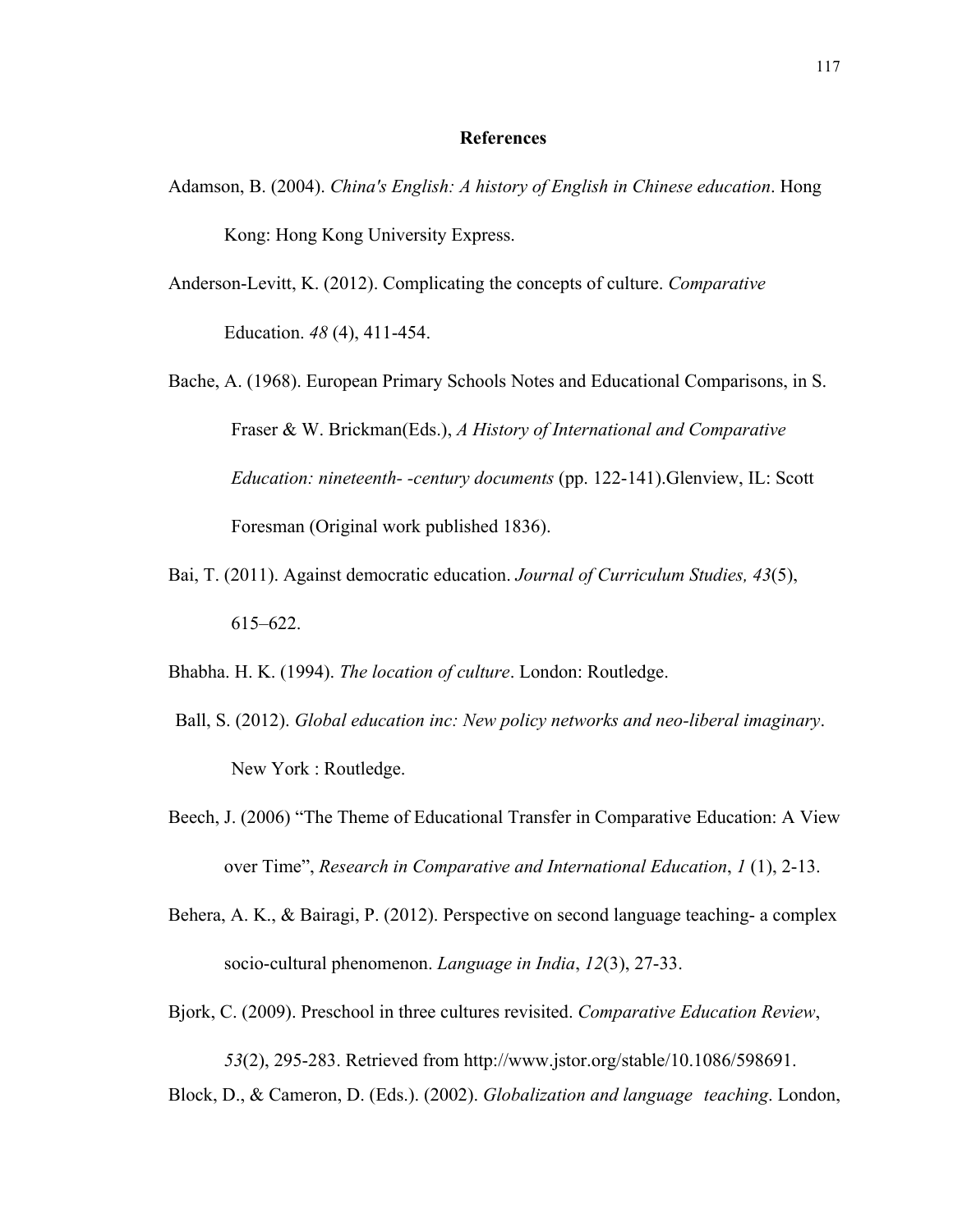- Brady, W. (1997). Indigenous Australian education and globalization. *International review of education*, *43*(5-6), 413-422.
- Brown, H. D. (1994). *Teaching by principles: An interactive approach to language pedagogy*. Englewood Cliffs, N.J.: Prentice Hall Regents.

Bourdieu, P. (1991). *Language and symbolic power*. Cambridge: Polity Press.

- Byrd Clark, J. (2012). Heterogeneity and a Sociolinguistics of Multilingualism: Reconfiguring French Language Pedagogy. *Language and Linguistics Compass*, *6/3*, 143–161.
- Canagarajah, A. S. (2002). Globalization, methods, and practice in periphery classrooms. In D. Block & D. Cameron (Eds.), Globalization and language teaching (pp. 134-150). London, UK: Routledge.
- Canagarajah, A. S. (2005). Critical pedagogy in L2 learning and teaching. In E. Hinkel (Ed.), *Handbook of research in second language teaching and learning* (pp. 931-952). Mahwah, N.J.: L. Erlbaum Associates.
- Carney, S. (2008). Negotiating Policy in an Age of Globalization: Exploring Educational "Policyscapes" in Denmark, Nepal and China. *Comparative Education Review*, *53*  $(1), 63-88.$
- Carnoy, M. (1974). *Education as Cultural Imperialism*. New York: Longmans.
- Chang, J. Y. (2006). Globalization and English in Chinese higher education. *World English*, *25*(3/4), 513-525.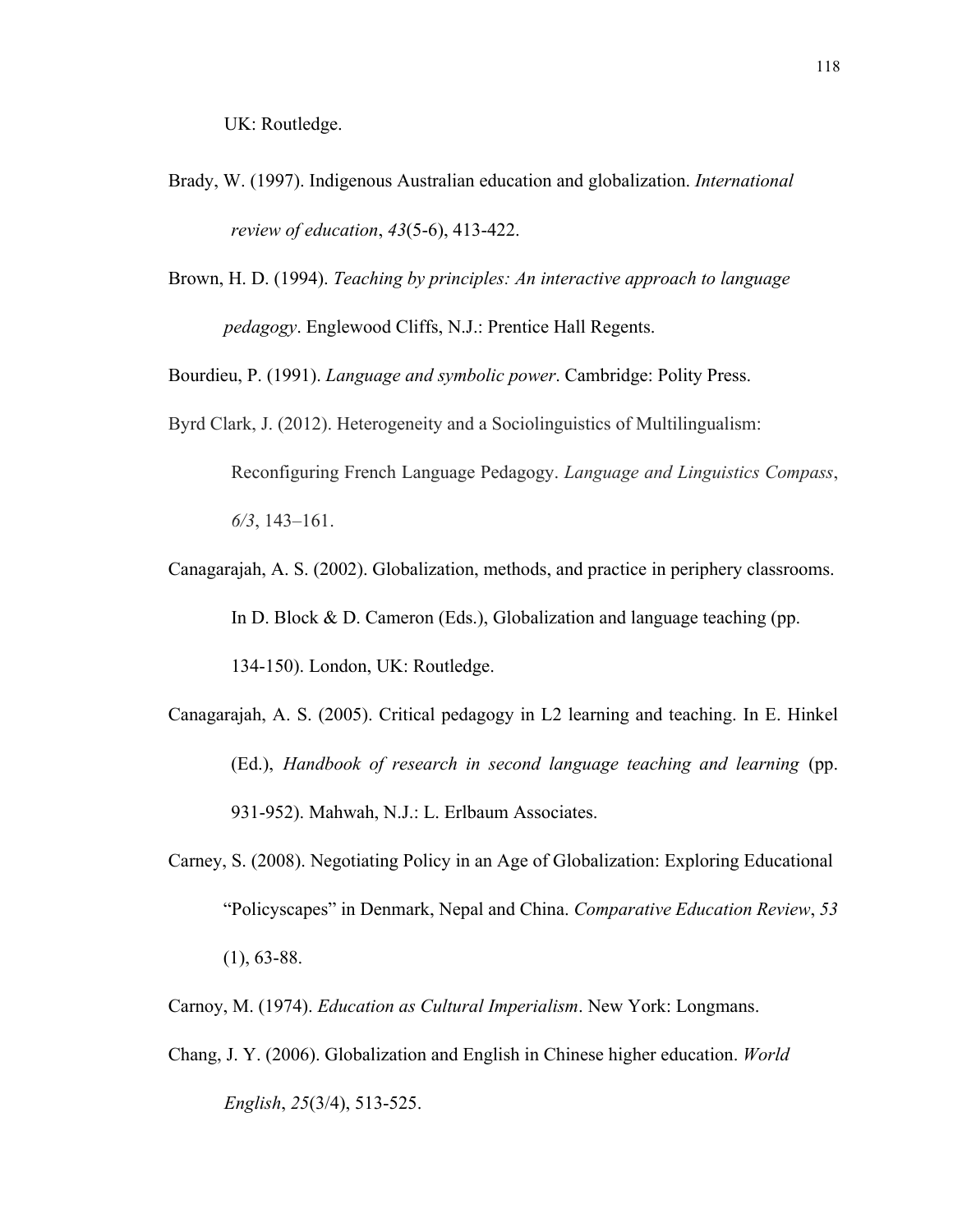China overview. (2014, April). *The World Bank*. Retrieved from

http://www.worldbank.org/en/country/china/overview

- Cohen, L., Manion, L., & Morrison, K. (2011). *Research methods in education.* (7th ed.). London: Routledge-Falmer.
- Cousin, V. (1836) *Report on the State of Public Instruction in Prussia*, 2nd edn. London: Effingham Wilson.
- Cresswell, J. W. (1998). *Qualitative inquiry and research design: Choosing among five traditions*. London: Sage Publication Ltd.
- Cresswell, J. W. (2009). *Research design qualitative, quantative, and mixed methods approaches*. (3rd ed.). London: Sage Publication Ltd.
- Cummins, J. (2007). Rethinking monolingual instructional strategies in multilingual classrooms. *Canadian Journal of Applied Linguistics / Revue canadienne de linguistique appliquee*, *10*(2), 221-240.
- Deng, Z. Y. (2011). Confucianism, modernization and Chinese pedagogy: An introduction. *Journal of Curriculum Studies*, *43*(5), 561-568. doi: 10.1080/00220272.2011.617837
- Dewey, J. (1929). My pedagogic creed. *Journal of the National Education Association, 18*(9), 291-295. In D. J. Flinders & S. J. Thornton (Eds.), *The curriculum studies reader* (2nd ed., pp. 51-59). New York: RoutledgeFalmer.

Dewey, J. (1956). *The school and society; and, the child and the curriculum*. Chicago: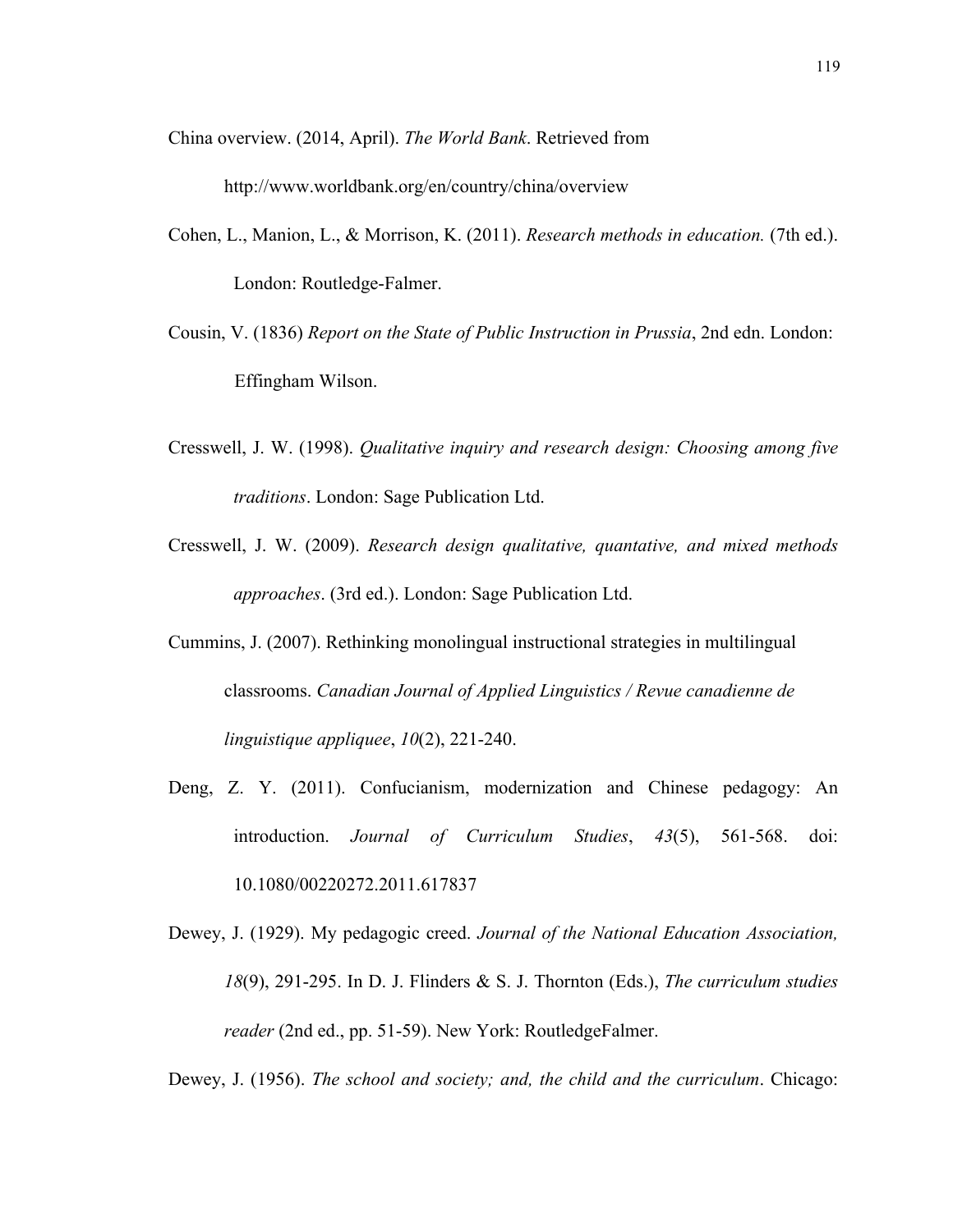University of Chicago Press.

Essex, H. (1995). The cultural politics of English as an international language by Alastair Pennycook (1994). *Teacher Talking to Teacher*, *III*(3), 21-23.

Fairclough N. (2006). *Language and globalization*. New York: Routledge.

- Feng, A. W. (2009). English in china convergence and divergence in policy and practice. *AILA Review*, *22*, 85-102. doi: 10.1075/aila.22.07
- Fu, D. Y., & Ma, Y. (2012). A sociolinguistic analysis on English underachivers. *Journal of Shangluo University*, *26*(2), 72-77. Retrieved from http://www.cnki.net
- Giddens, A. (1990). *Consequences of modernity*. Palo Alto, CA: Stanford University

Press.

- Hayhoe, R., & Mundy, K. (2008). Introduction to Comparative and International Education: Why Study Comparative Education? In K. Mundy, K. Bickmore, R. Hayhoe (Eds.) *Comparative and International Education: Issues for Teachers* (pp. 1-19). Toronto: Canadian Scholars Press.
- He, T. (2010). Semi-colonialism and Chinese modern literature. *China Book Review*, *5*, 38-45. Retrieved from http://www.cnki.net
- Hiep, P. H. (2007). Communicative language teaching: Unity within diversity. *English Language Teaching Journal, 61*(3), 193-201.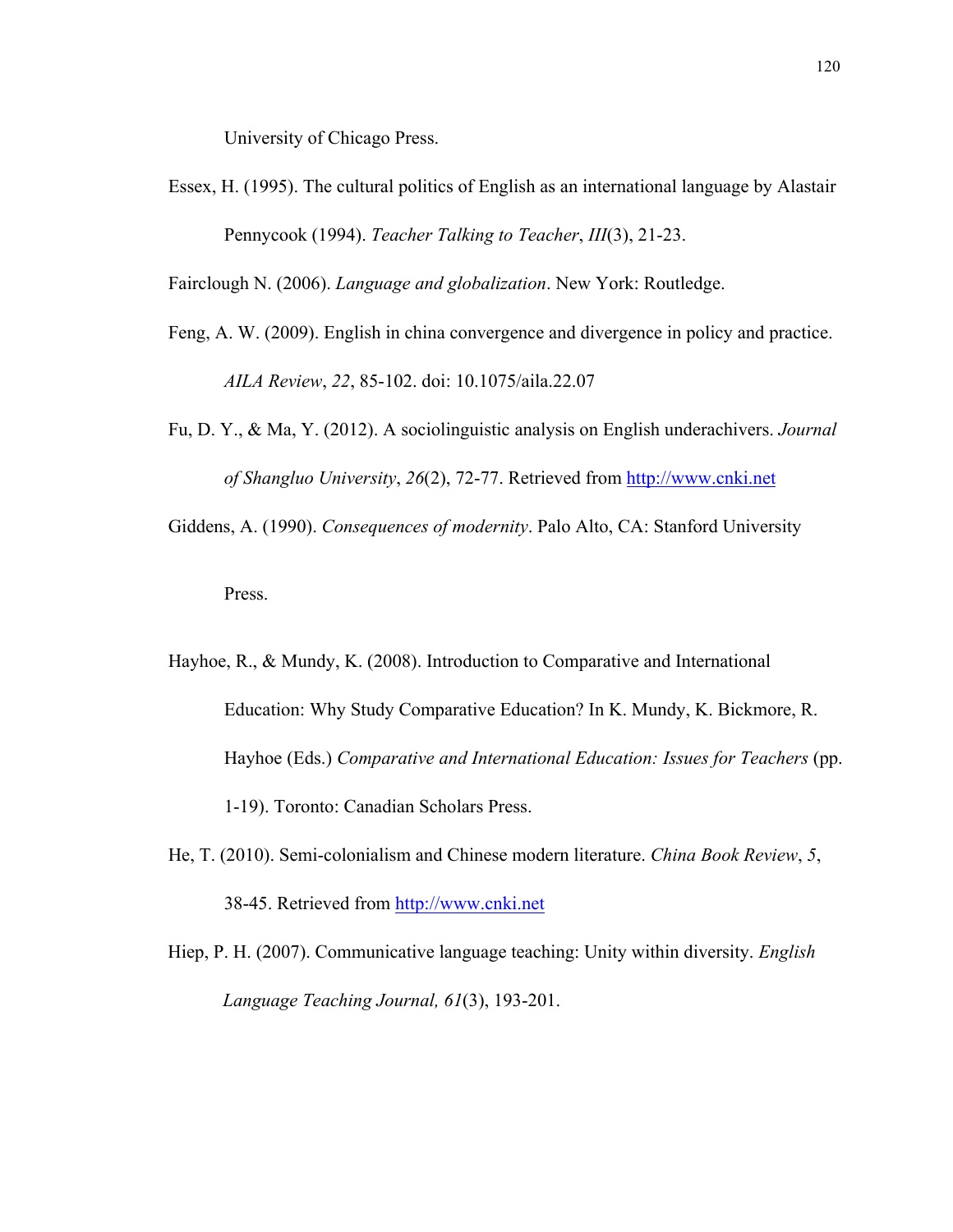- Hoffman, D. M. (1999). Culture and comparative education: Towards decentering and recentering the discourse. *Comparative education review*, *43*(4), 464-488. doi: 0010-4086/1999/4304-0003
- Hu, G.W. (2003) English language teaching in China: Regional differences and contributing factors. *Journal of Multilingual and Multicultural Development 24*(4): 290–318.
- Huang, J., & Klinger, D. A. (2006). Chinese graduate students at North American universities: Learning challenges and coping strategies. *Canadian and International Education, 35*(2), 48-61.
- Hyslop-Margison, E. J., & Strobel, J. (2008). Constructivism and education: Misunderstandings and pedagogical implications. *The Teacher Educator*, *43*,

72-86. doi: 10.1080/08878730701728945

- Jiang, Z. (2003). How does Chinese education response to WTI. *SCI/Tech information development and economy*, *13*(9), 236-237. Retrieved from http://www.cnki.net
- Kachru, B. (1992). Teaching World English. In B. Kachru(ed), *The other tongue: English across cultures*, Urbana, IL: University of Illinois Press.
- Kraidy, M. M. (2002). Hybridity in cultural globalization. *Communication Theory*, *8*, 316-339.
- Krashen, Stephen D. (1982). *Principles and practice in second language acquisition*.

Oxford: Pergamon.

Kubota, R. (2002). Impact of globalization in language teaching in Japan. In D. Block &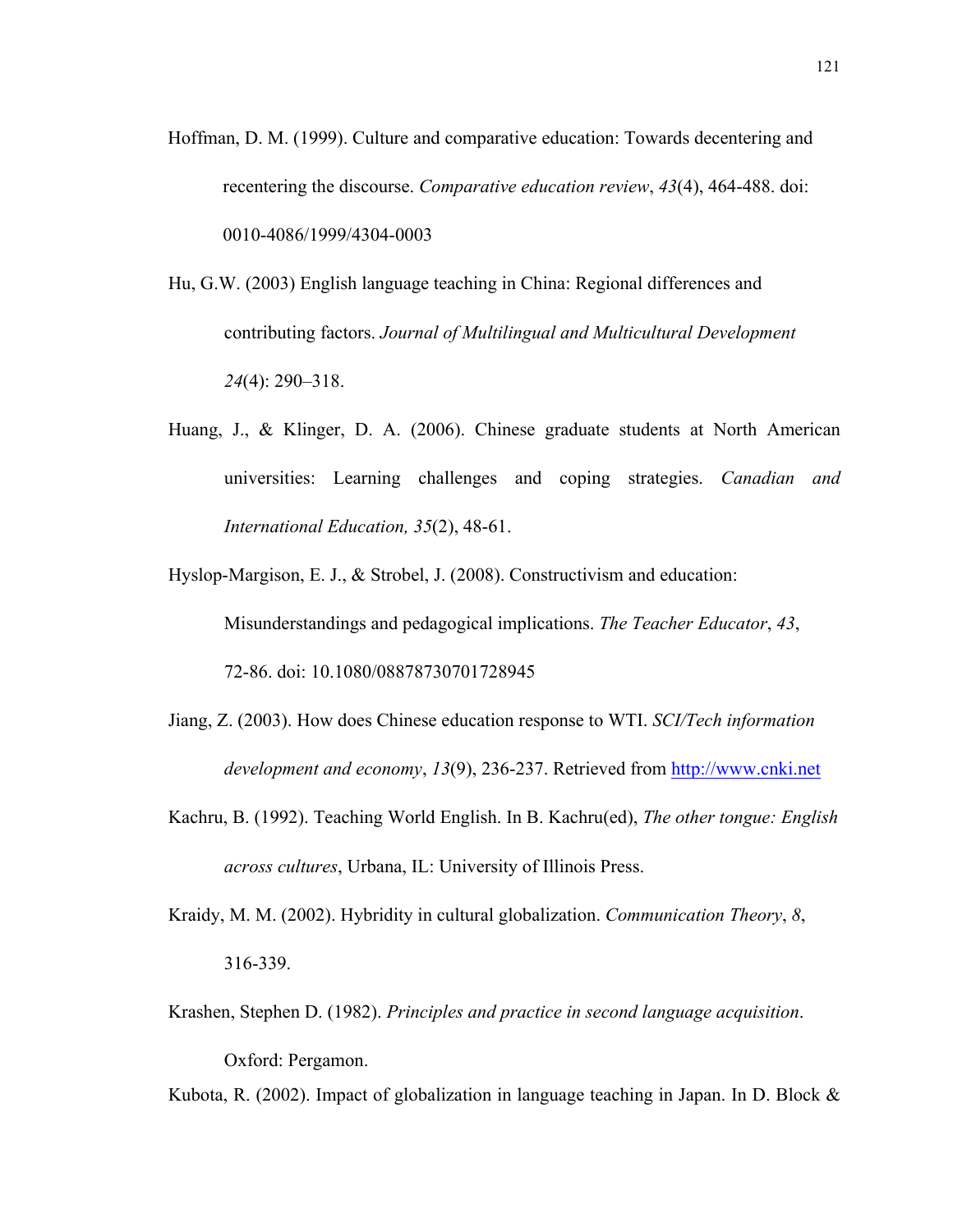D. Cameron (Eds.), *Globalization and language teaching* (pp. 13-28). London: Routledge.

- Kubota, R. (2004). Critical multiculturalism and second language education. In B. Norton & K. Toohey (Eds.), *Critical pedagogies and language learning* (pp. 30–52). Cambridge, UK: Cambridge University Press.
- Leask, B (2009). Internationalisation, globalisation and curriculum innovation. In M. Hellstein & A. Reid (Eds.), *Researching international pedagogies: Sustainable practice for teaching and learning in higher education* (pp. 9-26). New York: Springer.
- Liu, Y. B., & Fang, Y. P. (2009). Basic education reform in china: globalization with Chinese characteristics. *Asia Pacific Journal of Education*, *29*(4), 407-412.
- Lu, L. (2011). An international graduate student's ESL learning experience beyond the classroom. *TESL CANADA JOURNAL/REVUE TESL DU CANADA*, *29*(1), 77-92.
- Lo, W. Y. W. (2011). Soft power, university rankings and knowledge production: distinctions between hegemony and self-determination in higher education. *Comparative Education*, *47*(2), 209-222. doi: 10.1080/03050068. 2011. 554092

Marcus, S. (2004). Signs of cultural globalization. *Semiotica*, *150*(1/4), 135-149.

- Méras, E. A. (1932). World-Mindedness. *The Journal of Higher Education, 3*(5), 246-252.
- Mooney, A., Peccei, J. S., Labelle, S., Henriksen, B. E., Eppler, E., Irwin, A… & Soden,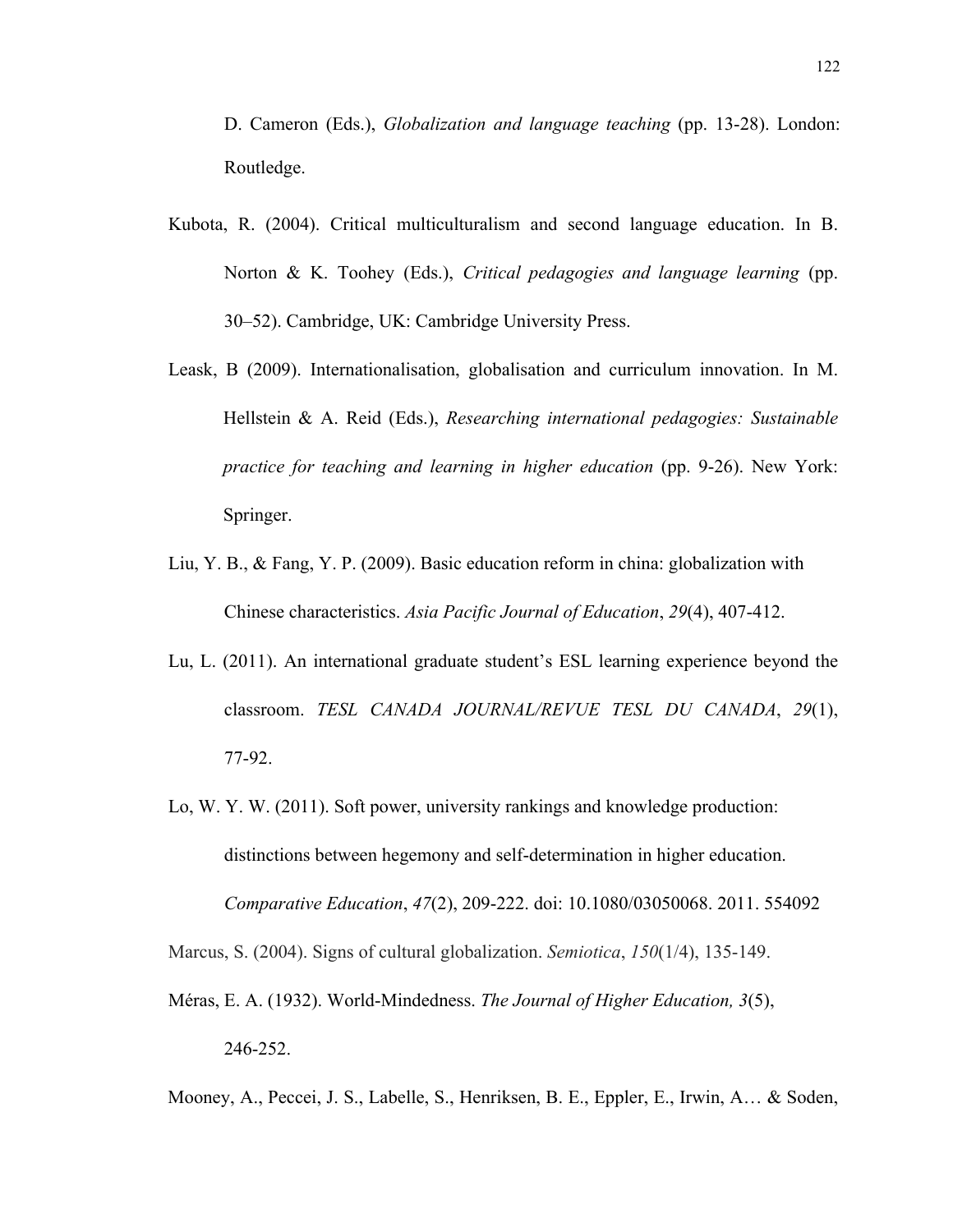- S. (2011). *Language, society & power: An introduction*. (3rd ed.). Oxon: Routledge.
- Morrison, K. R. B. (1993). *Planning and Accomplishing School-Centered Evaluation*. Nortfolk: Peter Francis Publishers.

Ninnes, P., & G. Burnett. (2004). "Postcolonial Theory in and for Comparative Education" in P. Ninnes & S. Mehta (Eds.), *Re-imagining Comparative Education: Postfoundational Ideas and Applications for Critical Times (pp. 181-200),* New York: Falmer Press.

- Noah, H. J. (1983). *The use and abuse of comparative education*, New York: Teachers College
- Norton, B., & Vanderheyden, K. (2004). Comic book culture and second language learners. (pp. 201–221). In B.Norton & K. Toohey (Eds.), *Critical pedagogies and language learning.* Cambridge: Cambridge University Press*.*
- Nunan, D (1991). Communicative tasks and language curriculum. *TESOL Quarterly. 25*(2), 279-295.
- Ouyang, H. (2000). One-way ticket: A story of an innovative teacher in mainland China. *Anthropology and Education Quarterly*, *31*(4), 397-425.

Ouyang, H. (2004). Resistance to the Communicative Method of Language Instruction within a Progressive Chinese University. In Anderson-Levitt, K. (Ed). *Local Meanings, Global Schooling: Anthropology and World Culture Theory* (pp. 121-140). New York: Palgrave-Macmillan.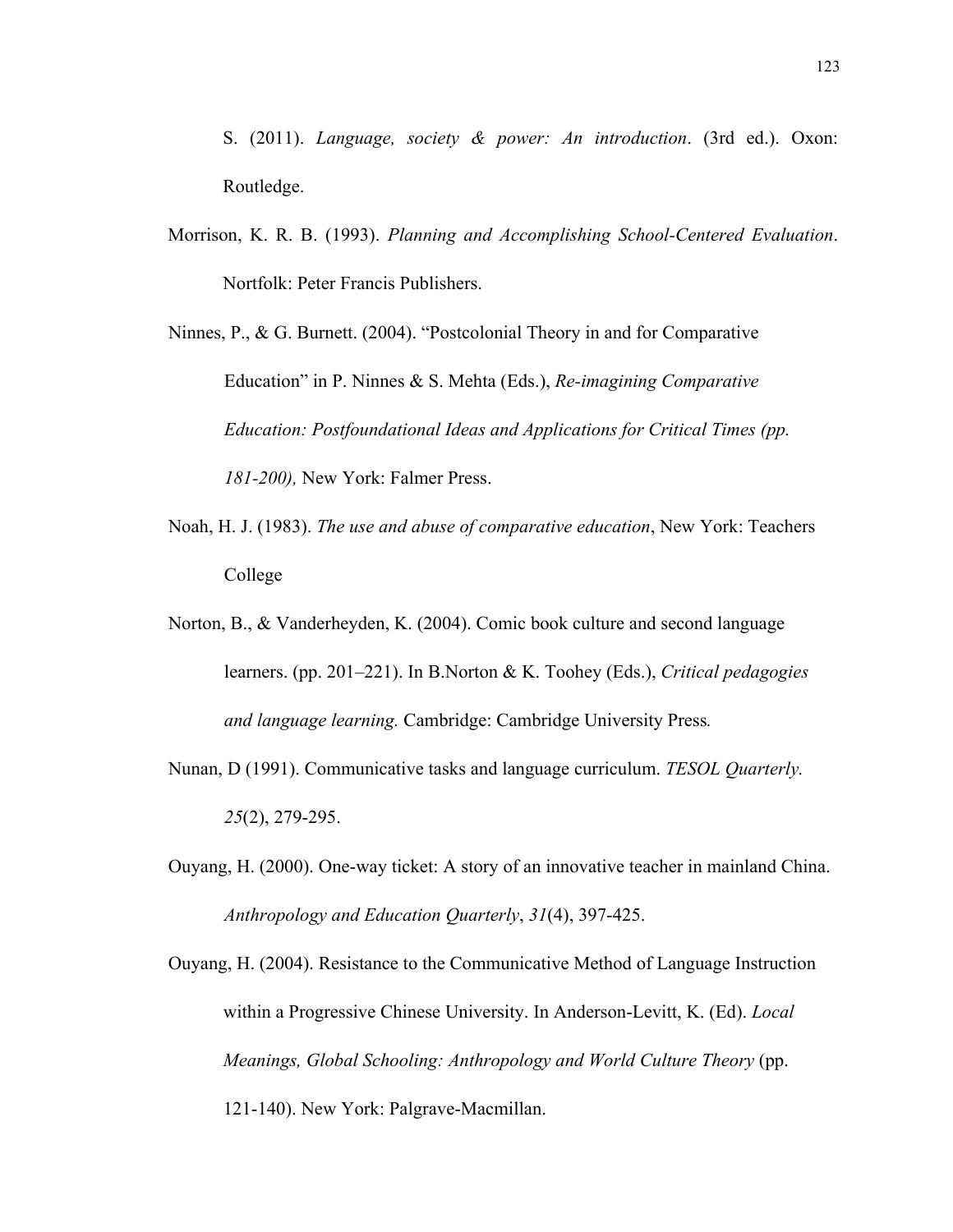Pennycook, A. D. (2005). Teaching with the flow: Fixity and fluidity in education. *Asia* 

*Pacific Journal of Education*, *25*(1), 29-43. doi: 10.1080/02188790500032491

- Philippe, L. (2003). Cultural Globalization Is Not Americanization. *The Chronicle of Higher Education*, *49*(35), B7-B10.
- Phillips, D., & Schweisfurth, M. (2008). *Comparative and international education: An introduction to theory, method, and practice*. Bristol: Aarontype Limited.
- Rizvi, F & Lingard, B. (2010). *Globalizing educational policy*. NY : Routledge.
- Said, E. (1978). *Orientalism: Western conceptions of the orient*. London: Penguin books.
- Savignon, S. J. (2002). Communicative curriculum design for the 21st century. *English Teaching Forum. 40*: 2–7.
- Shamir, R. (2008). The Age of Responsibilization: On Market-Embedded Morality. *Economy and Society. 37*(1). 1–19.
- Spada, N. (2007). Communicative language teaching: Current status and future prospects. In J. Cummins & C. Davison (Eds.), *International handbook of English language teaching* (Vol. 11, pp. 271-288). NY: Springer Science Business Media, LLC.
- Spring, J. (2008) *Globalization of Education: An Introduction*. New York: Routledge.
- Stromquist, N. (2002). *Education in a globalized world: The connectivity of power, technology and knowledge*, New York: Rowman & Littlefield.
- Sutinen, A. (2008). Constructivism and education: education as an interpretative transformational process. *Stud Philos Educ*, *27*, 1-14. doi: DOI 10.1007/s11217-007-9043-5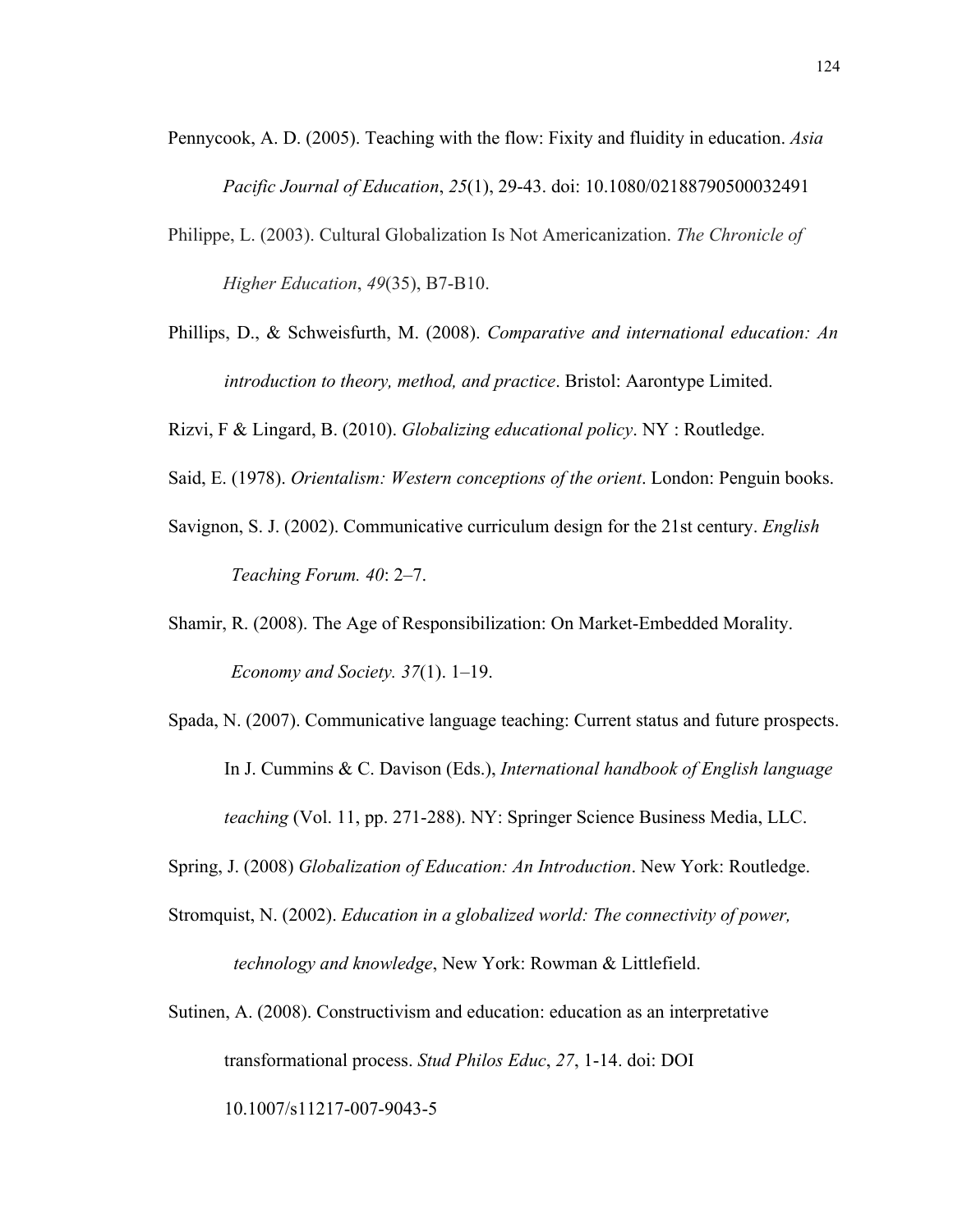- Stier, J. (2004). Taking a critical stance toward internationalization ideologies in highereducation: idealism, instrumentalismand educationalism. *Globalisation, Societies and Education*, *2*(1), 83-97. doi:10.1080/1476772042000177069
- Swain, M. (1985). Communicative competence: Some roles of comprehensible input and comprehensible output in its development. In S. Gass & C. Madden (Eds.), Input and second language acquisition. Rowley, MA: Newbury House.
- Talbot, M., Atkinson, K., & Atkinson, D. (2003). *Language and power in the modern world*. Edinburgh: Edinburgh University Press Ltd.
- Tarc, P. (2012). The use of globalization in the (shifting) landscape of educational studies. *Canadian journal of education*, *35*(3), 4-29.
- Tikly, L. (2001). 'Post-colonialism and Comparative Education Research' in *Doing Comparative Education Research: Issues and Problems*, Watson, K. (Ed.) Oxford: Symposium Books, pp. 245-264.
- Vanessa, A. (2011). *Actionable postcolonial theory in education*. New York: Palgrave Macmillan.
- Vavrus, F., & Bartlett. L. (2006). Comparatively Knowing: Making a Case for the Vertical Case Study. *Current issues in comparative education, 8* (2). 95-102. Retrieved from http://www.tc.columbia.edu/CICE/
- Verma, G. K., & Mallick, K. (1999). *Researching education: Perspectives and techniques*. London: Falmer Press.

Wei, X. P. (2007). A study on developing non- English major s' integrated English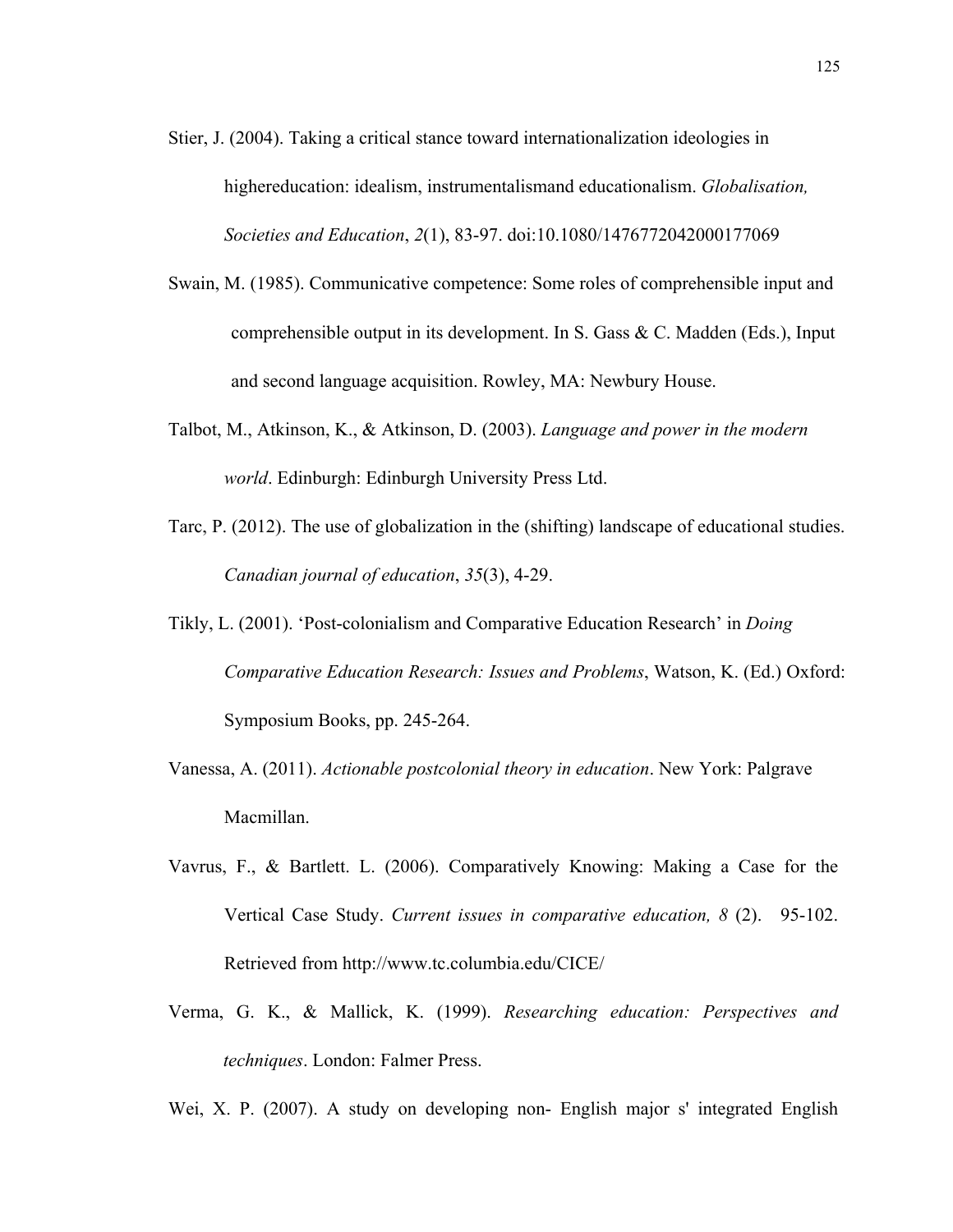language competence. *Journal of Longyan university*, *25*(2), 50-53. Retrieved from http://www.cnki.net

- Wu, Q. H. (2010). The exploration of English education in Chinese rural areas and developing strategies. *Xin Ke Cheng Xue Xi*, *4*, 20-21.
- Wu, Z. J. (2011). Interpretation, autonomy, and transformation: Chinese pedagogic discourse in a cross-cultural perspective. *Journal of Curriculum Studies*, *43*(5), 569-590. doi: 10.1080/00220272.2011.577812
- Xie, L. H., Hou, T., & Li, Z. (2011). Strategic alliance: Competitiveness of Sino-foreign cooperative school running operation. *International Education Studies*, *4*(1), 51-54. Retrieved from www.ccsenet.org/ies
- Yang, G., Zhang, Q. X., & Wang, Q. (2006). Characteristics and limitation of post-colonialism: From Karl Marx's point of view. *Frontiers of philosophy in China*, *1*(2), 279-294. Retrieved from http://www.hstor.ord/stable/30209970
- Zhou, X., Fu, Y., Wu, L., & Chen, L. (2002). The impact of entry into WTO on Chinese higher education and relative strategies. *University Education Science*, *3*, 61-66.
- Zuhai, C. (2012). Teachers' evaluation of student-centered learning environments. *Education*, *133*(1), 49-66.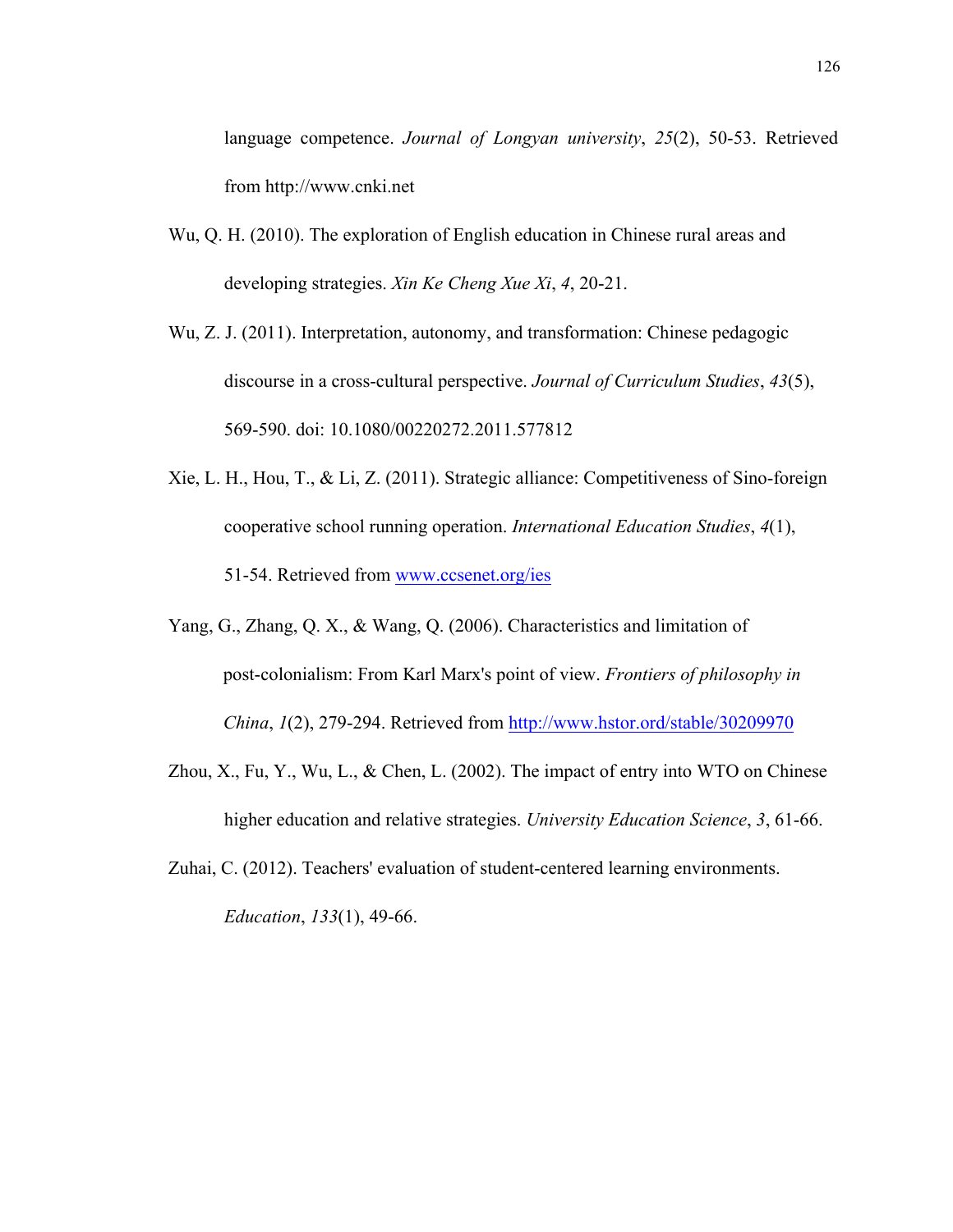### **Appendix A**

A Case Study on the Globalizing English Language Curriculum in One Chinese College -How Western Pedagogies Are Adapted and Adopted in the Classroom

**Student Researcher: Xi Wu Supervisor: Dr. Paul Tarc** Graduate Student, University of Western Ontario University of Western Ontario

### **Interview questions**

### **Three turns of interviews**

1. Could you please say something about your success in the present English language teaching?(your own stories, experience, etc)

2. How about the challenges you have met in the present College English language teaching? (your own stories, experience, etc)

3. How about the challenges for the students' English learning?

4. What are the characteristics of Western pedagogies? Or you may describe some familiar Western pedagogies.

5. How do you choose the curriculum content in western pedagogies?

6. How about the pressures to use Western pedagogies?

7. How about students' response to Western pedagogies in the English language curriculum?

8. Can students achieve better learning effect through western pedagogies? Or to what extent?

9. What are your ideal western class modes?

10. What are the constraints for the effect of Western knowledge and pedagogies?

11. How about students' preferences for Western curriculum content and pedagogies?

12. Can you describe some traditional Chinese pedagogies in English language classes?

13. Can you compare teacher-students relationship in Western pedagogies with traditional Chinese pedagogies?

14. How about the learning effect of traditional Chinese pedagogies?

15. Do you make modifications when using Western pedagogies and curriculum content?

If yes, how do you make modifications? (your own stories, experience, etc)

16. How to facilitate the English learning of students from rural and distant area?

17. How about the situation of the use of Western knowledge and cultures in the English language curriculum?

18. What are the qualities of good English language teachers?

19. What are the qualities of good language learners in Chinese higer education?

20. What do you hope to improve for the present English education?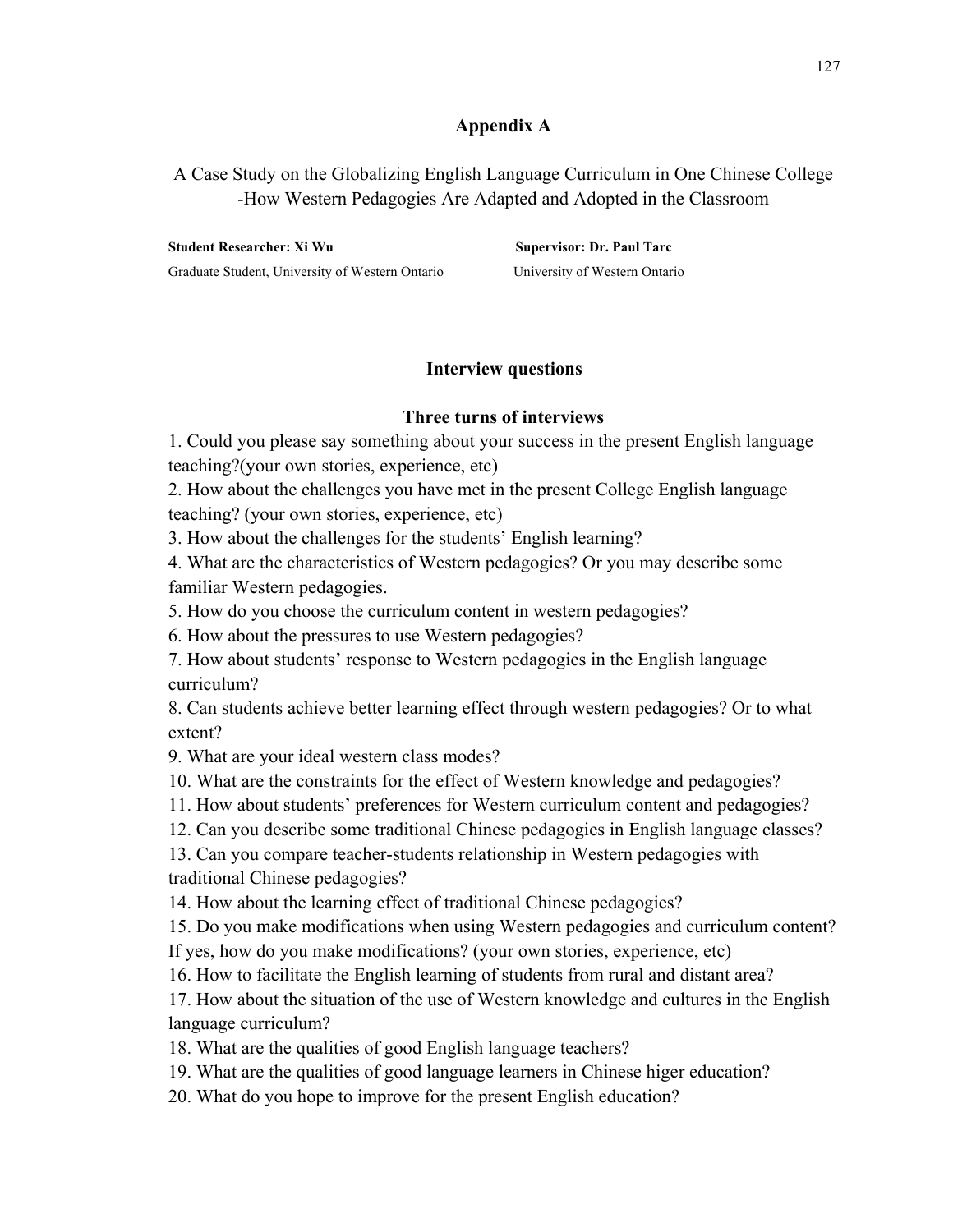A follow-up turn of interviews

21. What kinds of students are more likely to lack of the enthusiasm and motivations in English learning?

22. How do Western pedagogies (e.g. interactive language teaching, cooperative learning, progressive teaching, etc) successfully motivate students' English learning enthusiasm? 23. When do those Western pedagogies fail to stimulate students' learning motivations? (Can you give me some examples?)

24. Many teachers argued that some Chinese traditional pedagogies, such as lectures, still need to be existed. How will Chinese pedagogies motivate students' English learning enthusiasm? When will those Chinese pedagogies fail to stimulate students' learning motivations? Can you give some examples?

25. A large amount of teachers claim that the best way to help disadvantaged students is to stimulate their learning motivations. Wu (2010) claimed that students from rural and distant areas have fewer contacts with English and western knowledge before they enter into higher education due to the lack of sufficient learning resources, access to materials, and opportunities. The dominant learning modes are traditional oriental rote learning and reliance on teachers' Chinese dominant instructions in English class (p. 20). Their parents may be totally illiterate in English. Some of their English foundation may be poor. Have you found this? How have you responded?

26. How to move disadvantaged students to be able to handle new teaching approaches and unfamiliar Western knowledge?

27. After devoting so much time and energy to English learning, some students may seldom use English in the workplace or future life. Do you think that it is worthwhile? What are the benefits and risks of their investments in English education?

28. How are these students the same and different from students who study English abroad?

29. A large amount of class time in China may be spent on test-oriented training, in which traditional Chinese pedagogy, like lecture, plays a significant role. Do you use flexible Western pedagogies in those test-oriented trainings? How so or why not? How about the benefits and payback for these instructions?

30. Yang, Zhang and Wang (2006) argued that in the process of cultural globalization, developing countries in the third world prefer to assimilate to western worldview(s), values, and knowledge. Carney also proclaimed that western "advanced liberal" (p.69) knowledge and pedagogies are regarded by Chinese government as more efficient and effective strategies to improve the quality of education to achieve "glorious modernization" (p. 74) and help students competitive in the global market.

Do you witness this phenomenon in your work at the college?

31. Bourdieu (1991) pointed out language itself is a kind of symbolic power. Does this mean anything to you? Do you think there is a problem with china's uptake of English as a 'global' language? If so, can you explain a bit more?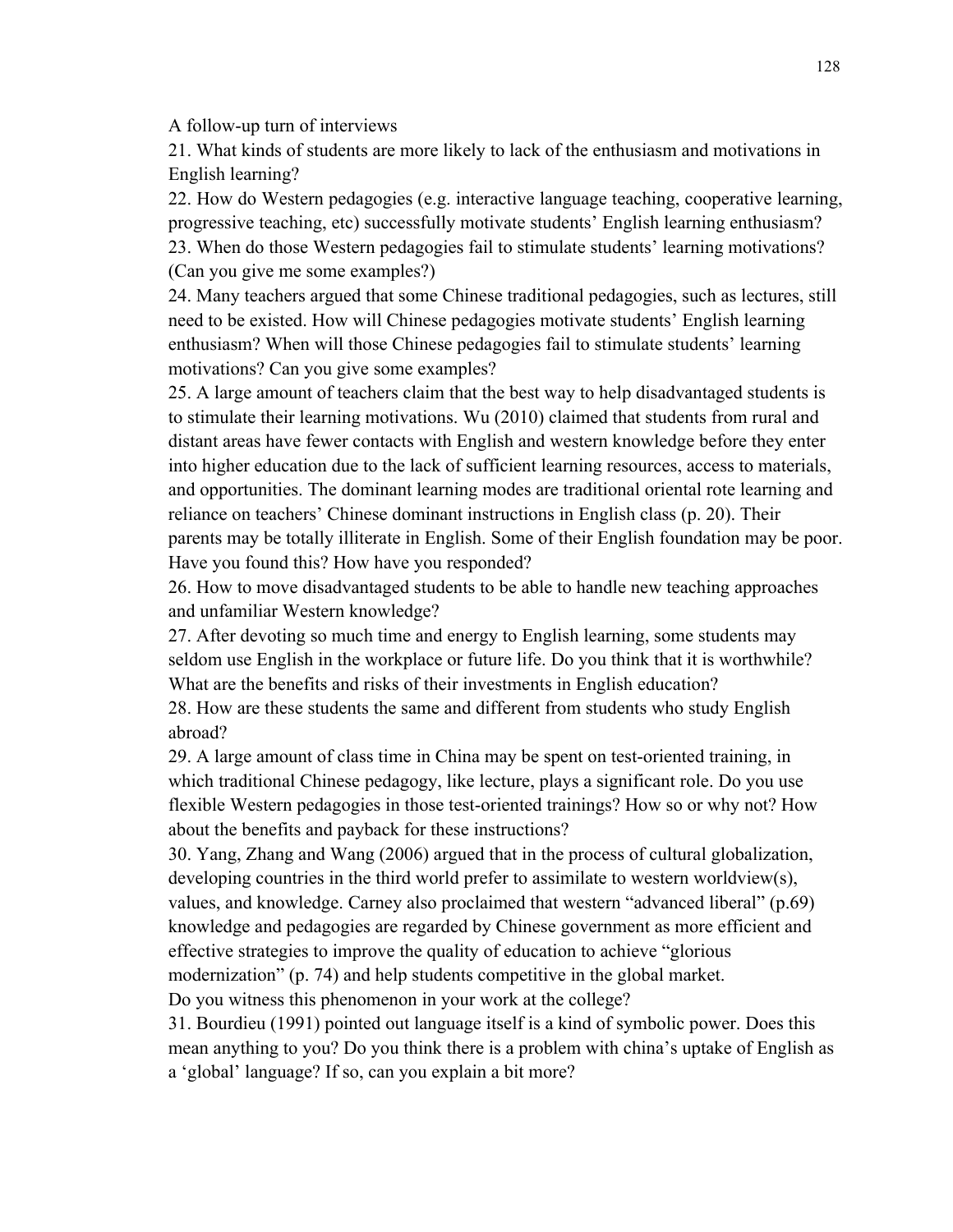32. In the survey, many teachers claimed that it is very important to establish an equal relationship between teachers and students. What does equal mean and what does this look like in the classroom? What are the strengths and drawbacks?

33. In your understanding, what are the differences between Western and Chinese understandings of teachers as authorities in classes? Where does the "authority" lie? 34. In my research, some teachers claim that Western pedagogies are very entertaining; while others believe those pedagogies are less informative. Do you agree? Can you give some explanations?

35. There exist some frequently mentioned obstacles to Western pedagogies in my research, such as class sizes, students' diverse English competencies, and less serious learning attitude, which may be hardly to be solved in short period. How will you handle these issues? Can you give me some examples and stories about your successes and failures in dealing with these issues?

36. What kinds of students are more likely to lack of the enthusiasm and motivations in English learning?

37. How do Western pedagogies (e.g. interactive language teaching, cooperative learning, progressive teaching, etc) successfully motivate students' English learning enthusiasm? When do those Western pedagogies fail to stimulate students' learning motivations? (Can you give me some examples?)

38. Many teachers argued that some Chinese traditional pedagogies, such as lectures, still need to be existed. How will Chinese pedagogies motivate students' English learning enthusiasm? When will those Chinese pedagogies fail to stimulate students' learning motivations? Can you give some examples….

39. A large amount of teachers claim that the best way to help disadvantaged students is to stimulate their learning motivations. Wu (2010) claimed that students from rural and distant areas have fewer contacts with English and western knowledge before they enter into higher education due to the lack of sufficient learning resources, access to materials, and opportunities. The dominant learning modes are traditional oriental rote learning and reliance on teachers' Chinese dominant instructions in English class (p. 20). Their parents may be totally illiterate in English. Some of their English foundation may be poor. have you found this? How have you responded? How to move disadvantaged students to be able to handle new teaching approaches and unfamiliar Western knowledge? 40. After devoting so much time and energy to English learning, some students may seldom use English in the workplace or future life. Do you think that it is worthwhile? What are the benefits and risks of their investments in English education? 41. How are these students the same and different than students who study English abroad?

42. A large amount of class time in China may be spent on test-oriented training, in which traditional Chinese pedagogy, like lecture, plays a significant role. Do you use flexible Western pedagogies in those test-oriented trainings? How so or why not? How about the benefits and payback for these instructions?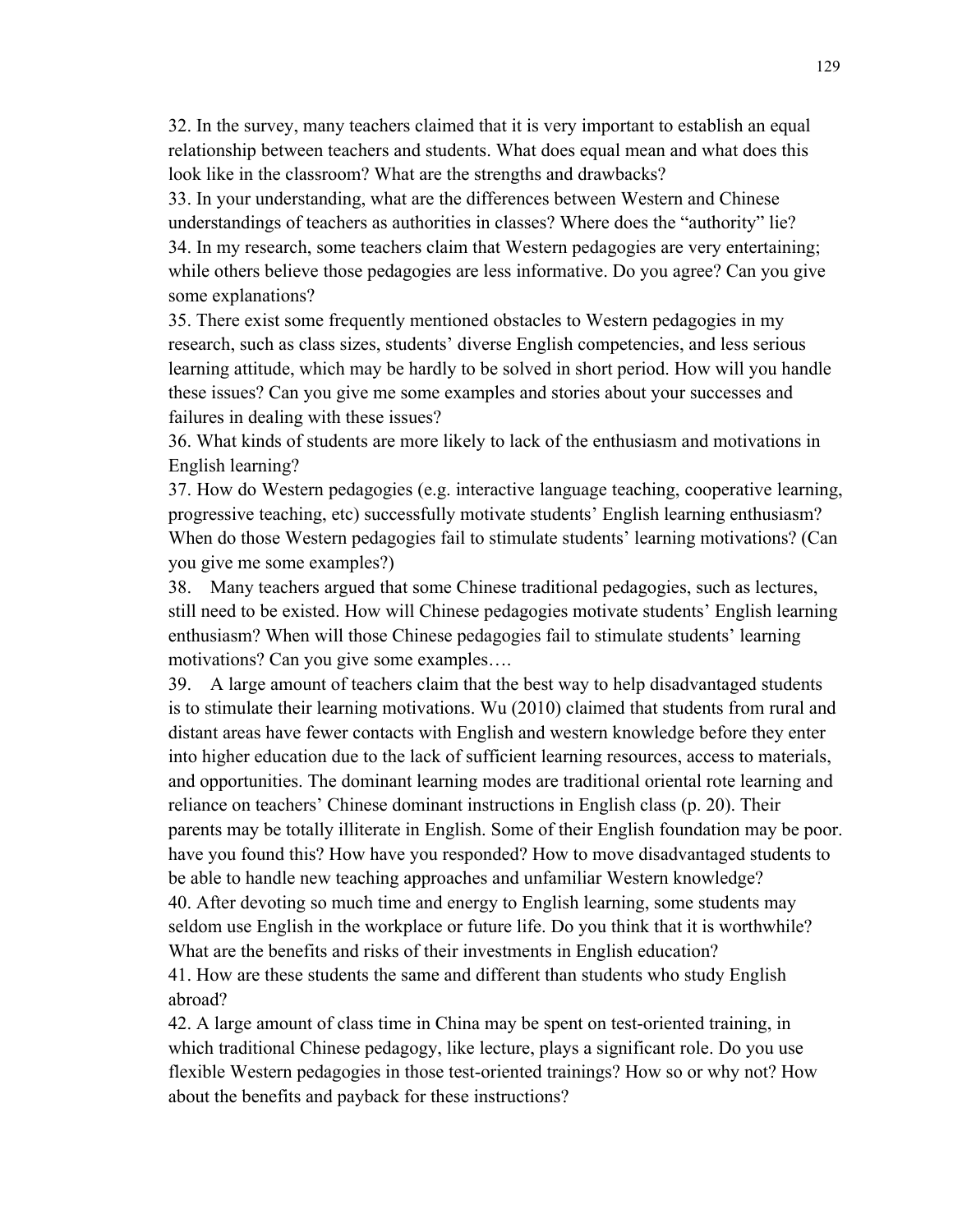43. Yang, Zhang and Wang (2006) argued that in the process of cultural globalization, developing countries in the third world prefer to assimilate to western worldview(s), values, and knowledge. Carney also proclaimed that western "advanced liberal" (p.69) knowledge and pedagogies are regarded by Chinese government as more efficient and effective strategies to improve the quality of education to achieve "glorious modernization" (p. 74) and help students competitive in the global market. Do you witness this phenomenon in your work at the college?

44. Bourdieu (1991) pointed out language itself is a kind of symbolic power. Does this mean anything to you? Do you think there is a problem with China's uptake of English as a 'global' language? If so, can you explain a bit more?

45. In the survey, many teachers claimed that it is very important to establish an equal relationship between teachers and students. What does equal mean and what does this look like in the classroom? What are the strengths and drawbacks? In your understanding, what are the differences between Western and Chinese understandings of teachers as authorities in classes? Where does the "authority" lie?

46. In my research, some teachers claim that Western pedagogies are very entertaining; while others believe those pedagogies are less informative. Do you agree? Can you give some explanations?

47. There exist some frequently mentioned obstacles to Western pedagogies in my research, such as class sizes, students' diverse English competencies, and less serious learning attitude, which may be hardly to be solved in short period. How will you handle these issues? Can you give me some examples and stories about your successes and failures in dealing with these issues?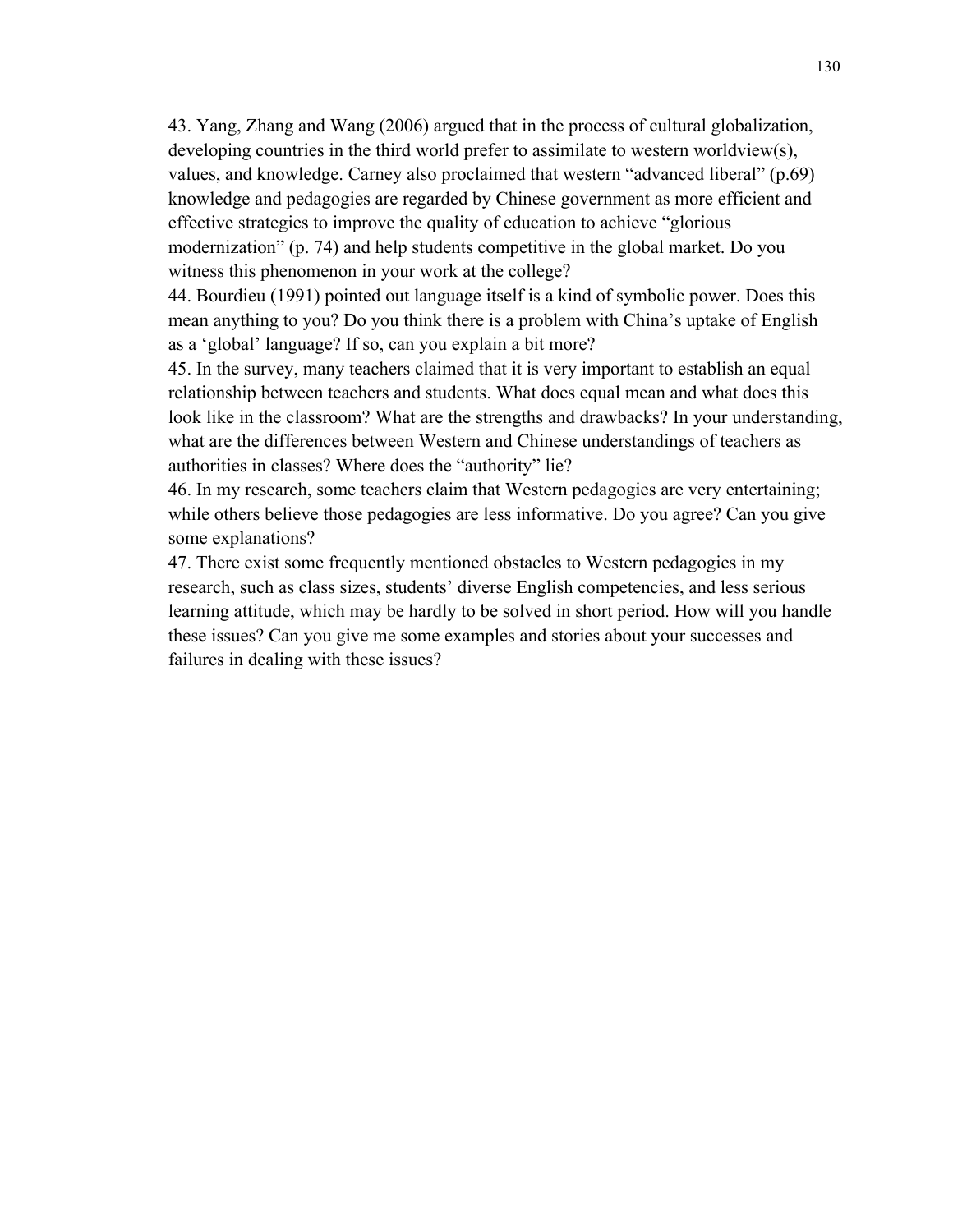### **Appendix B**

A Case Study on the Globalizing English Language Curriculum in One Chinese College -How Western Pedagogies Are Adapted and Adopted in the Classroom

**Student Researcher: Xi Wu Supervisor: Dr. Paul Tarc** Graduate Student, University of Western Ontario University of Western Ontario

### **Instructions to be stated to participants:**

This is an anonymous online survey for your perspectives on the English curriculum in your school. My main purpose is to understand the present situations of English education in your school to further explore the possibilities of western educational transfer in the English curriculum. Please answer the questions below in an honest way, thanks! In completing this survey you give your consent to be a participant.

### **Survey**

**1. How many years have you taught English in colleges or universities?** 

a. less than two years b. two to five years c. five to ten years d. more than ten years

### **2. Estimate how many months you have lived in an English-speaking country.**

a. 0 b. 1-4 c. 5- 12 d. 12-24 e. 24…….

**3. Where did you get your highest degree?** 

a. China b. North America c. Europe d. Australia

**4. English is highly emphasized in the present higher education in China.** 

a. strongly agree b. agree c. undecided d. disagree e. strongly disagree

**5. English as the dominant class language can best facilitate Chinese students' English learning.** 

a. strongly agree b. agree c. undecided d. disagree e. strongly disagree

**6. What are the main challenges you meet in daily English language teaching? (please select a maximum of 4)** 

a. students' poor English foundation b. class size c. students' lack of interest

d. students' lack of motivation because of less frequent use in daily life and their future career e. lack of modern facilities

f. students' lack of independent learning abilities g. students' accustomed educative modes before higher education

# **7. According to your knowledge, what are the main challenges students may face in daily English learning? (please select a maximum of 4)**

a. poor English foundation

b. lack of independent learning abilities and reliance on teachers' instructions c. less persistent in English learning d. lack of motivation e. lack of initiative in participation f. lack of interest g. lack of confidence in expression h. modest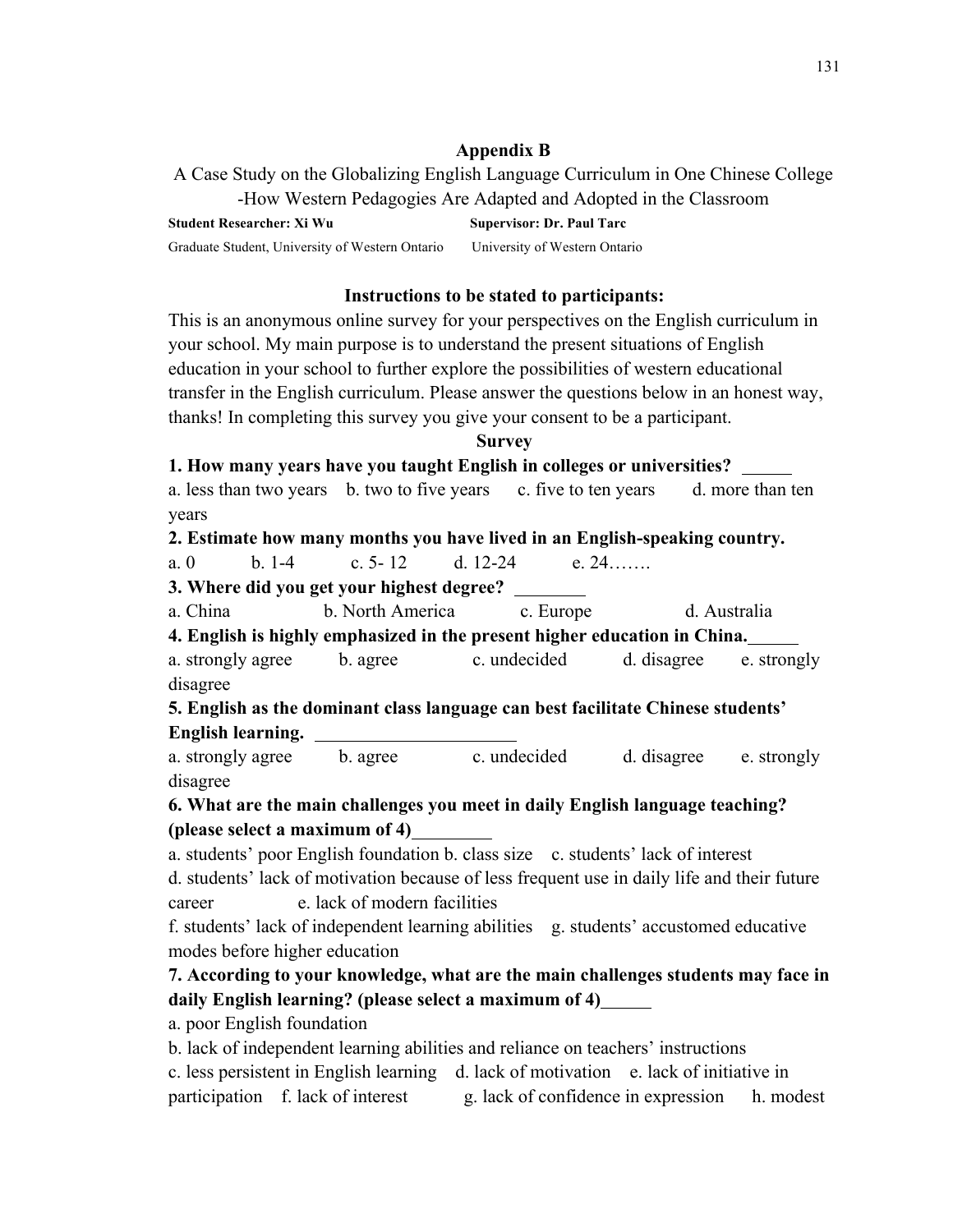personality

  $\overline{a}$  $\overline{a}$ 

 $\overline{a}$ 

 $\overline{a}$ 

 $\overline{a}$   $\overline{a}$ 

**8. As an English teacher, are you familiar with western pedagogies?** 

a. very familiar b familiar c. not quite familiar d. totally unfamiliar **9. Which western pedagogies and class modes below have you used frequently in daily teaching? (please select a maximum of 3)** 

a. communicative language teaching b. interactive language teaching c. cooperative language teaching d. students-centered class mode e. others **10. What are the characteristics of western pedagogies(**以上提到的你常用的欧美 的教学法的特征是什么**)?**

**11. What are your purposes of using western pedagogies**(使用欧美教学法的目的 是什么)**?** 

### **12. I feel pressured to use the above mentioned western pedagogies.**

a. strongly agree b. agree c. undecided d. disagree e. strongly disagree

### **13. If your answer is a, b, or c, where are those pressures coming from? (please select a maximum of 2)**

a. teachers themselves b. students c. school administrators d. society

**14. What are the constraints for using western pedagogies?** 

## 哪些因素会影响欧美教学法的使用效果**(please select a maximum of 3)**

a. students English foundation b. mechanical use of the forms of western pedagogies c. students' unbalanced participation d. students' lack of self-discipline e. students' low motivations and less enthusiasm in English learning f. big class size g. inflexible class setting

### **15. Are your students in favor of western pedagogies?**

a. strongly agree b. agree c. undecided d. disagree e. strongly disagree

# **16. If your answer is c, d, e, why they may not like western pedagogies? (please select a maximum of 3)**

a. former learning habits b. low motivations in English learning c. the desire to obtain more knowledge from teachers' instructions d. preference for serious learning e. modest personality f. some western pedagogies are entertaining rather then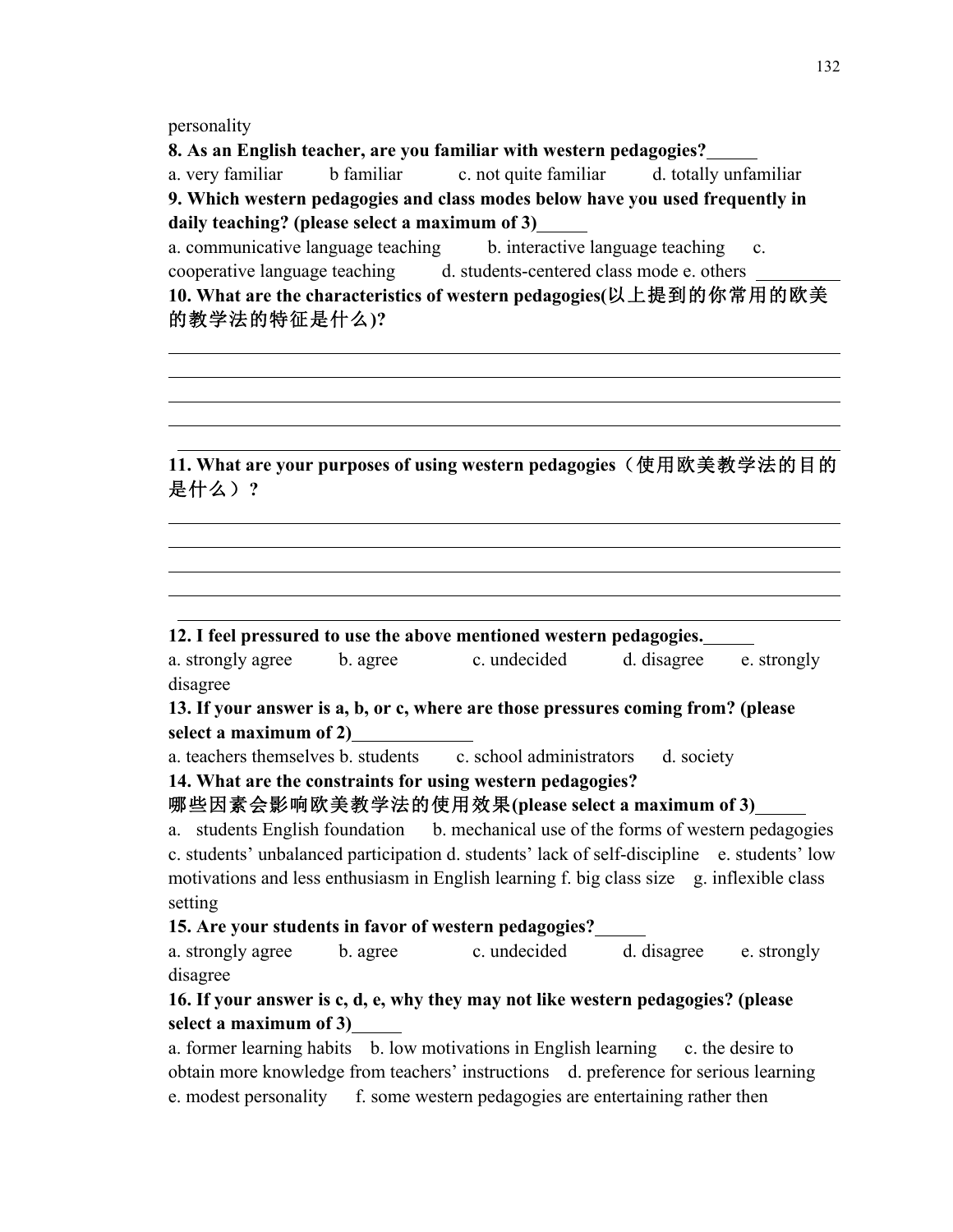informative

g. others

 $\overline{a}$   $\overline{a}$ 

 $\overline{a}$ 

**17. Students learn best from western pedagogies.** 

a. strongly agree b. agree c. undecided d. disagree e. strongly disagree

**18. If your answer is c, d, e, what are the main reasons? (please select a maximum of 3)** 

a. students' former English foundation b. students' accustomed learning habits c. learning motivation d. students' independent learning abilities

**19. What is the role you would like to take in the present form of English education? (please select a maximum of 3)** 

a. friend b. teacher c. helper d. controller e. facilitator f. manager g. authority h. others

**20. What is the preferable teacher-student relationship in the present form of English education? (please select a maximum of 2)** 

a. equal b. trustworthy c. hierarchical d. others

**21. In the use of western pedagogies, modifications are essential.** 

a. strongly agree b. agree c. undecided d. disagree e. strongly disagree

**22. If your answer is a, b, or c, why are the modifications that need to be made in the use of western pedagogies (such as communicative language teaching, interactive language teaching)? (please select a maximum of 3)** 

a. students' English levels b. learning habits c. learning motivations d. class atmosphere

e. students' learning moods f. class sizes

**23. What are the modifications do you usually make?** 

**24. What do you think of traditional Chinese instructional modes (E.G. teacher-dominant lectures, grammar-translation)?** 

|                                  |          | 25. Teachers' lectures are still essential in your school.                |                                      |  |
|----------------------------------|----------|---------------------------------------------------------------------------|--------------------------------------|--|
| (教师为主的课堂讲授依然需要)                  |          |                                                                           |                                      |  |
| a. strongly agree                | b. agree | c. undecided                                                              | d. disagree e. strongly              |  |
| disagree                         |          |                                                                           |                                      |  |
|                                  |          | 26. What kinds of lectures are meaningful? (please select All that apply) |                                      |  |
| (什么样的教师课堂讲授是有效的?)                |          |                                                                           |                                      |  |
| a. based on students' confusions |          |                                                                           | b, based on students life and career |  |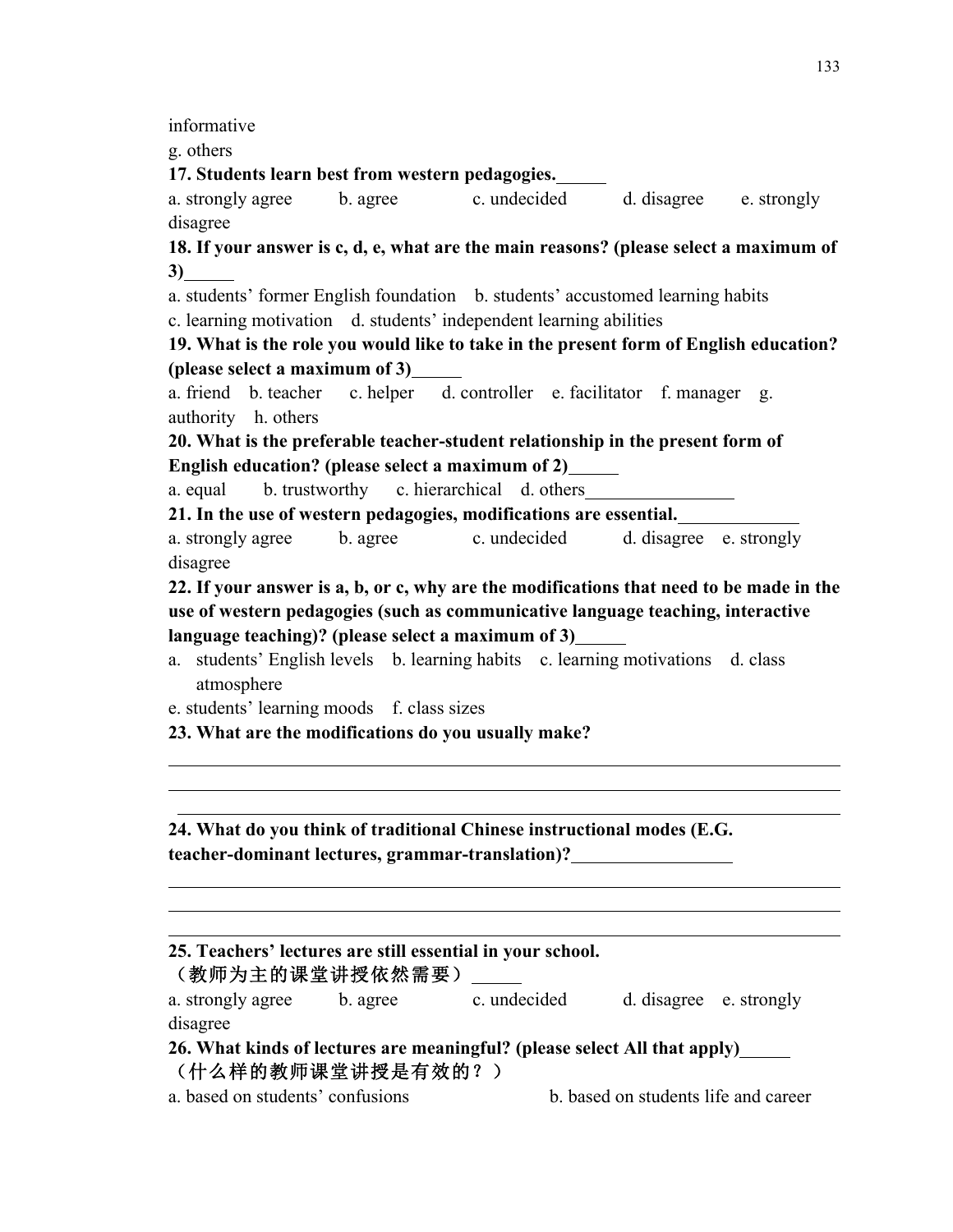needs

c. constant interaction between teachers and students in lectures d. others **27. What kinds of lectures are less helpful?**

| 28. Your students are interested in the Western cultures.                       |          |              |             |             |  |  |  |
|---------------------------------------------------------------------------------|----------|--------------|-------------|-------------|--|--|--|
| a. strongly agree                                                               | b. agree | c. undecided | d. disagree | e. strongly |  |  |  |
| disagree                                                                        |          |              |             |             |  |  |  |
| 29. The use of western cultures and knowledge in curriculum can best facilitate |          |              |             |             |  |  |  |
| students' English learning.                                                     |          |              |             |             |  |  |  |
| a. strongly agree                                                               | b. agree | c. undecided | d. disagree | e. strongly |  |  |  |
| disagree                                                                        |          |              |             |             |  |  |  |

**30. What are the most important ways for English teachers to make the choices for curriculum content and pedagogies**(老师在课堂上应该如何选择教学内容和教 学手段)**?**

**31. What do you need to observe in classes**(英语课堂上你会关注哪些方面)**?**

**32. Please rank the following choices 1-6 according to the extent of students' struggling with Western knowledge/pedagogies in the classroom. Please note: No 1 belongs to students who struggle most in all.**(哪种类型的学生对欧美教学法和文 化最不了解?请排序)

1 2 3 4 5 6

- a. Students from rural or distant regions
- b. Students from cities and coastal areas
- c. Students from poor families with fewer learning resources
- d. Students from rich families
- e. Students whose parents cannot read or speak any English
- f. Students whose parents are illiterate

## **33. What actions should be taken to facilitate the English learning of students who rank first and second in question 32 (please select a maximum of 3)?**

- a. explore their English learning interest and motivation
- b. more academic guidance from teachers and other educators
- c. financial assistance
- d. provisions of more English learning resources and material
- e. emotional support to build up their confidence
- f. others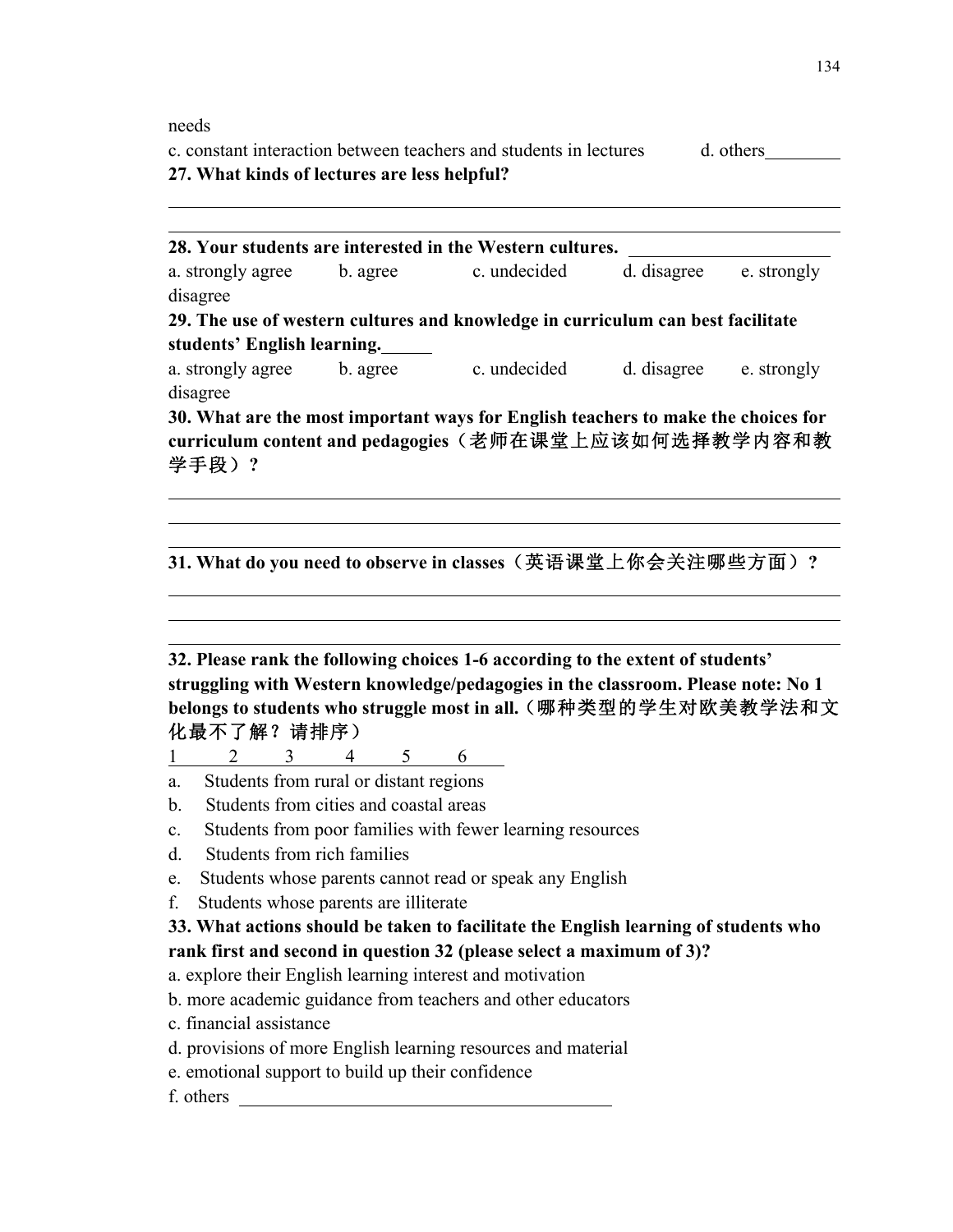**34. The choices given in the various questions, made it very easy for me to convey my understandings of Western English pedagogy and my preferences as a teacher.** a. strongly agree b. agree c. undecided d. disagree e. strongly disagree

**35. Please state in your own words anything you would like the researcher to know about the role and challenges of adopting or adapting Western pedagogies in your practice as an English teacher.**

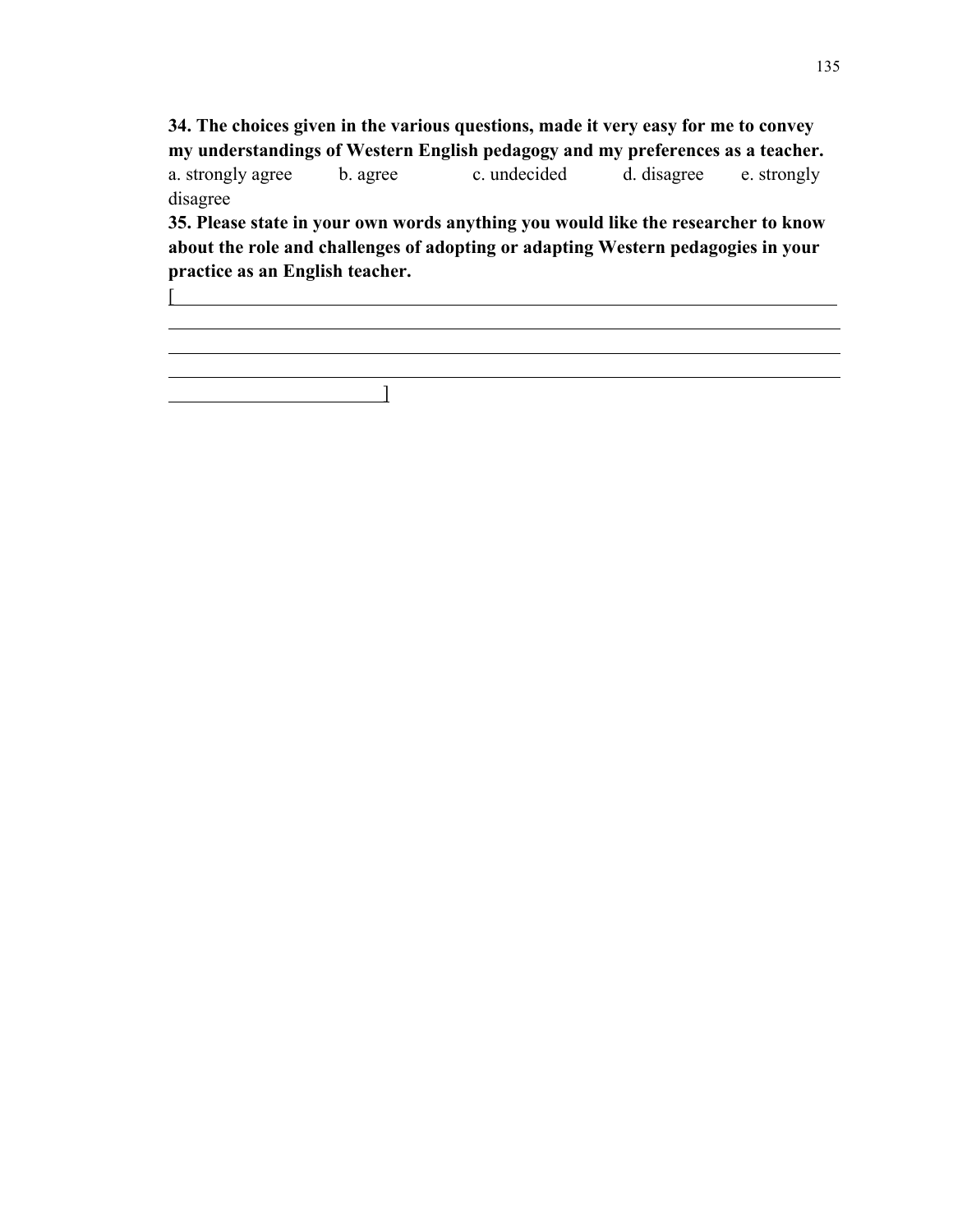## **Appendix C Survey results summary**

|  | 1. a. 1 b. 1 c. 4 d. 10 |                                              |  |  |
|--|-------------------------|----------------------------------------------|--|--|
|  |                         | 2. a. 7 b. 6 c. 0 d. 2 e. 1                  |  |  |
|  | 3. a. 15 b. 0 c. 2 d. 0 |                                              |  |  |
|  |                         | 4. a. 2 b. 9 c. 3 d. 1 e.1                   |  |  |
|  | 5. a. 3 b. 7 c. 5 d. 1  |                                              |  |  |
|  |                         | 6. a. 13 b. 9 c. 9 d. 10 e. 1 f. 5 g. 1      |  |  |
|  |                         | 7. a. 13 b. 5 c. 8 d. 11 e. 3 f. 5 g. 5 h. 0 |  |  |
|  | 8. a. 0 b. 7 c. 9 d. 0  |                                              |  |  |
|  |                         | 9. a. 7 b. 10 c. 8 d. 9 e. 1                 |  |  |

- 10. Emphasis: teacher-student(s) and student(s)-student(s) communication, interaction and cooperation, students' learning interest and needs, authentic language-learning environment
- 11. Help students learn with initiative; create opportunities for students to use the language; help students make knowledge application

| 12. a. 1   | b.3        | c. 2 d. 10  |     | e.0             |  |
|------------|------------|-------------|-----|-----------------|--|
| 13. a. 1   | b.6        | c. 3 d. 0   |     |                 |  |
| 14. a. 10  | b.1        | c. 10       | d.4 | e. 11 f. 4 g. 0 |  |
| 15. a. $0$ | b.10       | c. $6$      | d.0 |                 |  |
| 16. a. $4$ | b.3        | c. $3$      | d.1 | e. 0 f. 3 g. 1  |  |
| 17. a. $0$ | b.7        | c. $9$      | d.0 | e.0             |  |
| 18. a. $6$ | $b.7$ c. 3 |             | d.5 | e.0             |  |
| 19. a. 7   | b.4        | c. $15$     | d.2 | e. 4 f. 5 g. 1  |  |
| 20. a. 13  | b.10       | c. $\theta$ | d.1 |                 |  |
| 21. a. 2   | b.10       | c. $1$      | d.2 |                 |  |
| 22. a. 8   | b.8        | c. $3$      | d.2 | e. 2 f. 8       |  |
|            |            |             |     |                 |  |

- 23. Class language; explanations about English language knowledge according to students' reactions; modifying pedagogies according to class atmosphere, students' English foundations, etc.
- 24. Informative, efficient, but boring
- 25. a. 1 b. 11 c. 3 d. 2
- 26. a. 10 b. 12 c. 12 d. 2 e. 0
- 27. Insufficient attention to students' reactions, feedback, students' life and career needs and interest; test-oriented
- 28. a. 1 b. 10 c. 4 d. 1 e. 0
- $29a2$  b. 10 c. 2 d. 2 e. 0
- 30 & 31.The consideration and observation of students' learning needs, interest, identities and language foundation, class sizes, and teaching goals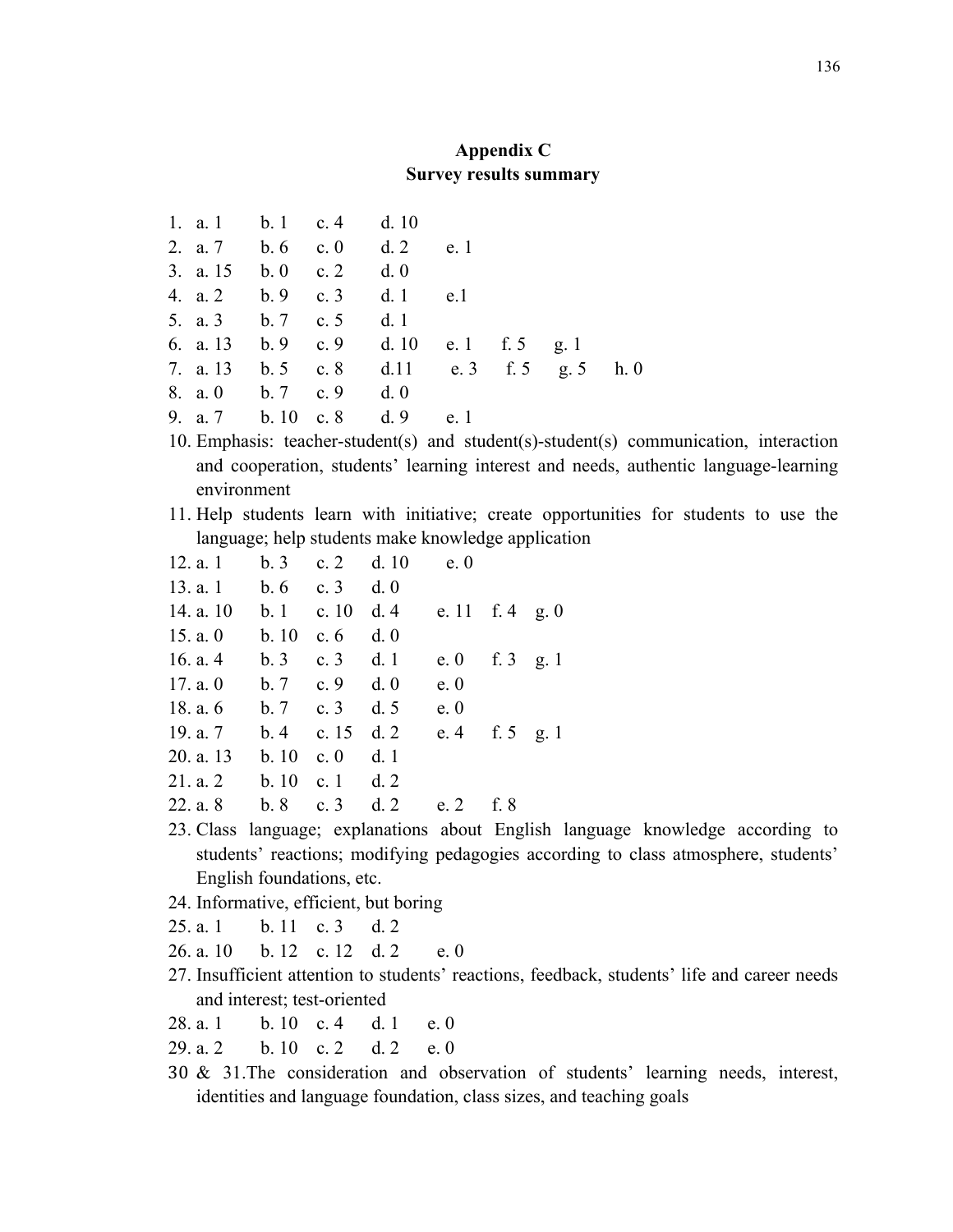32. 1. c 2. a 3. f 4. e 5. b 6. d 33. a. 10 b. 8 c. 2 d. 8 34. a. 0 b. 10 c. 5 d. 0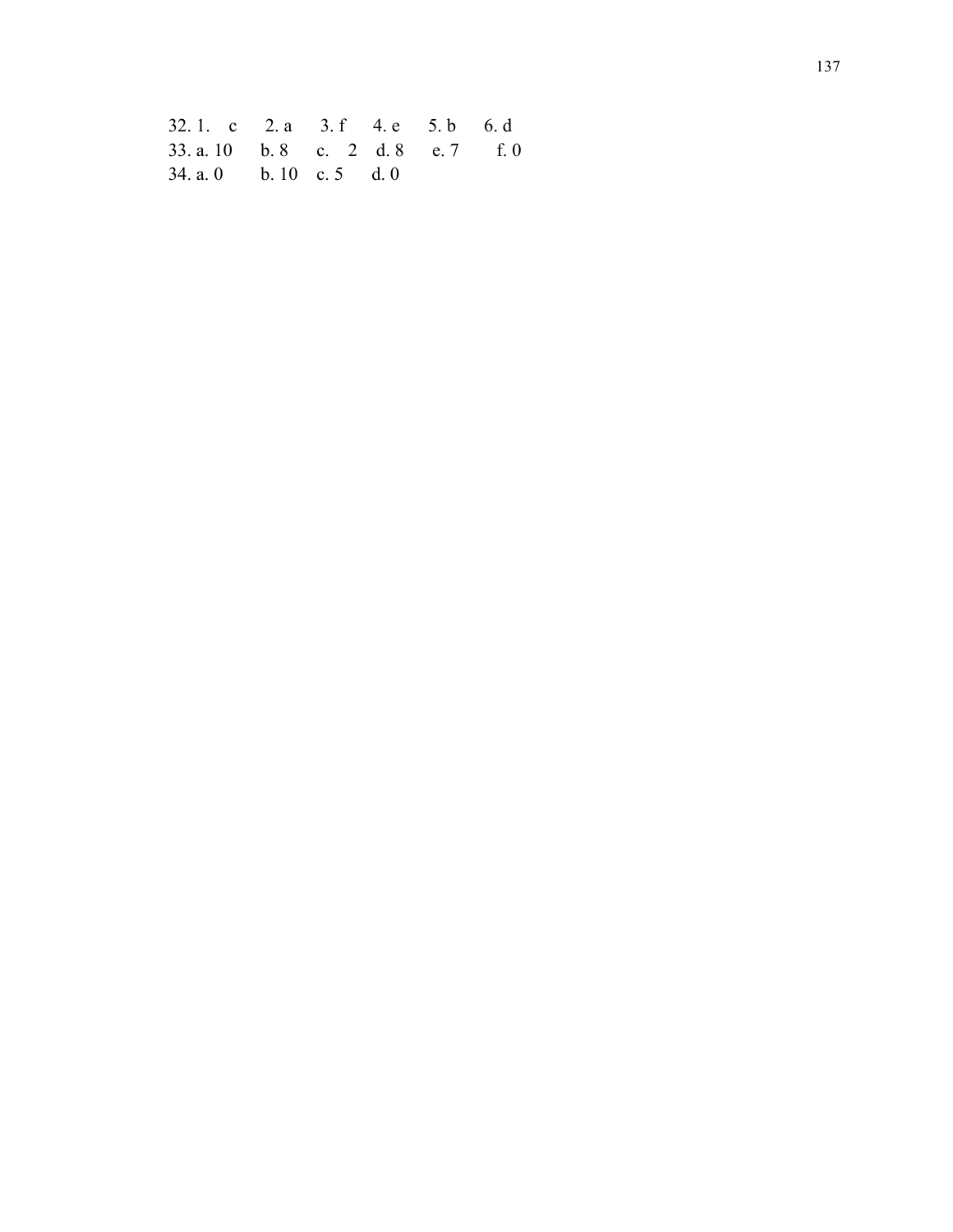### **Appendix D**

# **Project Title:**

A Case Study on the Globalizing English Language Curriculum in One Chinese College -How Western Pedagogies Are Adapted and Adopted in the Classroom

# **Principal Investigator:**

Paul Tarc, Faculty of Education, University of Western Ontario Student researcher: Xi Wu, Master student of the Faculty of Education, University of Western Ontario

# **Letter of Information**

# **1. Invitation to Participate**

You are being invited to participate in this research study about globalization and its influence on the English curriculum of Chinese higher education, because you are knowledgeable and experienced enough to give views on the present situations of the English education of Chinese higher education.

# **2. Purpose of the Letter**

The purpose of this letter is to provide you with information required for you to make an informed decision regarding participation in this research. If you agree to participate in this study, you will be invited to take part in three turns of interviews about the English curriculum, your teaching and your students' learning over about two months through SKYPE or telephone in your mother tongue. Each interview may take about one hour. Please answer all the questions in an honest way.

# **3. Purpose of this Study**

The purpose of this study is to illuminate the limits and possibilities of English language pedagogies and western curriculum content in Chinese higher education in a globalizing world.

# **4. Study Procedures**

If you agree to participate, you will be asked to be involved in three turns of interviews. It is anticipated that the entire task will take two month. The tasks will be conducted through Skype or telephone. All the interviews will be audio-recorded for data collection and analysis. You may refuse to allow our interviews to be recorded. Xi Wu will translate and transcribe the main content of the interviews. There will be a total of six participants who will participate in the interviews.

# **5. Possible Risks and Harms**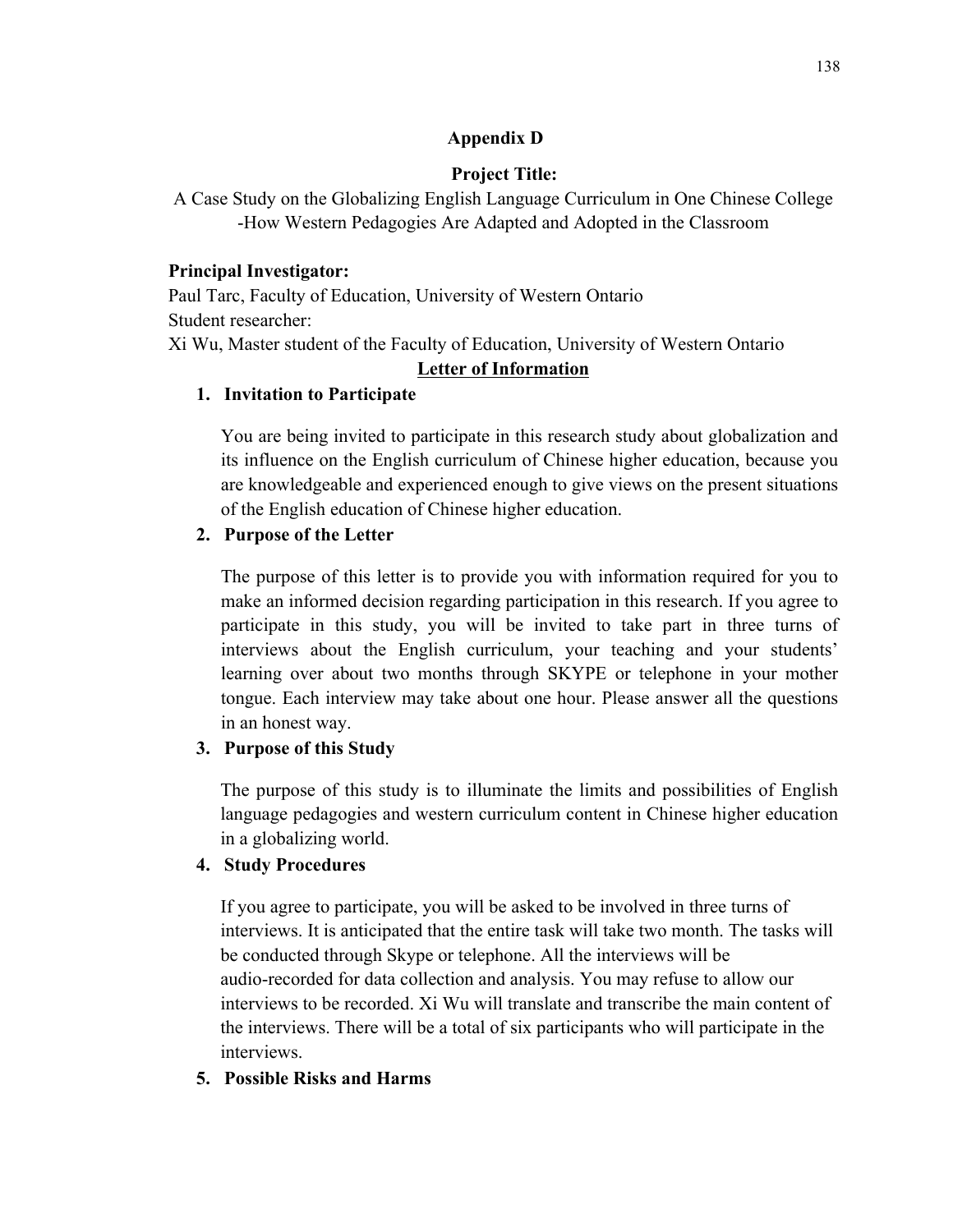There are no known or anticipated risks or discomforts associated with participating in this study.

#### 6. **Possible Benefits**

This research may help Chinese educators and policy makers re-conceptualize of the pressures from the western knowledge and pedagogies to the English curriculum and pedagogies for the considerations of the local Chinese contexts to facilitate Chinese students' English learning.

### **7. Compensation**

You will not be compensated for your participation in this research.

### **8. Voluntary Participation**

Participation in this study is voluntary. You may refuse to participate, refuse to answer any questions or withdraw from the study at any time with no effect on your future academic status or employment. Your free choice not to participate will not affect the student researcher (Xi Wu)'s academic progress in her programme.

# 9. **Confidentiality**

Your responses, as well as your participation or non-participation will be kept confidential. All data collected will remain accessible only to the investigators of this study. No agencies, groups and persons can have access to any participants' personal information and data in the interviews. If the results are published, your name will not be used. If you choose to withdraw from this study, your data will be removed and destroyed from our database. Representatives of The University of Western Ontario Ethics Board may contact you or require access to your study-related records to monitor the conduct of the research.

### **10. Contacts for Further Information**

If you require any further information regarding this research project or your participation in the study you may contact Xi Wu and Paul Tarc.

If you have any questions about your rights as a research participant or the conduct of this study, you may contact The Office of Research Ethics (519) 661-3036, email: ethics@uwo.ca.

### **11. Publication**

If the results of the study are published, your name will not be used. If you would like to receive a copy of any potential study results, please contact Xi Wu.

### **12. Consent**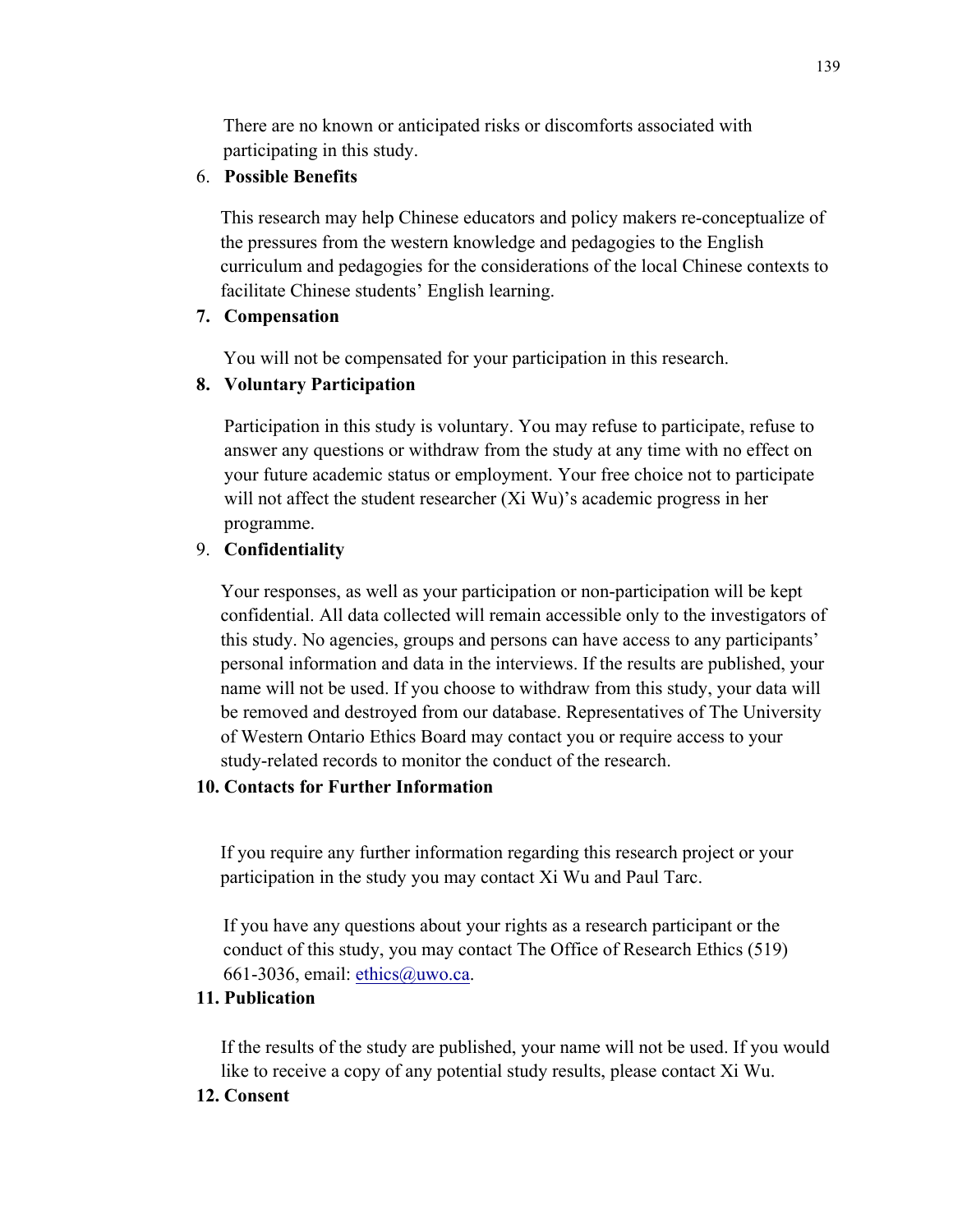Written Consent Form is included with this letter. If you agree to participate, please sign.

*This letter is yours to keep for future reference.*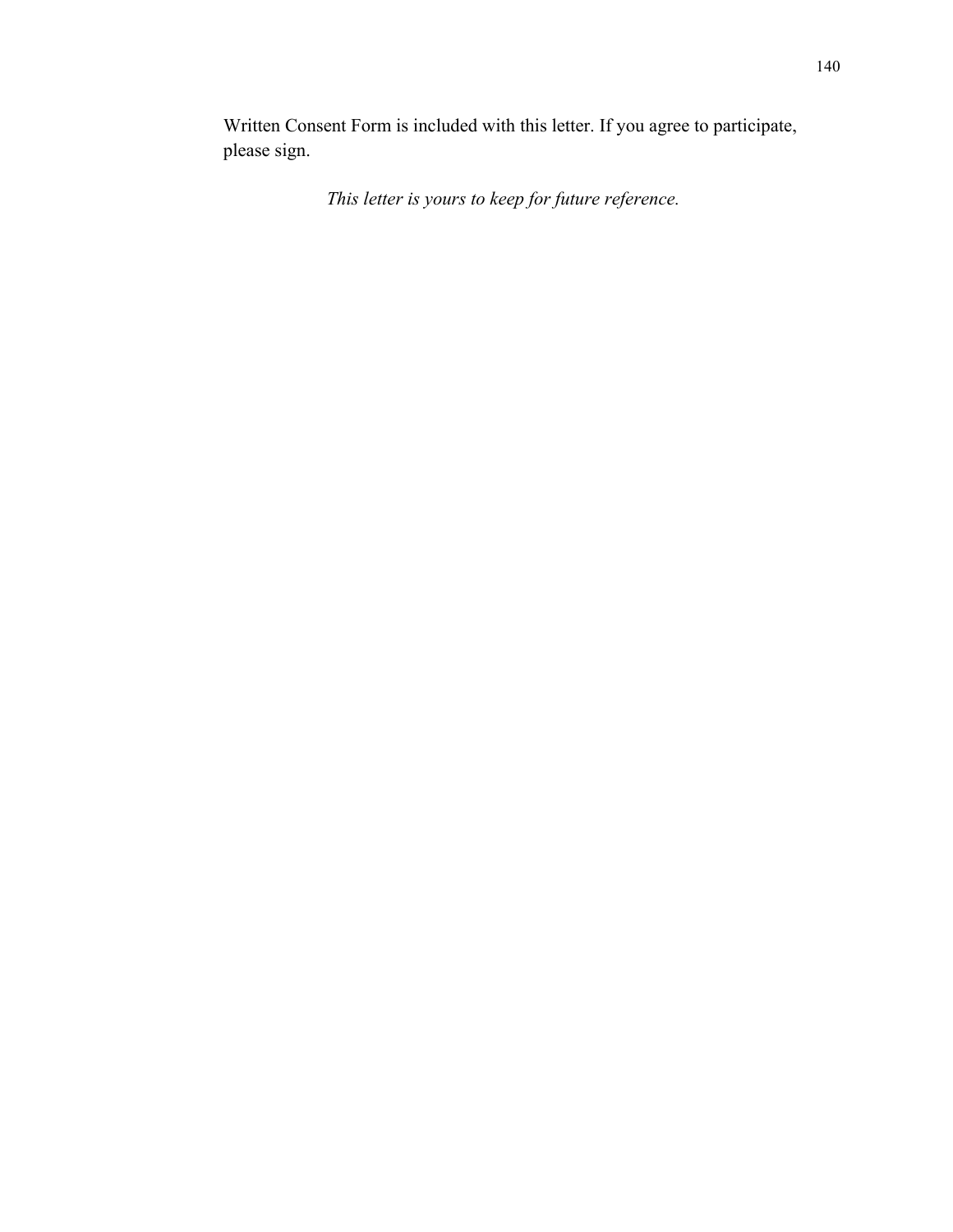# **Consent Form**

#### **Project Title:**

| A Case Study on the Globalizing English Language Curriculum in One Chinese College |
|------------------------------------------------------------------------------------|
| -How Western Pedagogies Are Adapted and Adopted in the Classroom                   |

# **Study Investigators' Name:** Paul Tarc, Xi Wu

I have read the Letter of Information, have had the nature of the study explained to me and I agree to participate. All questions have been answered to my satisfaction.

Participant's Name (please print):

Participant's Signature:

Date:

| Person Obtaining Informed Consent (please print):<br>Paul Tarc, Xi Wu |
|-----------------------------------------------------------------------|
|-----------------------------------------------------------------------|

 $\mathcal{L}_\mathcal{L}$  , and the set of the set of the set of the set of the set of the set of the set of the set of the set of the set of the set of the set of the set of the set of the set of the set of the set of the set of th

Signature:

 $Date:$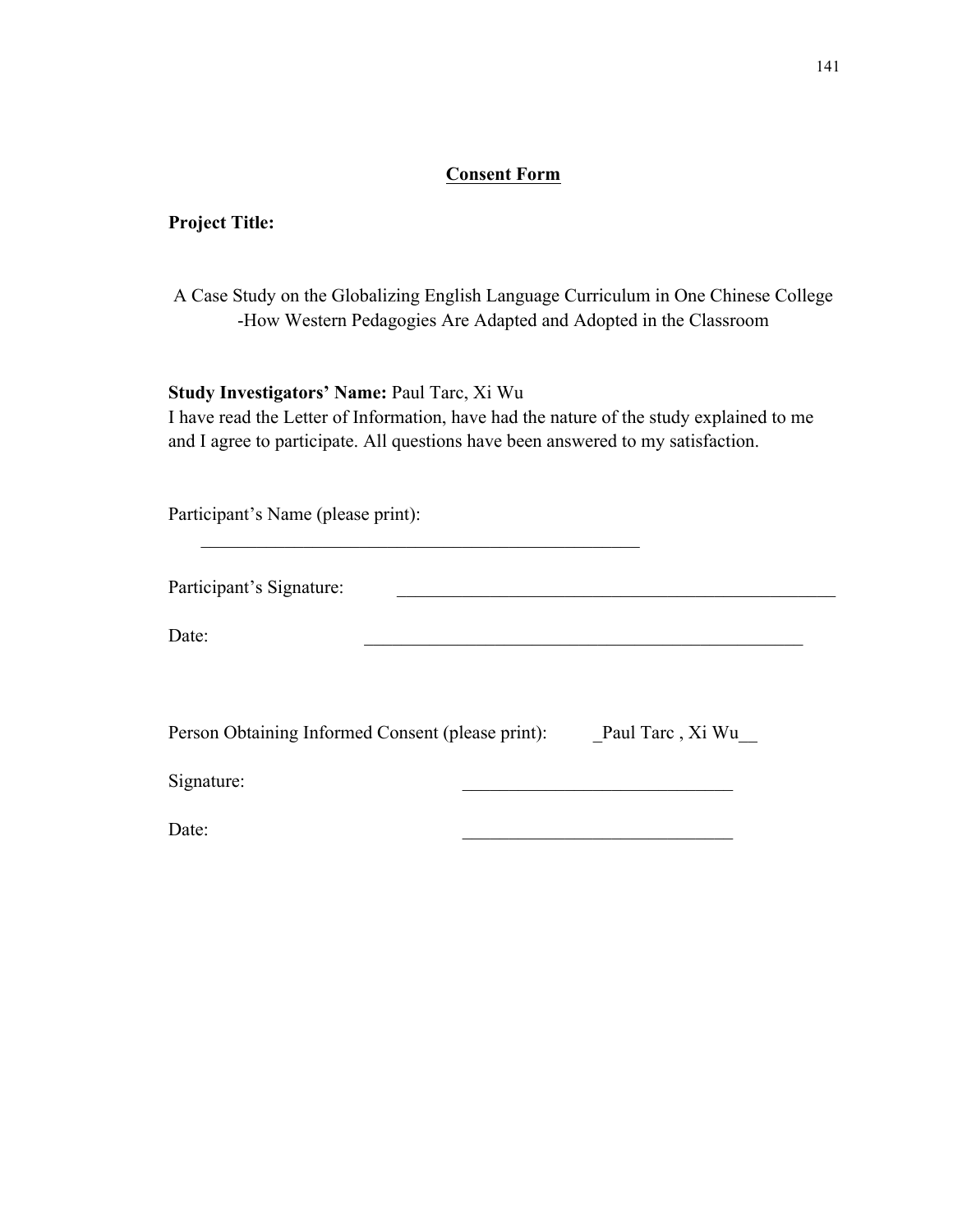# **Appendix E Project Title:**

# **Principal Investigator:**

Paul Tarc, Faculty of Education, University of Western Ontario Student researcher: Xi Wu, Master student of the Faculty of Education, University of Western Ontario

# **Letter of Information**

# **1. Invitation to Participate**

You are being invited to participate in this research study about globalization and its influence on the English curriculum of Chinese higher education, because you are knowledgeable and experienced enough to give views on the present situations of the English education of Chinese higher education.

# **2. Purpose of the Letter**

The purpose of this letter is to provide you with information required for you to make an informed decision regarding participation in this research. If you agree to participate in this study, you will be invited to finish a survey according to your own teaching experience.

# **3. Purpose of this Study**

The purpose of my study is to illuminate the limits and possibilities of English language pedagogies and western curriculum content in Chinese higher education in a globalizing world.

# **4. Study Procedures**

If you agree to participate in this study, you will be invited to finish a survey according to your own teaching experience. There will be a total of twenty participants who will participate in the survey. After you receive the survey, please finish it within one week.

# **5. Possible Risks and Harms**

There are no known or anticipated risks or discomforts associated with participating in this study.

# 6. **Possible Benefits**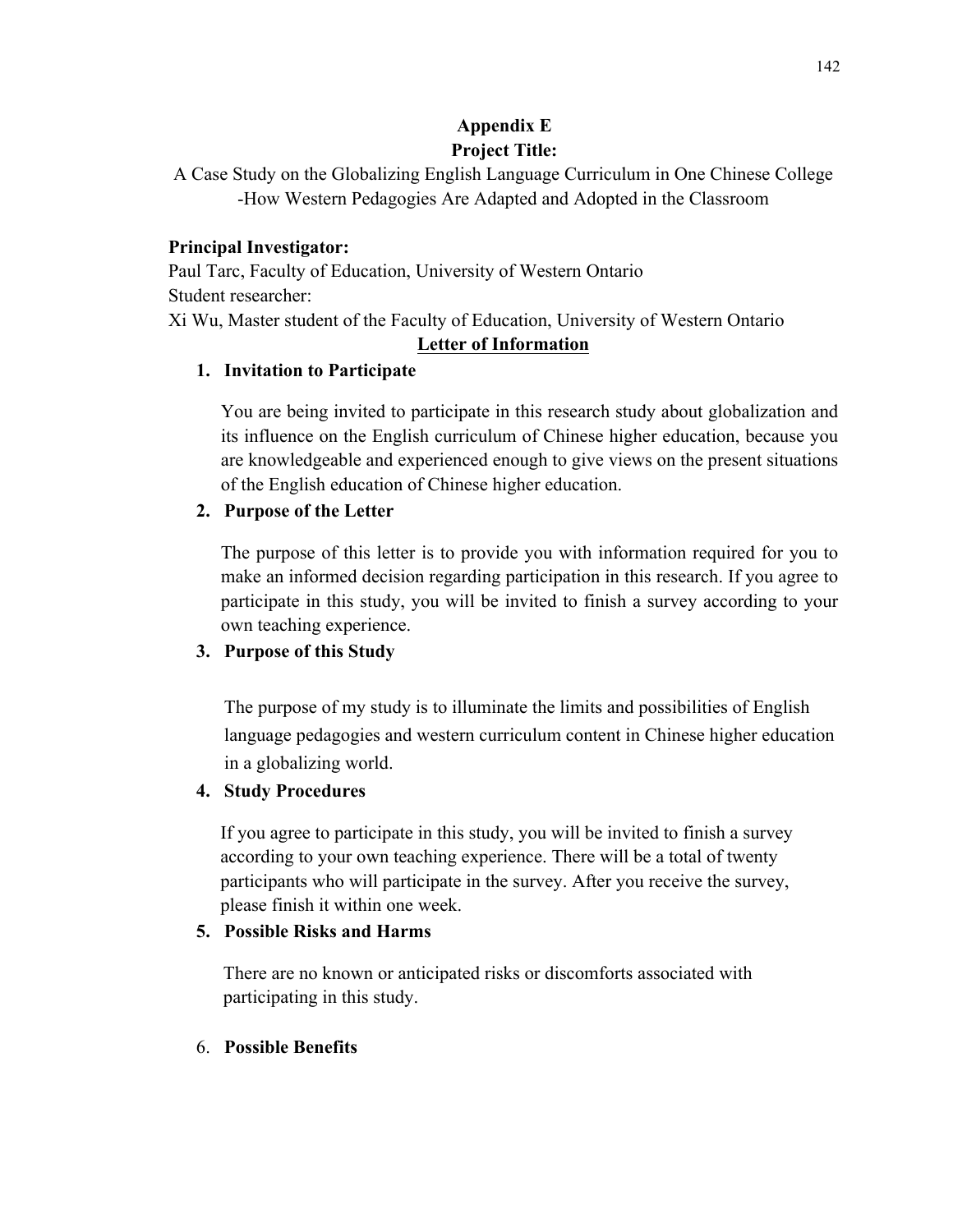My research may help Chinese educators and policy makers re-conceptualize of the pressures from the western knowledge and pedagogies to the English curriculum and pedagogies for the considerations of the local Chinese contexts to facilitate Chinese students' English learning.

#### **7. Compensation**

You will not be compensated for your participation in this research.

#### **8. Voluntary Participation**

Participation in this study is voluntary. You may refuse to participate, refuse to answer any questions or withdraw from the study at any time with no effect on your future academic status or employment. Your free choice not to participate will not affect the student researcher (Xi Wu)'s academic progress in her programme.

#### **9. Confidentiality**

Your responses, as well as your participation or non-participation will be kept confidential. All data collected will remain accessible only to the investigators of this study. No agencies, groups and persons can have access to any participants' personal information and data in the interviews. If the results are published, your name will not be used. If you choose to withdraw from this study, your data will be removed and destroyed from our database. Representatives of The University of Western Ontario Ethics Board may contact you or require access to your study-related records to monitor the conduct of the research.

#### **10. Contacts for Further Information**

If you require any further information regarding this research project or your participation in the study you may contact Xi Wu and Paul Tarc.

If you have any questions about your rights as a research participant or the conduct of this study, you may contact The Office of Research Ethics (519) 661-3036, email: ethics@uwo.ca.

### **11. Publication**

If the results of the study are published, your name will not be used. If you would like to receive a copy of any potential study results, please contact Xi Wu.

#### **12. Consent**

Completion of the survey is indication of your consent to participate.  *This letter is yours to keep for future reference.*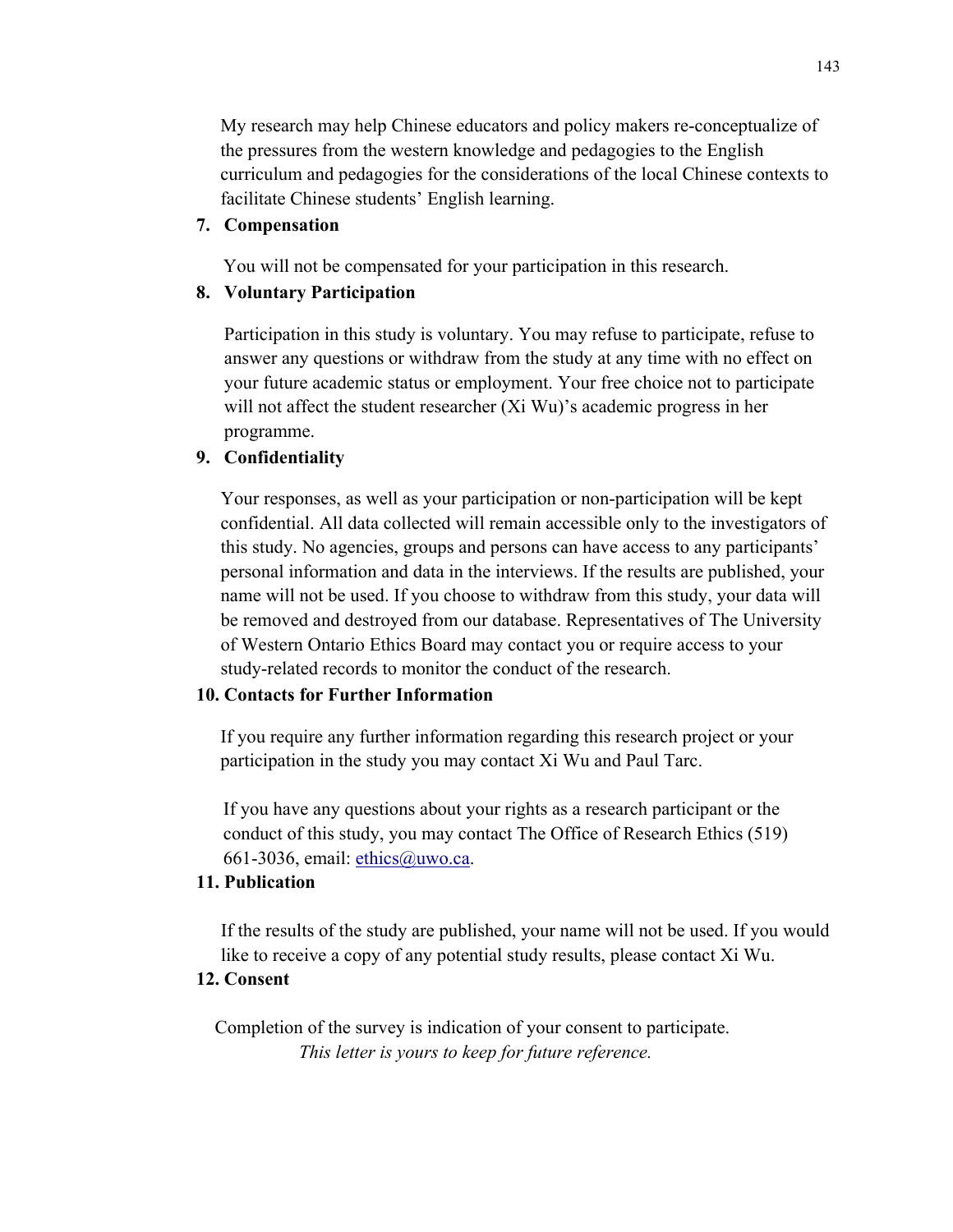**XI WU**

| <b>Education</b> |                                                                            |
|------------------|----------------------------------------------------------------------------|
| 2012             | <b>Master of Education, Curriculum Studies</b>                             |
| $-2014:$         | Thesis: A Case Study on the Globalizing English Language Curriculum in One |
|                  | Chinese College                                                            |
|                  | -How Western Pedagogies Are Adapted and Adopted in the Classroom           |
|                  | The University of Western Ontario                                          |
| 2005             | Master of English language and literature (Applied linguistics)            |
| $-2008:$         | Thesis: A Study of English Classroom Interaction in HTVE                   |
|                  | <b>Soochow University</b>                                                  |
| 1999             | <b>Bachelor of Arts (English)</b>                                          |
| $-2003$          | <b>Soochow University</b>                                                  |

#### **Work and Training Experience**

#### **2013.7**

 $\overline{a}$ 

TESOL Canada Certificate Training in London Language Institute

#### **2012. 9**

Successfully completed The Teaching Assistant Training Program of The University of Western Ontario (TATP)

### **2004.6 -2012. 7**

### **College English teacher**

Job responsibility: teaching English for college students/dean assistant/students' affairs assistant

#### **2003.4-2004.6**

### **Sales Assistant, HengRun Import & Export Corp., LTD**

Job responsibility: Communicating with the Canadian customers /quotation/translation/quality control

### **Publications**

 $\overline{a}$ 

- Wu, X. (2007). Female's struggle to the mundane reality——the analysis of a rose for Emily. *Journal of LianYunGang Teachers College*, *3*, 28-30.
- Wu, X. (2007). An exploration of college English classroom interactive teaching. *Journal of Changshu Institute of Technology (Education Science Edition)*, *21*(12), 92-95.
- Wu, X. (2008). An exploration of college English classroom interactive teaching. *Journal of Suzhou College of Education*, *25*(4), 104-106.
- Wu, X. (2010). An exploration of the application of CDIO mode to the improvement of college students' English public speaking skills. *Journal of Changshu*

*Institute of Technology (Education Science Edition)*, *24*(12), 76-78.